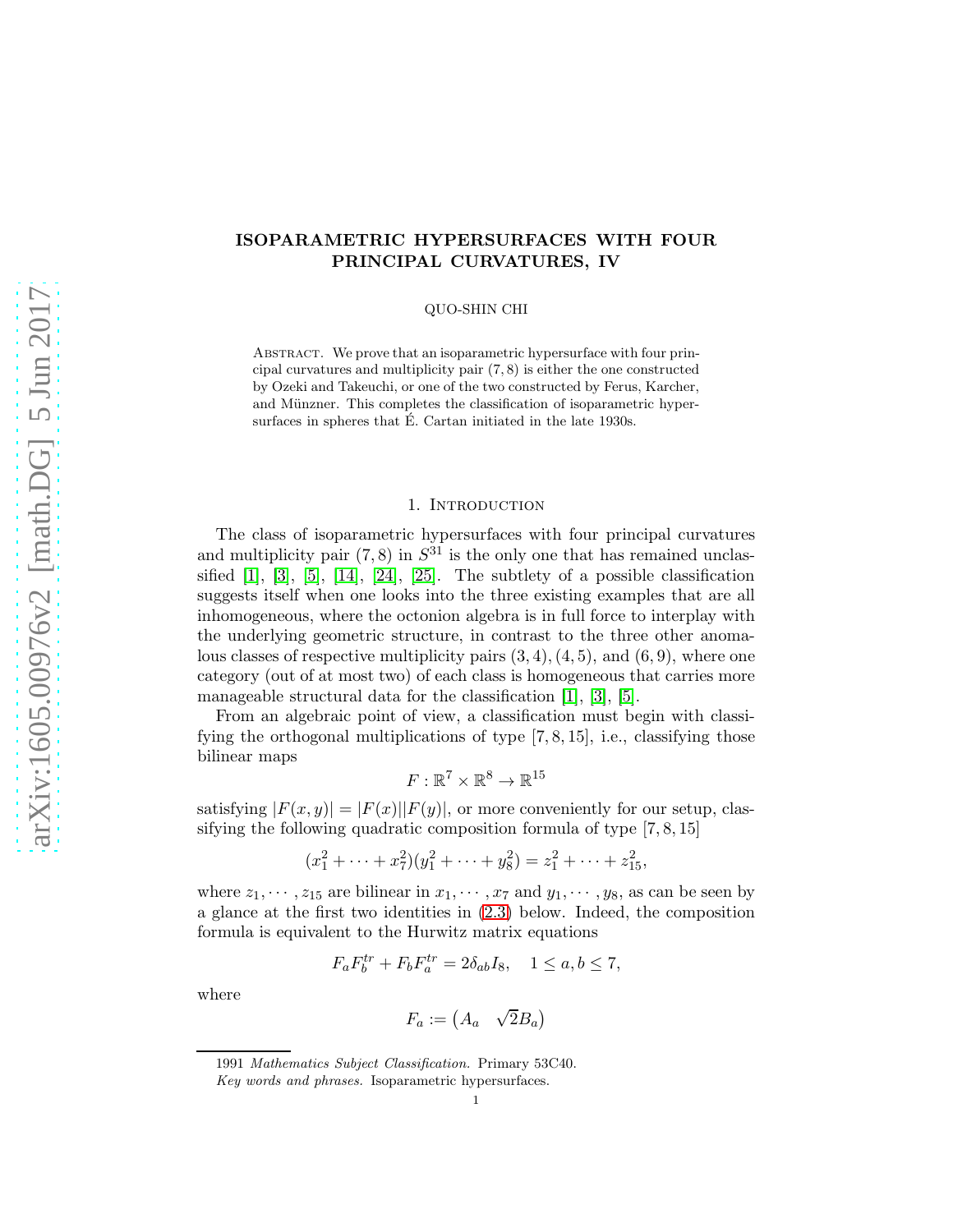for  $A_a$  of size 8-by-8 and  $B_a$  of sixe 8-by-7. With  $F_a$  in place one next solves the same problem for another set of seven matrices

$$
G_a := \begin{pmatrix} A_a^{tr} & \sqrt{2}C_a \end{pmatrix}
$$

for some  $C_a$  of size 8-by-7. Then  $A_a, B_a, C_a$  are candidates to form the shape operator  $S_a$ , in the normal *a*-direction, of the shape operator of the focal manifold  $M_{+}$  of the isoparametric hypersurface of the smaller codimension  $(= 8)$  in the sphere  $S^{31}$ , given by

$$
S_0 = \begin{pmatrix} Id & 0 & 0 \\ 0 & -Id & 0 \\ 0 & 0 & 0 \end{pmatrix}, \quad S_a = \begin{pmatrix} 0 & A_a & B_a \\ A_a^{tr} & 0 & C_a \\ B_a^{tr} & C_a^{tr} & 0 \end{pmatrix}, \quad 1 \le a \le 7.
$$

The possible choices of  $A_a, B_a, C_a$  are further restricted because they must verify that the eigenvalues of  $S_n$  are 0 and  $\pm 1$  in all normal directions n so that  $(S_n)^3 = S_n$ . Algebraically, this says

$$
(\sum_{a=0}^{7} c_a S_a)^3 = (\sum_{a=0}^{7} c_a^2) (\sum_{a=0}^{7} c_a S_a), \quad \forall c_0 \cdots, c_7 \in \mathbb{R},
$$

that an isoparametric hypersurface with four principal curvatures and multiplicity pair (7, 8) enjoys, which simplifies to those equations in [\(2.3\)](#page-6-0) below, plus a few more not listed (see [\[27,](#page-66-3) II, p. 45]). This accounts for the possible second fundamental form of the focal manifold and constitutes the first three of the ten defining identities of an isoparametric hypersurface [\[27,](#page-66-3) I, p. 523]. One must then pin down the third fundamental form of the focal manifold that is convoluted with the second fundamental form in the seven remaining identities.

For instance, one can take  $B_a = C_a = 0$  in all  $F_a$  and  $G_a$ , which is equivalent to Condition A of Ozeki and Takeuchi [\[27,](#page-66-3) I] to the effect that there is a point  $p \in M_+$  at which the shape operators in all normal directions share the same kernel. Then  $A_a$  arise from the left or right multiplication of the octonion algebra. Since the two octonion multiplications are inequivalent, it results in two distinct second fundamental forms and three distinct third fundamental forms that give rise to the three inhomogeneous examples in the case when the multiplicity pair is  $(7, 8)$ . This is the approach taken in [\[4\]](#page-65-3) to give a different proof of a result in [\[13\]](#page-66-4) that states that the existence of a point of Condition A implies that the isoparametric hypersurface is one of the three inhomogeneous ones.

In general, however, there is no known classification of the above quadratic composition formula.

Algebraic geometry comes to the rescue. In this paper, we shall refer to our fairly detailed survey articles [\[6\]](#page-65-4), [\[7\]](#page-66-5) and the references therein for all the background material that we employed in [\[1\]](#page-65-0), [\[3\]](#page-65-1), [\[5\]](#page-65-2) without dwelling much on it, unless necessarily, except to remark that the unified theme in the classification is the notion of normal varieties and Serre's criterion for verifying the normality of a variety, in terms of a subtle codimension 2 test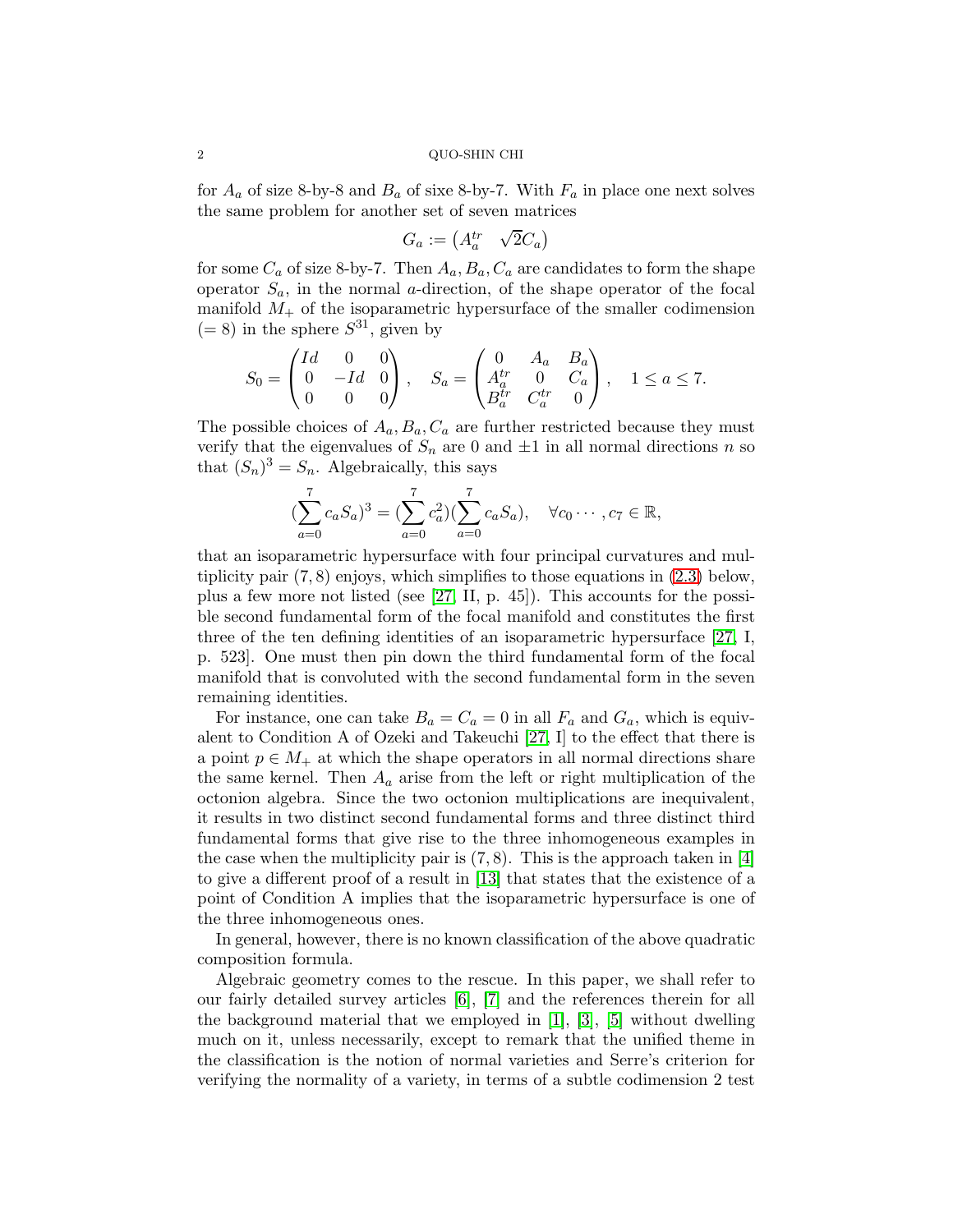on the generating functions of the ideal of the variety. Its technical side we developed in [\[1\]](#page-65-0), [\[3\]](#page-65-1), [\[5\]](#page-65-2) enabled us to harness the components  $p_0, \dots, p_{m_+}$ of the second fundamental form of the focal manifold  $M_{+}$  of the smaller codimension  $1 + m_+$  in the sphere, to gain a good global control over the codimension 2 estimate on the variety carved out by  $p_0, \dots, p_{m_+}$ . In fact, an essential step is to study the *singular locus*  $\mathscr S$  of the (complex) linear system of cones  $\mathcal{C}_{\lambda}$ 

$$
c_0p_0+\cdots+c_{m_+}p_{m_+}=0
$$

as  $\lambda := [c_0 : \cdots : c_{m_+}]$  sweeps out  $\mathbb{C}P^{m_+}$ . The codimension 2 estimate gets sharper when we understand better how  $p_0, \dots, p_{m_+}$  cut the singular locus  $\mathscr{S}_{\lambda}$  of the cone  $\mathcal{C}_{\lambda}$ , remarking that  $\mathscr{S} = \cup_{\lambda} \mathscr{S}_{\lambda}$ .

In [\[1\]](#page-65-0), [\[3\]](#page-65-1), [\[5\]](#page-65-2), we were able to classify all isoparametric hypersurfaces with four principal curvatures, except for the case when the principal multiplicity pair is  $(m_+, m_-) = (7, 8)$ , essentially by exploring the cut between  $p_0 = p_2$ 0 and  $\mathscr{S}_{\lambda}$ , remarking that, by symmetry,  $p_0 = 0$  and  $p_1 = 0$  produce the same cut into  $\mathscr{S}_{\lambda}$ . Intersection of more varieties needs to be considered for a global codimension 2 estimate in the case when the multiplicity pair is (7, 8), which, however, gets untamed without an effective cutting strategy.

To overcome this obstacle, we introduce in this paper (see Section [3\)](#page-10-0) a notion called r-nullity, which generalizes Condition A that is 0-null of Ozeki and Takeuchi, remarking that Condition A is important in the classification of the anomalous cases when the multiplicity pair is  $(m_+, m_-) = (3, 4), (4, 5),$ or (6, 9).

In fact, for Serre's codimension 2 test it suffices to consider only those  $\mathscr{S}_{\lambda}$ for which  $\lambda = [c_0 : \cdots : c_{m_+}]$  live in the complex hyperquadric

$$
c_0^2 + \dots + c_{m_+}^2 = 0,
$$

so that each  $\lambda$  is a 2-plane spanned by an (oriented) orthonormal pair  $(n_0, n_1)$ of a normal basis  $n_0, n_1, \cdots, n_{m_+}$  with the corresponding  $p_0, p_1, \cdots, p_{m_+}$  [\[5\]](#page-65-2). Let  $r$  be the number

$$
r := m_{+} - \dim(\mathrm{kernel}(S_{n_0}) \cap \mathrm{kernel}(S_{n_1})).
$$

We say a normal basis element  $n_l, l \geq 2$ , is r-null if  $p_l$  is identically zero when it is restricted to  $\mathscr{S}_{\lambda}$ . We say the normal basis  $n_0, n_1, \dots, n_{m_+}$  is r-null if  $n_l$  is r-null for all  $l \geq 2$ .

As we shall see, a normal basis being r-null is the worst case scenario one can encounter in the codimension 2 estimate, since the intersection between each  $p_l = 0, l \geq 2$ , and  $\mathscr{S}_{\lambda}$  is trivial, and hence contributes nothing to the codimension 2 estimate.

At a first glance, this algebro-geometric definition of r-nullity seems to lack of differential-geometric content. However, we show in Section [3](#page-10-0) (see Lemma [3.1\)](#page-13-0) that r-nullity is equivalent to that all the upper left  $(m_ - - r)$ by- $(m_{+}-r)$  blocks of  $B_a$  and  $C_a$  vanish for  $1 \le a \le m_{+}$ , so that in particular r-nullity holds if the generic rank of linear combinations of  $B_1, \dots, B_{m_+}$  is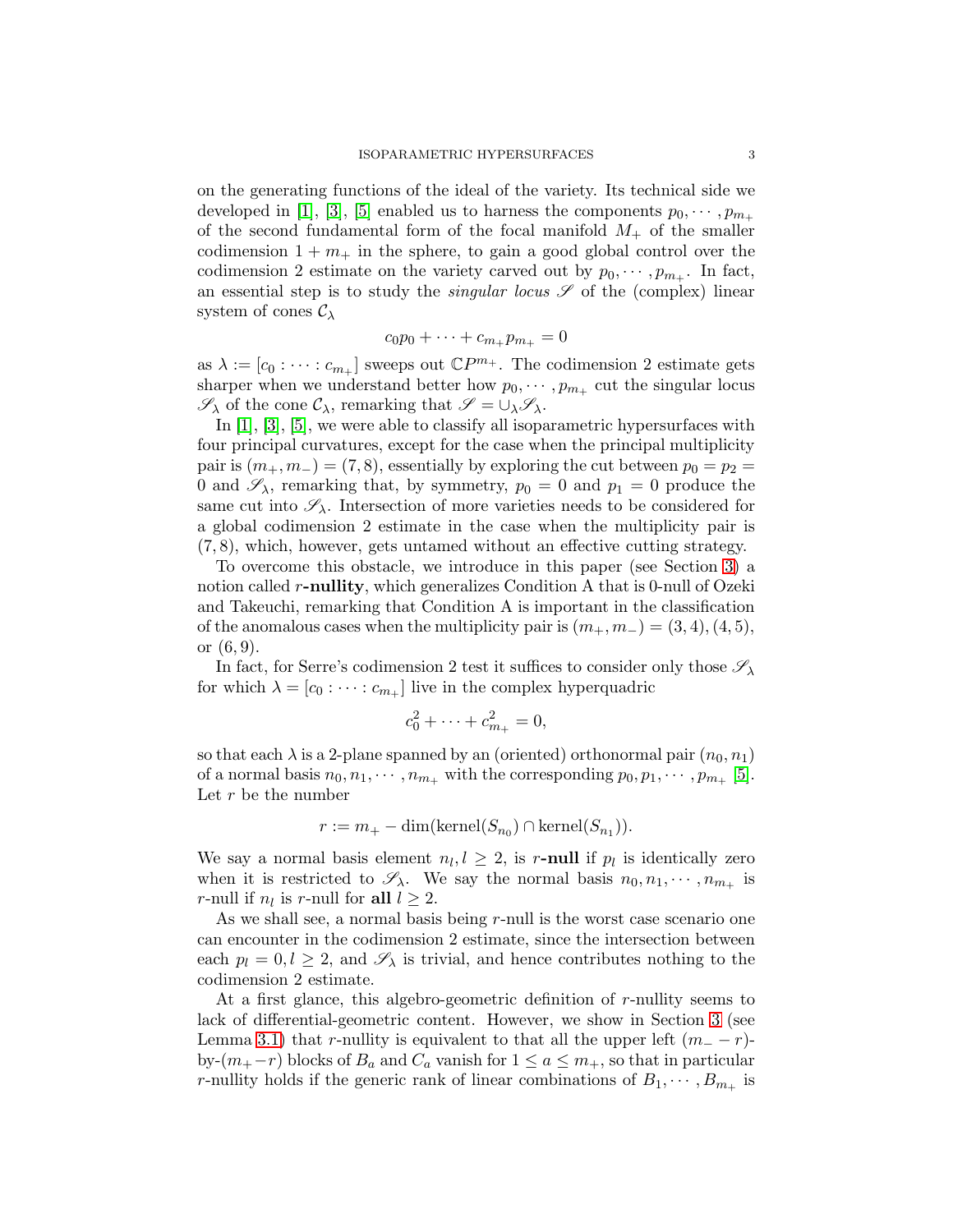r. It is clear now that Condition A is equivalent to that the normal basis is 0-null.

We may assume the isoparametric hypersurface M with multiplicity pair  $(m_+, m_-) = (7, 8)$  is not the one constructed by Ozeki and Takeuchi [\[27,](#page-66-3) I]. Then we can conclude in Sections [5](#page-37-0) and [6](#page-43-0) (see Lemma [5.3](#page-43-1) and Corollary [6.1\)](#page-44-0), after a long technical preparation of placing constraints on 1-, 2-, and 3 nullity in Section [4](#page-18-0) (with the help of certain codimension 2 estimates given in Appendix I) that the focal manifold  $M_{+}$  is generically 4-null when we are away from points of Condition A. This enables us to prove in Section [6](#page-43-0) the following

Reduction Lemma. Let M be an isoparametric hypersurface with multiplicity pair  $(m_+, m_-) = (7, 8)$  not constructed by Ozeki and Takeuchi. Given any point  $p \in M$  with its unit normal n and any vector v at p tangent to a curvature surface (which is a sphere) of dimension 7, there is a 16-dimensional Euclidean space passing through  $p, n$  and  $v$  such that it cuts M in a homogeneous isoparametric hypersurface with multiplicity pair  $(m_{+}, m_{-}) = (3, 4).$ 

The key ingredient in establishing the reduction lemma is to look back and forth at the "mirror" points  $[4]$  of a point  $(x, n)$  on the unit normal bundle of  $M_+$  and  $M_-$ , where  $M_-$  is the other focal manifold with larger codimension  $1 + m_-\$  in the sphere. Here, by the mirror point  $(x^{\#}, n^{\#})$  of  $(x, n)$  on the unit normal bundle of  $M_{+}$ , and the mirror point  $(x^*, n^*)$  of  $(x, n)$  on the unit normal bundle of  $M_$ , we mean they are the points

$$
(x^{\#}, n^{\#}) := (n, x), \quad (x^*, n^*) := ((x + n)/\sqrt{2}, (x - n)/\sqrt{2}).
$$

Suffices it to say that the shape operators  $S_n, S_{n^*}$ , and  $S_{n^*}$  are interlocked (see [\(6.1\)](#page-44-1), [\(6.2\)](#page-44-2), [\(6.4\)](#page-44-3)), so that generic 4-nullity at both x and  $x^{\#}$  enables us to read off many zero blocks of  $S_n, S_{n^{\#}}$ , and  $S_{n^*}$ , which, when viewed at  $x^*$ , fits exactly in the quaternionic framework in [\[4\]](#page-65-3). Indeed, we have (see [\(6.5\)](#page-44-4), all counterpart quantities at  $x^*$  will be denoted with an extra superscript  $^*)$ 

$$
A_{\alpha}^* = \begin{pmatrix} 0 & 0 \\ 0 & \cdot \end{pmatrix}, \quad B_{\alpha}^* = \begin{pmatrix} \cdot & 0 \\ 0 & \cdot \end{pmatrix}, \quad C_{\alpha}^* = \begin{pmatrix} \cdot & 0 \\ 0 & \cdot \end{pmatrix}, \quad 1 \le \alpha \le 4;
$$
  

$$
A_{\alpha}^* = \begin{pmatrix} 0 & \cdot \\ \cdot & \cdot \end{pmatrix}, \quad B_{\alpha}^* = \begin{pmatrix} 0 & \cdot \\ \cdot & \cdot \end{pmatrix}, \quad C_{\alpha}^* = \begin{pmatrix} 0 & \cdot \\ \cdot & \cdot \end{pmatrix}, \quad 5 \le \alpha \le 8,
$$

where the lower right blocks are all of size 4-by-4, from which the above reduction lemma follows by investigating how the upper left blocks interact with the remaining blocks through the third fundamental form of  $M_-.$ 

We are half way home. To determine the remaining blocks of  $S_n^*$ , it is more convenient to convert the data to  $M_{+}$ , where now (see [\(7.1\)](#page-53-0))

$$
A_a = \begin{pmatrix} z_a & 0 \\ 0 & w_a \end{pmatrix}, \quad B_a = \begin{pmatrix} 0 & 0 \\ 0 & c_a \end{pmatrix}, \quad C_a = \begin{pmatrix} 0 & 0 \\ 0 & f_a \end{pmatrix}, \quad 1 \le a \le 3,
$$
  

$$
A_a = \begin{pmatrix} 0 & \beta_a \\ \gamma_a & \delta_a \end{pmatrix}, \quad B_a = \begin{pmatrix} 0 & d_a \\ b_a & c_a \end{pmatrix}, \quad C_a = \begin{pmatrix} 0 & g_a \\ b_a & f_a \end{pmatrix}, \quad 4 \le a \le 7.
$$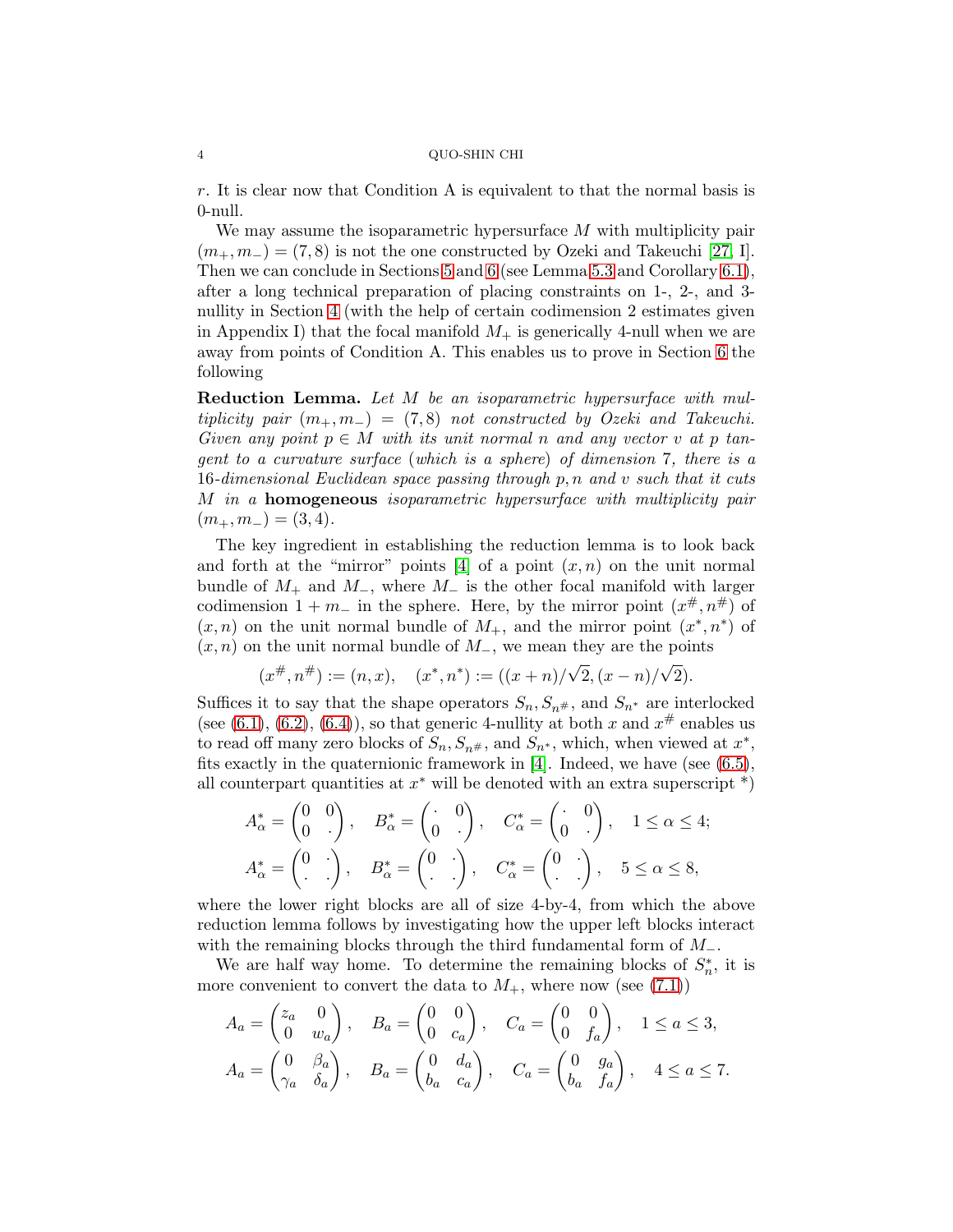An important observation to make is that  $(\sqrt{2}c_a, w_a), 1 \le a \le 3$ , generate a quadratic composition formula of type [3, 4, 8]. In [\[8\]](#page-66-6), the moduli space of orthogonal multiplications of type  $[3, 4, p]$ ,  $p \leq 12$ , is studied; when it is incorporated with the data conversion between x and  $x^{\#}$ , we are finally able to specify decisive characteristics of the  $b_a, c_a, f_a, d_a, g_a$  blocks, to be presented in Section [7.](#page-53-1) The driving force for all this to happen is the crucial step that shows the  $b_a$  matrices,  $4 \le a \le 7$ , are generically of rank  $\le 2$ , so that when we consider the linear combination

$$
b(x) := x_1b_4 + \cdots + x_4b_7
$$

over the polynomial ring  $\mathbb{R}[x_1, \dots, x_4]$ , it perfectly fits in the Koszul complex [\[15,](#page-66-7) p. 423] to let us arrive at the important conclusion that all  $b_a, 1 \le a \le 7$ , have a common zero column (see Lemma [7.1,](#page-54-1) Corollary 7.1, and Corollary [7.2\)](#page-56-0). We phrase it in the following context.

Two Universal Properties. If the isoparametric hypersurface with multiplicity pair  $(m_+, m_-) = (7, 8)$  is not the one constructed by Ozeki and Takeuchi, then at each point of  $M_+$  the intersection of kernels of shape operators in all normal directions, or equivalently, of kernels of all  $B_a$ ,  $1 \le a \le 7$ , is at least 1-dimensional, and moreover, it is 1-dimensional at a generic point. Furthermore, the intersection of kernels of all  $B_a^{tr}$ ,  $1 \le a \le 7$ , is generically 2-dimensional. The statement also holds for  $C_a$ ,  $1 \le a \le 7$ .

These two properties, pivotal for the classification in this paper, can be seen to hold true for the two isoparametric hypersurfaces constructed by Ferus, Karcher and Münzner through straightforward calculations in Section [2.2](#page-8-0) to be given as motivation for subsequent development.

Without plunging into technical details, we point out that, with the characteristic features of  $A_a, B_a, C_a, 1 \le a \le 7$ , pinpointed, we shall be able to demonstrate in Section 7 that we can come up with a Clifford frame over  $M_-\$  (see [\(7.14\)](#page-60-0)) in which the second universal property above plays a vital role. In essence, a Clifford frame [\[1\]](#page-65-0), [\[2\]](#page-65-5) gives rise to an 8-dimensional sphere worth of intrinsic isometries of  $M_$  which can be extended to ambient  $Spin(9)$  isometries, and hence the hypersurface is one of the two constructed by Ferus, Karcher, and Münzner, if it is not the one constructed by Ozeki and Takeuchi.

It is noteworthy that in recent years there has been much effort to investigate isoparametric foliations on Riemannian manifolds other than the standard spheres, such as exotic spheres [\[19\]](#page-66-8), [\[29\]](#page-66-9), compact manifolds of positive scalar curvature [\[30\]](#page-66-10), complex and quaternionic projective spaces [\[10\]](#page-66-11), [\[11\]](#page-66-12), Damek-Ricci spaces [\[9\]](#page-66-13), and more generally singular foliations on Riemannian manifolds [\[17\]](#page-66-14), [\[18\]](#page-66-15) (and the references therein). Moreover, since isoparametric hypersurfaces form an ideal testing ground to furnish examples and counterexamples, the Yau conjecture on the first eigenvalues of minimal submanifolds in spheres has been mostly established on such hypersurfaces and their focal manifolds [\[31\]](#page-66-16), [\[32\]](#page-66-17), metrics of positive constant scalar curvature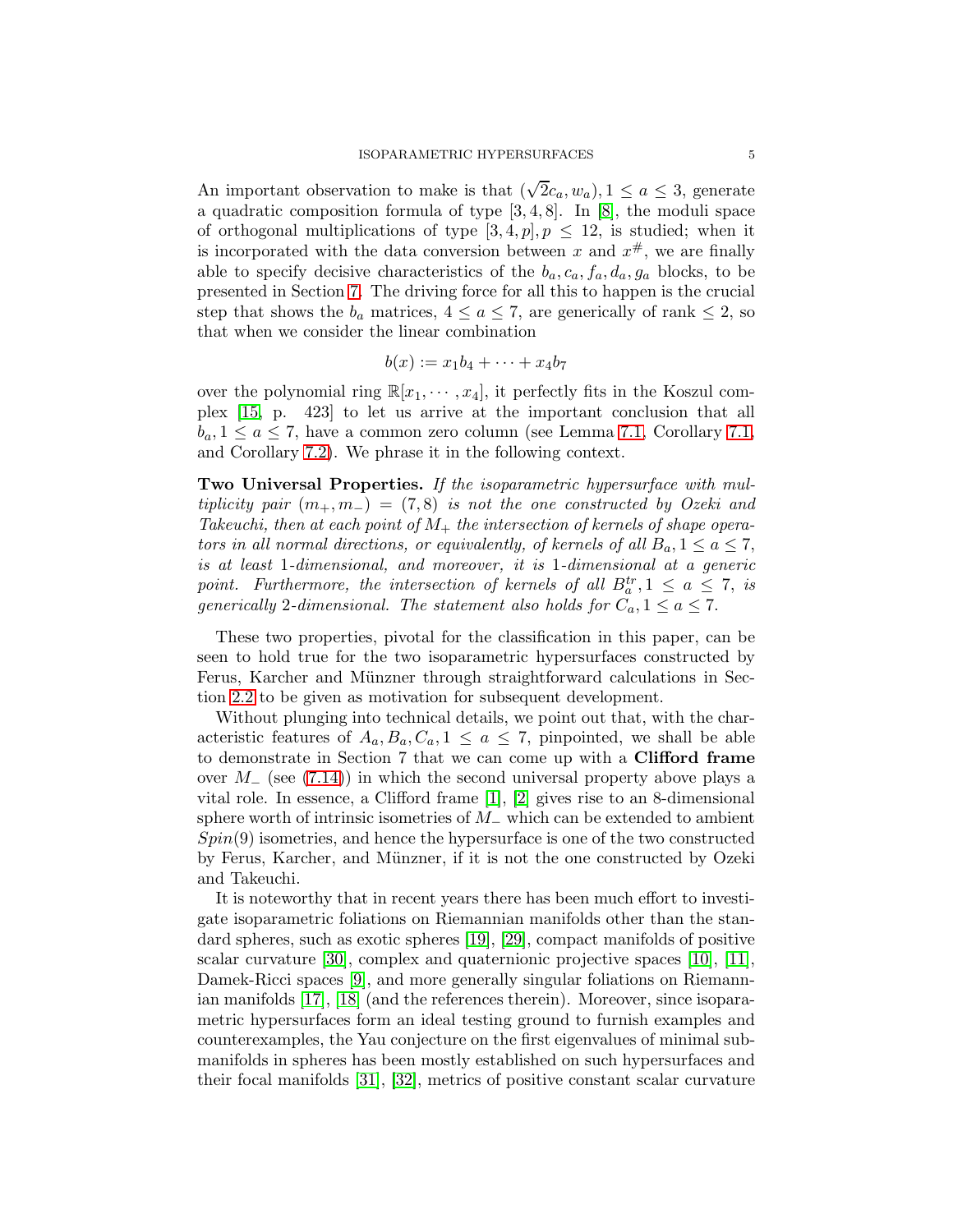have been constructed on products of Riemannian manifolds [\[20\]](#page-66-18), and moreover, many more stable and unstable examples of Lagrangian submanifolds in the complex hyperquadrics have been given through such (homogeneous) hypersurfaces [\[21\]](#page-66-19), [\[22\]](#page-66-20). (The references are by no means exhaustive.) It is hoped that the completed classification of isoparametric hypersurfaces would spur even more advances far beyond the standard sphere.

#### 2. The basics

2.1. Second fundamental form of a focal manifold. Let  $M$  be an isoparametric hypersurfaces with four principal curvatures in the sphere. Let F be its Cartan-Münzner polynomial of degree g that satisfies [\[26,](#page-66-21) I]

(2.1) 
$$
|\nabla F|^2(x) = g^2 |x|^{2g-2}, \quad (\Delta F)(x) = (m_- - m_+)g^2 |x|^{g-2}/2,
$$

and let f be the restriction of  $F$  to the sphere.

To fix notation, we make the convention that its two focal manifolds are  $M_+ := f^{-1}(1)$  and  $M_- := f^{-1}(-1)$  with respective codimensions  $m_+ + 1 \leq$  $m_-+1$  in the ambient sphere  $S^{2(m_+ + m_-)+1}$  by changing F to  $-F$  if necessary. The principal curvatures of the shape operator  $S_n$  of  $M_+$  (respectively,  $M_-$ ) with respect to any unit normal n are  $0, 1$  and  $-1$ , whose multiplicities are, respectively,  $m_+, m_-$  and  $m_-$  (respectively,  $m_-, m_+$  and  $m_+$ ).

On the unit normal sphere bundle  $UN_+$  of  $M_+$ , let  $(x, n_0) \in UN_+$  be points in a small open set; here  $x \in M_+$  and  $n_0$  is normal to the tangents of  $M_+$  at x. We define a smooth orthonormal frame  $n_a, e_p, e_\alpha, e_\mu$ , where  $1 \le a, p \le m_+$  and  $1 \le \alpha, \mu \le m_-$ , in such a way that  $n_a$  are tangent to the unit normal sphere at  $n_0$ , and  $e_p$ ,  $e_\alpha$  and  $e_\mu$ , respectively, are basis vectors of the eigenspaces  $E_0, E_+$  and  $E_-$  of the shape operator  $S_{n_0}$ . The symmetric matrices  $S_a := S_{n_a}$  relative to  $E_+, E_-$  and  $E_0$  are

<span id="page-5-0"></span>
$$
(2.2) \tS_0 = \begin{pmatrix} Id & 0 & 0 \\ 0 & -Id & 0 \\ 0 & 0 & 0 \end{pmatrix}, \tS_a = \begin{pmatrix} 0 & A_a & B_a \\ A_a^{tr} & 0 & C_a \\ B_a^{tr} & C_a^{tr} & 0 \end{pmatrix}, \t1 \le a \le m_+,
$$

where  $A_a: E_-\to E_+, B_a: E_0\to E_+$  and  $C_a: E_0\to E_-$ .

Given the second fundamental form  $S(X, Y)$ , the third fundamental form of  $M_{+}$  is the symmetric tensor

$$
q(X, Y, Z) := (\nabla_X^{\perp} S)(Y, Z)/3,
$$

where  $\nabla^{\perp}$  is the normal connection. Write

$$
p_a(X,Y) := \langle S(X,Y), n_a \rangle, \quad q^a(X,Y,Z) = \langle q(X,Y,Z), n_a \rangle, \quad 0 \le a \le m_+.
$$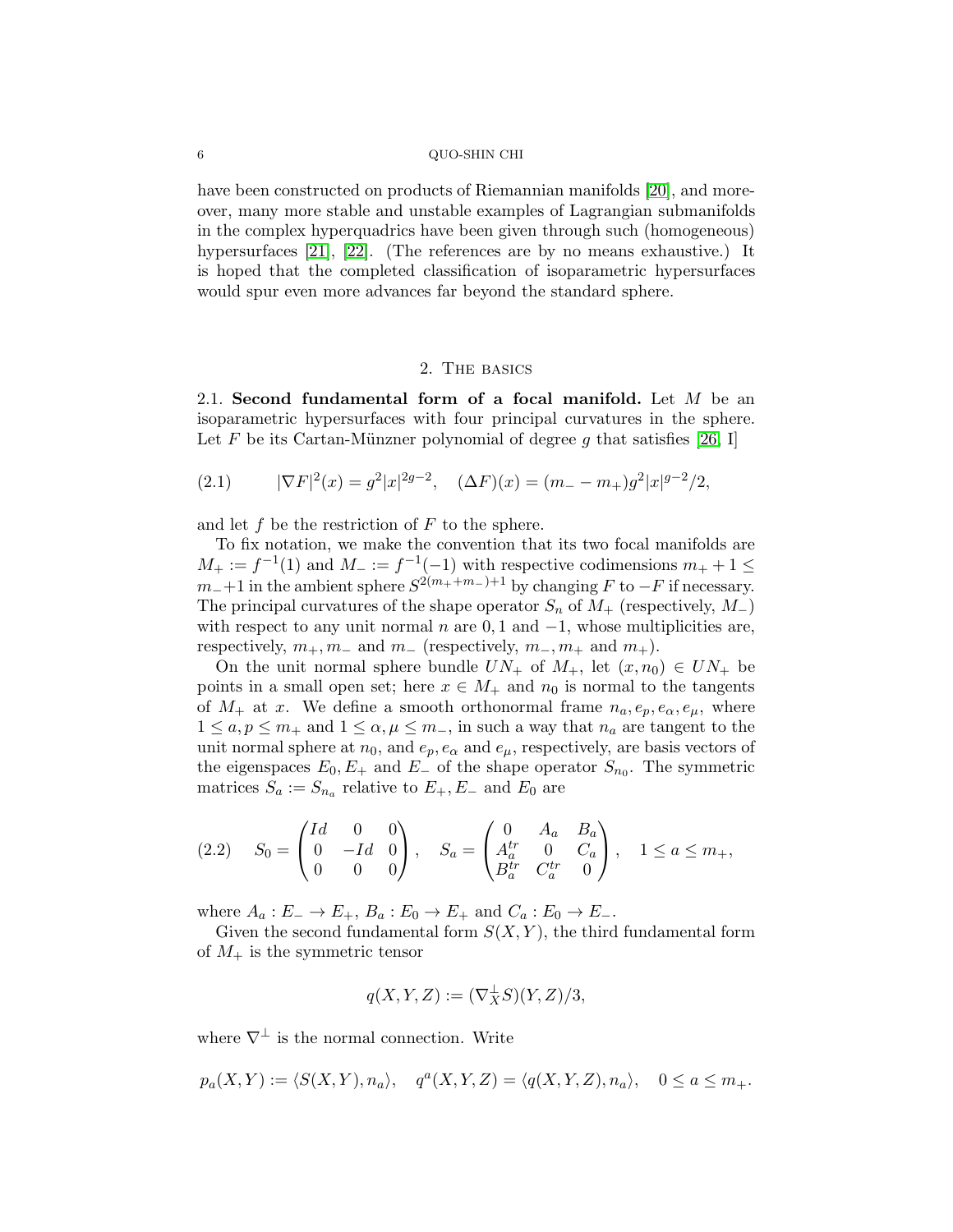The Cartan-Münzner polynomial F is related to  $p_a$  and  $q^a$  by the expansion formula of Ozeki and Takeuchi [\[27,](#page-66-3) I, p. 523]

$$
F(tx + y + w) = t4 + (2|y|2 – 6|w|2)t2 + 8(\sum_{i=0}^{m_{+}} p_{i}w_{i})t
$$
  
+ |y|<sup>4</sup> – 6|y|<sup>2</sup>|w|<sup>2</sup> + |w|<sup>4</sup> – 2 $\sum_{i=0}^{m_{+}} p_{i}^{2}$  – 8 $\sum_{i=0}^{m_{+}} q^{i}w_{i}$   
+ 2 $\sum_{i,j=0}^{m_{+}} \langle \nabla p_{i}, \nabla p_{j} \rangle w_{i}w_{j},$ 

where  $w := \sum_{i=0}^{m_+} w_i n_i$ , y is tangential to  $M_+$  at  $x, p_i := p_i(y, y)$  and  $q^i :=$  $q^{i}(y, y, y)$ . Note that our definition of  $q^{i}$  differs from that of Ozeki and Takeuchi by a sign. It follows that the second and third fundamental forms at a single point of  $M_{+}$  (or  $M_{-}$ ) determine the isoparametric family, where the two forms are related by ten rather convoluted equations of Ozeki and Takeuchi [\[27,](#page-66-3) I, p. 530], of which the first three is a rephrase of the fact that the shape operator  $S_n$  in any normal direction n satisfies  $(S_n)^3 = S_n$ , which implies the following identities, among others [\[27,](#page-66-3) II, p.45]:

<span id="page-6-0"></span>
$$
A_i A_j^{tr} + A_j A_i^{tr} + 2(B_i B_j^{tr} + B_j B_i^{tr}) = 2\delta_{ij}Id;
$$
  
\n
$$
A_i^{tr} A_j + A_j^{tr} A_i + 2(C_i C_j^{tr} + C_j C_i^{tr}) = 2\delta_{ij}Id;
$$
  
\n
$$
A_i C_j B_j^{tr} + B_i C_j^{tr} A_j^{tr} + A_j C_i B_j^{tr}
$$
 is skew-symmetric;  
\n
$$
C_j B_j^{tr} A_i + A_j^{tr} B_i C_j^{tr} + C_i B_j^{tr} A_j
$$
 is skew-symmetric;  
\n(2.3) 
$$
B_j^{tr} A_i C_j + C_j^{tr} A_j^{tr} B_i + B_j^{tr} A_j C_i
$$
 is skew-symmetric;  
\n
$$
B_j^{tr} B_i + B_i^{tr} B_j = C_j^{tr} C_i + C_i^{tr} C_j;
$$
  
\n
$$
(A_i A_i^{tr} + B_i B_i^{tr}) B_j + B_j (B_i^{tr} B_i + C_i^{tr} C_i) + B_i B_j^{tr} B_i + A_j A_i^{tr} B_i + A_i A_j^{tr} B_i + B_i C_i^{tr} C_j + B_i C_j^{tr} C_i = B_j;
$$
  
\n
$$
C_i^{tr} A_i^{tr} B_i + B_i^{tr} A_i C_i = 0.
$$

<span id="page-6-1"></span>Lemma 49 [\[1,](#page-65-0) p. 64] ensures that we can assume

(2.4) 
$$
B_1 = C_1 = \begin{pmatrix} 0 & 0 \\ 0 & \sigma \end{pmatrix},
$$

where  $\sigma$  is a nonsingular diagonal matrix of size r-by-r with r the rank of  $B_1$ , and  $A_1$  is of the form

<span id="page-6-2"></span>(2.5) 
$$
A_1 = \begin{pmatrix} I & 0 \\ 0 & \Delta \end{pmatrix},
$$

where  $\Delta = \text{diag}(\Delta_1, \Delta_2, \Delta_3, \cdots)$  is of size r-by-r, in which  $\Delta_1 = 0$  and  $\Delta_i, i \geq 2$ , are nonzero skew-symmetric matrices expressed in the block form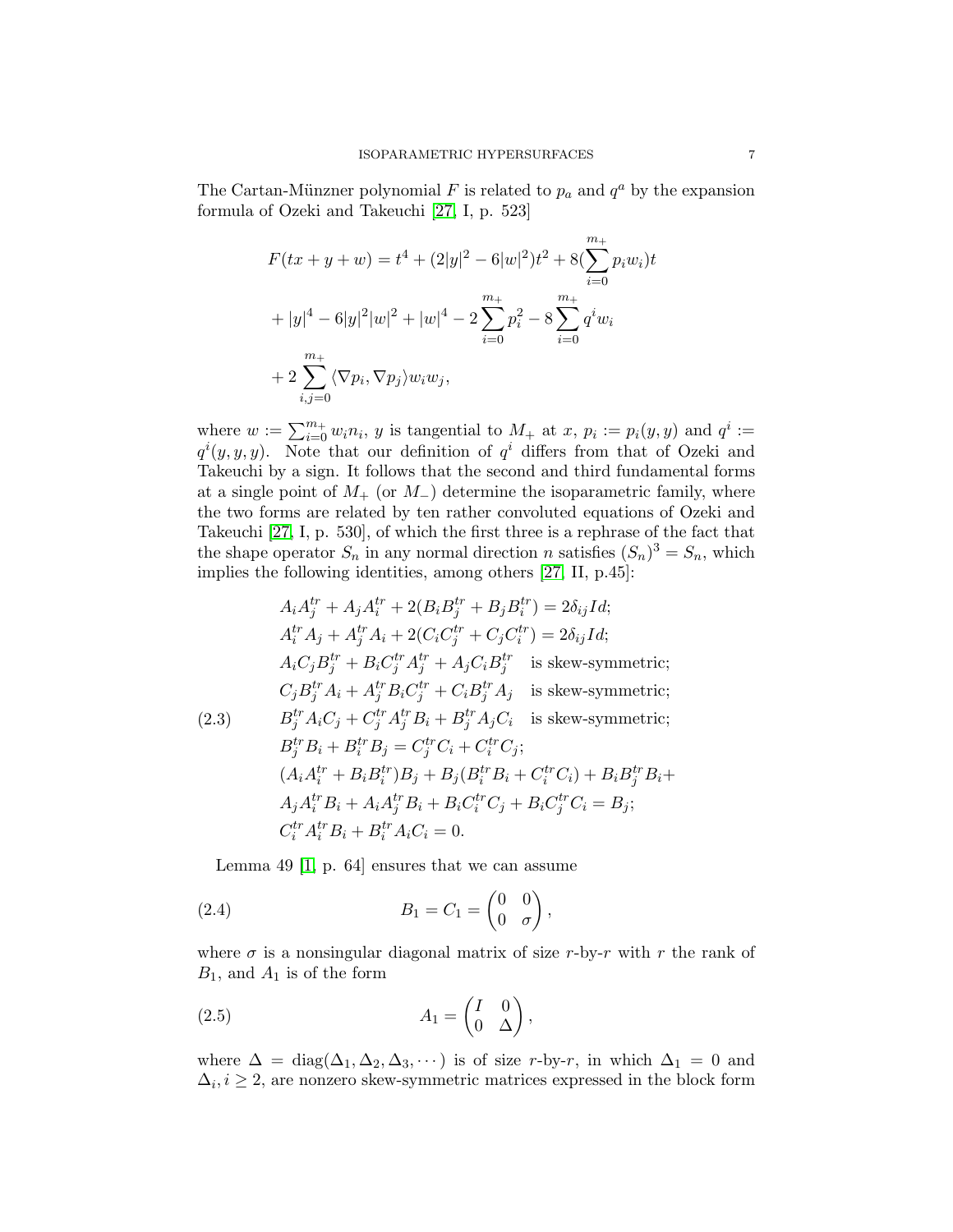$\Delta_i = \text{diag}(\Theta_i, \Theta_i, \Theta_i, \cdots)$  with  $\Theta_i$  a 2-by-2 matrix of the form

$$
\begin{pmatrix} 0 & f_i \\ -f_i & 0 \end{pmatrix}
$$

for some  $0 < f_i < 1$ , where the block of  $\sigma$  corresponding to  $\Delta_1 = 0$  is  $I/\sqrt{2}$ .

**Definition 2.1.** We call a normal basis  $n_0, n_1, n_2, \cdots, n_{m_+}$  (or simply the pair  $(n_0, n_1)$  normalized with spectral data  $(\sigma, \Delta)$  if  $S_0$  and  $S_a$ ,  $1 \le a \le$  $m_{+}$ , are given in  $(2.2)$  satisfying  $(2.4)$  and  $(2.5)$ .

<span id="page-7-2"></span>**Remark 2.1.** The geometric meaning of the rank r of  $B_1$  is that  $m_+ - r$  is the dimension of the intersection of the kernels of the two shape operators  $S_0$  and  $S_1$ .

<span id="page-7-3"></span>Corollary 2.1. Let  $(m_+, m_-) = (7, 8)$ . Let an integer  $0 \le r \le 7$  be the rank of  $B_1$  of size 8-by-7, which is normalized as in  $(2.4)$ .

- (1): The first  $8-r$  rows of  $B_a$  and  $C_a$  are zero for at most one index a between 2 and 7 when  $r = 2$ , and at most three indexes a when  $r=4$ .
- (2): Assume  $r = 0$ . Away from points of Condition A on  $M_+$ , no other index a between 2 and 7 can make the first six rows of  $B_a$  and  $C_a$  zero if there is an index c between 2 and 7 for which  $B_c$  is of rank 2, and at most two other such indexes a to make the first four rows of  $B_a$  and  $C_a$  zero if there is a  $B_c$  of rank 4.

*Proof.*  $A_1$  and  $B_1 = C_1$  are normalized. Assume without loss of generality that the first  $8 - r$  rows of  $B_i$  and  $C_i$  are zero. Write

<span id="page-7-0"></span>(2.6) 
$$
A_i = \begin{pmatrix} \alpha_i & \beta_i \\ \gamma_i & \delta_i \end{pmatrix}, \quad B_i = \begin{pmatrix} 0 & 0 \\ b_i & c_i \end{pmatrix}, \quad C_i = \begin{pmatrix} 0 & 0 \\ e_i & f_i \end{pmatrix},
$$

where  $\delta_i, c_i, f_i$  are of size *r*-by-*r*.

The first identity of [\(2.3\)](#page-6-0) applied to  $A_i$  and  $j = 1$  gives

$$
\alpha_i = -\alpha_i^{tr}, \quad \gamma_i^{tr} = \beta_i \Delta,
$$

while the third identity gives

<span id="page-7-1"></span>
$$
\beta_i \sigma^2 = 0,
$$

so that  $\beta_i = \gamma_i = 0$ .

Suppose there are k indexes  $i_1, \dots, i_k$  between 2 and 7 satisfying [\(2.6\)](#page-7-0). Then it follows from the first identity of  $(2.3)$  applied to  $A_i, A_j, 2 \leq i, j$ , that

(2.7) αisαi<sup>t</sup> + αitαi<sup>s</sup> = −2δstI.

Meanwhile,  $\alpha_{i_1}, \cdots, \alpha_{i_k}$  are linearly independent; or else a suitable linear combination of them will make, say,  $\alpha_{i_1} = 0$  after a basis change, which contradicts [\(2.7\)](#page-7-1). Therefore, the  $k$   $(8-r)$ -by- $(8-r)$  matrices  $\alpha_{i_1}, \cdots, \alpha_{i_k}$ make  $\mathbb{R}^{8-r}$  into a Clifford  $C_k$ -module, so that  $\dim(C_k)$  divides  $8-r$ . We conclude by the classification table of  $C_k$  that  $k = 1$ , i.e., there is only one index a between 2 and 7 when  $r = 2$  because only  $\dim(C_1) = 2$  divides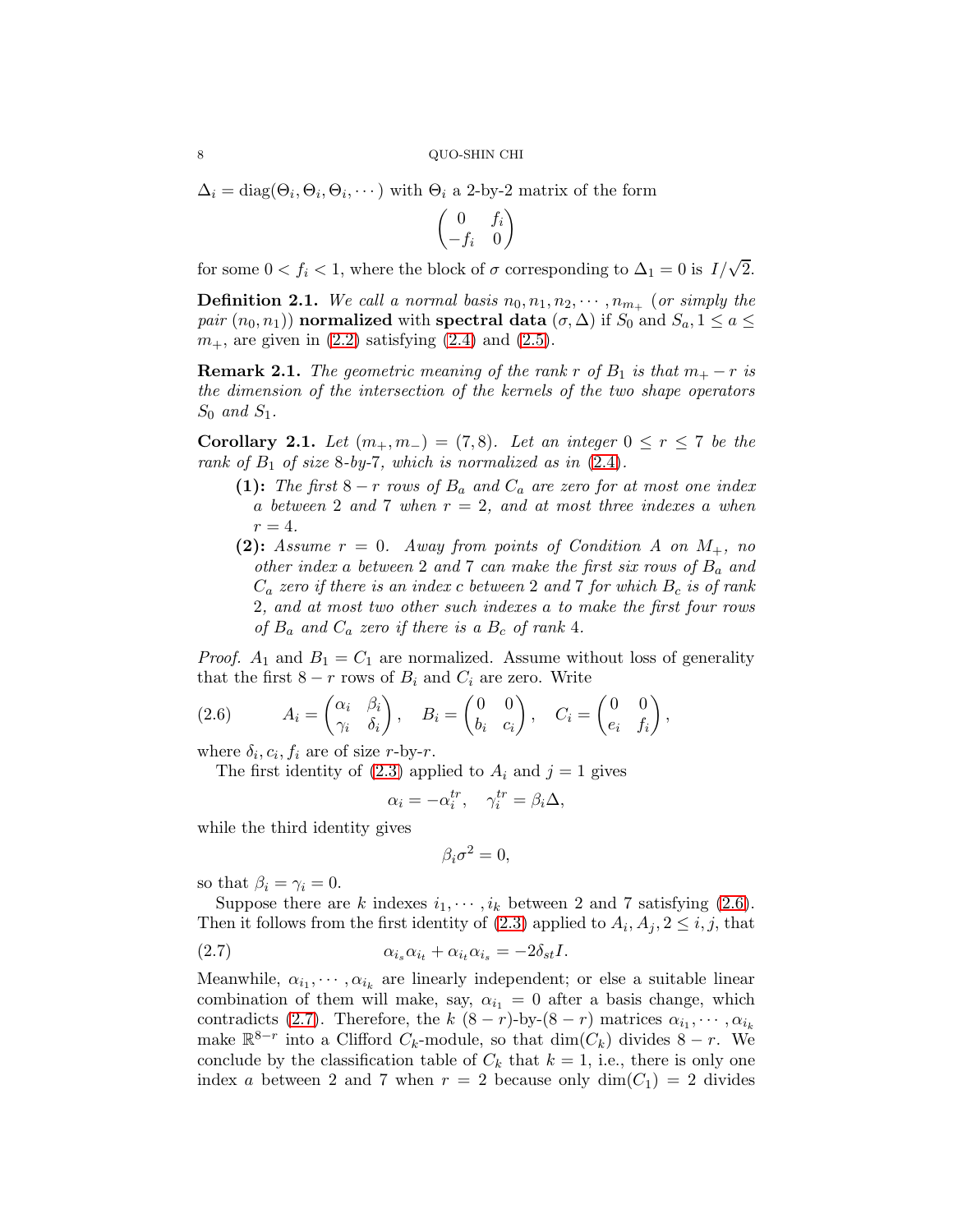$6 = 8 - r$ . Likewise,  $k \leq 3$  when  $r = 4$ , i.e., there are at most three indexes a between 2 and 7 when  $r = 4$  because  $\dim(C_3) = 4$  divides  $4 = 8 - r$  while  $\dim(C_4) = 8$ . This proves item (1).

When  $r = 0$ , one of the pairs  $(B_2, C_2), \cdots, (B_7, C_7)$  is nonzero, say  $(B_2, C_2) \neq 0$ , for lack of Condition A. We may swap  $n_1$  and  $n_2$  so that the old  $n_2$  is now the new  $n'_1$  with the new  $r' \neq 0$ , while the old  $n_1$  is now the new  $n_2'$  with the new  $B_{2'} = C_{2'} = 0$ . We apply item (1) to this new indexing to conclude that there is at most one index  $a'$  between  $2'$  and  $7'$  for which the first six rows of  $B_{a'}$  and  $C_{a'}$  are zero when  $r' = 2$ , namely,  $a' = 2$ itself. That is, in terms of the old indexing, no a between 3 and 7 can make the first 6 rows of  $B_a$  and  $C_a$  zero when the old  $B_2$  is of rank 2.

Meanwhile, the same argument applies to the new indexing to give at most three indexes  $a' \geq 2$  to make the first four rows of  $B_{a'}$  and  $C_{a'}$  zero when  $r' = 4$ , namely,  $a' = 2$  and two other indexes. That is, in terms of the old indexing, at most two indexes a between 3 and 7 can make the first four rows of  $B_a$  and  $C_a$  zero when the old  $B_2$  is of rank 4. This proves the second statement.

 $\Box$ 

<span id="page-8-0"></span>2.2. A motivational calculation. Let  $\rho_1, \dots, \rho_7$  be a representation of the (anti-symmetric) Clifford algebra  $C_7$  on  $\mathbb{R}^{16}$ . Set

$$
P_0: (c, d) \mapsto (c, -d), P_1: (c, d) \mapsto (d, c), P_{1+i}: (c, d) \mapsto (\rho_i(d), -\rho_i(c)), \quad 1 \le i \le 7,
$$

over  $\mathbb{R}^{32} = \mathbb{R}^{16} \oplus \mathbb{R}^{16}$ .  $P_0, P_1, \dots, P_8$  form a representation of the (symmetric) Clifford algebra  $C'_9$  on  $\mathbb{R}^{32}$ .

Following our convention, we denote by  $M_$  the focal manifold in each of the two examples constructed by Ferus, Karcher, and Müzner on which the Clifford action acts. It is well known [\[16\]](#page-66-22) that  $M_-\,$  can be realized as the Clifford-Stiefel manifold. Namely,

$$
M_{-} = \{(\zeta, \eta) \in S^{31} \subset \mathbb{R}^{16} \times \mathbb{R}^{16} : \\ |\zeta| = |\eta| = 1/\sqrt{2}, \zeta \perp \eta, \rho_i(\zeta) \perp \eta, i = 1, \cdots, 7\}.
$$

At  $(\zeta, \eta) \in M_-,$  the normal space is

$$
N^* = \mathrm{span}(\epsilon_0 := P_0((\zeta, \eta)), \cdots, \epsilon_8 := P_8((\zeta, \eta))).
$$

 $E_0^*$ , the 0-eigenspace of the shape operator  $S_0^* := S_{\epsilon_0}^*$ , is

$$
E_0^* = \text{span}(\epsilon_9 := P_1 P_0((\zeta, \eta)), \cdots, \epsilon_{16} := P_8 P_0((\zeta, \eta))).
$$

 $E_{\pm}^*$ , the  $\pm 1$ -eigenspaces of  $S_0^*$ , are

$$
E^*_{\pm} := \{ X : P_0(X) = \mp X, X \perp N^* \}.
$$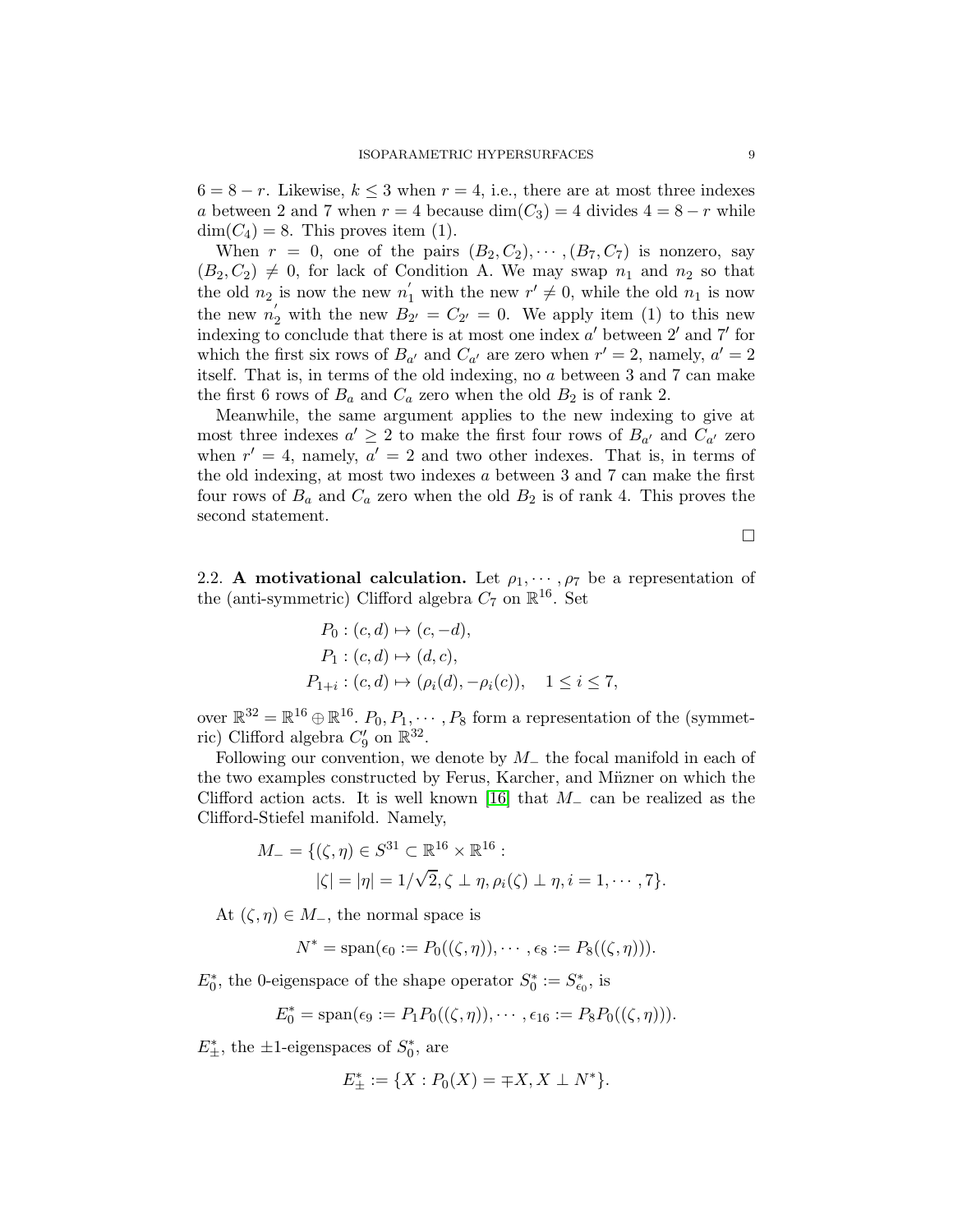Since  $E^*$  (respectively,  $E^*$ ) consists of vectors of the form  $(0, d) \in \mathbb{R}^{32}$ (respectively,  $(f, 0) \in \mathbb{R}^{32}$ ), we obtain

$$
E_{+}^{*} = \{ (0, d) : d \perp \zeta, d \perp \eta, d \perp \rho_{i}(\zeta), \forall i \},
$$
  

$$
E_{-}^{*} = \{ (f, 0) : f \perp \zeta, f \perp \eta, f \perp \rho_{i}(\eta), \forall i \}.
$$

The shape operator  $S_a^*$  at  $(\zeta, \eta) \in M_-$  in the normal direction  $\epsilon_a \in N^*$  is

$$
S_a^*(X,Y) = -\langle P_a(X), Y \rangle, \quad 0 \le a \le 8.
$$

For illustrating purpose, let us look at the representation

$$
\rho_i: \mathbb{O} \oplus \mathbb{O} \to \mathbb{O} \oplus \mathbb{O}, \quad \rho_i: (x, y) \mapsto (xe_i, ye_i), \quad 1 \leq i \leq 7,
$$

where

$$
(e_0, e_1, \cdots, e_7) := (1, i, j, k, \epsilon, \epsilon i, \epsilon j, \epsilon k)
$$

are the standard basis elements of the octonion algebra O.

Let us choose

$$
\zeta = (e_0, e_1)/2, \quad \eta = (e_3, e_4)/2.
$$

We calculate to see

$$
E_{+}^{*} = \{((0,0),(\alpha,\beta)) : \alpha = e_1\beta, \beta \perp e_2\},
$$
  

$$
E_{-}^{*} = \{((x,y),(0,0)) : x = e_3(e_2y), y \perp e_1\}.
$$

Therefore, the 7-by-7  $A_a^*$ -block of  $S_a^*$  reads

$$
A_{\alpha}^* = (S_{\alpha}^*(X_a, Y_p)) = (-\langle P_{\alpha}(X_a, Y_p) \rangle,
$$

where  $X_a, Y_p$  are orthonormal basis elements in  $E^*_+$  and  $E^*_-$ , respectively, which can be chosen to be

$$
X_a=((0,0),(e_1e_a,e_a))/\sqrt{2},\ \ a\neq 2,\quad Y_p=((e_3(e_2e_p),e_p),(0,0))/\sqrt{2},\ \ p\neq 1.
$$

As said in the introduction, this calculation is conducted at  $(x^*, n^*) :=$  $((\zeta, \eta), \epsilon_0)$  on the unit normal bundle of  $M_$ , and we can convert it to its mirror point  $(x, n)$  on the unit normal bundle of  $M_{+}$ , so that in fact the data $A^*_{\alpha}$  are converted to the seven 8-by-7 matrices

$$
B_a := (S^*_{\alpha}(X_a, X_p)), \quad 1 \le a \le 7.
$$

(See  $(6.1)$ ,  $(6.4)$  for the conversion formulae.) The upshot is the following:

$$
B_1 = \begin{pmatrix} 0 & 0 & 0 & 0 \\ 0 & 0 & 0 & 0 \\ 0 & 0 & I & 0 \\ 0 & 0 & 0 & I \end{pmatrix}, B_2 = \begin{pmatrix} 0 & 0 & 0 & 0 \\ 0 & 0 & 0 & 0 \\ 0 & 0 & J & 0 \\ 0 & 0 & 0 & -J \end{pmatrix}, B_3 = 0, B_4 = \begin{pmatrix} 0 & 0 & L & 0 \\ 0 & 0 & 0 & 0 \\ 0 & 0 & 0 & 0 \\ 0 & I & 0 & 0 \end{pmatrix}
$$

$$
B_5 = \begin{pmatrix} 0 & 0 & K & 0 \\ 0 & 0 & 0 & 0 \\ 0 & 0 & 0 & 0 \\ 0 & -J & 0 & 0 \end{pmatrix}, B_6 = \begin{pmatrix} 0 & 0 & 0 & I \\ 0 & 0 & 0 & 0 \\ 0 & -L & 0 & 0 \\ 0 & 0 & 0 & 0 \end{pmatrix}, B_7 = \begin{pmatrix} 0 & 0 & 0 & J \\ 0 & 0 & 0 & 0 \\ 0 & -K & 0 & 0 \\ 0 & 0 & 0 & 0 \end{pmatrix},
$$
where

 $I:=\begin{pmatrix} 1&0\0&1 \end{pmatrix},\quad J:=\begin{pmatrix} 0&1\-1&0 \end{pmatrix},\qquad K=\begin{pmatrix} 0&1\1&0 \end{pmatrix},\quad L:=\begin{pmatrix} 1&0\0&-1 \end{pmatrix}$  $0 -1$  $\bigg)$  .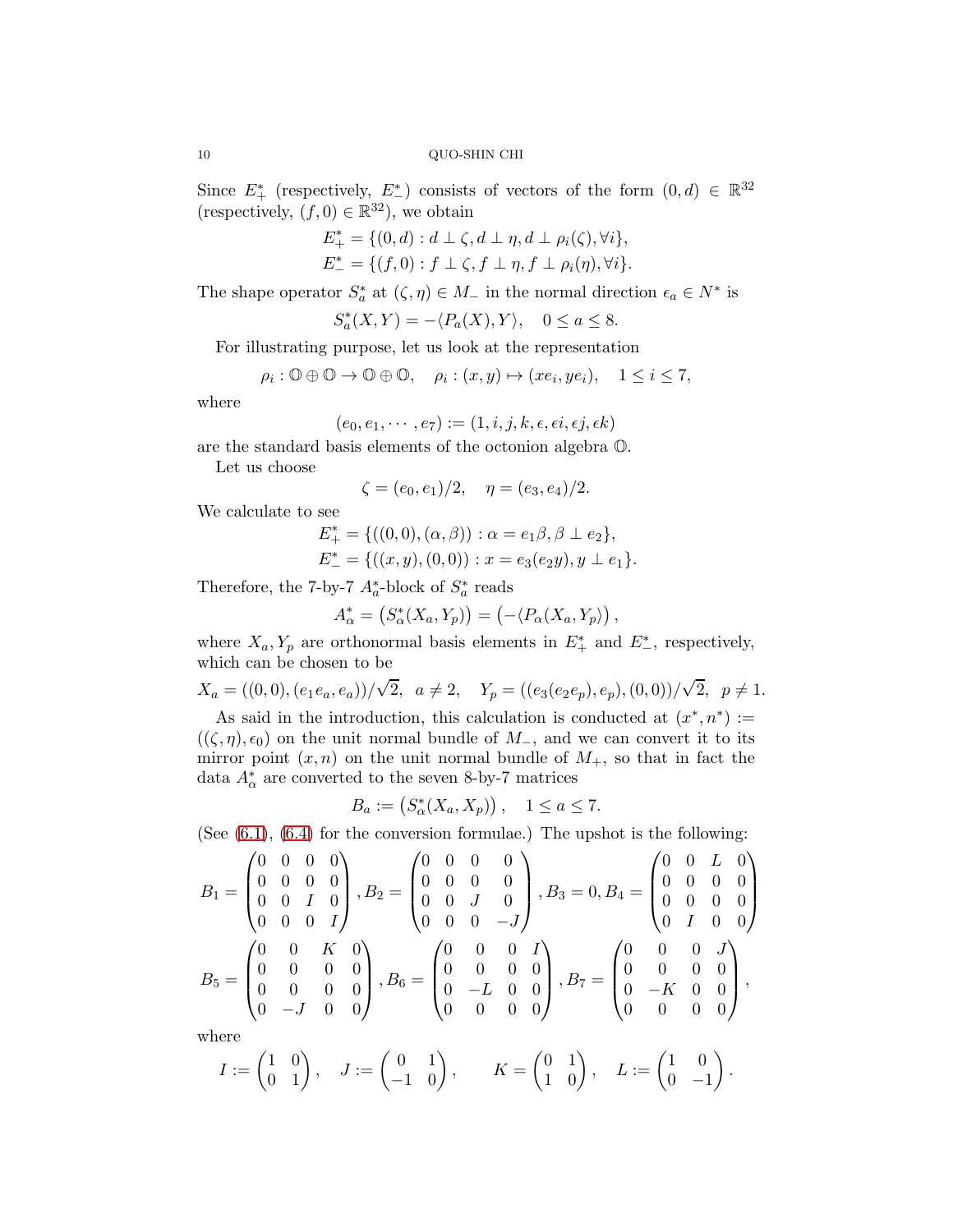Here, each row is of size 2, and the first column is of size 1 and the remaining columns are of size 2.

Note that x is not of Condition A, and all  $B_a$  have a common zero column and all  $B_a^{tr}$  have two common zero columns. This is the content mentioned in the two universal properties in the introduction. We shall see in the next section that the basis associated with  $B_1, \cdots, B_7$  is 4-null, a notion briefly introduced in the introduction. This example shall be our prototype to keep in mind.

## 3. r-nullity

<span id="page-10-0"></span>3.1. The layout. To fix notation and for the reader's convenience, let us first summarize the layout in [\[3\]](#page-65-1), [\[5\]](#page-65-2) of the crucial codimension 2 estimate in the case when the principal multiplicity pair of the isoparametric hypersurface is not  $(7, 8)$ . We then point out the insufficiency of this approach and the need for a notion more general than Condition A of Ozeki and Takeuchi, when the principal multiplicity pair of the isoparametric hypersurface is  $(m_+, m_-) = (7, 8)$ .

Recall that on  $M_+$  we denote by  $S_0, \dots, S_{m_+}$  the shape operators in the normal directions  $n_0, \dots, n_{m_+}$ , and by  $p_0, \dots, p_{m_+}$  the corresponding components of the second fundamental form.

We agree that  $\mathbb{C}^{2m-+m_+}$  consists of points  $(u, v, w)$  with coordinates  $u_{\alpha}, v_{\mu}$  and  $w_{p}$ , where  $1 \leq \alpha, \mu \leq m_{-}$  and  $1 \leq p \leq m_{+}$ . For  $0 \leq k \leq m_{+}$ , let

$$
V_k := \{(u, v, w) \in \mathbb{C}^{2m_-+m_+} : p_0(u, v, w) = \dots = p_k(u, v, w) = 0\}
$$

be the variety carved out by  $p_0, \dots, p_k$ . We want to estimate the dimension of the subvariety  $\mathscr{J}_k$  of  $\mathbb{C}^{2m_-+m_+}$ , where

 $\mathscr{J}_k := \{ (u, v, w) \in \mathbb{C}^{2m_-+m_+} : \text{rank of Jacobian of } p_0, \dots, p_k < k+1 \}.$ 

 $p_0, \dots, p_k$  give rise to a linear system of cones  $\mathcal{C}_{\lambda}$  in  $\mathbb{C}^{2m_-+m_+}$  defined by

$$
c_0p_0+\cdots+c_kp_k=0
$$

with

$$
\lambda := [c_0 : \cdots : c_k] \in \mathbb{C}P^k.
$$

The singular subvariety of  $\mathcal{C}_{\lambda}$  is

<span id="page-10-1"></span>(3.1) 
$$
\mathscr{S}_{\lambda} := \{(u, v, w) \in \mathbb{C}^{2m_{-}+m_{+}} : (c_0S_0 + \cdots + c_kS_k) \cdot (u, v, w)^{tr} = 0\}.
$$
  
We have

$$
\mathscr{J}_k = \bigcup_{\lambda \in \mathbb{C}P^k} \mathscr{S}_{\lambda}.
$$

Set

$$
J_k := V_k \cap \mathscr{J}_k = \bigcup_{\lambda \in \mathbb{C}P^k} (V_k \cap \mathscr{S}_\lambda).
$$

 $J_k$  is where the Jacobian of  $p_0, \dots, p_k$  fails to be of rank  $k+1$  on the variety  $V_k$ .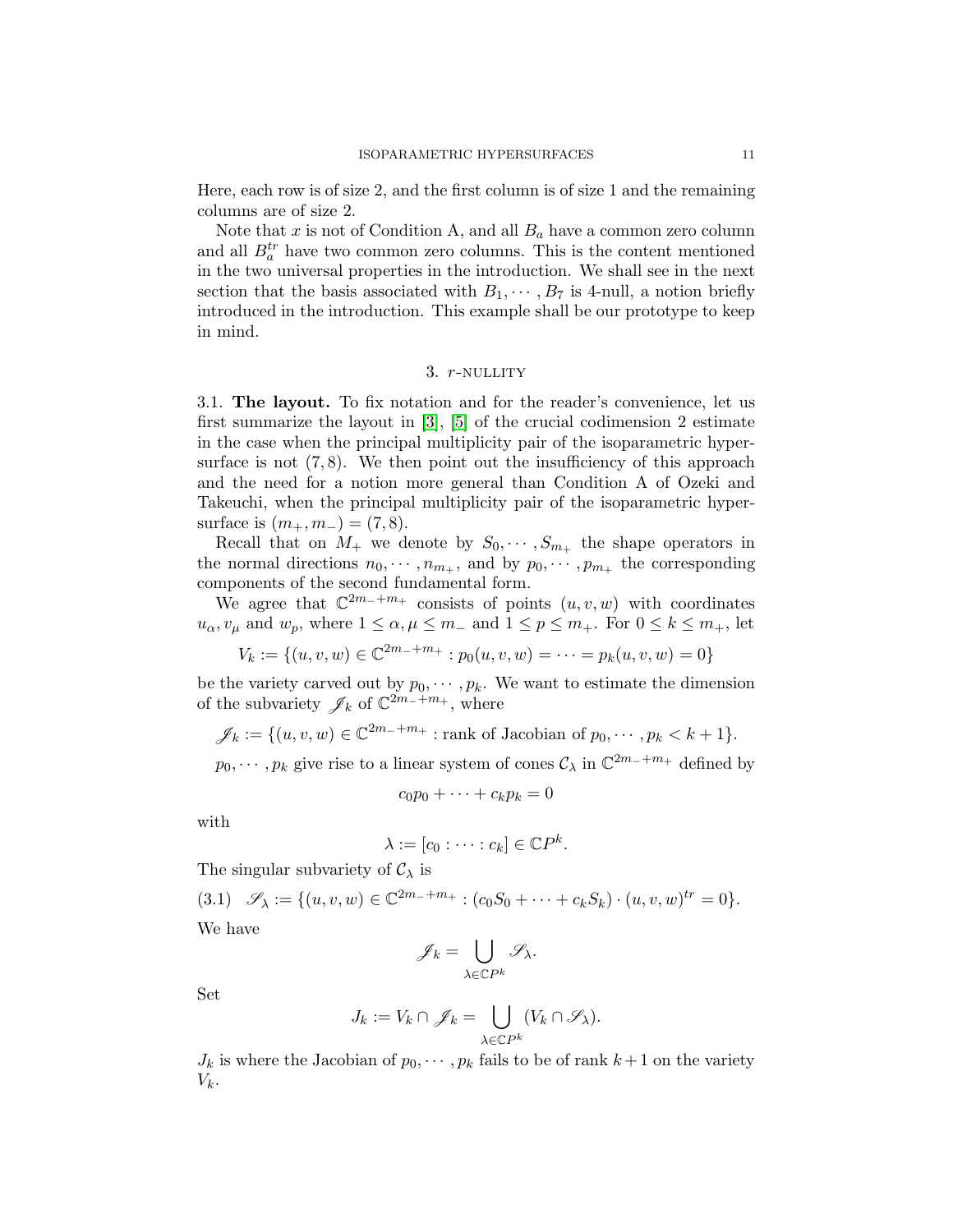We wish to establish the codimension 2 estimate

$$
(3.2) \qquad \qquad \dim(J_k) \leq \dim(V_k) - 2,
$$

for all  $k \leq m_+ - 1$ , to verify that  $p_0, p_1, \dots, p_{m_+}$  form a regular sequence.

We first estimate the dimension of  $\mathscr{S}_{\lambda}$ . We established in [\[5\]](#page-65-2) that it suffices to consider those  $\lambda$  sitting in the hyperquadric

(3.3) 
$$
Q_{k-1} := \{ [c_0 : \cdots : c_k] \in \mathbb{C}P^k : c_0^2 + \cdots + c_k^2 = 0 \}.
$$

<span id="page-11-3"></span>Recall the following [\[5,](#page-65-2) Remark 2, p. 484].

<span id="page-11-4"></span>**Convention 3.1.** For each  $\lambda = [c_0 : \cdots : c_k] \in \mathcal{Q}_{k-1}$ , we choose  $\tilde{n}_0$  and  $\tilde{n}_1$ as follows. Decompose  $n := c_0 n_0 + \cdots + c_k n_k$  into its real and imaginary parts  $n = \alpha + \sqrt{-1}\beta$ . Define  $\tilde{n}_0$  and  $\tilde{n}_1$  by performing the Gram-Schmidt process on  $\alpha$  and  $\beta$ . Then normalize the shape operators  $S_{\tilde{n}_0}, S_{\tilde{n}_1}$  as in [\(2.4\)](#page-6-1) and [\(2.5\)](#page-6-2), which results in a 2-frame  $(\tilde{n}_0, \tilde{n}_1)$  that varies smoothly with  $\lambda$ . Note that  $\lambda$  can be interpreted as the oriented real 2-plane spanned by  $n_{\tilde{0}}$ and  $n_{\tilde{1}}$ .

We denote the rank of the matrix  $B_{\tilde{1}}$  associated with  $S_{\tilde{n}_1}$  by  $r_\lambda$ . Recall from Remark [2](#page-7-2).1 that  $m_+ - r_\lambda$  is the dimension of the intersection of the kernel spaces of  $S_{\tilde{n}_0}$  and  $S_{\tilde{n}_1}$ .

When it is necessary, we will extend  $\tilde{n}_0$  and  $\tilde{n}_1$  to an orthonormal ba $sis \tilde{n}_0, \tilde{n}_1, \cdots, \tilde{n}_{m_{\pm}}$  with the corresponding shape operators  $S_{\tilde{0}} := S_{\tilde{n}_0}, S_{\tilde{1}} :=$  $S_{\tilde{n}_1},\cdots,S_{\tilde{m}_+}:=S_{\tilde{n}_{m_+}}$  and components  $p_{\tilde{0}},p_{\tilde{1}},\cdots,p_{\tilde{m}_+}$  of the second fundamental form.

The convention facilitates the dimension estimate for  $\mathscr{S}_{\lambda}$ . Indeed, the defining equation of  $\mathscr{S}_{\lambda}$  can now be written as

<span id="page-11-1"></span>(3.4) 
$$
(S_{\tilde{1}} - \iota_{\lambda} S_{\tilde{0}}) \cdot (x, y, z)^{tr} = 0
$$

after a basis change for some complex number  $\iota_{\lambda}$ . We decompose  $x, y, z$  into  $x = (x_1, x_2), y = (y_1, y_2), z = (z_1, z_2)$  with  $x_2, y_2, z_2 \in \mathbb{C}^{r_{\lambda}}$ . We have

<span id="page-11-0"></span>(3.5) 
$$
x_1 = -\iota_{\lambda} y_1, \qquad y_1 = \iota_{\lambda} x_1, -\Delta x_2 + \sigma z_2 = -\iota_{\lambda} y_2, \qquad \Delta y_2 + \sigma z_2 = \iota_{\lambda} x_2, \Delta (x_2 + y_2) = 0.
$$

It follows from the first pair of equations in [\(3.5\)](#page-11-0) that either  $x_1 = y_1 = 0$ , or both are nonzero with  $i_{\lambda} = \pm \sqrt{-1}$ . In both cases, by the second pair of equations in [\(3.5\)](#page-11-0), we have

<span id="page-11-2"></span>
$$
(3.6) \quad (\Delta^2 - \iota_\lambda^2 I)x_2 = (\Delta - \iota_\lambda I)\sigma z_2, \qquad (\Delta^2 - \iota_\lambda^2 I)y_2 = -(\Delta - \iota_\lambda I)\sigma z_2,
$$

which together with the third equation in [\(3.5\)](#page-11-0) imply that  $x_2 = -y_2$ , and so  $z_2$  can be solved in terms of  $x_2$  by the second pair of equations in [\(3.5\)](#page-11-0). (Note that conversely  $x_2 = -y_2$  can be solved in terms of  $z_2$  when  $i_{\lambda} \neq \pm i_{\lambda} \sqrt{-1}$ for all i and any real  $0 < f_i < 1$ , so that z can be chosen to be a free variable.) Thus either  $x_1 = y_1 = 0$ , in which case

$$
\dim(\mathscr{S}_{\lambda}) = m_+,
$$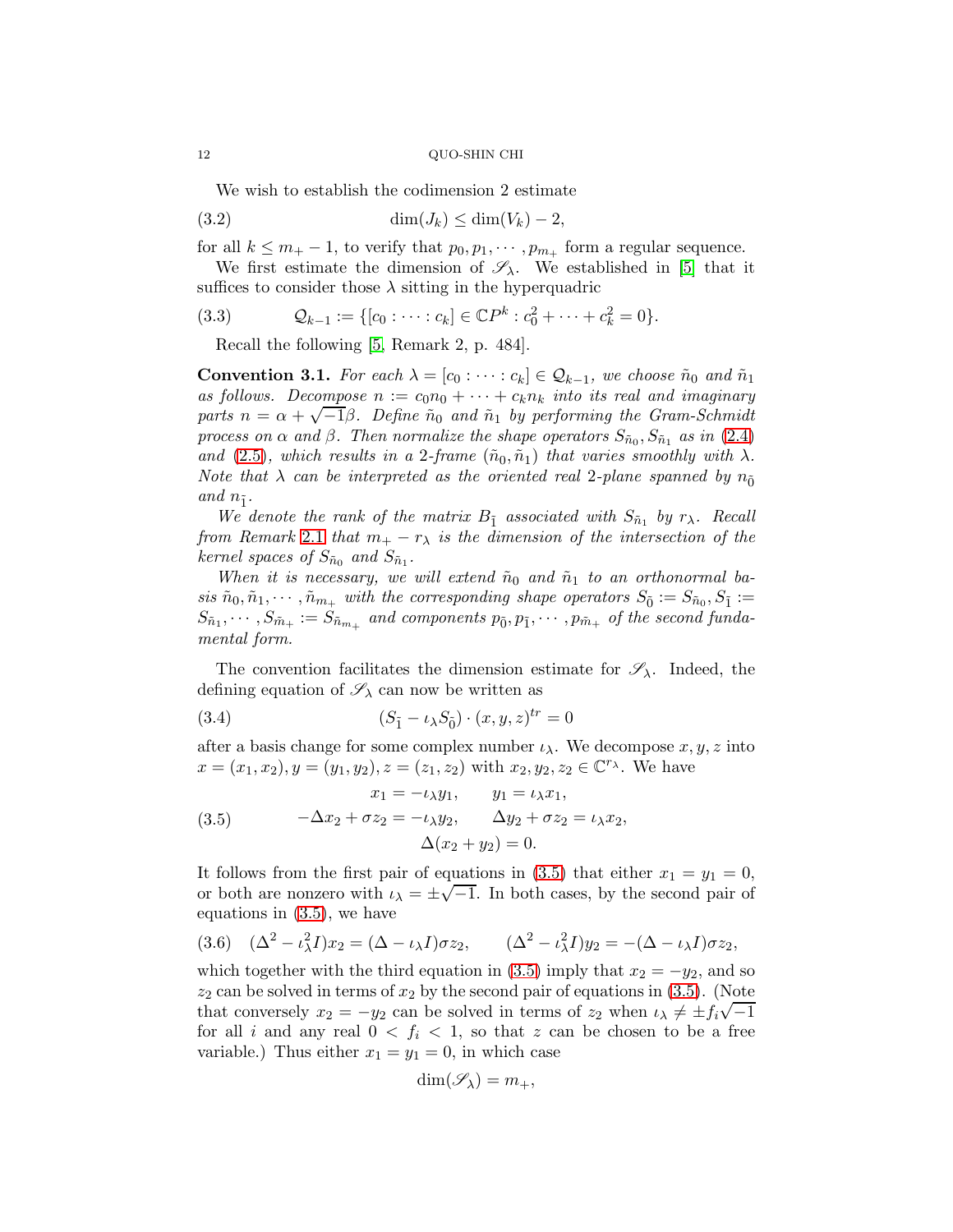or both  $x_1$  and  $y_1$  are nonzero, in which case  $y_1 = \pm \sqrt{-1}x_1$ , where  $x_1$  is a free variable,  $x_2$  and  $y_2$  depend linearly on  $z_2$  and  $z$  is a free variable. Hence,

(3.7) 
$$
\dim(\mathscr{S}_{\lambda}) = m_+ + m_- - r_{\lambda}.
$$

Since eventually we must estimate the dimension of

<span id="page-12-0"></span>
$$
\bigcup_{\lambda \in \mathcal{Q}_{k-1}} (V_k \cap \mathscr{S}_{\lambda}),
$$

the essential part of  $J_k$  for the codimension 2 test, we introduced the first cut of  $V_k$  into  $\mathscr{S}_\lambda$  by

(3.8) 
$$
0 = p_{\tilde{0}} = \sum_{\alpha} (x_{\alpha})^2 - \sum_{\mu} (y_{\mu})^2.
$$

We substitute  $y_1 = \pm \sqrt{-1}x_1$  and  $x_2$  and  $y_2$  in terms of  $z_2$  into  $p_{\tilde{0}} = 0$  to deduce

<span id="page-12-4"></span><span id="page-12-1"></span>
$$
0 = (x_1)^2 + \cdots + (x_{m-1})^2;
$$

hence  $p_{\tilde{0}} = 0$  cuts  $\mathscr{S}_{\lambda}$  to reduce the dimension by 1, i.e., by [\(3.7\)](#page-12-0),

(3.9) 
$$
\dim(V_k \cap \mathscr{S}_\lambda) \leq m_+ + m_- - r_\lambda - 1.
$$

Consider the incidence space

(3.10) 
$$
\mathcal{I}_k := \{ (x, \lambda) \in \mathbb{C}^{2m_-+m_+} \times \mathcal{Q}_{k-1} : x \in \mathscr{S}_\lambda \cap V_k \}.
$$

Let  $\pi_1$  and  $\pi_2$  be the restriction to  $\mathcal{I}_k$  of the standard projections from  $\mathbb{C}^{2m_-+m_+} \times \mathcal{Q}_{k-1}$  onto the first and second factors. We see

$$
\pi_1(\mathcal{I}_k) = \bigcup_{\lambda \in \mathcal{Q}_{k-1}} (V_k \cap \mathscr{S}_{\lambda}).
$$

Moreover, if we stratify  $\mathcal{Q}_{k-1}$  into locally closed sets (i.e., Zariski open sets in their respective closures)

$$
(3.11) \qquad \qquad \mathcal{L}_j := \{ \lambda \in \mathcal{Q}_{k-1} : r_\lambda = j \},
$$

then

<span id="page-12-3"></span>
$$
\mathcal{W}_j:=\pi_1\pi_2^{-1}(\mathcal{L}_j)
$$

stratify

$$
\bigcup_{\lambda \in \mathcal{Q}_{k-1}} (V_k \cap \mathscr{S}_{\lambda}).
$$

We thus obtain, by [\(3.9\)](#page-12-1),

$$
\dim(\mathcal{W}_j) \le \dim(\pi_2^{-1}(\mathcal{L}_j)) \le \max_{\lambda \in \mathcal{L}_j}(\dim(V_k \cap \mathcal{S}_{\lambda})) + \dim(\mathcal{L}_j)
$$
  

$$
\le (m_+ + m_- - 1 - j) + \dim(\mathcal{L}_j)
$$

On the other hand, since  $V_k$  is cut out by  $k+1$  equations, we have

(3.13) 
$$
\dim(V_k) \ge m_+ + 2m_- - k - 1.
$$

Therefore, the a priori codimension 2 estimate holds true over  $\mathcal{L}_j$  when

<span id="page-12-2"></span>
$$
(3.14) \t\t\t m_{-} \ge 2k + 1 - j - c_{j},
$$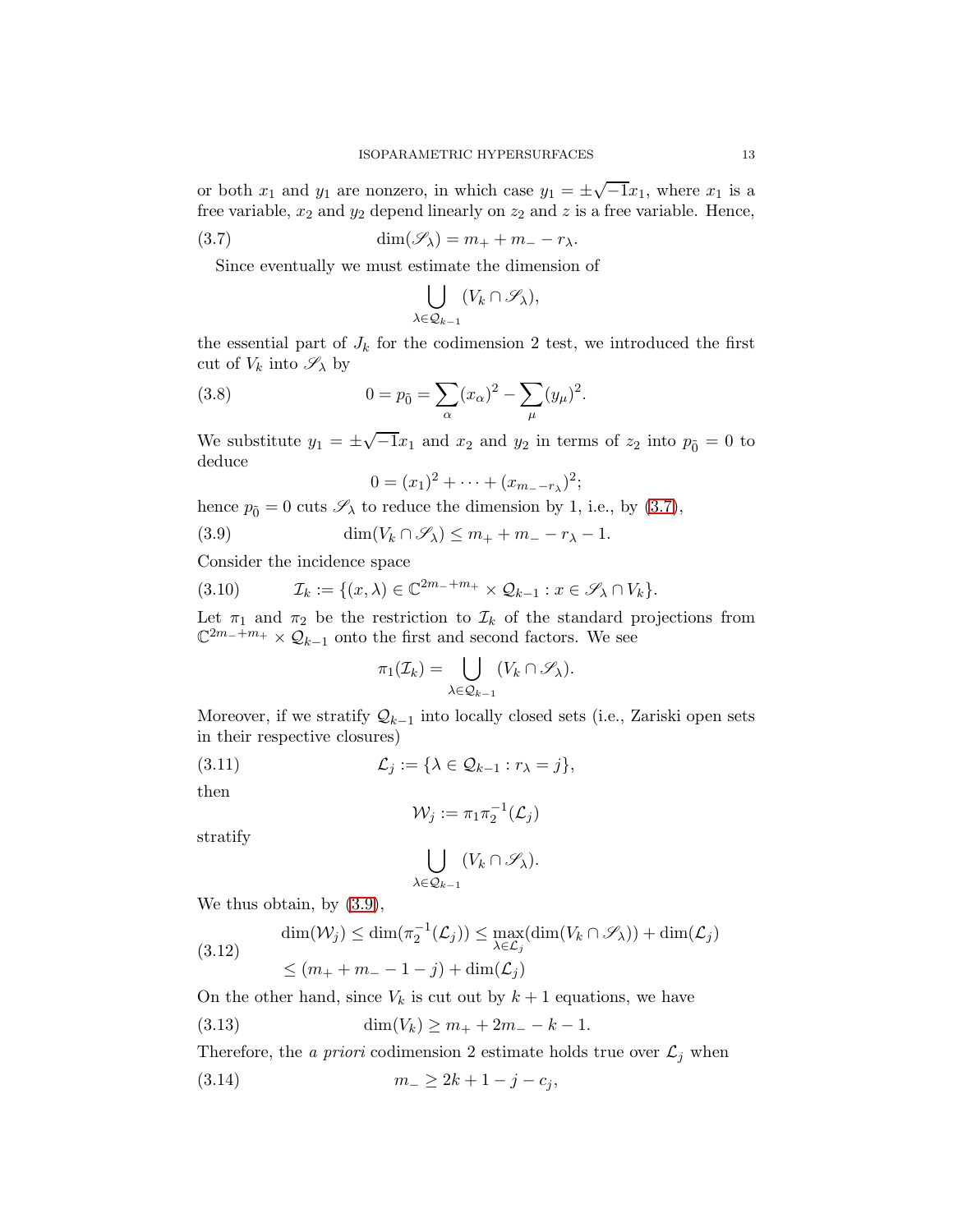where

<span id="page-13-3"></span>(3.15) 
$$
c_j := \text{the codimension of } \mathcal{L}_j \text{ in } \mathcal{Q}_{k-1}.
$$

3.2. r-nullity. Note that we only utilized cutting  $\mathscr{S}_{\lambda}$  by  $p_{\tilde{0}} = 0$  to derive the coarse upper bound in [\(3.9\)](#page-12-1) and lower bound in [\(3.14\)](#page-12-2). The lower bound is too rough to be effective when the multiplicity pair is  $(7, 8)$ . A better upper or lower bound will be achieved if we can obtain further nontrivial cuts into  $\mathscr{S}_{\lambda}$  by other  $p_{\tilde{a}} = 0, a \geq 1$ .

As a matter of fact,  $p_{\tilde{1}} = 0$  results in the same cut on  $\mathscr{S}_{\lambda}$  as  $p_{\tilde{0}} = 0$ . This follows by the symmetry of  $(3.4)$  so that we can switch the roles of  $S_{\tilde{0}}$  and  $S_{\tilde{1}}$ . Therefore, nontrivial new cuts can only be obtained by  $p_{\tilde{a}} = 0$  for  $a \geq 2$ .

On the other hand, the worst case scenario is that  $p_{\tilde{a}}$  annihilate  $\mathscr{S}_{\lambda}$  for all  $a \geq 2$ , in which case no more cuts other than  $p_{\tilde{0}} = 0$  can be introduced and [\(3.14\)](#page-12-2) is the best possible lower bound. We categorize this worst case in the following definition in the language of [\(3.5\)](#page-11-0) and [\(3.6\)](#page-11-2).

**Definition 3.1.** Given a normal basis  $n_0, \dots, n_{m_+}$  at a point of  $M_+$  with the usual  $A_i, B_i, C_i, 1 \leq i \leq m_+$ , and the normalization as in [\(2.2\)](#page-5-0), [\(2.4\)](#page-6-1) and [\(2.5\)](#page-6-2) with r the rank of both  $B_1$  and  $C_1$ , let  $p_0, \dots, p_{m_+}$  be the associated components of the second fundamental form.

Let  $\mathbb{C}^{m_-} \simeq \mathbb{C}E_+$ ,  $\mathbb{C}^{m_-} \simeq \mathbb{C}E_-$  and  $\mathbb{C}^{m_+} \simeq \mathbb{C}E_0$  be parametrized by  $x, y$ and z respectively, where  $E_+, E_-$  and  $E_0$  are the eigenspaces of  $S_0$  with eigenvalues 1. − 1 and 0, respectively. Let  $x := (x_1, x_2), y := (y_1, y_2)$  and  $z := (z_1, z_2) \text{ with } x_2, y_2, z_2 \in \mathbb{C}^r.$ 

We say a normal basis element  $n_l, l \geq 2$ , is r-null if  $p_l$  is identically zero when we restrict it to the linear constraints

<span id="page-13-2"></span>(3.16) 
$$
y_1 = \iota x_1
$$
,  $y_2 = -x_2$ ,  $z_2 = \sigma^{-1}(\Delta + \iota I)x_2$ ,  $\iota = \pm \sqrt{-1}$ .

We say the normal basis, always understood to be with the normaliza-tion [\(2.2\)](#page-5-0), [\(2.4\)](#page-6-1) and [\(2.5\)](#page-6-2), is r-null if all its basis elements  $n_l, l \geq 2$ , are r-null.

<span id="page-13-0"></span>Lemma 3.1. Conditions as given in the above definition, a normal basis element  $n_l$  is r-null if and only if the upper left  $(m_--r)$ -by- $(m_+-r)$  block of  $B_l$  and  $C_l$  of  $S_l$  are zero.

*Proof.* Suppose  $n_l$  is r-null. Then  $p_l$  restricted to the linear constraint in the definition is

<span id="page-13-4"></span>(3.17) 
$$
p_l = \sum_{\alpha=1, p=1}^{m_{-}-r, m_{+}-r} (S_{\alpha p}^l + \iota T_{\alpha p}^l) x_{\alpha} z_p + \text{ other terms},
$$

where

<span id="page-13-1"></span>(3.18) 
$$
S_{\alpha p}^l := \langle S(X_\alpha, Z_p), n_l \rangle, \quad T_{\alpha p}^l := \langle S(Y_\alpha, Z_p), n_l \rangle
$$

for some orthonormal basis  $X_{\alpha}, Y_{\alpha}, Z_p$  of  $E_+, E_-, E_0$ , respectively. Therefore,

$$
S_{\alpha p}^l = T_{\alpha p}^l = 0
$$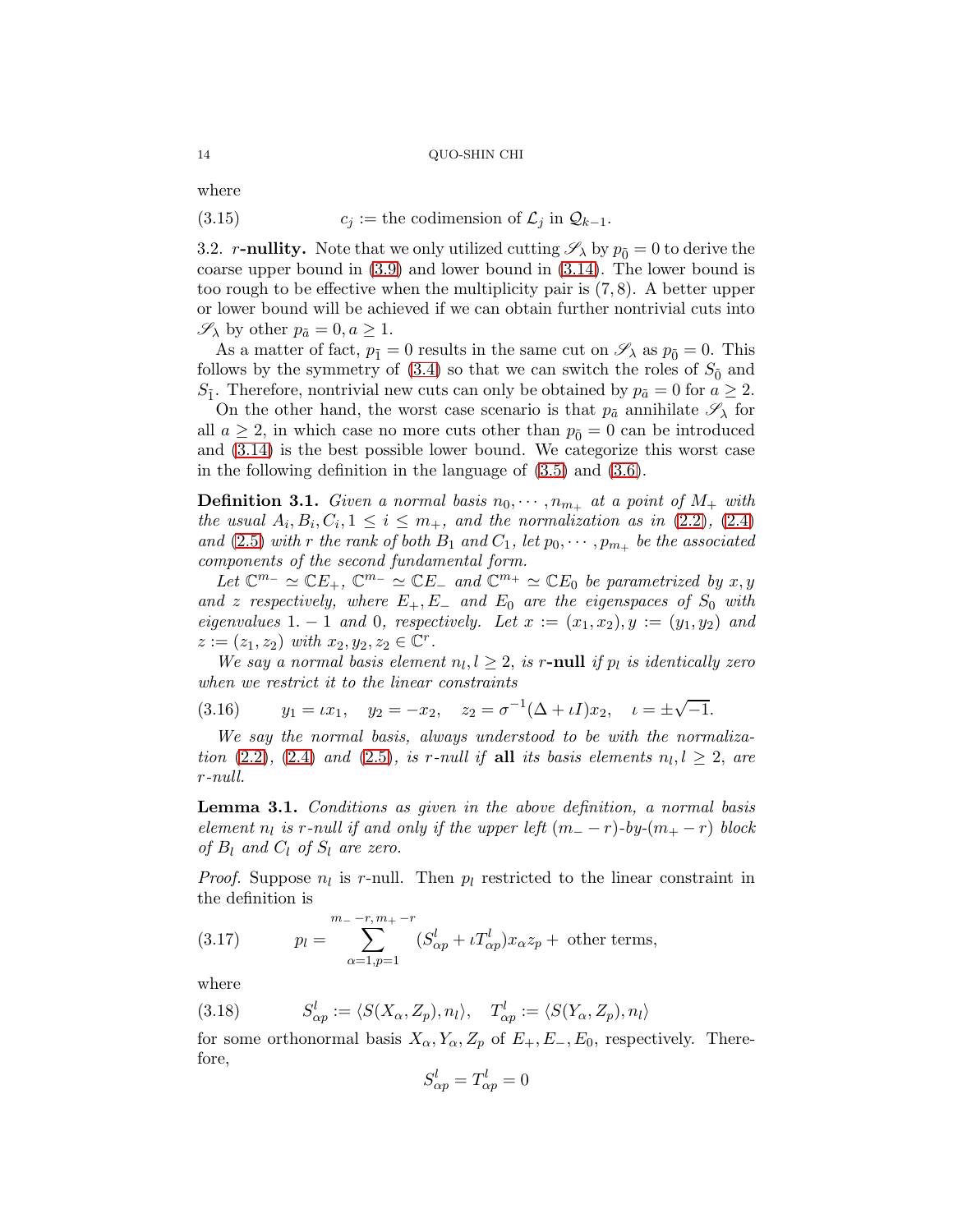for  $1 \leq \alpha \leq m_- - r$  and  $1 \leq p \leq m_+ - r$ .

Conversely, suppose [\(3.18\)](#page-13-1) is true, from which we first derive some identities. Let  $A_1, B_1, C_1$  be normalized as in  $(2.4)$  and  $(2.5)$ . Write

$$
A_l:=\begin{pmatrix} \alpha & \beta \\ \gamma & \delta \end{pmatrix}, \quad B_l:=\begin{pmatrix} 0 & d \\ b & c \end{pmatrix}, \quad C_l:=\begin{pmatrix} 0 & g \\ e & f \end{pmatrix},
$$

where  $\delta$ , c, f are of size r-by-r. The third identity of [\(2.3\)](#page-6-0) applied to  $i = l$ and  $j = 1$ , with the property

<span id="page-14-2"></span>
$$
\sigma \Delta = \Delta \sigma,
$$

gives

(3.19) 
$$
\beta - d\sigma^{-1} \Delta + g\sigma^{-1} = 0,
$$

while the fourth identity gives

(3.20) 
$$
d\sigma^{-1} + \gamma^{tr} + g\sigma^{-1} \Delta = 0.
$$

Meanwhile, the sixth identity arrives at

(3.21) 
$$
b = e, \quad c^{tr}\sigma + \sigma c = f^{tr}\sigma + \sigma f.
$$

In particular, writing

<span id="page-14-4"></span><span id="page-14-3"></span><span id="page-14-0"></span>
$$
h:=c-f,
$$

we obtain

(3.22) σh + h trσ = 0.

Now, we can rewrite [\(3.22\)](#page-14-0) as

<span id="page-14-1"></span>
$$
\sigma(h\sigma^{-1} + \sigma^{-1}h^{tr})\sigma = 0,
$$

from which we see

(3.23) 
$$
h\sigma^{-1} + \sigma^{-1}h^{tr} = 0.
$$

Next, the fifth identity of [\(2.3\)](#page-6-0) asserts

(3.24) 
$$
\sigma(\delta + \delta^{tr})\sigma - \sigma \Delta h + h^{tr}\sigma \Delta = 0,
$$

or equivalently,

<span id="page-14-6"></span>
$$
\delta + \delta^{tr} - \Delta h \sigma^{-1} + \sigma^{-1} h^{tr} \Delta = 0,
$$

or if we employ [\(3.23\)](#page-14-1), which is  $h\sigma^{-1} = -\sigma^{-1}h^{tr}$ , we can rewrite it as

(3.25) 
$$
\delta + \delta^{tr} - h\sigma^{-1}\Delta + \sigma^{-1}\Delta h^{tr} = 0.
$$

In general,

<span id="page-14-5"></span>
$$
p_l/2 = x^{tr} A_l y + x^{tr} B_l z + y^{tr} C_l z;
$$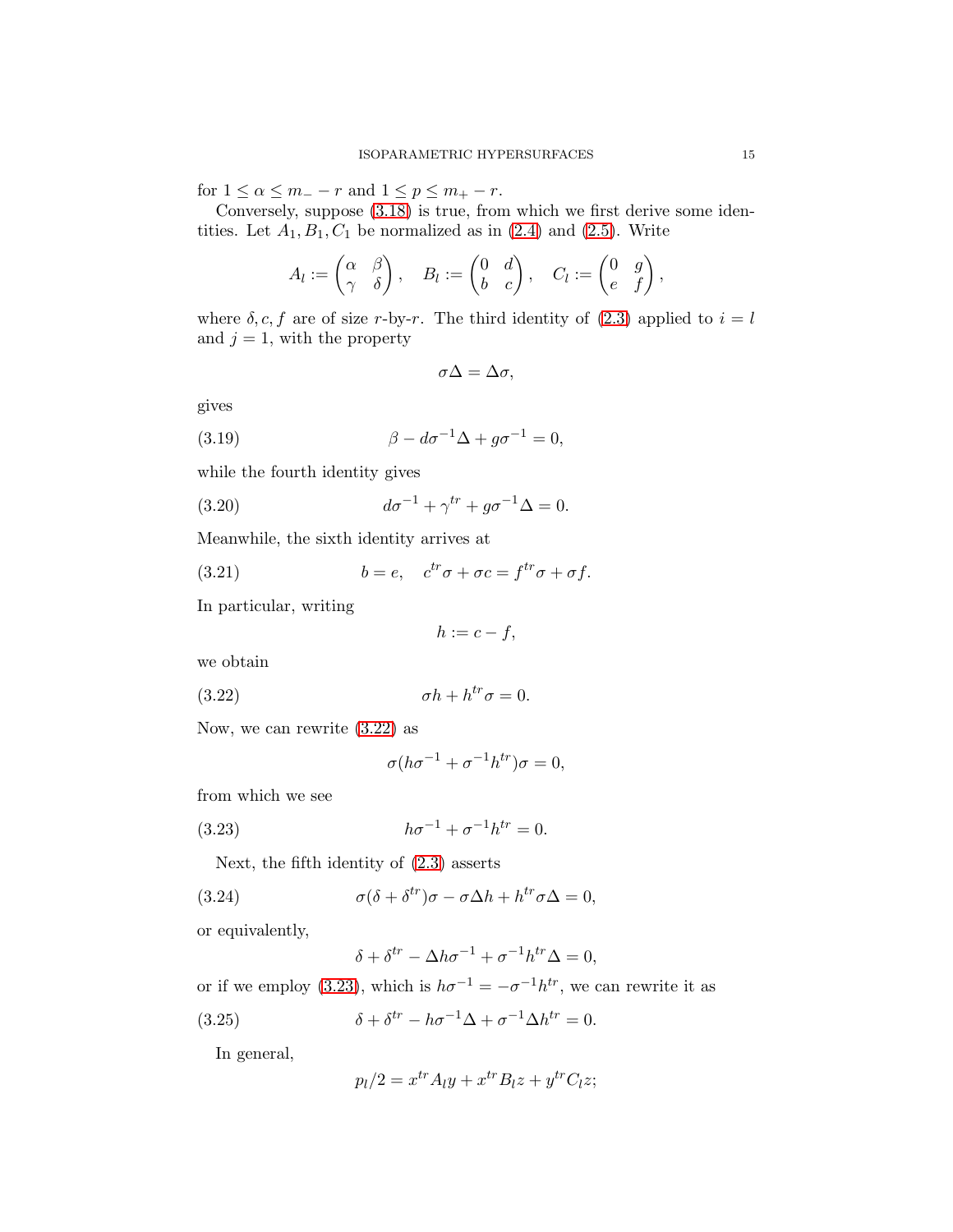setting  $x = x_1 + x_2, y = y_1 + y_2, z = z_1 + z_2$ , and employing [\(3.16\)](#page-13-2), we can rewrite it in terms of the independent variables  $x_1, x_2$  and  $z_1$  as (3.26)

$$
p_l/2
$$
  
=  $x_1^{tr}(-\beta + \tau \gamma^{tr} + d\sigma^{-1}(\Delta + \tau I) + \tau g \sigma^{-1}(\Delta + \tau I))x_2 + x_2^{tr}(b - e)z_1$   
+  $x_2^{tr}(-\delta - \delta^{tr} + (c - f)\sigma^{-1}(\Delta + \tau I) + ((c - f)\sigma^{-1}(\Delta + \tau I))^{tr})x_2/2$   
=  $x_1^{tr}((-\beta + d\sigma^{-1}\Delta - g\sigma^{-1}) + \tau(d\sigma^{-1} + \gamma^{tr} + g\sigma^{-1}\Delta))x_2 + x_2^{tr}(b - e)z_1$   
+  $x_2^{tr}((-(\delta + \delta^{tr}) + h\sigma^{-1}\Delta - \sigma^{-1}\Delta h^{tr}) + \tau(h\sigma^{-1} + \sigma^{-1}h^{tr}))x_2/2$   
= 0

by  $(3.19)$ ,  $(3.20)$ ,  $(3.21)$ ,  $(3.23)$ ,  $(3.25)$ .

Corollary 3.1. Condition A of Ozeki and Takeuchi is equivalent to that all normal bases are 0-null at a point of Condition A.

*Proof.* The statement follows immediately from Lemma [3.1.](#page-13-0)  $\Box$ 

Remark 3.1. The calculation in Section [2](#page-8-0).2 shows that there the normal basis associated with the displayed  $B_1, \cdots, B_7$  is 4-null.

<span id="page-15-0"></span>Corollary 3.2. Let  $(m_+, m_-) = (7, 8)$ . Let  $\lambda \in \mathcal{Q}_6$  be given in [\(3.3\)](#page-11-3) with  $S_{\tilde{0}}$  and  $S_{\tilde{1}}$  normalized as in Convention [3](#page-11-4).1 and [\(2.4\)](#page-6-1) and [\(2.5\)](#page-6-2). Suppose

$$
r:=\sup_{\lambda\in\mathcal{Q}_6}r_\lambda.
$$

Then the upper left  $(m_{-} - r)$ -by- $(m_{+} - r)$  corner of  $B_{\tilde{l}}$  and  $C_{\tilde{l}}$  of  $S_{\tilde{l}}$  are zero,  $2 \leq l \leq 7$ , for all  $\lambda \in \mathcal{Q}_6$ . That is, the basis elements  $\tilde{n}_l \geq 2$ , are r-null.

*Proof.* Pick a generic  $\lambda_0 \in \mathcal{Q}_6$  at which  $r_{\lambda_0} = r$ . Without loss of generality, at  $\lambda_0$ , the 2-plane spanned by the frame  $(\tilde{n}_0, \tilde{n}_1)$ , let us consider  $\tilde{n}_2$  with  $S_{\tilde{0}}$ and  $S_{\tilde{1}}$  normalized as usual by [\(2.4\)](#page-6-1) and [\(2.5\)](#page-6-2). Set

$$
B_{\tilde{2}} = \begin{pmatrix} a & d \\ b & c \end{pmatrix}, \quad C_{\tilde{2}} = \begin{pmatrix} h & g \\ e & f \end{pmatrix},
$$

where c and f are of size r-by-r. We show  $a = h = 0$ .

Let  $e_1, \dots, e_8$  be the standard (column) basis vectors of  $\mathbb{R}^8$ . Consider the 8-by-7  $B(\theta) := \cos(\theta)B_{\tilde{1}} + \sin(\theta)B_{\tilde{2}}$ . We have

$$
B(\theta) = \begin{pmatrix} \sin(\theta)a & \sin(\theta)d \\ \sin(\theta)b & \cos(\theta)\sigma + \sin(\theta)c \end{pmatrix}
$$

.

For a generic choice of  $\theta$ , the last r columns of  $B(\theta)$  are linearly independent, as is so for those of  $\sigma$  at  $\theta = 0$ , which span the column space  $V^{\theta}$  of  $B(\theta)$ of dimension r. Note that, dividing out by  $sin(\theta)$ , each of the first  $7 - r$ column vectors of  $B_{\tilde{2}}$  belongs to  $V^{\theta}$ . Letting  $\theta$  approach zero, we see these  $7-r$  vectors also belong to  $V^0$ , which is spanned by  $e_{9-r}$ ,  $\dots$ ,  $e_8$ . It follows that  $a = 0$ . Likewise,  $h = 0$ . This shows that the statement is true for all generic  $\lambda \in \mathcal{Q}_6$ . Hence, it is true for all  $\lambda \in \mathcal{Q}_6$  by passing to the limit.  $\Box$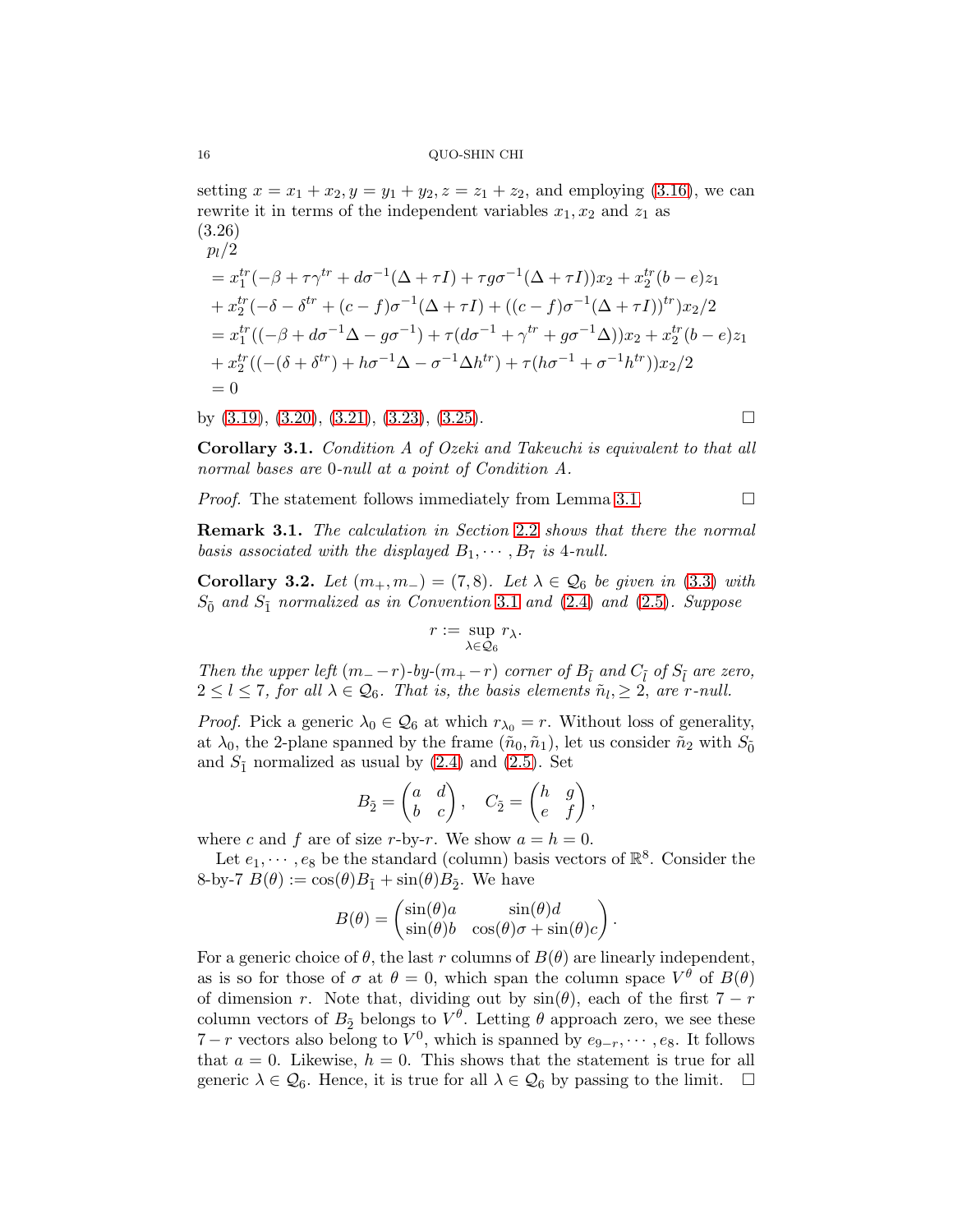<span id="page-16-1"></span>Remark 3.2. The arguments in Corollary [3](#page-15-0).2 can be strengthened as fol-lows. Notation as in Corollary [3](#page-15-0).2, suppose  $\lambda(\theta), 0 \leq \theta \leq 1$ , is an analytic curve in  $\mathcal{Q}_6$  with  $\lambda$  spanned by an oriented frame  $(\tilde{n}_0, \tilde{n}(\theta))$ , where  $\tilde{n}(\theta) \perp \tilde{n}_0$ with  $\tilde{n}(0) = \tilde{n}_1$ . Denote by  $B(\theta)$  the B-block of the shape operator  $S_{\tilde{n}(\theta)}$  and suppose  $B(0)$  is normalized as in  $(2.4)$  with rank r.

Assume the rank of  $B(\theta) = r$  for generic  $\theta$ . Then generic  $B(\theta)$  has the property that the last r columns are independent as is the case for  $B(0)$ . Let us denote the matrix of the first  $7 - r$  columns of  $B(\theta)$  by

$$
\begin{pmatrix} a(\theta) \\ b(\theta) \end{pmatrix},
$$

where  $a(\theta)$  is of size  $(8-r)$ -by- $(7-r)$ .

Suppose  $a(\theta) \neq 0$ . It is well-known in analytic curve theory that we can choose the Frenet frame  $\tilde{n}_2, \cdots, \tilde{n}_7$  such that

(3.27) 
$$
\tilde{n}(\theta) = c_1(\theta)\tilde{n}_1 + \cdots + c_7(\theta)\tilde{n}_7
$$

for some analytic functions  $c_1, \dots, c_7$ , where

$$
c_1(0) = 1
$$
,  $c_l(\theta) = \theta^{k_l} d_l(\theta)$ ,  $d_l(0) \neq 0$ ,  $k_2 < \cdots < k_7$ ,  $l \geq 2$ ,

where  $\tilde{n}_2$  is tangent to  $\tilde{n}(\theta)$  with contact order  $k_2$  at  $\theta = 0$ .

Dividing through by  $\theta^{k_2}$ , it follows that each column of

$$
\begin{pmatrix} a(\theta) \\ b(\theta) \end{pmatrix} / \theta^{k_2}
$$

lives in the vector space  $V^{\theta}$  that converges to  $V^0$  spanned by  $e_{9-r}, \cdots, e_8$ , as  $\theta$  approaches zero. This implies that  $\tilde{n}_2$  is r-null as in the preceding corollary. Note that the rank of the matrix

(3.28) 
$$
A(\theta) := c_1(\theta) B_{\tilde{n}_1} + c_2(\theta) B_{\tilde{n}_2}
$$

 $is = r$  generically.

For simplicity of exposition, we assume  $r = 2$  now, though it is true for any r. Dividing through by  $c_1(\theta)$ , we may assume  $c_1(\theta) = 1$  in [\(3.28\)](#page-16-0), as far as the rank of  $A(\theta)$  is concerned. Then the matrix  $A(\theta)$ , of rank 2, takes the form

<span id="page-16-0"></span>
$$
A(\theta) = \begin{pmatrix} 0 & 0 & 0 & 0 & 0 & a_1 & b_1 \\ \cdot & \cdot & \cdot & \cdot & \cdot & \cdot & \cdot \\ 0 & 0 & 0 & 0 & 0 & a_6 & b_6 \\ c_1 & c_2 & c_3 & c_4 & c_5 & 1 + \alpha & \beta \\ d_1 & d_2 & d_3 & d_4 & d_5 & \gamma & 1 + \delta \end{pmatrix},
$$

where all the variables  $a, b, c, d, \alpha, \beta, \gamma, \delta$  are Taylor series with initial terms of the form  $\theta^{k_2}$  about  $\theta = 0$ . We leave it as a simple observation to see that if either the lower left or the upper right block of the matrix is of rank 2, then the other is zero; thus  $B_{\tilde{n}_2}$ , being  $A(\theta)$  with the two diagonal 1s removed, is of rank  $\leq 2$ . Otherwise, the upper and lower blocks are both of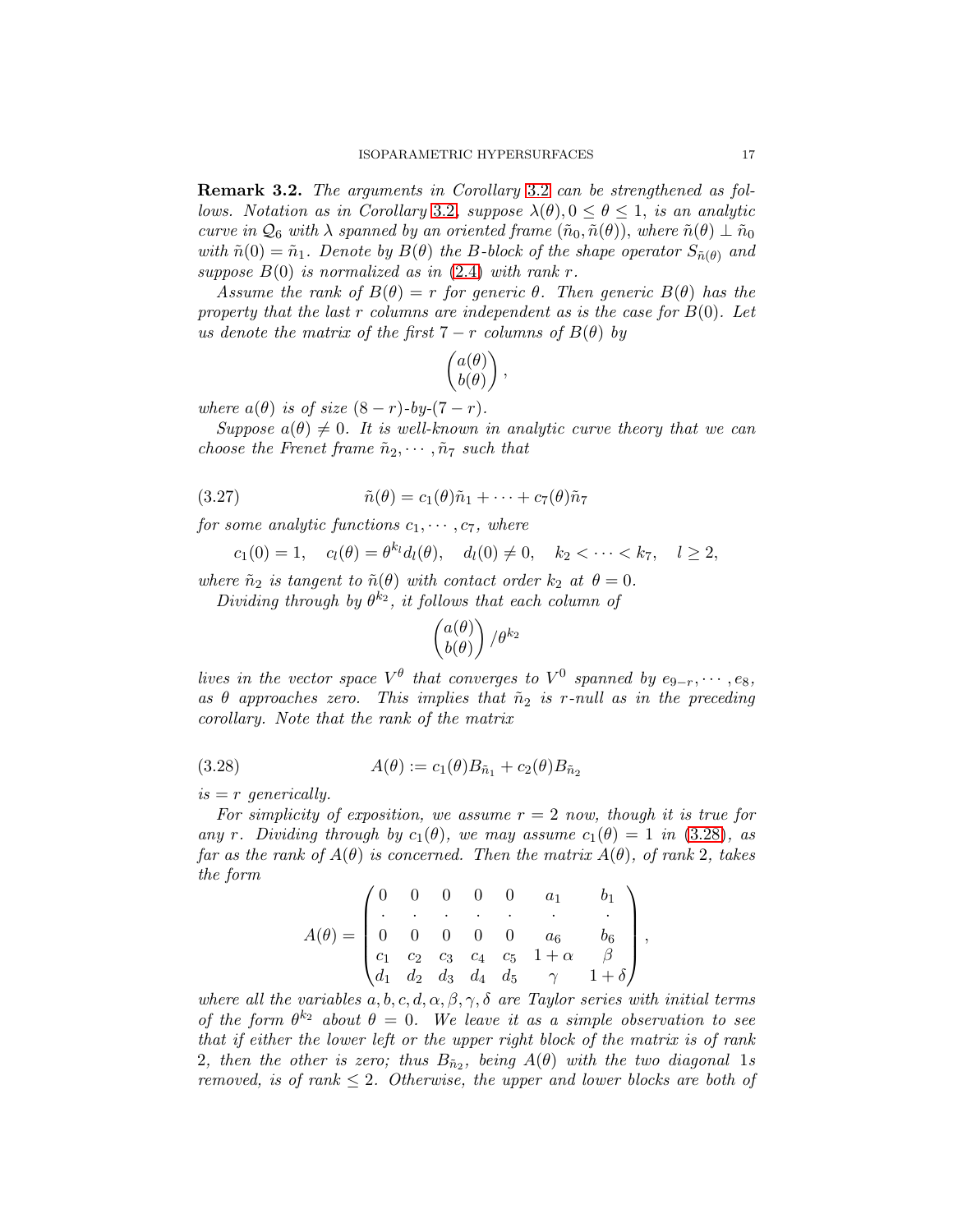rank  $\leq 1$ , in which case we may assume  $a_i = b_i = c_j = d_j = 0$  for  $1 \leq i \leq j$  $5, 1 \leq j \leq 4$ , via row and column reductions. Then with  $c_5, d_5, a_6, b_6, \alpha$  and  $\beta$  all essentially being constant multiples of  $\theta^{k_2}$ , it is readily seen that the 3-by-3 lower right diagonal determinant being zero (because  $A(\theta)$  is of rank 2) implies that the 3-by-3 determinant without the two diagonal 1s vanishes as well, i.e., that  $B_{\tilde{n}_2}$  is again of rank  $\leq 2$ . (For instance, we may divide by  $\theta^{k_2}$  and let  $\theta$  go to infinity.) Consequently, the analytic

<span id="page-17-0"></span>(3.29) 
$$
\cos(\theta)B_{\tilde{n}_1} + \sin(\theta)B_{\tilde{n}_2}
$$

is of rank 2 for generic  $\theta$ .

As an application, let C be an irreducible component of  $\mathcal{L}_2$  (see [\(3.11\)](#page-12-3) for definition) containing a point  $\lambda$  spanned by  $\tilde{n}_0$  and  $\tilde{n}_1$ , for which  $r_{\lambda} = 2$ . Let  $S^6$  be the standard unit sphere in  $\tilde{n}_0^{\perp}$ , the Euclidean space spanned by  $\tilde{n}_1, \cdots, \tilde{n}_7$ , and let  $\mathcal{C}_0$  be the connected component of the (real) variety

 $\mathcal{C}_0 := \{ \tilde{n} \in S^6 \subset \tilde{n}_0^{\perp} : \text{oriented 2-plane spanned by } (\tilde{n}_0, \tilde{n}) \in \mathcal{C} \}$ 

containing  $\tilde{n}_1$ . The circle

$$
\gamma(\theta) := \cos(\theta)\tilde{n}_1 + \sin(\theta)\tilde{n}_2
$$

spans the so-called **tangent cone**  $\mathcal T$  of  $\mathcal C_0$  at  $\tilde{n}_1$  in  $S^6$ , as  $\tilde{n}_2$  by our construction above are tangents to all possible analytic curves through  $\tilde{n}_1$  in  $\mathcal{C}_0$ . By [\(3.29\)](#page-17-0), for a generic  $\tilde{n}$  on T, the 2-plane spanned by  $(\tilde{n}_0, \tilde{n})$  belongs to  $\mathcal{L}_2$ .

Note, in particular, that when  $\tilde{n}_1$  is a generic smooth point on  $\mathcal{C}_0$ , the tangent cone  $\mathcal{T} \subset \mathcal{L}_2$  is just the standard unit sphere in the linear space spanned by  $\tilde{n}_1$  and the tangent space of  $\mathcal{C}_0$  at  $\tilde{n}_1$ .

r-nullity turns out to be crucial for understanding the structure of an isoparametric hypersurface when its multiplicity pair is  $(7, 8)$ . As an immediate application, let us sharpen the lower bound in [\(3.14\)](#page-12-2).

<span id="page-17-2"></span>**Lemma 3.2.** Let  $(m_+, m_-) = (7, 8)$ . Fix  $\lambda_0$  in an irreducible component C of  $\mathcal{L}_j$ . Let  $\lambda_0$  be spanned by the frame  $(\tilde{n}_0, \tilde{n}_1)$  and extend it to the normal basis  $\tilde{n}_0, \tilde{n}_1, \tilde{n}_2, \cdots, \tilde{n}_7$ , with  $S_0$  and  $S_1$  normalized as in Convention [3](#page-11-4).1, [\(2.4\)](#page-6-1), and [\(2.5\)](#page-6-2). Suppose no normal basis elements  $\tilde{n}_2, \dots, \tilde{n}_7$  are j-null. Then over C we have

$$
(3.30) \t m_{-} \ge 2k - j - c_{j},
$$

where  $c_j$  is the codimension of C in  $\mathcal{Q}_{k-1}$  (see [\(3.15\)](#page-13-3)).

*Proof.*  $r_{\lambda} = j$  for each  $\lambda \in \mathcal{L}_j$  by definition. By [\(3.8\)](#page-12-4) and [\(3.16\)](#page-13-2),  $p_{\tilde{0}} = 0$ cuts  $\mathscr{S}_{\lambda_0}$  in the variety

<span id="page-17-1"></span>
$$
\{(X_1, X_2, Y_1, Y_2, Z_1, Z_2)\},\
$$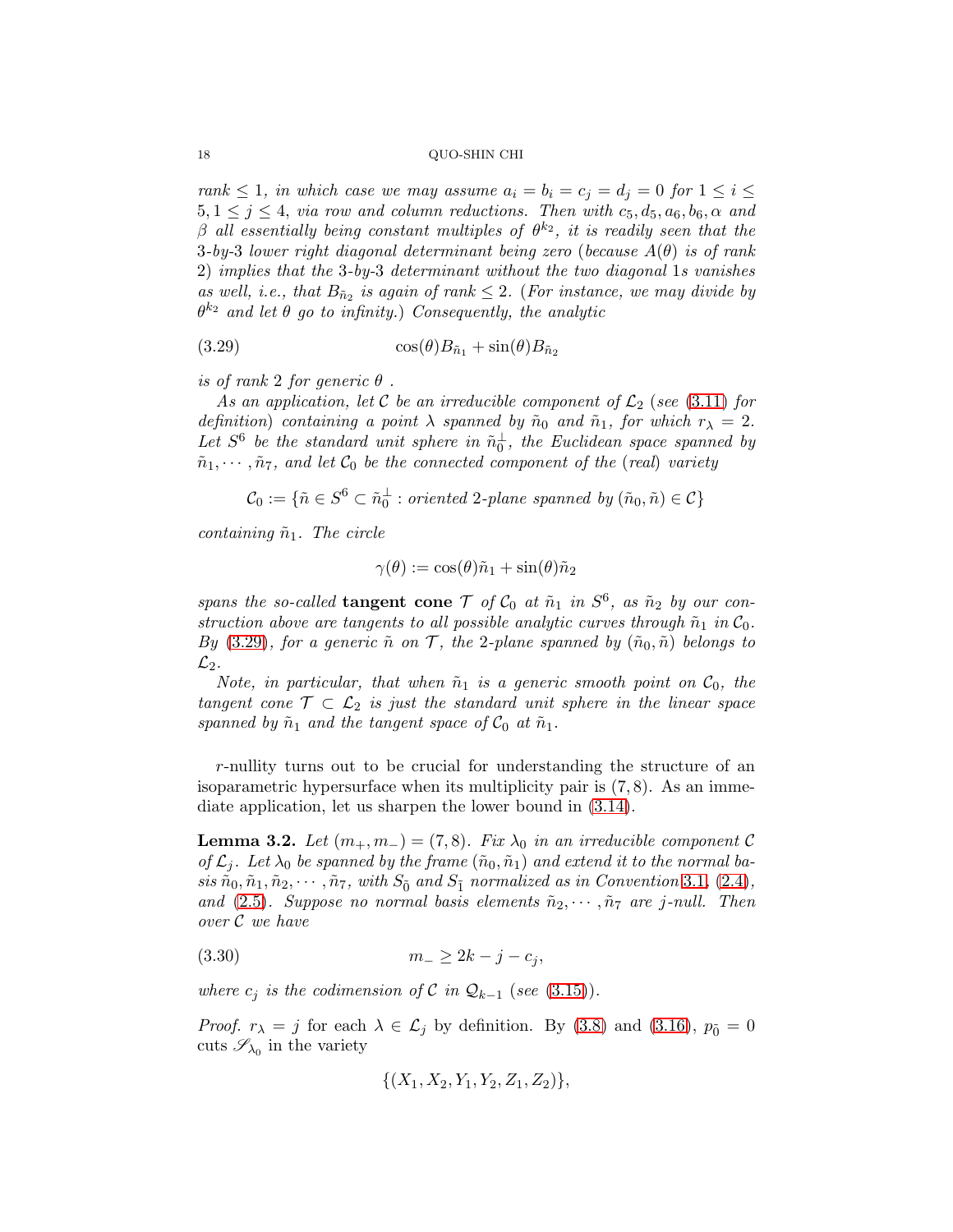where  $X_1 = (x_1, \dots, x_{8-j}), X_2 = (x_{9-j}, \dots, x_8), Z_1 = (z_1, \dots, z_{7-j}), Z_2 =$  $(z_{8-i}, \dots, z_7)$ , satisfy  $(j \text{ is } r \text{ in } (3.16))$  $(j \text{ is } r \text{ in } (3.16))$  $(j \text{ is } r \text{ in } (3.16))$ 

<span id="page-18-1"></span>(3.31) 
$$
\sum_{\alpha=1}^{8-j} x_{\alpha}^2 = 0,
$$

 $X_1 = \pm \sqrt{-1}Y_1, X_2 = -Y_2$ , and  $Z_2$  depends linearly on  $X_2$  (and vice versa). Since no bases are *j*-null, we may assume some  $p_{\tilde{l}}, l \geq 2$ , does not annihilate  $\mathscr{S}_{\lambda_0}$ , so that Lemma [3.1](#page-13-0) implies that in the expression (see [\(3.17\)](#page-13-4))

<span id="page-18-2"></span>(3.32) 
$$
p_l = \sum_{\alpha=1, p=1}^{8-j, 7-j} (S_{\alpha p}^l + \pm \sqrt{-1}T_{\alpha p}^l)x_{\alpha}z_p + \text{ other terms},
$$

the displayed sum is nontrivial. [\(3.31\)](#page-18-1) and [\(3.32\)](#page-18-2) imply that  $p_{\tilde{0}} = p_{\tilde{l}} = 0$  cuts down one more dimension in  $\mathscr{S}_{\lambda_0}$ , which remains true for a generic  $\lambda \in \mathcal{C}$ , so that the lower bound in [\(3.14\)](#page-12-2) is reduced further by 1 to yield [\(3.30\)](#page-17-1) for a generic  $\lambda$ .

On the other hand, since those nongeneric  $\lambda \in \mathcal{C}$  constitute a subvariety of codimension at least 1, the lower bound in [\(3.30\)](#page-17-1) still holds ture over this subvariety.  $\Box$ 

## <span id="page-18-4"></span>4. Constraints on 1, 2, 3-nullity

<span id="page-18-6"></span><span id="page-18-0"></span>**Lemma 4.1.** Let  $(m_+, m_-) = (7, 8)$ . Away from points of Condition A on  $M_{+}$ , no element of a normal basis can be 1-null.

*Proof.* Set  $(B_i, C_j), j \geq 2$ , to be of the form

(4.1) 
$$
B_j = \begin{pmatrix} 0 & d_j \\ b_j & c_j \end{pmatrix}, \quad C_j = \begin{pmatrix} 0 & g_j \\ e_j & f_j \end{pmatrix},
$$

for some real numbers  $c_j$  and  $f_j$ . We show  $d_j = g_j = c_j = f_j = 0$ . Indeed, with

<span id="page-18-5"></span>(4.2) 
$$
A_j = \begin{pmatrix} \alpha_j & \beta_j \\ \gamma_j & \delta_j \end{pmatrix}, \quad A_1 = \begin{pmatrix} I & 0 \\ 0 & 0 \end{pmatrix}, \quad B_1 = C_1 = \begin{pmatrix} 0 & 0 \\ 0 & 1/\sqrt{2} \end{pmatrix},
$$

one derives easily (we suppress the index for notational ease), by setting  $i = 1, j \ge 2$ , in [\(2.3\)](#page-6-0), that  $c = f = \delta = 0$ , and

<span id="page-18-3"></span>(4.3) 
$$
\beta = -\sqrt{2}g, \ \gamma = -\sqrt{2}d^{tr}, \ \alpha \gamma^{tr} = \alpha \beta = 0, \ |d| = |g|, \alpha \alpha^{tr} + \beta \beta^{tr} + 2dd^{tr} = I, \ b = e, \ |\gamma|^2 + 2|b|^2 = 1.
$$

Suppose  $d \neq 0$ . By a basis change we may assume

$$
d=(t,0,0,\cdots,0)^{tr}
$$

for some positive number t. The skew-symmetry of  $\alpha$  and the second and third identities of [\(4.3\)](#page-18-3) ensure that the first row and column of  $\alpha$  are zero.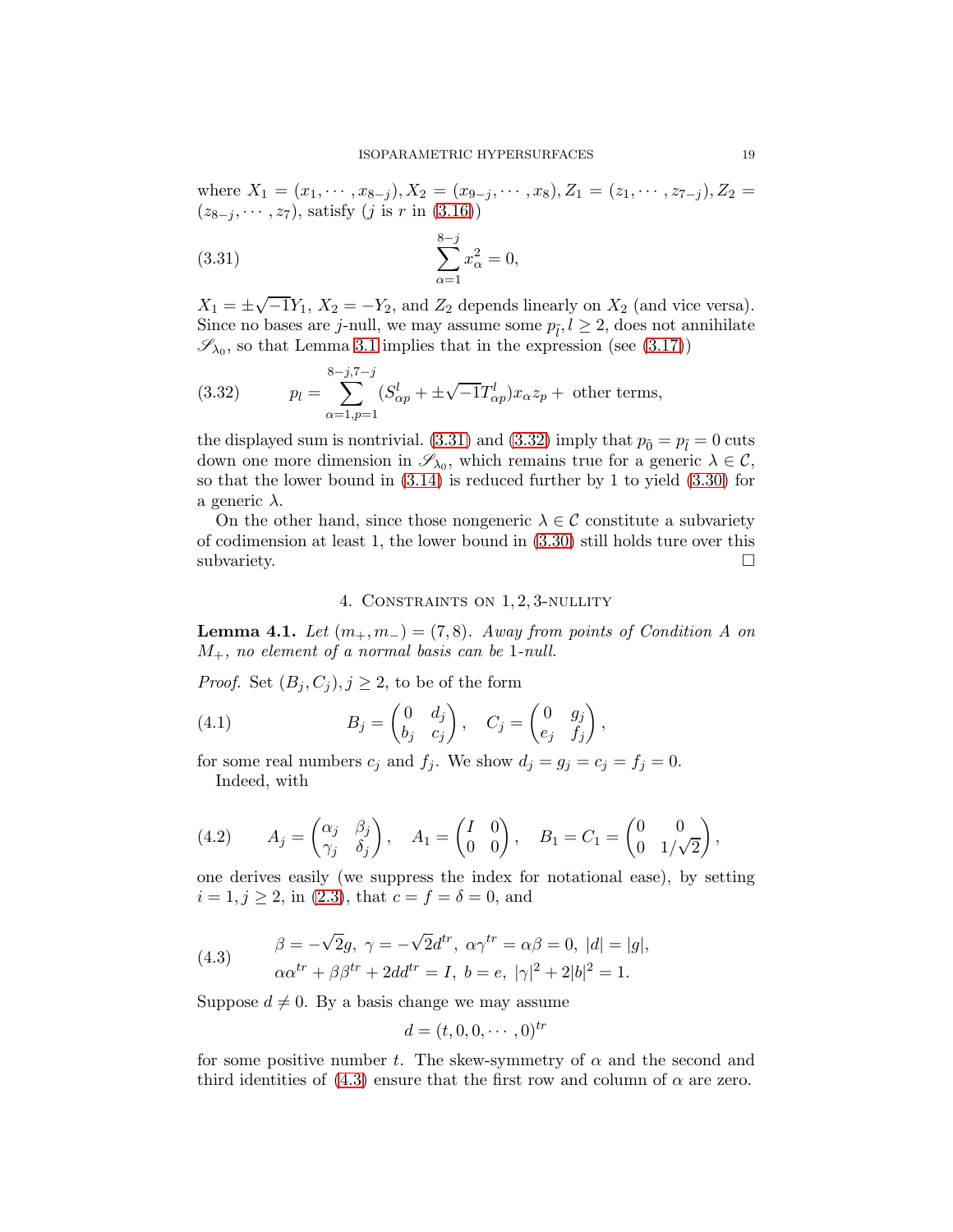If the first entry of  $g$  is zero, by a basis change we may assume

$$
g=(0,s,0,0,\cdots,0)
$$

for some positive s, so that the third identity implies that the first two rows and columns of  $\alpha$  are zero. Ignoring these trivial rows and columns of  $\alpha$ , we see that the remainder of it, denoted  $\tilde{\alpha}$  of size 5 by 5, is skew-symmetric, orthogonal and satisfies

$$
\tilde{\alpha}^2 = -Id.
$$

That is  $\mathbb{R}^5$  is acted on by  $\tilde{\alpha}$  as a Clifford  $C_1$ -module, so that 5 is divisible by 2, a contradiction. Therefore, the first entry of  $g$  is not zero. In particular, the fifth identity implies that all the other entries of  $g$  are zero. Meanwhile, the first, fourth and fifth identities derive  $|d| = 1/2 = t$ , so that

$$
\gamma = (-\sqrt{2}/2, 0, 0, \cdots, 0), \quad \beta = \pm \gamma, \quad d = \pm g, \quad |b| = 1/2.
$$

But now the eighth identity of  $(2.3)$  for  $i = j$  gives

$$
(4.4) \t\t\t btr(dtrg + gtrd) = 0.
$$

Consequently, we obtain  $d = g = 0$ , which is contradictory.

 $\Box$ 

<span id="page-19-0"></span>**Lemma 4.2.** Let  $(m_+, m_-) = (7, 8)$ . Away from points of Condition A on  $M_{+}$ , notation is as in [\(4.1\)](#page-18-4) and [\(4.2\)](#page-18-5) with the spectral data change that now

$$
A_1 = \begin{pmatrix} I & 0 \\ 0 & \Delta \end{pmatrix}, \quad B_1 = C_1 = \begin{pmatrix} 0 & 0 \\ 0 & \sigma \end{pmatrix}, \quad \sigma = sId, \quad \Delta = \begin{pmatrix} 0 & t \\ -t & 0 \end{pmatrix}
$$

with  $t = \sqrt{1 - 2s^2}$ .

- (1): If a normalized basis  $n_0, n_1, \cdots, n_7$  is such that the generic rank of the linear combinations of  $B_2, \dots, B_7 \geq 5$ , then it cannot be 2-null. (2): If the basis elements  $n_2, n_3, n_4$  are 2-null, and generic linear com-
- binations of  $B_1, B_2, B_3, B_4$  are of rank  $\leq 2$ , then  $r_{\lambda} \leq 2$  for any  $\lambda$  in the 3-quadric of oriented 2-planes of  $\mathbb{R}^5$  linearly spanned by  $n_0, \cdots n_4.$

*Proof.* To prove the first statement, let  $n_0, n_1, \dots, n_7$  be a 2-null basis. Let  $n = c_2 n_2 + \cdots + c_7 n_7$  be a unit normal vector. Then

$$
B_n = \begin{pmatrix} 0 & d_n \\ b_n & c_n \end{pmatrix},
$$

where  $b_n, c_n, d_n$  are the corresponding linear combinations of  $b_i, c_i, d_i, 2 \leq$  $j \leq 7$ . It follows that the rank of  $B_n$  is  $\leq 4$  by a dimension count, a contradiction.

To prove the second item, supposing first that all  $b_1, \dots, b_4$  are zero. We employ Remark [2.1](#page-7-2) below [\(2.5\)](#page-6-2) to calculate  $r_{\lambda}$ .

Since  $B_1, \dots, B_4$  and  $C_1, \dots, C_4$  are of the form

$$
B_i := \begin{pmatrix} 0 & d_i \\ 0 & c_i \end{pmatrix}, \quad C_i = \begin{pmatrix} 0 & g_i \\ 0 & f_i \end{pmatrix},
$$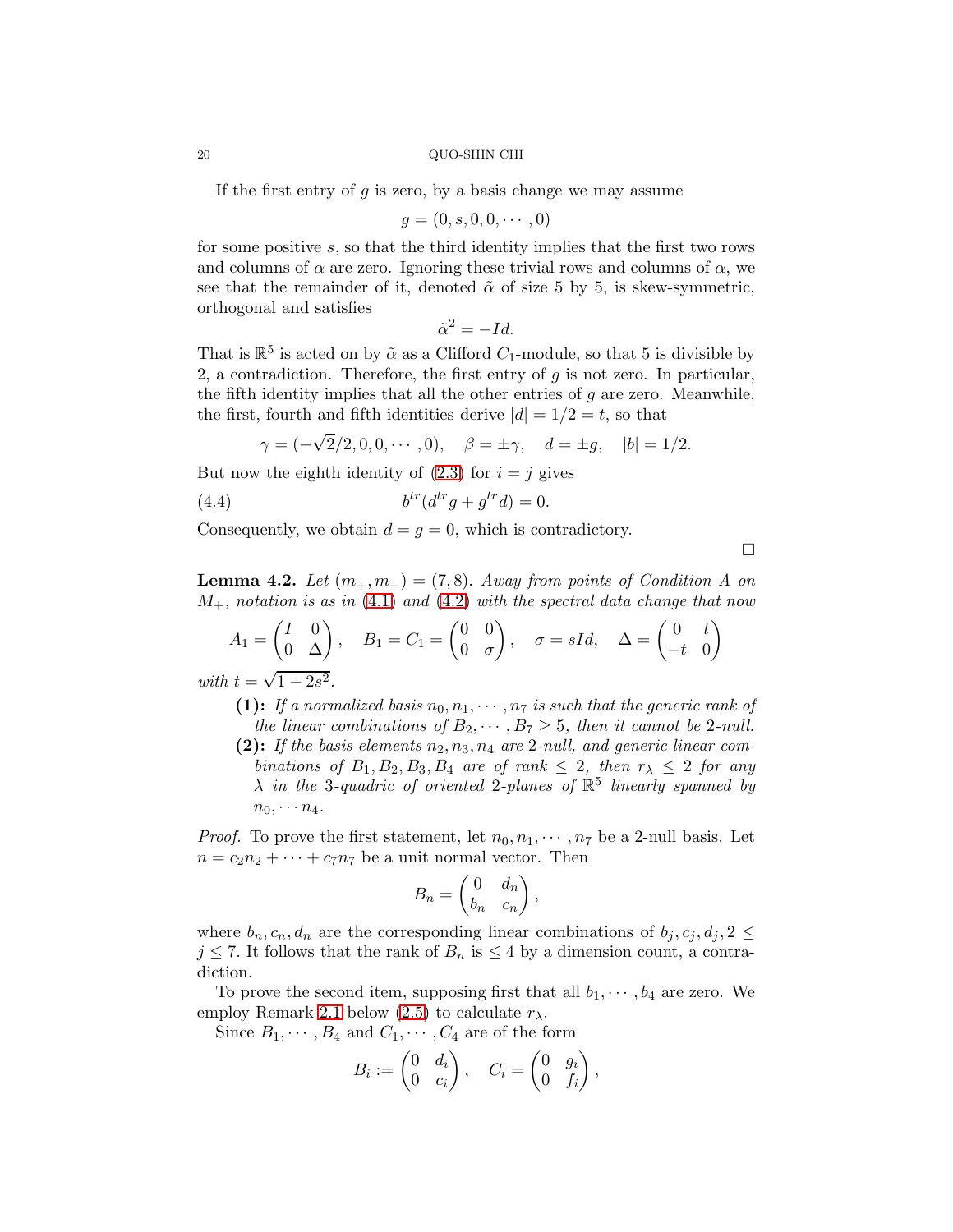where  $c_i, f_i$  are of size r-by-r  $(r = 2;$  we are doing a general argument), a linear combination of  $S_c := c_0S_0 + \cdots + c_4S_4$  assumes the form

(4.5) 
$$
S_c := \begin{pmatrix} c_0 I & A_c & B_c \\ A_c^{tr} & -c_0 I & C_c \\ B_c^{tr} & C_c^{tr} & 0 \end{pmatrix},
$$

where  $A_c, B_c, C_c$  are the linear combinations of  $A_i, B_i, C_i$  with coefficients  $c_i, 1 \leq i \leq 4$ . It follows that the vector

<span id="page-20-2"></span>
$$
\begin{pmatrix} 0 \\ 0 \\ z \end{pmatrix}, \quad z = \begin{pmatrix} z \\ 0 \end{pmatrix},
$$

where z is of size  $(m_+ - r)$ -by-1, belongs to the kernel of  $S_c$  for all c. Therefore, the kernels of any two  $S_c$  and  $S_{c'}$  intersect in a space of dimension at least  $m_+ - r$ , so that by Remark [2.1](#page-7-2)

$$
r_{\lambda} \le m_+ - (m_+ - r) = r,
$$

where  $\lambda$  is the 2-plane spanned by the two vectors

$$
c_0n_0 + \cdots + c_4n_4
$$
,  $c'_0n_0 + \cdots + c'_4n_4$ .

Consequently, generic  $r_{\lambda}$  for  $\lambda \in \mathcal{Q}_3$  is r, where  $\mathcal{Q}_3$  is the set of oriented 2-planes in the Euclidean space spanned by  $n_0, \dots, n_4$ .

Otherwise, we may assume  $b_2 \neq 0$  now. The sixth identity of [\(2.3\)](#page-6-0) for  $i = 1, j \geq 2$  gives

<span id="page-20-0"></span>
$$
b_j = e_j
$$
,  $c_j - f_j = -(c_j - f_j)^{tr}$ .

Meanwhile, the same identity for  $i = j \geq 2$  derives

(4.6) 
$$
b_j^{tr}(c_j - f_j) = 0, \quad d_j^{tr}d_j + c_j^{tr}c_j = g_j^{tr}g_j + f_j^{tr}f_j.
$$

Since  $c_2-f_2$  is 2-by-2 and skew-symmetric, it follows by [\(4.6\)](#page-20-0) that  $c_2 = f_2$ . Since a generic linear combination of  $b_2, b_3, b_4$  can be renamed to be  $b_2$ , it furthermore follows that

 $c_j = f_j$ ,  $2 \leq j \leq 4$ ,

and so by the second identity of [\(4.6\)](#page-20-0), we obtain

(4.7) 
$$
d_j^{tr} d_j = g_j^{tr} g_j, \quad 2 \le j \le 4.
$$

The fifth identity of  $(2.3)$  for  $i \ge 2, j = 1$  asserts

<span id="page-20-1"></span>
$$
\sigma \delta_i \sigma - \sigma \Delta (c_i - f_i)
$$
 is skew-symmetric,

so that  $\sigma \delta_i \sigma$  is skew-symmetric as  $c_i = f_i$ . Thus we deduce

$$
\delta_i = \begin{pmatrix} 0 & a_i \\ -a_i & 0 \end{pmatrix}
$$

for some number  $a_i$ . This imposes one linear constraint. Hence we may assume  $\delta_2 = 0$  in the linear span of  $B_2, B_3, B_4$ . (Note that with this frame change  $b_2$  need not be nonzero anymore.)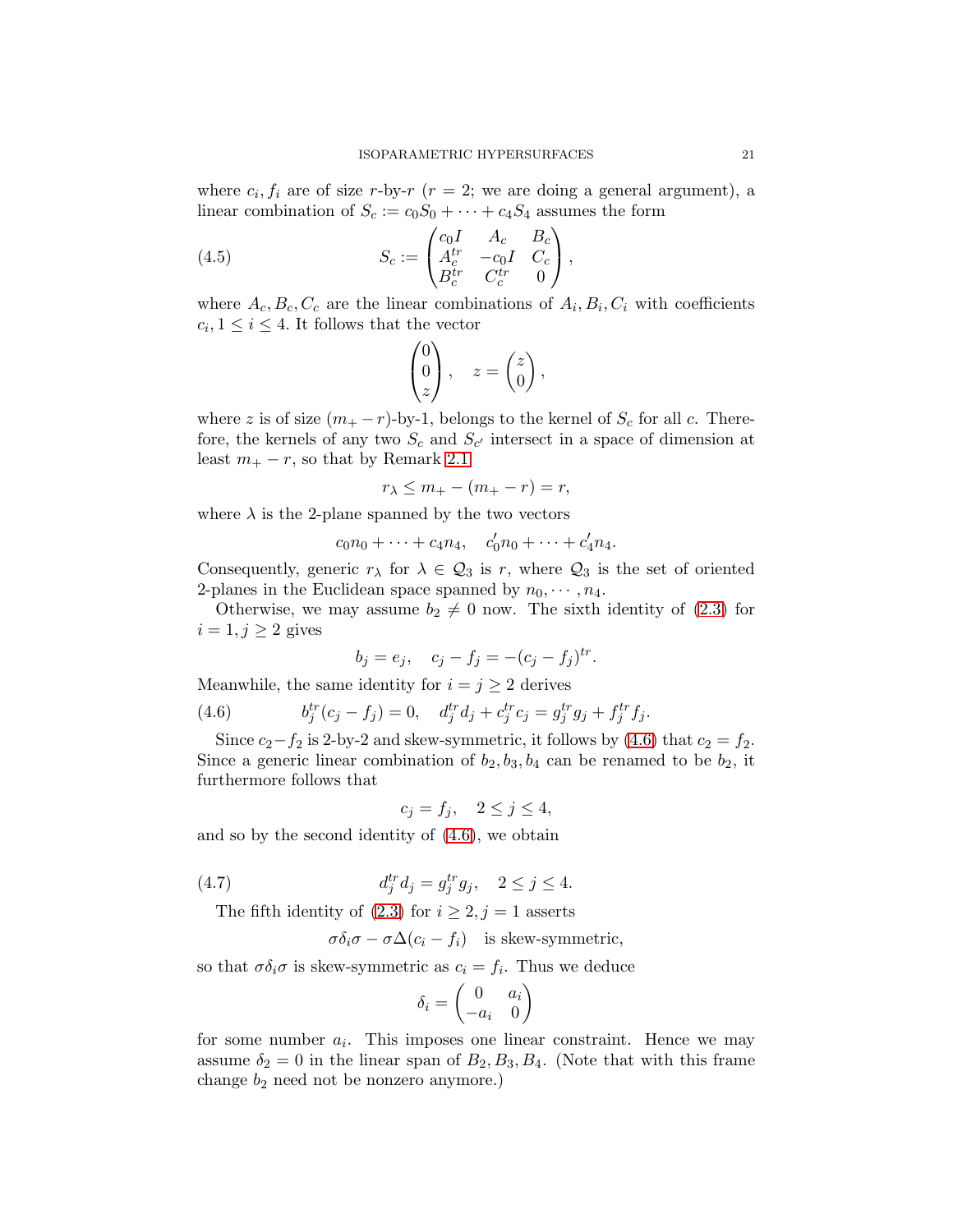Now, the first and second identities of  $(2.3)$  for  $i \geq 2, j = 1$  result in

(4.8) 
$$
\delta_i^{tr} \Delta - \Delta \delta_i = -2s(f_i + f_i^{tr}) = -2s(c_i + c_i^{tr}) = -\delta_i \Delta + \Delta \delta_i^{tr}.
$$

It follows that

<span id="page-21-3"></span>(4.9) 
$$
c_i = f_i = \begin{pmatrix} 0 & p_i \\ -p_i & 0 \end{pmatrix}, \quad 2 \le i \le 3,
$$

for some numbers  $p_i$ , which imposes another linear constraint. We may therefore assume

<span id="page-21-0"></span>
$$
(4.10) \t\t\t c_2 = f_2 = \delta_2 = 0
$$

in the span of  $B_2, B_3, B_4$ . With  $(4.10)$  the first and second identities of  $(2.3)$ for  $i = j = 2$  give

<span id="page-21-1"></span>
$$
\alpha_2 \alpha_2^{tr} + \beta_2 \beta_2^{tr} + 2d_2 d_2^{tr} = Id, \quad \alpha_2^{tr} \alpha_2 + \gamma_2^{tr} \gamma_2 + 2g_2 g_2^{tr} = Id,
$$
  
(4.11)
$$
\gamma_2 \gamma_2^{tr} + 2b_2 b_2^{tr} = Id, \quad \beta_2^{tr} \beta_2 + 2b_2 b_2^{tr} = Id,
$$

$$
\alpha_2 \gamma_2^{tr} = 0, \quad \alpha_2^{tr} \beta_2 = 0,
$$

$$
\alpha_2 = -\alpha_2^{tr},
$$

where we remark that the last identity comes from setting  $i = 2, j = 1$  in the first identity of [\(2.3\)](#page-6-0).

Suppose  $d_2$  is of rank 2. Then  $b_2 = 0$ ; or else  $B_2$  written as in [\(4.1\)](#page-18-4) would be of rank 3 by row reduction. Now, since generic linear combination of  $b_2, b_3, b_4$  is nonzero, we may assume  $b_3 \neq 0$ . It follows that

$$
\cos(\theta)B_2 + \sin(\theta)B_3 = \begin{pmatrix} 0 & \cos(\theta)d_2 + \sin(\theta)d_3 \\ \sin(\theta)b_3 & \sin(\theta)c_3 \end{pmatrix}
$$

is of rank at least 3 for a small angle  $\theta$ , because  $d_2$  is of rank 2 and  $b_3$  is of rank at least 1. Therefore, the generic linear combination of  $B_2, B_3, B_4$  is of rank  $\geq$  3, a contradiction.

 $d_2$  cannot be of rank 0. This is because otherwise from  $(4.7)$  we obtain

$$
d_2=g_2=0.
$$

Now [\(3.19\)](#page-14-2) and [\(3.20\)](#page-14-3) are just

<span id="page-21-2"></span>(4.12) 
$$
\beta_j = (d_j \Delta - g_j)\sigma^{-1}, \quad \gamma_j^{tr} = -(d_j + g_j \Delta)\sigma^{-1}, j \ge 2;
$$

in particular,

$$
\beta_2=\gamma_2=0.
$$

With [\(4.11\)](#page-21-1), we arrive at

$$
A_2 = \begin{pmatrix} \alpha_2 & 0 \\ 0 & 0 \end{pmatrix}, \quad B_2 = \begin{pmatrix} 0 & 0 \\ b_2 & 0 \end{pmatrix}, \quad \alpha_2 \alpha_2^{tr} = Id, \quad b_2 b_2^{tr} = Id.
$$

The first and second identities of  $(2.3)$  for  $i = 2, j = 3, 4$  give

$$
\alpha_2 \alpha_j = -\alpha_j \alpha_2, \quad \alpha_2 \beta_j = 0, \quad \alpha_2 \gamma_j^{tr} = 0, \quad j = 3, 4,
$$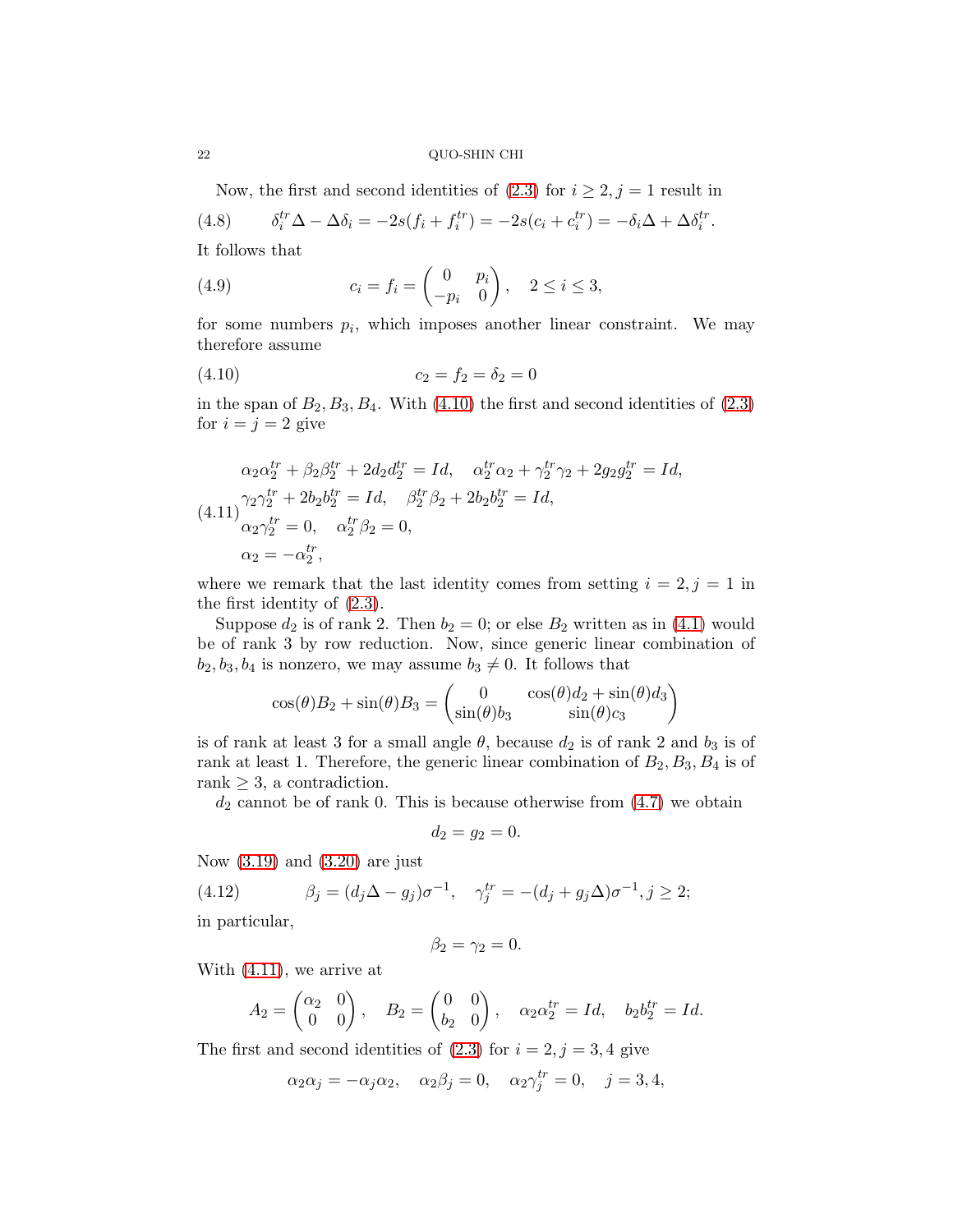from which there follows  $\beta_j = \gamma_j^{tr} = 0$ , so that [\(4.12\)](#page-21-2) implies  $d_j = g_j =$  $0, j = 3, 4$ , and so the first and the second identities of  $(2.3)$  derive

$$
\alpha_i \alpha_j = -\alpha_j \alpha_i, \quad \alpha_i^2 = -Id, \quad 2 \le i \ne j \le 4.
$$

However, this says  $\alpha_2, \alpha_3, \alpha_4$  induce a Clifford  $C_3$ -action on  $\mathbb{R}^6$ , so that 4 divides 6, a contradiction.

Thus,  $d_2$  must be of rank 1. Now  $\alpha_2$  cannot be of rank 6; otherwise, the fifth and sixth identities of [\(4.11\)](#page-21-1) force  $\beta_2 = \gamma_2 = 0$  and so [\(4.12\)](#page-21-2) gives  $d_2 = g_2 = 0$ , which is impossible. Being skew-symmetric,  $\alpha_2$  must then be of even rank  $\leq 4$ . We may thus write

<span id="page-22-0"></span>(4.13) 
$$
\alpha_2 = \begin{pmatrix} \alpha & 0 \\ 0 & 0 \end{pmatrix}, \quad \beta_2 = \begin{pmatrix} 0 \\ \beta \end{pmatrix}, \quad \gamma_2 = \begin{pmatrix} 0 & \gamma \end{pmatrix},
$$

where  $\alpha$  is of rank 0, 2, 4.  $\beta$  is of size 6-by-2, 4-by-2, 2-by-2, and  $\gamma$  is of size 2-by-6, 3-by-4, 2-by-2, respectively.

 $\alpha$  cannot be of rank 0. Suppose the contrary.  $\beta$  and  $\gamma^{tr}$  are both of size 6-by-2. In particular,  $d_2$  and  $g_2$  are of the same form as  $\beta_2$  and  $\gamma_2$ , respectively. The first identity of [\(4.11\)](#page-21-1) gives

$$
\beta_2 \beta_2^{tr} = I - 2d_2 d_2^{tr}.
$$

Since the 6-by-6  $d_2 d_2^{tr}$  is of rank at most 2 (because  $d_2$  is of size 6-by-2), it has eigenvalue 0 counted at least four times, so that  $I-2d_2d_2^{tr}$  has eigenvalue 1 counted at least 4 times and so its rank is at least 4, which contradicts the fact that  $\beta_2 \beta_2^{tr}$  is of rank at most 2 ( because  $\beta_2$  is of size 6-by-2).

 $\alpha$  cannot be of rank 2. Suppose the contrary. We remark that in general any  $A_i$  and  $B_j$  can be brought to the normalized form of  $A_1$  and  $B_1$  as in [\(2.4\)](#page-6-1) and [\(2.5\)](#page-6-2). That is, with an appropriate basis change we have

(4.14) 
$$
B_j = \begin{pmatrix} 0 & 0 \\ 0 & \sigma_j \end{pmatrix}, \quad A_j = \begin{pmatrix} I & 0 \\ 0 & \Delta_j \end{pmatrix},
$$

where  $\sigma_j$  is diagonal and the nonzero part of  $\Delta_j$  is skew-symmetric in the same form as  $\sigma$  and  $\Delta$  in [\(2.4\)](#page-6-1) and [\(2.5\)](#page-6-2). In particular, suppose  $\sigma_j$  is of size 3-by-3, then  $\Delta_j \Delta_j^{tr}$  has a zero eigenvalue so that one of the eigenvalues of  $\sigma_j$  is  $1/\sqrt{2}$ .

Now, as a consequence of  $(4.13)$  and  $(4.12)$ , we obtain

<span id="page-22-1"></span>
$$
d_2 = \begin{pmatrix} 0 \\ d \end{pmatrix}, \quad g_2 = \begin{pmatrix} 0 \\ g \end{pmatrix},
$$

where  $\beta, \gamma^{tr}, d$  and g are all of size 4-by-2. The first two identities of [\(4.11\)](#page-21-1) give

(4.15) 
$$
\beta \beta^{tr} + 2dd^{tr} = Id, \quad \gamma^{tr} \gamma + 2gg^{tr} = Id,
$$

from which it follows that the 4-by-4  $\beta\beta^{tr}$ , being of rank  $\leq 2$ , has eigenvalue 0 counted at least twice, so that  $dd^{tr}$  has eigenvalue  $1/\sqrt{2}$  counted at least twice. That is, the 2-by-2  $d^{tr}d$  has eigenvalue  $1/\sqrt{2}$  counted exactly twice,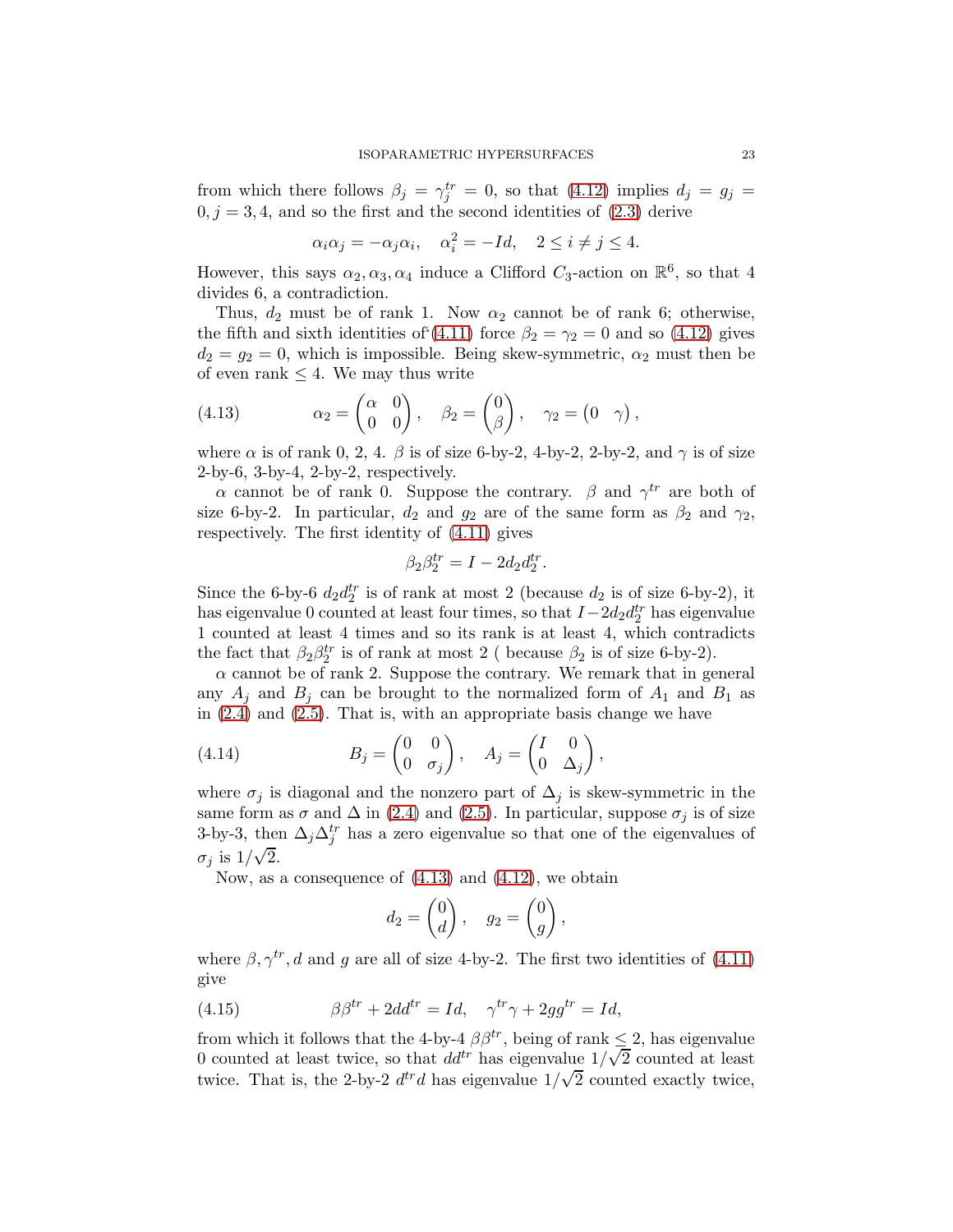so that  $d_2$  is of rank 2. The same argument in the paragraph below  $(4.11)$ to exclude  $d_2$  being of rank 2 then yields a contradiction.

.

.

<span id="page-23-0"></span>So now the rank of  $\alpha$  is 4 (and we are assuming  $d_2$  is of rank 1). We may assume

(4.16) 
$$
d = \begin{pmatrix} p & 0 \\ 0 & 0 \end{pmatrix}, \quad g = \begin{pmatrix} u & v \\ w & z \end{pmatrix}
$$

It is important to remark that  $d$  can be put in the above diagonal form without changing the values of the normalized  $A_1$  and  $B_1$  in [\(2.4\)](#page-6-1) and [\(2.5\)](#page-6-2). In fact, we can first perform a row operation to bring  $d$  to an upper triangular form without changing  $\sigma$  in  $B_1 = C_1$ . Now due to the fact that  $\sigma = sI$ , we can then perform a row operation to bring  $d$  to the diagonal form. By doing so, we do have to conduct a row operation also on the rows of  $\sigma$  to let  $\sigma$ continue to be sI.

We employ [\(4.7\)](#page-20-1) to conclude that

<span id="page-23-1"></span>
$$
v = z = 0, \qquad u^2 + w^2 = p^2.
$$

Moreover, [\(4.12\)](#page-21-2) gives

(4.17) 
$$
\beta = s^{-1} \begin{pmatrix} -u & pt \\ -w & 0 \end{pmatrix}, \quad \gamma^{tr} = s^{-1} \begin{pmatrix} -p & -tu \\ 0 & -tw \end{pmatrix}
$$

Substituting them into [\(4.15\)](#page-22-1) we obtain

(4.18) 
$$
u = 0, \quad w^2 = p^2 = s^2.
$$

We leave it as a simple exercise to conclude the following

**Sublemma 4.1.**  $c_2 = c_3 = c_4 = 0$ . Moreover, either

<span id="page-23-2"></span>
$$
b_i = \begin{pmatrix} 0 & 0 & 0 & 0 & w_i \\ 0 & 0 & 0 & 0 & z_i \end{pmatrix}, \quad d_i = \begin{pmatrix} 0 & 0 \\ 0 & 0 \\ 0 & 0 \\ y_i & -x_i \\ 0 & 0 \end{pmatrix},
$$

where  $w_i =$  $\sqrt{(1-t^2)}$  $\frac{z_i-z_j}{s}x_i$  and, moreover,  $z_i =$  $\sqrt{(1-t^2)}$  $\frac{e^{-i} - i}{s} y_i$  if  $x_i \neq 0$ , for all  $2 \leq i \leq 4$ , or

$$
b_i = \begin{pmatrix} 0 & 0 & 0 & 0 & 0 \\ t_{i1} & t_{i2} & t_{i3} & t_{i4} & t_{i5} \end{pmatrix}, \quad d_i = \begin{pmatrix} u_{i1} & 0 \\ u_{i2} & 0 \\ u_{i3} & 0 \\ u_{i4} & 0 \\ u_{i5} & 0 \end{pmatrix}
$$

for all  $2 \leq i \leq 4$ .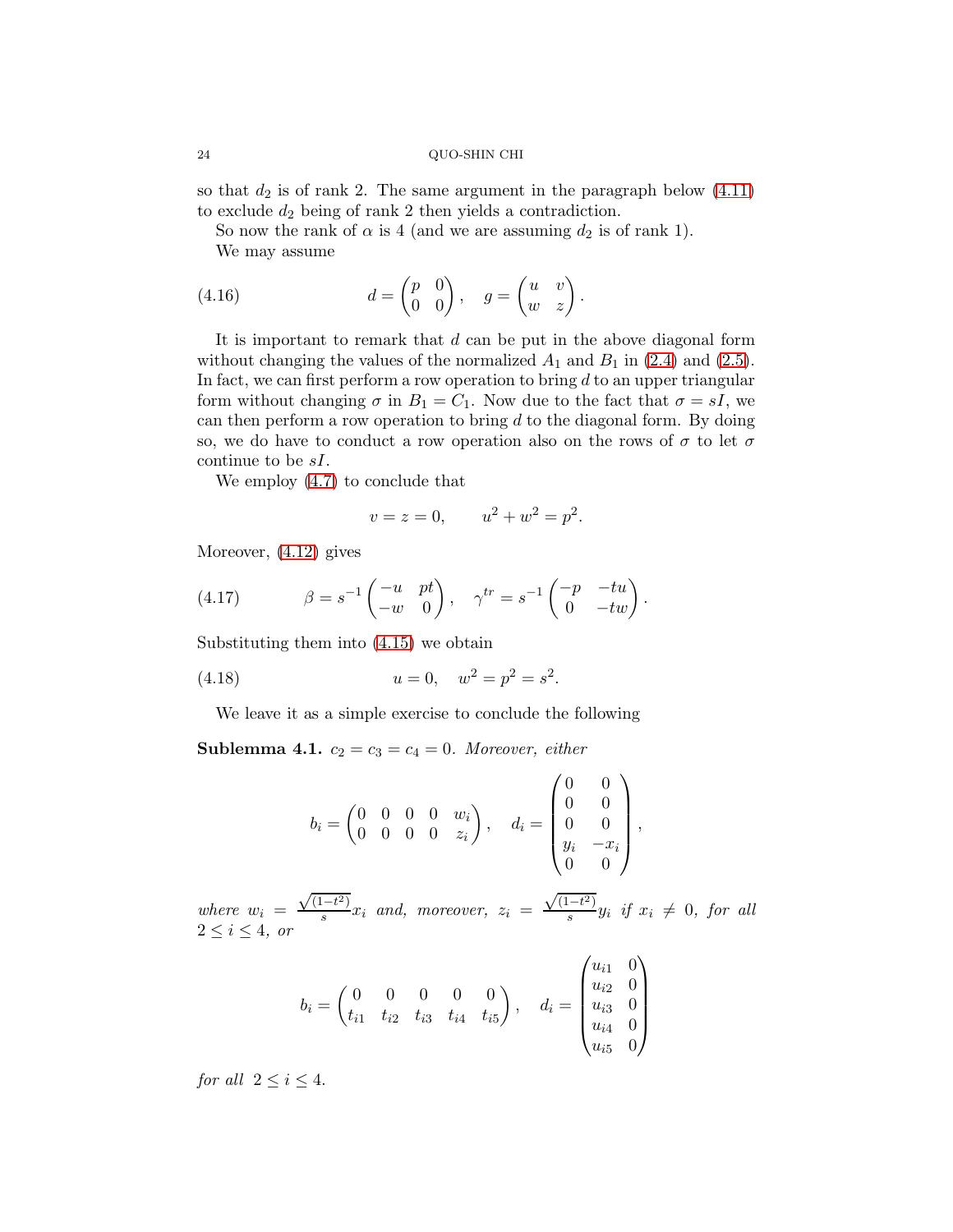*Proof.* (sketch) We know  $c_2 = 0$  by [\(4.10\)](#page-21-0). By the third identity of [\(4.11\)](#page-21-1), [\(4.16\)](#page-23-0), [\(4.17\)](#page-23-1), and [\(4.18\)](#page-23-2), we obtain

$$
b_2 = \begin{pmatrix} 0 & 0 \\ 0 & \sqrt{(1-t^2)/2} \end{pmatrix}, \quad d_2 = \begin{pmatrix} 0 & 0 \\ p & 0 \\ 0 & 0 \end{pmatrix}, \quad t \neq 1 \text{ as } s \neq 0,
$$

with an appropriate column operation on  $b_2$  (note that  $b_2$  is of size 2-by-5 and  $d_2$  of size 6-by-2). The sublemma follows by the fact that any linear combination of  $B_1, \dots, B_4$  is of rank  $\leq 2$  and so all its 3-by-3 minors are zero while invoking (4.9). zero while invoking [\(4.9\)](#page-21-3).

To finish the proof of the lemma, we shall find the intersection of the kernel spaces of two neighboring  $S_c$  and  $S_{c'}$  given in [\(4.5\)](#page-20-2) for generic choices of c and c'. Let  $(x, y, z)^{tr}$ ,  $x, y \in \mathbb{R}^8$ ,  $z \in \mathbb{R}^7$ , be in the kernel space of  $S_c$ , which amounts to the following

<span id="page-24-0"></span>
$$
(4.19) \quad c_0x + A_cy + B_cz = 0, \quad A_c^{tr}x - c_0y + C_cz = 0, \quad B_c^{tr}x + C_c^{tr}y = 0.
$$

Since the choice of c is generic,  $B_c$  is of rank 2, so that we can change frame in which  $(2.4)$  and  $(2.5)$  hold for  $B_c$  with

$$
B_c = C_c = \begin{pmatrix} 0 & 0 \\ 0 & \sigma_c \end{pmatrix}, \quad A_c = \begin{pmatrix} I & 0 \\ 0 & \Delta_c \end{pmatrix}.
$$

The point is that then the third identity of [\(4.19\)](#page-24-0) implies that if we decompose  $x, y, z$ , relative to the new frame, into

$$
x = (X_1, X_2),
$$
  $y = (Y_1, Y_2),$   $z = (Z_1, Z_2),$   $X_2, Y_2, Z_2 \in \mathbb{R}^2,$ 

then  $X_2 = -Y_2$  in the space  $V_c$  perpendicular to the kernel of  $B_c^{tr}$  ( $V_c$  is the image of  $B<sub>c</sub>$ ). Meanwhile, the first and second identity result in

$$
Z_2 = -c_0 X_2 + \Delta_c X_2, \quad X_1 = Y_1 = 0,
$$

so that the kernel of  $S_c$  is parametrized by  $Z_1$  in the kernel of  $B_c$  and  $X_2$  in the image of  $B_c$  (=V<sub>c</sub>), which is 7-dimensional.

In both cases of the above sublemma, the two generic  $c$  and  $c'$  introduce a 1-dimensional reduction to the the 5-dimensional kernel of  $B_c$ , whereas the image of  $B_c (= V_c)$  retains a common space for the kernels of  $S_c$  and  $S_{c'}$ . In fact, in the former case,

kernel 
$$
(B_c^{tr}) = \mathbb{R}^5 \oplus L_c \subset \mathbb{R}^5 \oplus \mathbb{R}^3
$$
,

where  $L_c$  is a line. Therefore,  $V_c$  is a 2-plane perpendicular to  $L_c$  in  $\mathbb{R}^3$ , so that  $V_c$  and  $V_{c'}$  intersect in a line in  $\mathbb{R}^3$ . In the latter case,  $V_c \cap V_{c'}$  is the last  $(8^{th})$  coordinate line of x.

In any event, the kernels of  $S_c$  and  $S_{c'}$  intersect in a space of dimension 5, 4 dimensions from the intersection of the kernels of  $B_c$  and  $B_{c'}$  and 1 dimension from  $V_c \cap V_{c'}$ . Thus, generically  $r_{\lambda} = 7 - 5 = 2$ .

 $\Box$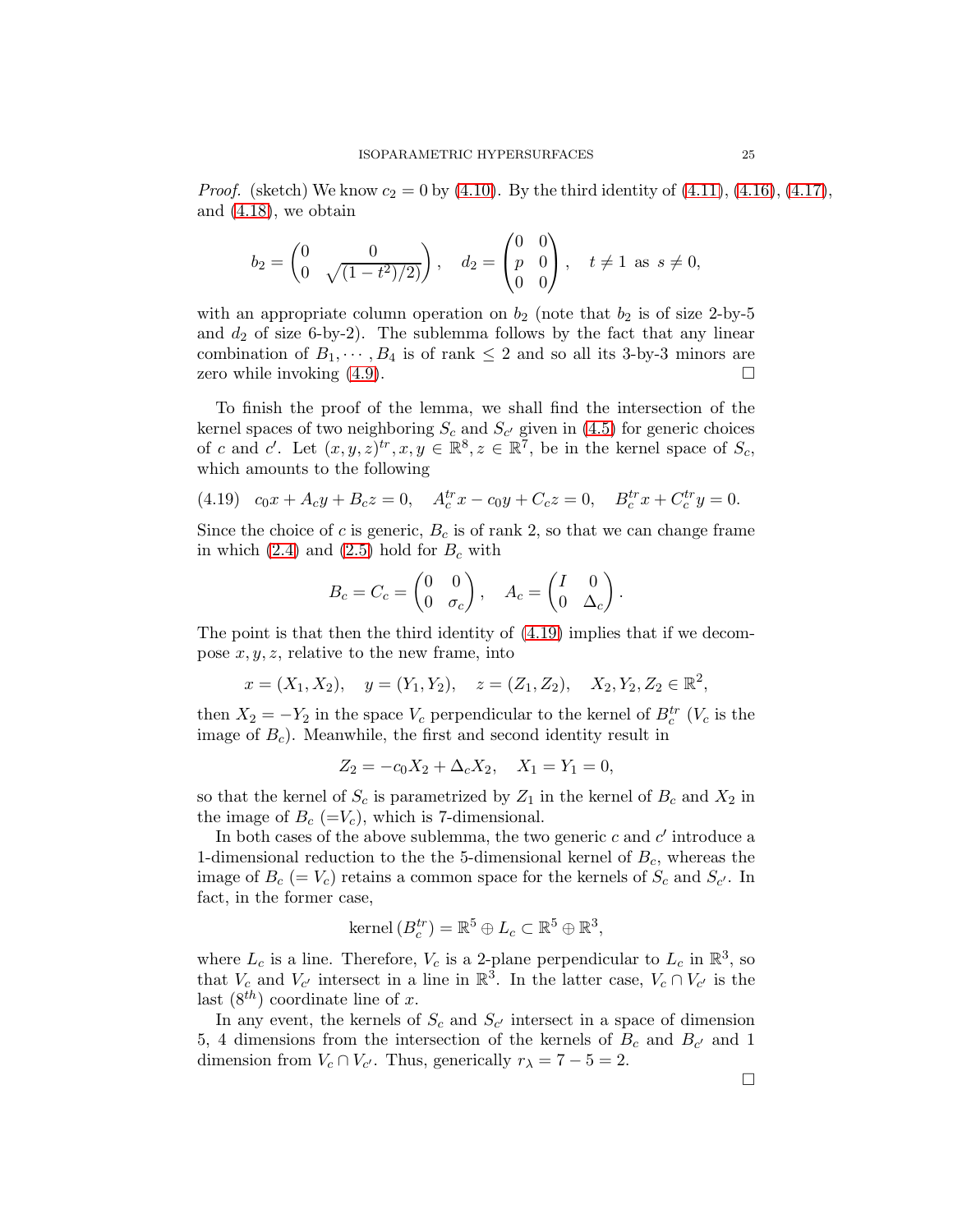<span id="page-25-5"></span>**Lemma 4.3.** Let  $(m_+, m_-) = (7, 8)$ . Away from points of Condition A on  $M_+$ , let  $n_0, \dots, n_7$  be a normal basis such that the frame  $(n_0, n_1)$  is normalized with the given spectral data  $(\sigma, \Delta)$  as in [\(2.4\)](#page-6-1) and [\(2.5\)](#page-6-2). Assume  $\sigma$  is of size 3-by-3 and the generic rank of linear combinations of  $B_1, \cdots, B_7$  $is \geq 5$ .

- (1): If  $\sigma \neq I/\sqrt{2}$ , then the normal basis cannot be 3-null.
- (2): Suppose  $n_2, n_3, n_4$  are 3-null, and moreover, suppose the spectral data of all linear combinations of  $B_1$  through  $B_4$  are  $(\sigma, \Delta)$  = ( $I/\sqrt{2}$ , 0). Then  $b_2 = b_3 = b_4 = 0$  if all linear combinations of  $B_1$ through  $B_4$  are of rank  $\leq$  3. In particular, under the same condition,  $r_{\lambda} \leq 3$  for any  $\lambda$  in the 3-quadric of oriented 2-planes of  $\mathbb{R}^5$  linearly spanned by  $n_0, \cdots n_4$ .

*Proof.* First note that the 3-by-3 matrices  $\sigma$  in  $B_1 = C_1$  and  $\Delta$  in  $A_1$  are now

$$
\sigma := \begin{pmatrix} 1/\sqrt{2} & 0 \\ 0 & sId \end{pmatrix}, \ s \neq 0; \quad \Delta := \begin{pmatrix} 0 & 0 \\ 0 & tJ \end{pmatrix}, \quad J := \begin{pmatrix} 0 & 1 \\ -1 & 0 \end{pmatrix}, \ t = \sqrt{1 - 2s^2},
$$

with  $A_j, B_j, C_j$  and the associated notation given in [\(4.1\)](#page-18-4), [\(4.2\)](#page-18-5). Since  $\sigma$ is of size 3-by-3, the skew-symmetric  $\Delta$  must have a zero eigenvalue, which  $\frac{1}{2}$  accounts for the eigenvalue  $1/\sqrt{2}$  for  $\sigma$ .

We prove item (1).  $t \neq 0$  in this case. Suppose the normal basis  $n_0, n_1, n_2, \cdots, n_7$  is 3-null.

<span id="page-25-0"></span>For  $i = 1, j \geq 2$ , we see

(4.20) 
$$
b_j = e_j, \quad \sigma(c_j - f_j) = -(c_j - f_j)^{tr} \sigma, \quad 2 \leq j \leq 7,
$$

by employing the sixth identity of [\(2.3\)](#page-6-0).

<span id="page-25-1"></span>The second identity of [\(4.20\)](#page-25-0) gives

(4.21) 
$$
c_j - f_j = \begin{pmatrix} 0 & v \\ -v^{tr}/s\sqrt{2} & w \end{pmatrix},
$$

where  $w$  is 2-by-2 skew-symmetric. On the other hand, the six identity of [\(2.3\)](#page-6-0) for  $i = j \geq 2$  results in

<span id="page-25-2"></span>(4.22) 
$$
b_j^{tr}(c_j - f_j) = 0, \quad d_j^{tr}d_j + c_j^{tr}c_j = g_j^{tr}g_j + f_j^{tr}f_j.
$$

Since the b-matrices are of rank at least 2 generically for the generic  $B_n$ matrices to be of rank  $\geq$  5, we see from [\(4.21\)](#page-25-1) and [\(4.22\)](#page-25-2) that the  $c - f$ matrices are zero generically and hence are zero identically, so that now

(4.23) 
$$
c_j = f_j, \quad 2 \le j \le 7;
$$

it follows from the fifth identity for  $i = 1, j \geq 2$ , giving

<span id="page-25-4"></span><span id="page-25-3"></span>
$$
\sigma \delta_j \sigma - \sigma \Delta c_j + \sigma \Delta f_j
$$
 is skew-symmetric,

that, by [\(4.23\)](#page-25-3),

(4.24) 
$$
\delta_j \text{ is skew-symmetric}, \quad 2 \leq j \leq 7.
$$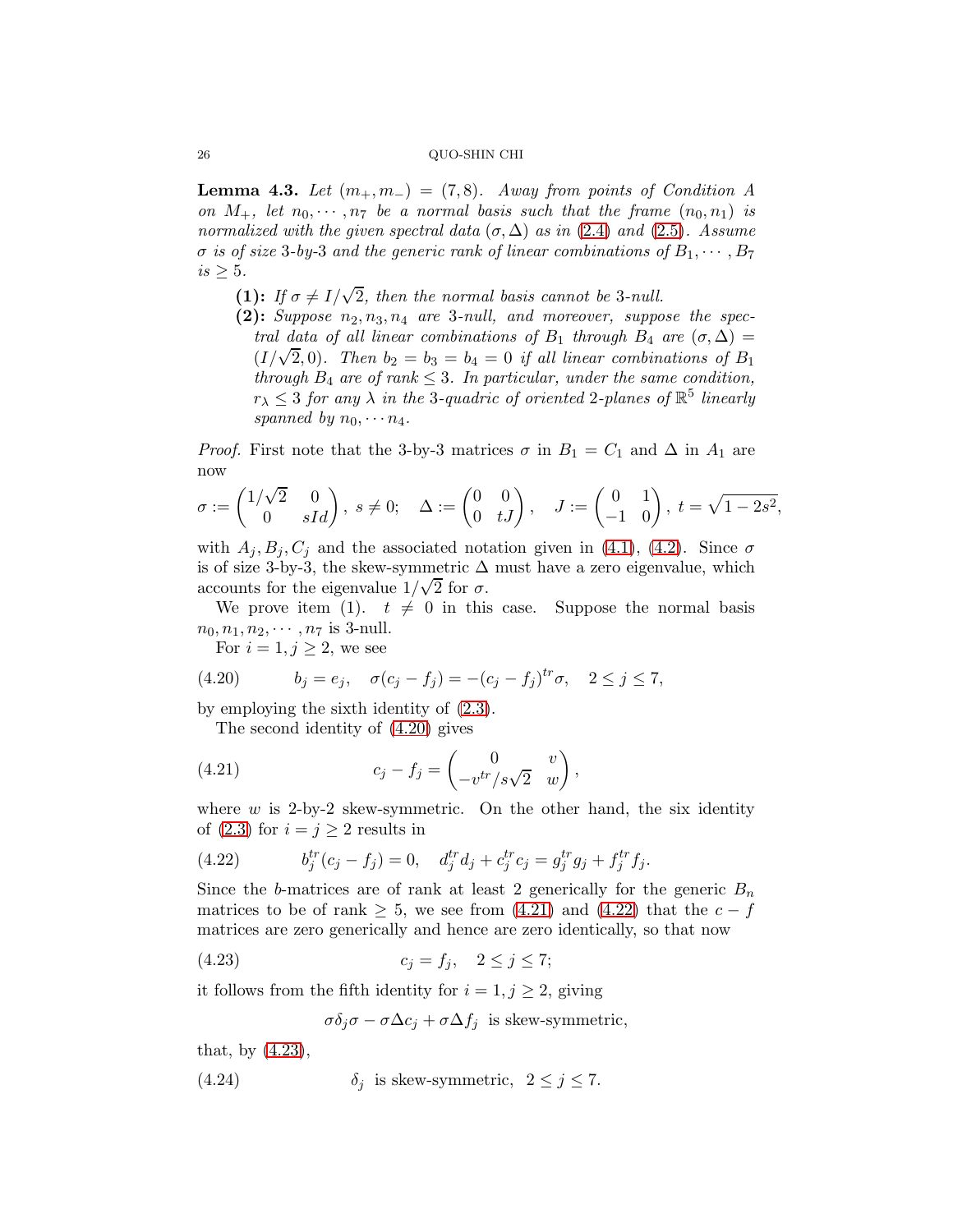Meanwhile, the seventh identity of [\(2.3\)](#page-6-0) asserts

$$
(-\Delta^2 + \sigma^2)c_j + 2c_j\sigma^2 + \sigma c_j^{tr}\sigma + \sigma^2 c_j + \sigma c_j^{tr}\sigma = c_j,
$$

which comes down to

$$
c_j \sigma = -\sigma c_j^{tr}, \quad 2 \le j \le 7,
$$

which gives that  $c_j$  is of the form

$$
c_j = \begin{pmatrix} 0 & c_{j1} \\ -c_{j1}^{tr}/s\sqrt{2} & c_{j2} \end{pmatrix}, \quad c_{j2} = -c_{j2}^{tr}, \quad 2 \le j \le 7,
$$

where  $c_{i2}$  is 2-by-2.

Since the matrix form of  $c_j$ ,  $2 \leq j \leq 7$ , imposes three linear constraints, we may thus assume without loss of generality that

$$
(4.25) \t\t\t c_2 = f_2 = 0.
$$

The second identity of  $(2.3)$  for  $i = 2, j = 1$  then derives

$$
\delta_2^{tr} \Delta - \Delta \delta_2 = -2(f_2 + f_2^{tr})\sigma = 0,
$$

from which there follows, on account of  $(4.24)$  and  $t \neq 0$ ,

(4.26)  $\delta_2 = 0;$ 

in particular, [\(4.11\)](#page-21-1) holds true again.

Now the second identity of [\(4.22\)](#page-25-2) and [\(4.23\)](#page-25-3) imply

(4.27) 
$$
d_2^{tr} d_2 = g_2^{tr} g_2,
$$

and moreover the eighth identity of [\(2.3\)](#page-6-0) gives

<span id="page-26-1"></span><span id="page-26-0"></span>
$$
b_2^{tr}(\beta_2^{tr}d_2 + \gamma_2 g_2) = 0,
$$

which, when incorporated with [\(4.27\)](#page-26-0) and [\(4.12\)](#page-21-2), arrives at

(4.28) 
$$
b_2^{tr} \sigma^{-1} (d_2^{tr} g_2 + g_2^{tr} d_2) = 0.
$$

Now, since the 5-by-5  $\alpha_2$  is skew-symmetric, its rank is either 0, 2, or 4, so that  $\beta_2$  and  $\gamma_2$  being in the kernel of  $\alpha_2$  imply that we can assume

$$
\alpha_2 = \begin{pmatrix} \alpha & 0 \\ 0 & 0 \end{pmatrix}, \quad \beta_2 = \begin{pmatrix} 0 \\ \beta \end{pmatrix}, \quad \gamma_2 = \begin{pmatrix} 0 & \gamma \end{pmatrix},
$$

where  $\alpha$  is of rank 0, 2, or 4 of the same square size,  $\beta$  is of size 5-by-3, 3-by-3, or 1-by-3, and  $\gamma$  is of size 3-by-5, 3-by-3, or 3-by-1, respectively.

We first rule out the case when  $\alpha = 0$ . Assume  $\alpha = 0$ . Now, since

$$
B_2 B_2^{tr} = \begin{pmatrix} b_2 b_2^{tr} & 0 \\ 0 & d_2 d_2^{tr} \end{pmatrix}
$$

is of rank at most 6 (because both  $b_2$  and  $d_2$  are of rank at most 3), we see

$$
A_2A_2^{tr}=\begin{pmatrix} \beta_2\beta_2^{tr}&0\\0&\gamma_2\gamma_2^{tr}\end{pmatrix}
$$

has eigenvalue 1 counted at least twice, which implies by the third and fourth identities of  $(4.11)$  that  $b_2b_2^{tr}$  has eigenvalue 0 counted at least once so that,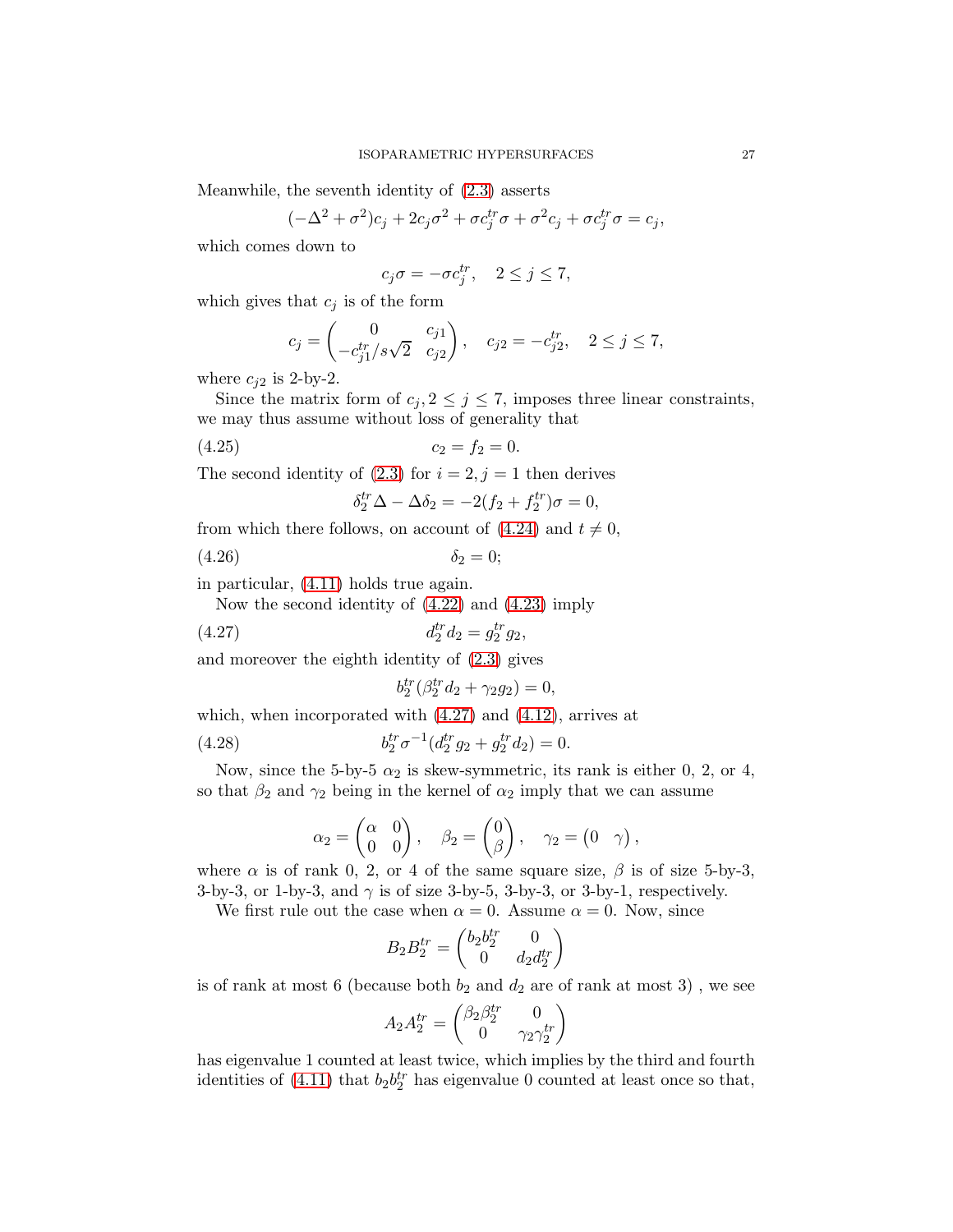in particular,  $b_2 b_2^{tr}$  is of rank at most 2 and hence  $B_2 B_2^{tr}$  is of rank at most 5 and so in fact  $A_2 A_2^{tr}$  has eigenvalue 1 counted at least three times. Thus, either  $\beta_2 \beta_2^{tr}$  or  $\gamma_2 \gamma_2^{tr}$  has eigenvalue 1 counted at least twice, so that  $b_2 b_2^{tr}$ has eigenvalue 0 counted at least twice and so  $b_2$  is of rank at most 1 and  $B_2^{tr}B_2$  is of rank at most 4. This forces  $A_2A_2^{tr}$  to have eigenvalue 1 counted at least four times; we conclude, by

<span id="page-27-1"></span>(4.29) 
$$
\gamma_2 \gamma_2^{tr} = \beta_2^{tr} \beta_2,
$$

a consequence of the third and fourth identities of [\(4.11\)](#page-21-1), that each of  $\beta_2^{tr}\beta_2$ and  $\gamma_2 \gamma_2^{tr}$  has some eigenvalue  $1 - 2\epsilon^2$ ,  $\epsilon \leq 1/2$ , counted once and eigenvalue 1 counted twice, whereas  $d_2^{tr} d_2$  (and  $g_2^{tr} g_2$ ) has the eigenvalue  $\epsilon^2$  counted once and eigenvalue  $1/2$  counted twice and  $b_2b_2^{tr}$  is of rank at most 1 with eigenvalue  $\epsilon^2$  counted once and eigenvalue 0 counted twice.

By performing a row operation without changing  $A_1, B_1, C_1$ , we may assume the 5-by-3  $d_2$  is of the form

(4.30) 
$$
d_2 = \begin{pmatrix} d \\ 0 \end{pmatrix}, \quad d = \begin{pmatrix} p & y & z \\ 0 & q & w \\ 0 & 0 & r \end{pmatrix}.
$$

Write the 5-by-3  $\beta_2$  as

<span id="page-27-3"></span><span id="page-27-0"></span>
$$
\beta_2 = \begin{pmatrix} \theta \\ \mu \end{pmatrix},
$$

where  $\theta$  is of size 3-by-3. The first identity of [\(4.11\)](#page-21-1), with  $\alpha_2 = 0$ , gives

(4.31) 
$$
\theta \mu^{tr} = 0, \quad \mu \mu^{tr} = I.
$$

Meanwhile, by [\(4.12\)](#page-21-2)

<span id="page-27-5"></span>(4.32) 
$$
g_2 = \begin{pmatrix} d\Delta - \theta \sigma \\ -\mu \sigma \end{pmatrix}, \quad \gamma_2^{tr} = \begin{pmatrix} -d\sigma^{-1}(I - \Delta^{tr}\Delta) + \theta \Delta \\ \mu \Delta \end{pmatrix}.
$$

**Case 1.**  $p \neq 0$ . With [\(4.31\)](#page-27-0), the vanishing of the off-block of the second identity of [\(4.11\)](#page-21-1) calculates to yield

<span id="page-27-4"></span>(4.33)  
\n
$$
0 = (-d\sigma^{-1}(I - \Delta^{tr}\Delta) + \theta \Delta) \Delta^{tr} \mu^{tr} - 2(d\Delta - \theta \sigma) \sigma \mu^{tr}
$$
\n
$$
= d(-\sigma^{-1}(I - \Delta^{tr}\Delta) \Delta^{tr} - 2\Delta \sigma) u^{tr} + \theta (\Delta \Delta^{tr} + 2\sigma^2) u^{tr}
$$
\n
$$
= d \operatorname{diag}(\sqrt{2}, 0, 0)\mu^{tr} + \theta \mu^{tr}
$$
\n
$$
= \operatorname{diag}(\sqrt{2}p, 0, 0) \mu^{tr},
$$

where we invoke  $t^2+2s^2=1$  and the first identity of  $(4.31)$ , and  $diag(a, b, c)$ denotes a diagonal matrix whose diagonal entries are  $a, b, c$ . We conclude

<span id="page-27-2"></span>(4.34) 
$$
\mu = \begin{pmatrix} 0 & A \end{pmatrix}, \quad AA^{tr} = I, \quad \theta = \begin{pmatrix} \tau & 0 \end{pmatrix}
$$

where A is of size 2-by-2 and  $\tau$  is of size 3-by-1, when we invoke the second identity of [\(4.31\)](#page-27-0). In particular,

$$
\theta \Delta =0,
$$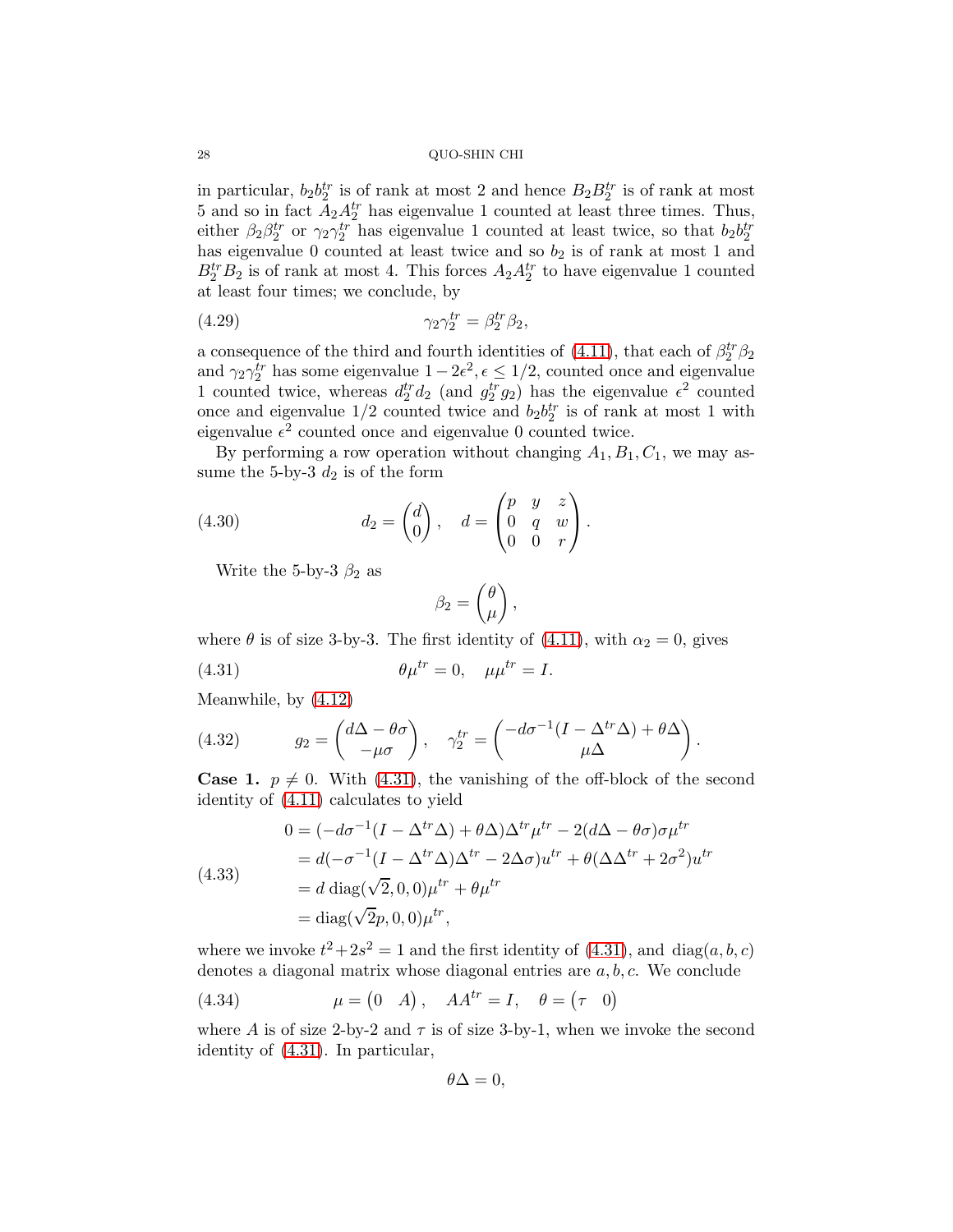from which  $\gamma_2$  is simplified to facilitate the calculation of

<span id="page-28-1"></span>(4.35) 
$$
\gamma_2 \gamma_2^{tr} = (-d\sigma^{-1}(I - \Delta^{tr}\Delta) + \theta \Delta)^{tr}(-d\sigma^{-1}(I - \Delta^{tr}\Delta) + \theta \Delta) + (\mu \Delta)^{tr}(\mu \Delta)
$$

to derive, by  $(4.29)$ ,

$$
(I + \Delta^2)^{tr} \sigma^{-1} d^{tr} d\sigma^{-1} (I + \Delta^2) + \Delta^{tr} \mu^{tr} \mu \Delta = \theta^{tr} \theta + \mu^{tr} \mu = \text{diag}(|\tau|^2, 1, 1)
$$

whose right hand side gives the eigenvalues of  $\beta_2^{tr} \beta_2$ , which, as we mentioned above, are 1 counted twice and  $|\tau|^2 = 1 - 2\epsilon^2$ ; when we invoke [\(4.34\)](#page-27-2), the equality simplifies to

(4.36) 
$$
d^{tr}d = \begin{pmatrix} (1 - 2\epsilon^2)/2 & 0 & 0 \\ 0 & 1/2 & 0 \\ 0 & 0 & 1/2 \end{pmatrix}.
$$

Therefore, since the eigenvalues of  $d_2^{tr} d_2$  are  $\epsilon^2$  counted once and 1/2 counted twice, it implies

<span id="page-28-0"></span>
$$
\epsilon^2 = (1 - 2\epsilon^2)/2
$$
, so  $\epsilon^2 = 1/4$ .

On the other hand,  $d_2^{tr}d_2$  can be calculated by [\(4.30\)](#page-27-3) to compare with [\(4.36\)](#page-28-0) to obtain

$$
y = z = w = 0
$$
,  $p^2 = 1/4$ ,  $q^2 = r^2 = 1/2$ .

The fourth identity of [\(4.11\)](#page-21-1) now gives

$$
b_2 b_2^{tr} = (I - \beta_2^{tr} \beta_2)/2 = \begin{pmatrix} \epsilon^2 & 0 & 0 \\ 0 & 0 & 0 \\ 0 & 0 & 0 \end{pmatrix}, \quad \epsilon^2 = 1/4,
$$

while in [\(4.28\)](#page-26-1)

$$
d_2^{tr} g_2 + g_2^{tr} d_2 = \begin{pmatrix} -\sqrt{2}p\tau_1 & -q\tau_2/\sqrt{2} & -r\tau_3/\sqrt{2} \\ -q\tau_2/\sqrt{2} & 0 & (q^2 - r^2)t \\ -r\tau_3/\sqrt{2} & (q^2 - r^2)t & 0 \end{pmatrix}, \quad \tau = (\tau_1 \cdot \tau_2, \tau_3)^{tr}.
$$

In particular, [\(4.28\)](#page-26-1) forces  $\tau = 0$ , which is a contradiction as  $|\tau|^2 = 1 - 2\epsilon^2 =$ 1/2.

**Case 2.**  $p = 0$ . We follow essentially the same reasoning as above, except now

$$
p=q=r=0
$$

since d is of rank  $\leq 2$ . Now substitute the triangular form of  $d_2$  into [\(4.35\)](#page-28-1) to observe that it is a matrix whose first row and first column are zero, so that when we look at the  $(1, 1)$ -emtry of the right hand side of  $(4.29)$ , we see that

(4.37) 
$$
\theta = (0 \tau), \mu = (0 \ A), \ AA^{tr} = I,
$$

where  $\tau$  is of size 3-by-2 and A is of size 2-by-2. But then  $\theta \mu^{tr} = 0$  implies  $\tau = 0$ , i.e.,  $\theta = 0$  now. Once more,  $\theta \Delta = 0$  so that the same analysis as above goes through to achieve

$$
\beta_2^{tr} \beta_2 = \text{diag}(0, 1, 1), \quad d^{tr} d = \text{diag}(0, 1/2, 1/2).
$$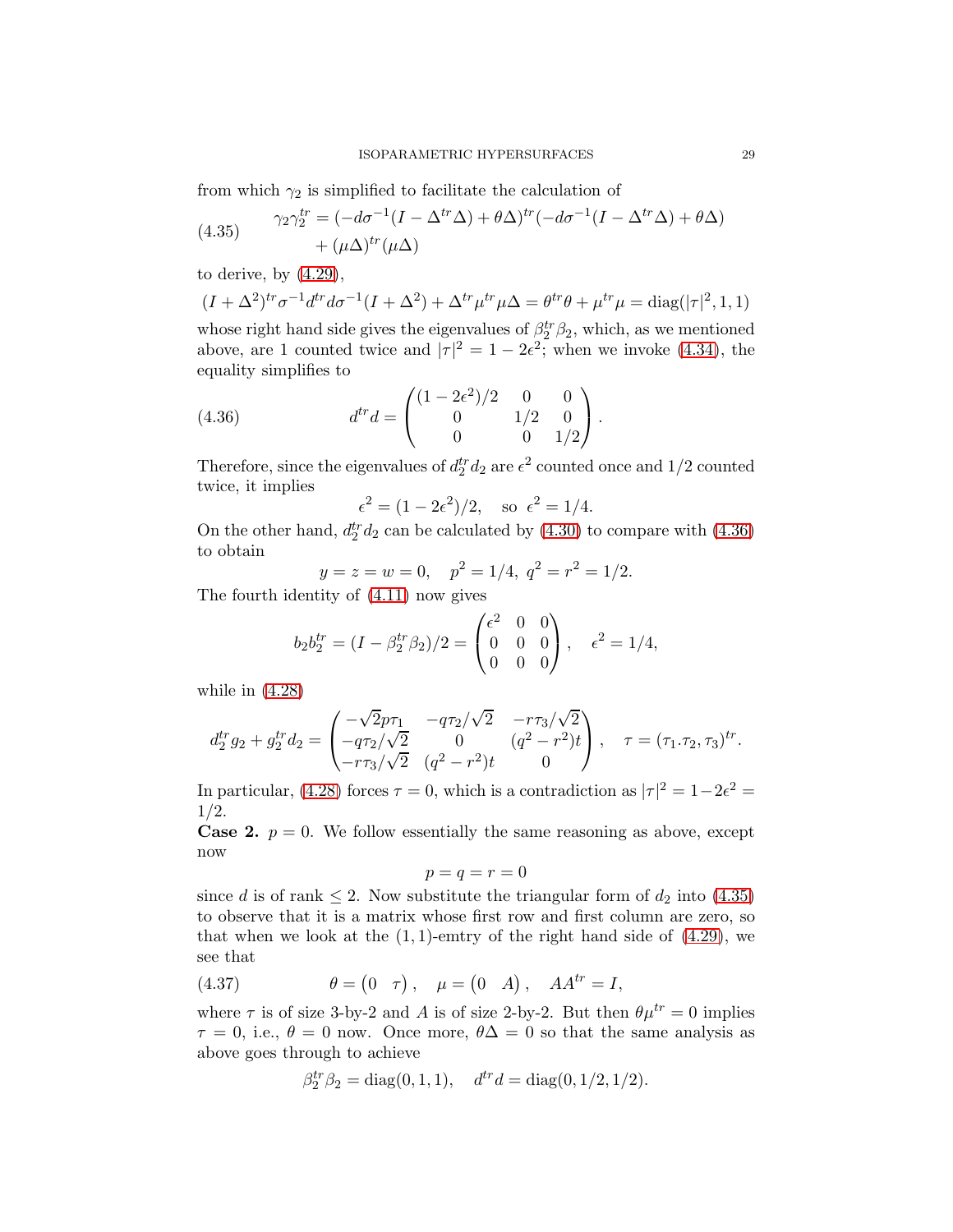This is a contradiction, since it says that  $1 - 2\epsilon^2 = \epsilon^2 = 0$ .

Having disposed of the case  $\alpha = 0$ , suppose next that  $\alpha$  is of rank 2, so that  $\beta$  and  $\gamma$  are both of size 3-by-3; by [\(4.12\)](#page-21-2)  $d_2$  and  $g_2$  are of the same form as  $\beta_2$  and  $\gamma_2$ , respectively. Write

(4.38) 
$$
d_2 = \begin{pmatrix} 0 \\ X \end{pmatrix}, \quad g_2 = \begin{pmatrix} 0 \\ Y \end{pmatrix},
$$

where X and Y are made up of 3-by-1 column vectors  $X_1, X_2, X_3$  and  $Y_1, Y_2, Y_3$ , respectively.

If  $d_2$  is of rank 3. Then  $(4.27)$  implies that there is a 3-by-3 orthogonal matrix T such that

<span id="page-29-0"></span>
$$
TX_i = Y_i, \quad 1 \le i \le 3.
$$

If  $b_2$  is of rank 3,  $(4.28)$  gives

$$
X_i \cdot TX_j = -X_j \cdot TX_i, \quad 1 \le i, j \le 3,
$$

where  $\cdot$  denotes the standard inner product. Consequently, T is skewsymmetric and orthogonal. This is impossible as  $det(T) = 0$  now.

If  $b_2$  is of rank  $\leq 2$ , then  $b_2 b_2^{tr}$  has an eigenvalue 0, so that by the fourth identity of [\(4.11\)](#page-21-1)  $\beta_2^{tr} \beta_2$  has an eigenvalue 1. By the first identity of (4.11), this forces  $XX^{tr}$ , to have an eigenvalue 0, so that  $d_2$  is not of rank 3, a contradiction.

Now that  $d_2$  being of rank 3 is excluded, we assume the rank of  $d_2$  is  $\leq$  2. Note that since the lower right 2-by-2 block of  $\sigma$  is a multiple of the identity matrix, we can perform column operations between the last two columns of X without changing  $A_1, B_1$  and  $C_1$ , though we cannot perform column operations to interchange the first and the remaining two columns if we want to retain the values of  $A_1$ ,  $B_1$  and  $C_1$ , for reason that  $s \neq 1/\sqrt{2}$ .

By performing a row operation without changing  $A_1, B_1, C_1$ , we may assume the 3-by-3  $X$  takes the form

$$
X = \begin{pmatrix} d \\ 0 \end{pmatrix}, \quad d = \begin{pmatrix} x & y & z \\ 0 & w & u \end{pmatrix},
$$

where X and Y are given in  $(4.38)$ . For notational consistence, we set

$$
\beta_2 = \begin{pmatrix} 0 \\ \beta \end{pmatrix}, \quad \beta = \begin{pmatrix} \theta \\ \mu \end{pmatrix}, \quad \gamma_2 = \begin{pmatrix} 0 \\ \gamma \end{pmatrix}, \quad Y = g,
$$

where  $\beta$ , Y are of size 3-by-3 and  $\theta$  is of size 2-by-3.

As in the previous case when the rank of  $\alpha$  is 0, we have two cases to consider, where when  $x = 0$  we may perform row and column operations to assume  $y \neq 0$  and  $w = 0$ .

When  $x \neq 0$ , by [\(4.31\)](#page-27-0) and [\(4.33\)](#page-27-4), we derive that the first coordinate of the the unit vector  $\mu$  is zero. Therefore, by performing a column operation between the last two columns we may assume

<span id="page-29-1"></span>(4.39) 
$$
\mu = (0,0,1), \quad \theta = \begin{pmatrix} p & q & 0 \\ r & l & 0 \end{pmatrix}.
$$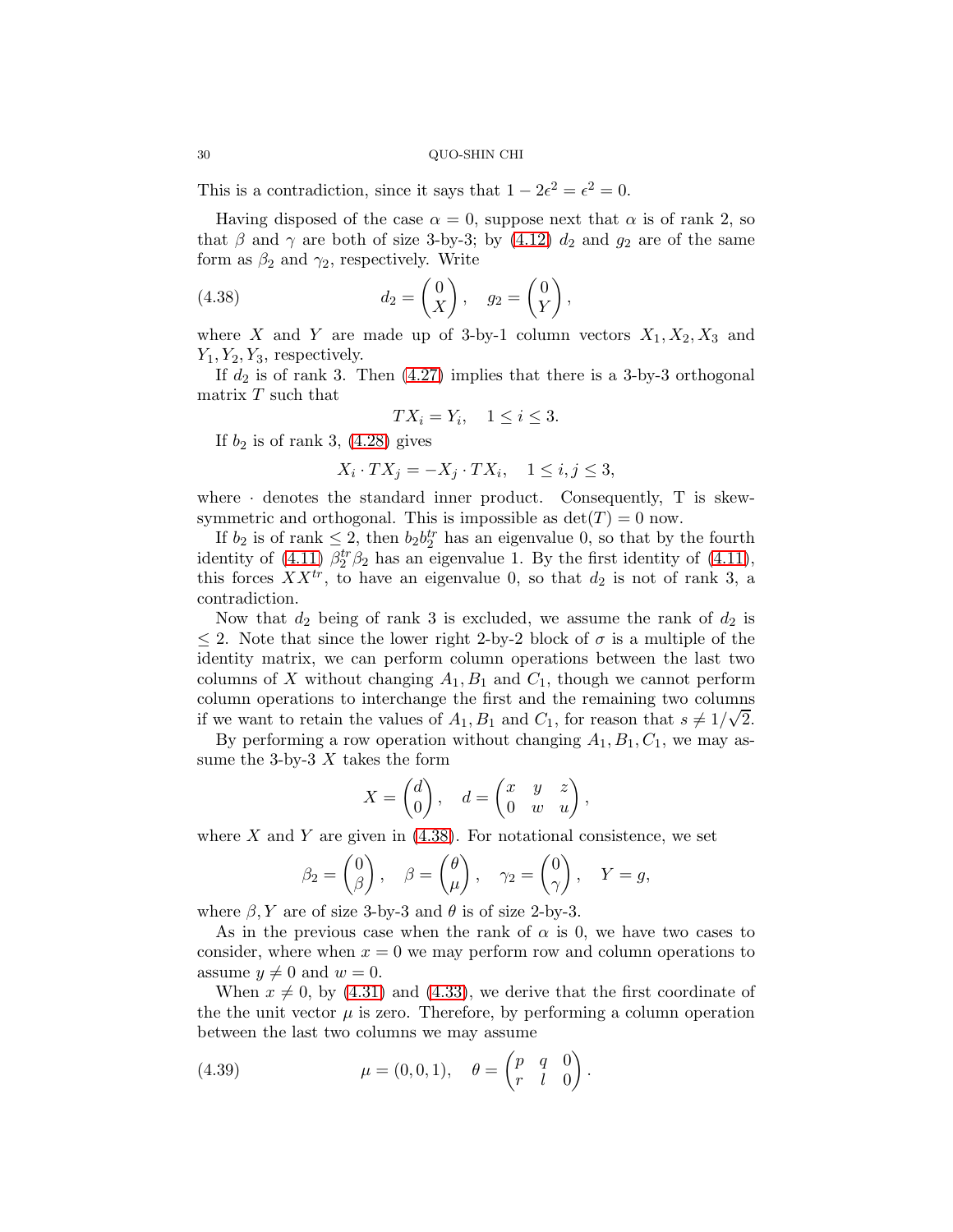When  $x = w = 0$ , [\(4.39\)](#page-29-1) remains true with  $p = r = 0$ . With these remarks out of the way, [\(4.32\)](#page-27-5) gives

$$
g = \begin{pmatrix} -p/\sqrt{2} & -zt - sq & yt \\ -r/\sqrt{2} & -ut - sl & wt \\ 0 & 0 & -s \end{pmatrix}, \quad \gamma^{tr} = \begin{pmatrix} -\sqrt{2}x & -2sy & -2sz + tq \\ 0 & -2sw & -2su + tl \\ 0 & -t & 0 \end{pmatrix}.
$$

We calculate to see

$$
\beta^{tr}\beta = \begin{pmatrix} p^2 + r^2 & pq + rl & 0 \\ pq + rl & q^2 + l^2 & 0 \\ 0 & 0 & 1 \end{pmatrix}
$$
  
\n
$$
\gamma \gamma^{tr} = \begin{pmatrix} 2x^2 & 2\sqrt{2}sxy & -\sqrt{2}x(-2sz + tq) \\ 2\sqrt{2}sxy & 4s^2y^2 + 4s^2w^2 + t^2 & -2sy(-2sz + tq) - 2sw(-2su + tl) \\ -\sqrt{2}x(-2sz + tq) & -2sy(-2sz + tq) - 2sw(-2su + tl) & (-2sz + tq)^2 + (-2su + tl)^2 \end{pmatrix}.
$$
  
\nBy (4.29), if  $x \neq 0$ ,  
\n
$$
-2sz + tq = 0, \quad -2sw(-2su + tl) = 0, \quad (-2su + tl)^2 = 1, \quad \text{so } w = 0;
$$

on the other hand, if  $x = w = 0$  and  $y \neq 0$ , we obtain

<span id="page-30-0"></span>
$$
-2sy(-2sz+tq) = 0, \quad (-2su+tl)^{2} = 1, \quad \text{so } -2sz+tq = 0.
$$

In any event,

(4.40) 
$$
-2sz + tq = 0, \quad (-2su + tl)^2 = 1, \quad w = 0.
$$

With these refined data, we observe that the  $(2, 2)$  entry of  $\gamma^{tr}\gamma$  is 1, and thus we can employ the second identity of [\(4.11\)](#page-21-1) to conclude that the  $(2, 2)$ -entry of  $gg^{tr}$  is zero, i.e.,

(4.41) 
$$
r = 0, \quad -tu - sl = 0,
$$

In the case when  $x = w = 0$ , we compare the  $(2,3)$  entries of  $(4.7)$  to conclude

<span id="page-30-1"></span>
$$
yz = (-zt - sq)ty, \quad \text{so } z = -zt^2 - stq
$$

which, when incorporated with [\(4.40\)](#page-30-0), arrives at

$$
z = -zt^2 - stq = -zt^2 - 2s^2z = -(t^2 + 2s^2)z = -z, \text{ so } z = q = 0.
$$

But then the  $(2, 2)$  entry of  $(4.7)$  gives

$$
y^2 = (zt + sq)^2 = 0,
$$

a contradiction.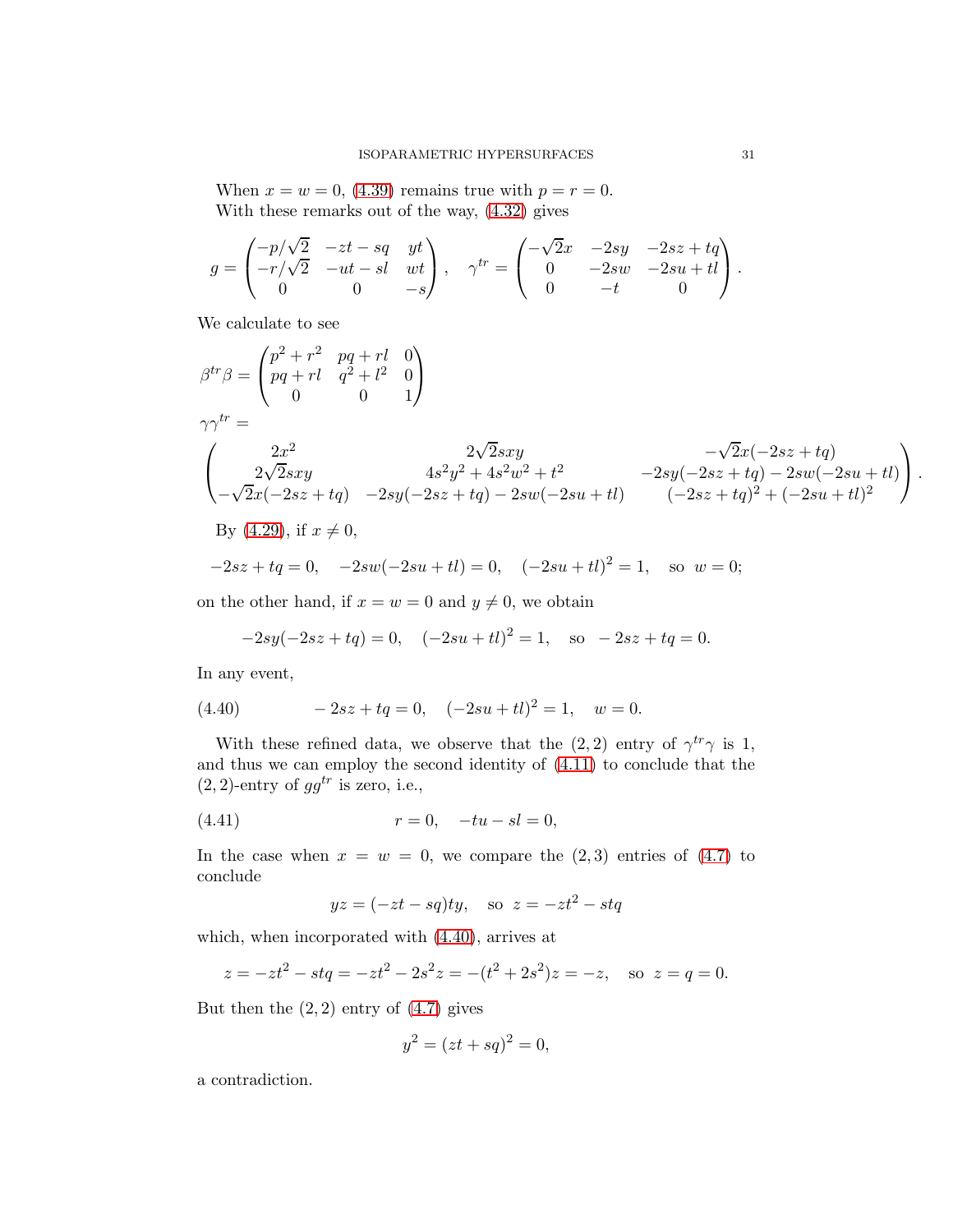Therefore,  $x \neq 0$  is the only possibility, where  $w = r = 0$  as verified above. We now have the simplified data

(4.42) 
$$
d = \begin{pmatrix} x & y & z \\ 0 & 0 & u \end{pmatrix}, \qquad g = \begin{pmatrix} -p/\sqrt{2} & -zt - sq & yt \\ 0 & 0 & 0 \\ 0 & 0 & -s \end{pmatrix},
$$

$$
\beta = \begin{pmatrix} p & q & 0 \\ 0 & l & 0 \\ 0 & 0 & 1 \end{pmatrix}, \qquad \gamma^{tr} = \begin{pmatrix} -\sqrt{2}x & -2sy & 0 \\ 0 & 0 & \pm 1 \\ 0 & -t & 0 \end{pmatrix}.
$$

Accordingly, [\(4.29\)](#page-27-1) simplifies to

<span id="page-31-1"></span><span id="page-31-0"></span>
$$
2x^2 = p^2
$$
,  $pq = 2\sqrt{2}sxy$ ,  $q^2 + l^2 = 4s^2y^2 + t^2$ .

Since  $x \neq 0$ , we incorporate [\(4.40\)](#page-30-0) and [\(4.41\)](#page-30-1) to solve these equations to obtain

(4.43) 
$$
p = \pm \sqrt{2}x
$$
,  $q = \pm 2sy$ ,  $z = \pm ty$ ,  $l^2 = t^2$ ,

where the first three equalities share the same sign. We then employ the last equality of [\(4.43\)](#page-31-0) and the second equality of [\(4.41\)](#page-30-1) to see

$$
l = \pm t, \quad u = \mp s,
$$

which means that  $l$  and  $u$  must differ by a sign. However, since  $l$  appears in the second column and  $u$  appears in the third, we can certainly change the sign of the basis vector to change the sign of one of  $l$  and  $u$  without affecting the other, while keeping the values of  $A_1, B_1$  and  $C_1$ , to arrange that l and u have the same sign. This is a contradiction.

Lastly, we disprove the case when  $\alpha$  is of rank 4, where now  $\beta$  and  $\gamma^{tr}$  are 1-by-3. It follows by  $(4.12)$  that X and Y are 1-by-3. Write

$$
X := (a, b, c), \quad \beta := (p, q, r),
$$

where X is given in  $(4.38)$ . Then  $(4.12)$  gives, as above,

$$
Y = (-p/\sqrt{2}, -tc - sq, tb - sr), \quad \gamma^{tr} = (-\sqrt{2}a, (t^2 - 1)b/s - tr, (t^2 - 1)c/s + tq).
$$
  
Meanwhile,  $X^{tr}X = Y^{tr}Y$  and  $\beta^{tr}\beta = \gamma\gamma^{tr}$  derive as above

$$
a = \pm(-p/\sqrt{2}),
$$
  $b = \pm(-tc - sq),$   $c = \pm(tb - sr),$   
\n $p = \pm(-\sqrt{2}a),$   $q = \pm((t^2 - 1)b/s - tr),$   $r = \pm((t^2 - 1)c/s + tq),$ 

where the three equations in each of the two triples share the same sign. It follows that, by solving the linear system with the unknowns  $a, b, c, p, q, r$ , we obtain

<span id="page-31-2"></span>
$$
(4.44) \t\t b = c = q = r = 0,
$$

since  $s \neq 1/\sqrt{2}$ . Then, by the third identity of [\(4.11\)](#page-21-1) we obtain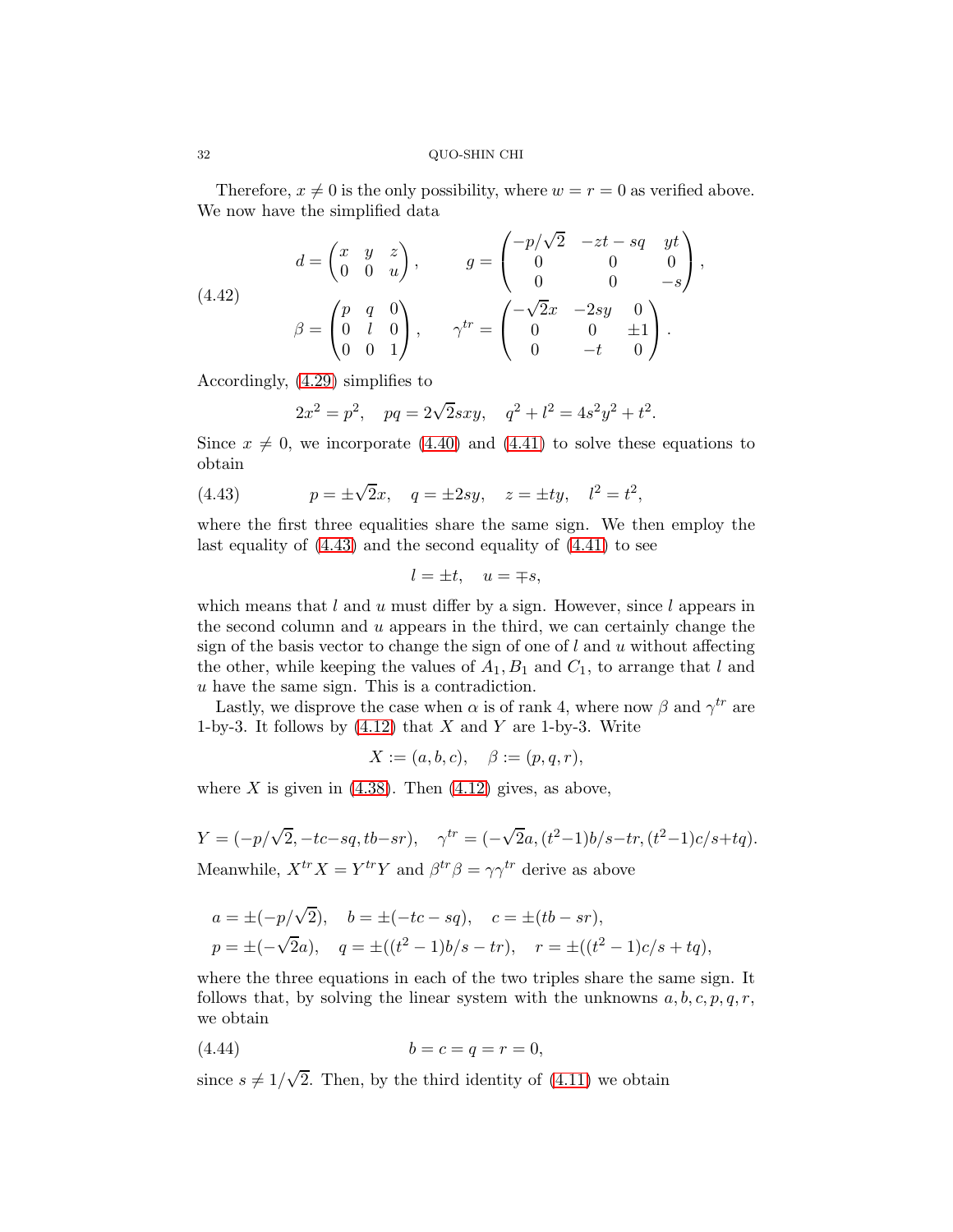$$
2b_2b_2^{tr} = \begin{pmatrix} 1 - 2a^2 & 0 & 0 \\ 0 & 1 & 0 \\ 0 & 0 & 1 \end{pmatrix},
$$

so that we see from the  $(1, 1)$ -entry of  $(4.28)$  that

$$
(1 - 2a^2)a^2 = 0.
$$

If  $a = 0$ , then  $X = Y = 0$ , or rather  $d_2 = g_2 = 0$ , so that by [\(4.12\)](#page-21-2)  $\beta_2 = \gamma_2 = 0$ , which contradicts the first identity of [\(4.11\)](#page-21-1). Hence,  $2a^2 = 1$ . But then the first identity of [\(4.11\)](#page-21-1) results in

$$
1 = p2 + q2 + r2 + 2a2 + 2b2 + 2c2 = p2 + 2a2 = p2 + 1;
$$

we conclude that  $p = 0$ , or rather  $\beta = 0$ , so that  $\gamma = 0$  by  $\beta^{tr} \beta = \gamma \gamma^{tr}$ , and so [\(4.12\)](#page-21-2) gives  $d_2 = g_2 = 0$ , a contradiction again. We are done with item (1).

To prove item  $(2)$ , we assume that a generic linear combination of  $B_1$ through  $B_4$  is of rank 3. Then the linear combination

$$
B(\theta) := \cos(\theta)B_1 + \sin(\theta)B_2 = \begin{pmatrix} 0 & \sin(\theta)d_2 \\ \sin(\theta)b_2 & \cos(\theta)I + \sin(\theta)c_2 \end{pmatrix}
$$

is of rank 3 for a generic  $\theta$ , with  $(B_1, C_1)$  and  $(B_2, C_2)$  given in [\(2.4\)](#page-6-1) and [\(4.1\)](#page-18-4), where now

$$
\sigma = I/\sqrt{2}, \quad \Delta = 0;
$$

in particular, the first, second, and fifth identities of  $(2.3)$  for  $i = 2, j = 1$ assert

(4.45)

<span id="page-32-2"></span>
$$
c_2 = -(c_2)^{tr}
$$
,  $f_2 = -(f_2)^{tr}$ ,  $\delta_2 = -(\delta_2)^{tr}$ ,  $\gamma_2^{tr} = -\sqrt{2}d_2$ ,  $\beta_2 = -\sqrt{2}g_2$ ,

The kernel of the 8-by-7  $B(\theta)$  is of dimension 4 for a generic  $\theta$ . Setting  $(x, y)^{tr}$  for a kernel vector of  $B(\theta)$ , where x is of size 1-by-4 and y is of size 1-by-3, we solve to see

$$
\sin(\theta)d_2y = 0, \quad \sin(\theta)b_2x + (\cos(\theta)I/\sqrt{2} + \sin(\theta)c_2)y = 0,
$$

from which we derive

<span id="page-32-0"></span>
$$
d_2(\cos(\theta)I/\sqrt{2} + \sin(\theta)c_2)^{-1}b_2x = 0, \quad \forall x.
$$

It follows that

$$
0 = d_2(\cos(\theta)I/\sqrt{2} + \sin(\theta)c_2)^{-1}b_2 = \sum_{k=0}^{\infty} (-1)^k d_2(c_2)^k b_2 x^k, \quad x = \sqrt{2} \tan(\theta)
$$

for a generic small  $\theta$ , which is equivalent to

(4.46) 
$$
d_2(c_2)^k b_2 = 0, \quad k = 0, 1, 2, 3, \cdots
$$

Likewise, by considering  $C_2$  we obtain

<span id="page-32-1"></span>(4.47) 
$$
g_2(f_2)^k b_2 = 0, \quad k = 0, 1, 2, 3, \cdots
$$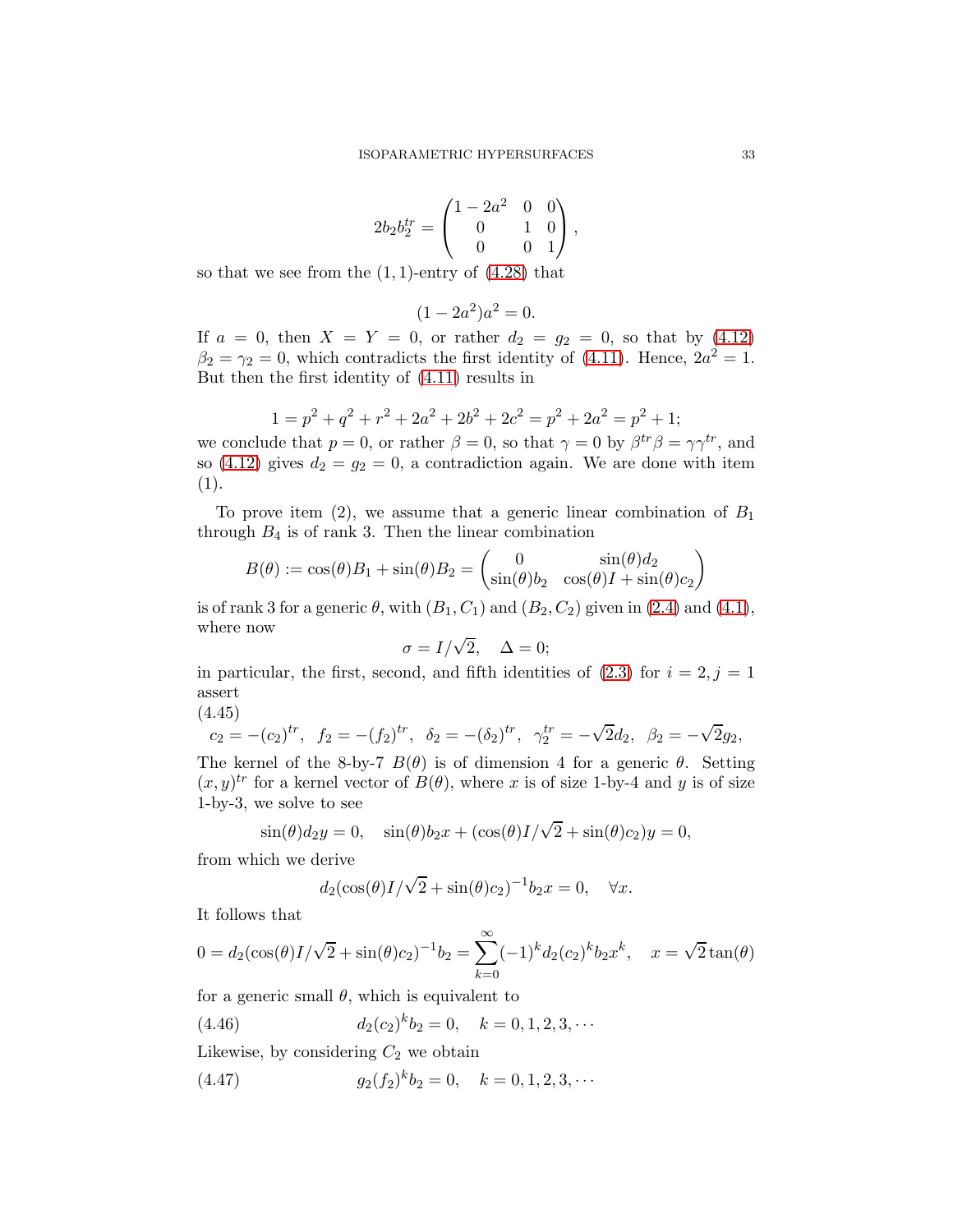Let us first remove the case when  $d_2$  is of rank 3. Performing a row reduction on the matrix  $B_2$ , we can eliminate  $c_2$  without changing  $b_2$ . It follows that  $b_2 = 0$  because  $B_2$  is of rank 3. But since a generic linear combination of  $d_2, d_3, d_4$  is also of rank 3, we see a generic linear combination, and hence all linear combinations of  $b_2$ ,  $b_3$ ,  $b_4$  are zero.

We may now assume that all linear combinations of  $d_2, d_3, d_4$  (likewise, of  $(g_2, g_3, g_4)$  are of rank at most 2. Assume the rank of  $d_2$  is 2.

If  $c_2 \neq 0$ , performing row and column operations, without changing  $B_1, C_1$ , and  $A_1$ , we may assume

$$
c_2 = zJ, \quad J := \begin{pmatrix} 0 & 0 & 0 \\ 0 & 0 & 1 \\ 0 & -1 & 0 \end{pmatrix}, \quad z \neq 0;
$$

this is possible because the spectral data  $(\sigma, \Delta) = (I/\sqrt{2}, 0)$  now. We then perform a column operation on the last two columns without changing  $A_1, B_1, C_1$  and  $c_2$ , so that we may assume

<span id="page-33-1"></span>(4.48) 
$$
d_2 = \begin{pmatrix} p & q & 0 \\ 0 & r & u \\ 0 & 0 & 0 \\ 0 & 0 & 0 \\ 0 & 0 & 0 \end{pmatrix}, \quad b_2 = \begin{pmatrix} b_{11} & b_{12} & b_{13} & b_{14} \\ b_{21} & b_{22} & b_{23} & b_{24} \\ b_{31} & b_{32} & b_{33} & b_{34} \end{pmatrix}.
$$

from which [\(4.46\)](#page-32-0) for  $k = 0, 1$  with  $z \neq 0$  results in

$$
pb_{11} + qb_{21} = 0, \quad rb_{21} + ub_{31} = 0, \quad qb_{31} = 0, \quad -ub_{21} + rb_{31} = 0.
$$

Generically, we may always assume  $p \neq 0$  (by performing row and column operations if necessary). We solve to see that  $b_2 = 0$  by the fact that one of r and u is nonzero for  $d_2$  to have rank 2. Since the choice of  $n_2$  is generic, this says that  $b_2 = b_3 = b_4 = 0$  if generic combinations of  $c_2, c_3, c_4$  are not zero. So now we may assume

<span id="page-33-0"></span>
$$
c_2 = c_3 = c_4 = 0
$$
, and likewise  $f_2 = f_3 = f_4 = 0$ ,

and a generic combination of  $b_2$ ,  $b_3$ ,  $b_4$  is nonzero, which we may assume is  $b_2$ , without loss of generality.

The rank of  $g_2$  is also 2, because the sixth identity of  $(2.3)$  for  $i = j = 2$ reads

(4.49) 
$$
d_2^{tr} d_2 = g_2^{tr} g_2,
$$

knowing that  $c_2 = f_2 = 0$ .

Setting  $k = 0$  in [\(4.46\)](#page-32-0) and [\(4.47\)](#page-32-1), we see that the column space of  $b_2$  is identical with the 1-dimensional kernel space of  $d_2$  and of  $g_2$ . We may thus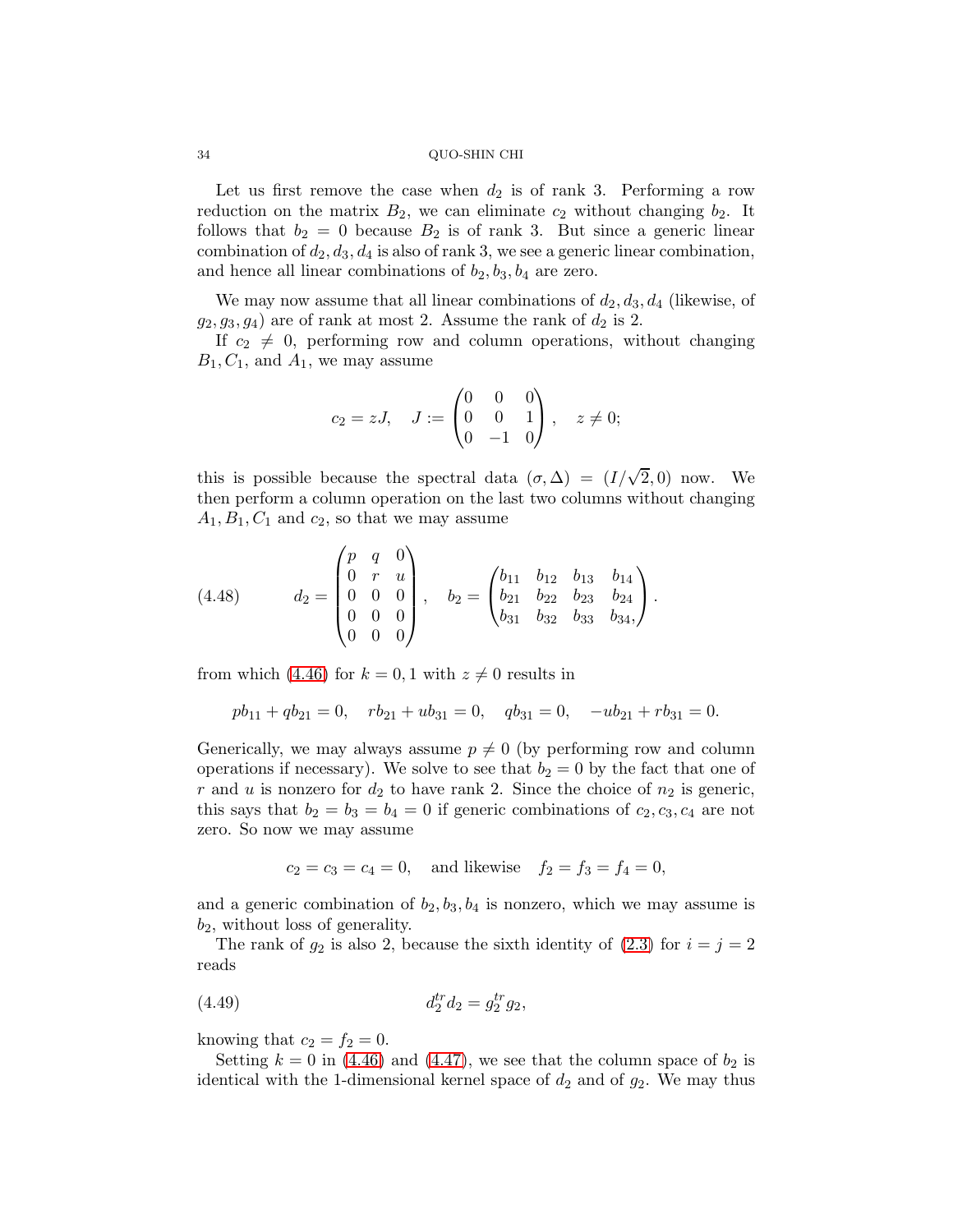assume  $b_2$  is spanned by  $(0, 0, 1)^{tr}$  and assume

$$
(4.50) \ d_2 = \begin{pmatrix} p & q & 0 \\ 0 & r & 0 \\ 0 & 0 & 0 \\ 0 & 0 & 0 \\ 0 & 0 & 0 \end{pmatrix}, \quad b_2 = \begin{pmatrix} 0 & 0 & 0 & 0 \\ 0 & 0 & 0 & 0 \\ a & 0 & 0 & 0 \end{pmatrix}, \quad \delta_2 = \begin{pmatrix} 0 & x & y \\ -x & 0 & w \\ -y & -w & 0 \end{pmatrix}.
$$

The first identity of  $(2.3)$  applied to  $i = j = 2$  gives

(4.51) 
$$
\gamma_2 \gamma_2^{tr} + \delta_2 \delta_2^{tr} + 2b_2 b_2^{tr} = I;
$$

with the fourth identity of  $(4.45)$  one compares the  $(1, 3), (2, 3)$ , and  $(3, 3)$ entries to ensure

<span id="page-34-0"></span>
$$
xy = xw = 0
$$
,  $2a^2 + y^2 + w^2 = 1$ .

If  $x \neq 0$ , then  $y = w = 0$  and  $a^2 = 1/2$ , from which we see the nonzero 2-by-2 block  $d$  of  $d_2$  satisfies

$$
d^{tr}d = (1 - x^2)I/2
$$
, so  $q = 0$ ,  $p^2 = r^2 = (1 - x^2)/2$ ,

incorporating the fourth identity of [\(4.45\)](#page-32-2) and [\(4.51\)](#page-34-0). However, since the spectral data, which are  $(\sigma, \Delta) = (I/\sqrt{2}, 0)$  by assumption, of  $B_2$  are the nonzero eigenvalues of  $d_2^{tr} d_2$  and  $b_2 b_2^{tr}$  in view of the fact that we can now derive

$$
B_2B_2^{tr} = \begin{pmatrix} d_2d_2^{tr} & 0\\ 0 & b_2b_2^{tr} \end{pmatrix},
$$

we therefore conclude that  $(1-x^2)/2 = 1/2$ , i.e.,  $x = 0$ , a contradiction. So,  $x=0.$ 

If either y or w is nonzero, we observe first that with  $c_2 = 0$  the first identity of  $(2.3)$  for  $i = j = 2$  implies

(4.52) 
$$
\alpha_2 \gamma_2^{tr} = -\beta_2 \delta_2^{tr},
$$

which says, by reading the third columns on both sides while invoking the fourth and fifth identities of  $(4.45)$ , that the first two columns of  $g_2$  are linearly dependent with coefficients  $y$  and  $w$ , whereas  $(4.49)$  asserts that the third column of  $g_2$  is zero. This forces  $g_2$  to be of rank  $\leq 1$ , a contradiction. Consequently,  $x = y = w = 0$  so that  $\delta_2 = 0$ .

Now that  $c_2 = f_2 = \delta_2 = 0$ , the same analysis in the proof of item (1) for the case when the ranks of  $\alpha$  and  $d_2$  are 2 lends its way verbatim to [\(4.42\)](#page-31-1), where  $\beta$  and  $\gamma$  are also of rank 2 in the case when  $t = 0$ . But then

$$
A_2 A_2^{tr} = \begin{pmatrix} \alpha \alpha^{tr} & 0 & 0 \\ 0 & \beta \beta^{tr} & 0 \\ 0 & 0 & \gamma \gamma^{tr} \end{pmatrix}
$$

forces  $A_2$  to have rank 6, so that the spectral data of  $B_2$  cannot be  $(\sigma, \Delta)$  =  $(I/\sqrt{2}, 0)$ , which would result in the rank of  $A_2$  being 5. This case does not occur.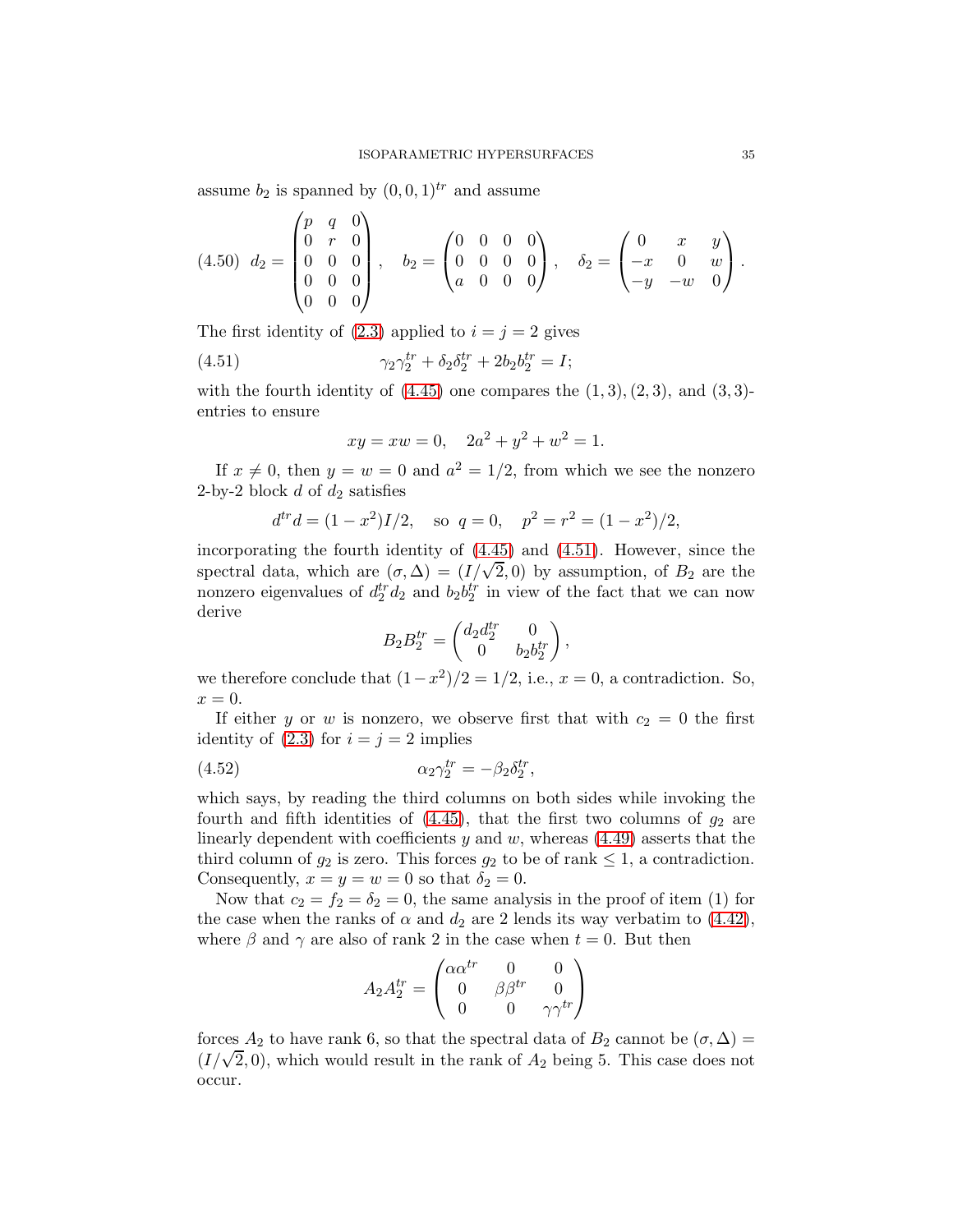On the other hand, the same proof as in item (1) in the case when the rank of  $\alpha$  is 4 gets us all the way through to the linear system above [\(4.44\)](#page-31-2), where our spectral data is now  $(\sigma, \Delta) = (I/\sqrt{2}, 0)$ . It is easily checked that

<span id="page-35-1"></span>(4.53) 
$$
\beta \beta^{tr} = \gamma^{tr} \gamma = 1, \quad XX^{tr} = YY^{tr} = 1.
$$

Now,  $A_2^{tr} A_2$  is of rank 6 with eigenvalue 1 counted six times, four times from  $\alpha$  and once each from  $\beta$  and  $\gamma$ , and 0 counted twice, so that  $B_2 B_2^{tr}$  is of rank 2 with eigenvalue 1/2 counted twice. This again contradicts our spectral data assumption  $(\sigma, \Delta) = (I/\sqrt{2}, 0)$ . This case does not occur either.

Next, we assume generic linear combinations of  $d_2, d_3, d_4$  is of rank 1 and  $b_2 \neq 0$ . We know by a symmetric reasoning that  $g_2$  has rank  $\leq 1$ . Assume  $c_2 \neq 0$ . Notation as in [\(4.48\)](#page-33-1), we remark that the setup in the preceding case is still valid with

$$
r = u = 0
$$

now. We manipulate essentially the same to yield that if  $q \neq 0$ , then  $b_{31} = 0$ and  $pb_{11} + qb_{21} = 0$ , so that  $b_2$  is of rank 1 as  $b_2 \neq 0$ . But then the matrix

$$
B_2 = \begin{pmatrix} 0 & d_2 \\ b_2 & c_2 \end{pmatrix}
$$

will be of rank 4, where the last row of  $c_2$  (that of  $b_2$  is 0) annihilates q and r of  $d_2$  in a row operation, This is a contradiction. Hence,  $q = 0$ , from which it follows that  $b_{1j} = 0$ , i.e., the first row of  $b_2$  is zero. Observe now we have

$$
d_2c_2=0, \quad c_2=zJ,
$$

so that we calculate

$$
B_2B_2^{tr} = \begin{pmatrix} d_2d_2^{tr} & d_2c_2^{tr} \\ c_2d_2^{tr} & c_2c_2^{tr} + b_2b_2^{tr} \end{pmatrix} = \begin{pmatrix} d_2d_2^{tr} & 0 \\ 0 & c_2c_2^{tr} + b_2b_2^{tr} \end{pmatrix};
$$

therefore, the spectral data dictates that we have

$$
c_2 c_2^{tr} + b_2 b_2^{tr} = \begin{pmatrix} 0 & 0 \\ 0 & z^2 I \end{pmatrix} + \begin{pmatrix} 0 & 0 \\ 0 & b b^{tr} \end{pmatrix}, \quad b_2 := \begin{pmatrix} 0 \\ b \end{pmatrix}, \quad p^2 = 1/2,
$$

where  $I$  of size 2-by-2, and  $b$  of size 2-by-3 satisfies

$$
(4.54) \t\t\t z2I + bbtr = I/2.
$$

Hence, the identity

<span id="page-35-0"></span>
$$
\gamma_2 \gamma_2^{tr} + \delta_2 \delta_2^{tr} + 2(b_2 b_2^{tr} + c_2 c_2^{tr}) = I,
$$

obtained by the first identity of  $(2.3)$  for  $i = j = 2$ , translates into

$$
\gamma_2 \gamma_2^{tr} + \delta_2 \delta_2^{tr} = \begin{pmatrix} 1 & 0 & 0 \\ 0 & 0 & 0 \\ 0 & 0 & 0 \end{pmatrix}.
$$

As a consequence,  $\delta_2 \delta_2^{tr} = 0$  because  $p^2 = 1/2$  and  $\gamma_2 = -\sqrt{2}d_2$ . That is,

$$
\delta_2=0.
$$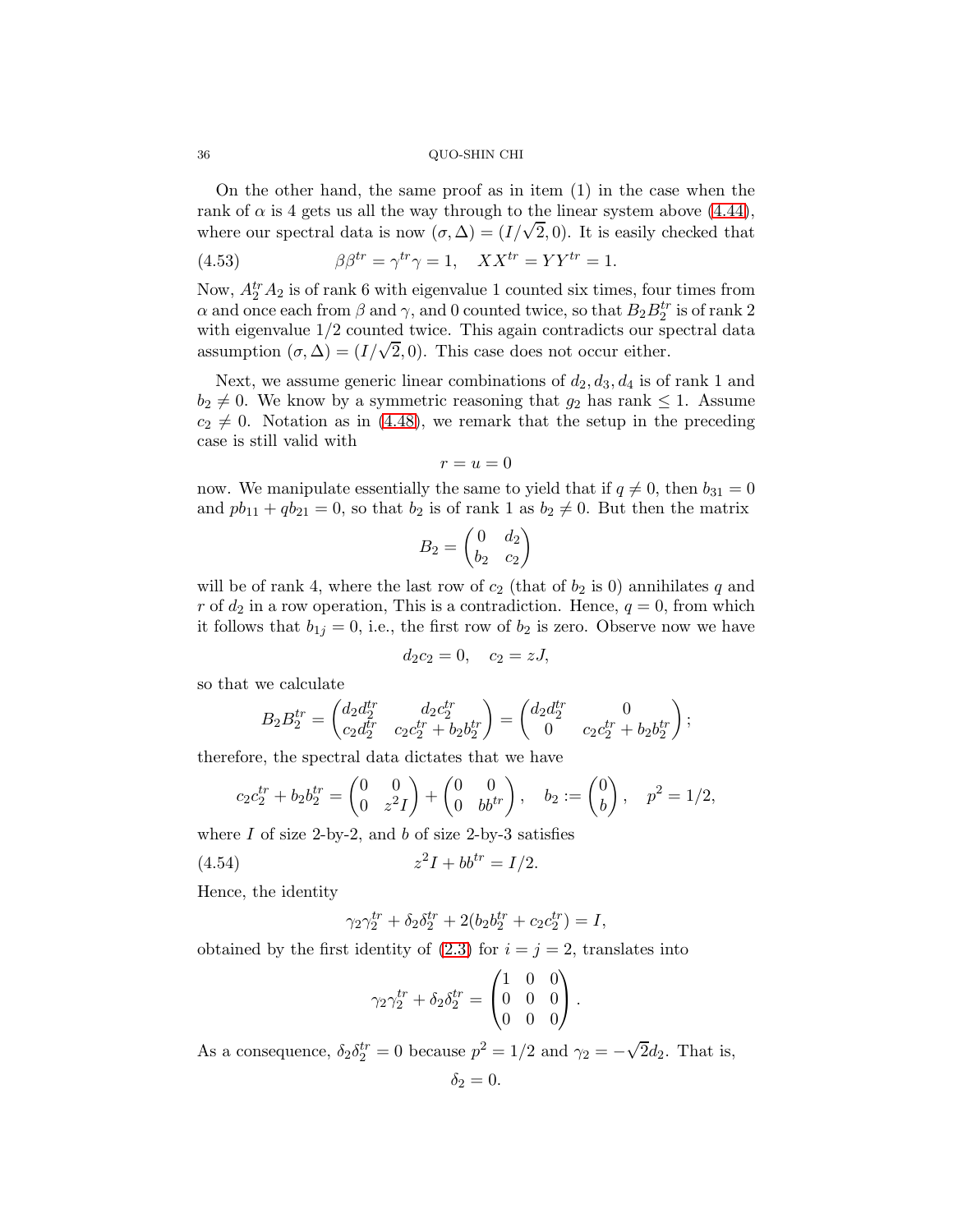With this the first identity of [\(2.3\)](#page-6-0) now gives

$$
\alpha_2 \gamma_2^{tr} = -d_2 c_2^{tr} = 0,
$$

which implies that the first column (and hence the first row) of  $\alpha_2 = 0$ . Incorporating this into  $p^2 = 1/2$  and

(4.55) 
$$
\alpha_2 \alpha_2^{tr} + 2g_2 g_2^{tr} + 2d_2 d_2^{tr} = I
$$

obtained by the first identity of [\(2.3\)](#page-6-0), we conclude that the first column and row of  $g_2 g_2^{tr}$  are zero. That is, the first row of  $g_2$  is zero; moreover, comparing the (1.1)-entries and knowing  $p^2 = 1$ , we see that the first column and row of  $\alpha_2$  are zero since it is skew-symmetric. Thus we can perform column and row operations, respecting  $A_1, B_1, C_1, d_2$  and  $c_2$ , such that

$$
g_2 = \begin{pmatrix} 0 & 0 & 0 \\ \theta & \epsilon & 0 \\ 0 & 0 & 0 \\ 0 & 0 & 0 \\ 0 & 0 & 0 \end{pmatrix}.
$$

Now, since

(4.56) 
$$
2g_2^{tr}g_2 + 2b_2b_2^{tr} + 2f_2f_2^{tr} = I
$$

obtained by the second identity of [\(2.3\)](#page-6-0) for  $i = j = 2$  with  $\delta_2 = 0$ , we find that the  $(1,3)$ - and  $(2,3)$ -entries of  $f_2 f_2^{tr}$  are zero. That is,

<span id="page-36-0"></span>
$$
eg = eh = 0, \quad f_2 := \begin{pmatrix} 0 & e & l \\ -e & 0 & h \\ -l & -h & 0 \end{pmatrix}.
$$

If  $e \neq 0$ , then  $l = h = 0$ , so that inserting the first equality of [\(4.54\)](#page-35-0) into [\(4.56\)](#page-36-0) to compare the (3, 3)-entries we obtain  $z = 0$ , a contradiction to  $c_2 \neq 0$ . Thus  $e = 0$ . We derive, by the second identity of  $(2.3)$  for  $i = j = 2$ ,

$$
\alpha_2^{tr} g_2 = -\sqrt{2}g_2 f_2^{tr},
$$

where the  $(2, 3)$ -entry of the right hand side is a linear combination of the  $(2, 1)$ - and  $(2, 2)$ -entries of  $g_2$  with coefficients l and h and all other entries are zero, whereas the  $(2, 3)$ -entry of the the left hand side is zero. It follows that

$$
g_2 f_2^{tr} = 0 = \alpha_2^{tr} g_2,
$$

from which we conclude that the second, in addition to the first, column and row of  $\alpha_2$  are zero. Thus, the second identity of  $(2.3)$  derives

$$
\alpha \alpha^{tr} = I, \quad \alpha_2 = \begin{pmatrix} 0 & 0 \\ 0 & \alpha \end{pmatrix},
$$

because both  $d_2 d_2^{tr}$  and  $g_2 g_2^{tr}$  are nontrivial only at the upper left 2-by-2 block, where  $\alpha$  is of size 3-by-3 and skew-symmetric, which is absurd. As a result,  $c_2 = 0$ .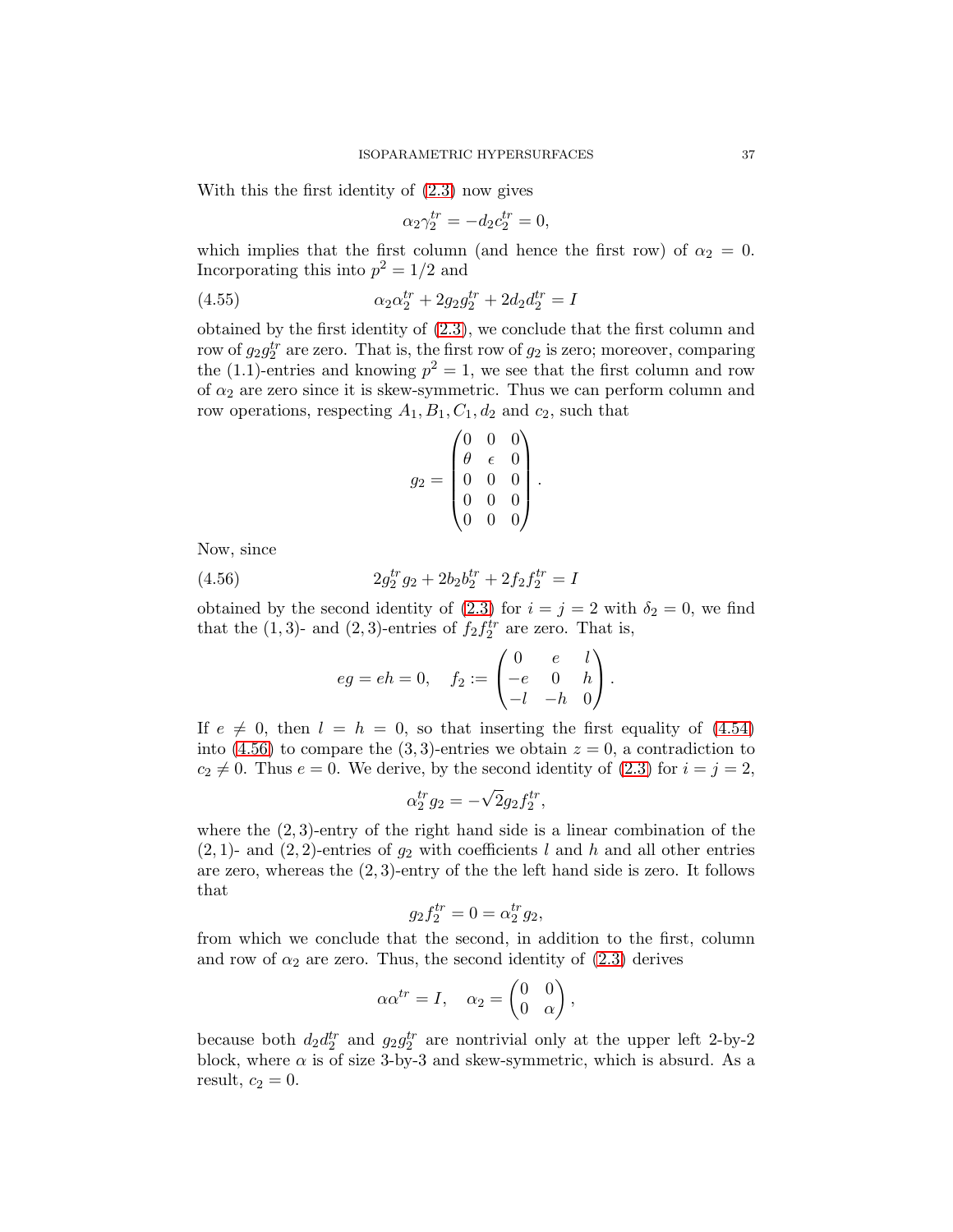Now that  $c_2 = 0$ , we employ the sixth identity of  $(2.3)$ , which gives

$$
d_2^{tr} d_2 = g_2^{tr} g_2 + f_2^{tr} f_2,
$$

to observe that  $g_2$  cannot be of rank 0, or else the left hand side is of rank 1 whereas the right hand side is of rank either 0 or 2. That is,  $g_2$  must be of rank 1 as well, so that exactly the same parallel argument, replacing  $d_2$  by  $g_2$ , establishes  $f_2 = 0$ . With now  $c_2 = f_2 = \delta_2 = 0$ , the same arguments in the paragraph containing [\(4.53\)](#page-35-1) results in a contradiction. This case does not occur.

Lastly, it is impossible that both  $d_2 = g_2 = 0$ ; for otherwise  $\beta_2 = \gamma_2 = 0$ . The first identity of [\(2.3\)](#page-6-0) then asserts that the 5-by-5 skew-symmetric  $\alpha_2$ satisfies  $\alpha_2 \alpha_2^{tr} = I$ , which is absurd.

## 5.  $M_+$  is generically 4-null

<span id="page-37-4"></span><span id="page-37-0"></span>**Lemma 5.1.** Let  $(m_+, m_-) = (7, 8)$ . Away from points of Condition A on  $M_{+}$ , suppose

<span id="page-37-1"></span>
$$
\sup_{\lambda \in \mathcal{Q}_6} r_{\lambda} \ge 5.
$$

Then there is a choice of  $p_0, \dots, p_5$  for the codimension 2 estimate [\(3.14\)](#page-12-2) to go through. In particular,  $V_0, \dots, V_5$  are irreducible and  $p_0, \dots, p_6$  form a regular sequence.

Proof. Recall the a priori codimension 2 estimate [\(3.14\)](#page-12-2), which is

(5.1) 
$$
8 = m_- \ge 2k + 1 - j - c_j,
$$

where  $\mathcal{L}_i$  and  $c_i$  are defined in [\(3.11\)](#page-12-3) and [\(3.15\)](#page-13-3). It verifies that the codimension 2 estimate goes through for  $k \leq 3$  and any choice of  $p_0, \dots, p_3$ .

For  $k = 4$ , the estimate goes through for  $j \ge 1$ . However, since  $M_+$ away from points of Condition A is not 0-null, item (2) of Corollary [2.1](#page-7-3) implies that for  $k = 4$ ,  $\mathcal{L}_0$  is of codimension at least 1 in  $\mathcal{Q}_3$  (i.e.,  $c_0 \geq 1$ ), because by the corollary there must be a  $\lambda \in \mathcal{Q}_3$  for which  $r_{\lambda} \neq 0$ ; therefore, the codimension 2 estimate goes through, for any choice of  $p_0 \cdots p_4$ . In particular,  $V_0, \dots, V_4$  are irreducible and any choice of  $p_0, \dots, p_5$  form a regular sequence.

<span id="page-37-2"></span>For  $k = 5$ , we pick  $p_0, \dots, p_5$  such that

(5.2) 
$$
\sup_{\lambda \in \mathcal{Q}_4} r_{\lambda} \geq 5.
$$

Note that [\(5.1\)](#page-37-1), which is now

<span id="page-37-3"></span>
$$
(5.3) \t\t\t 8 \ge 11 - j - c_j,
$$

implies that the codimension 2 estimate automatically goes through for  $j \geq$ 3.

 $\Box$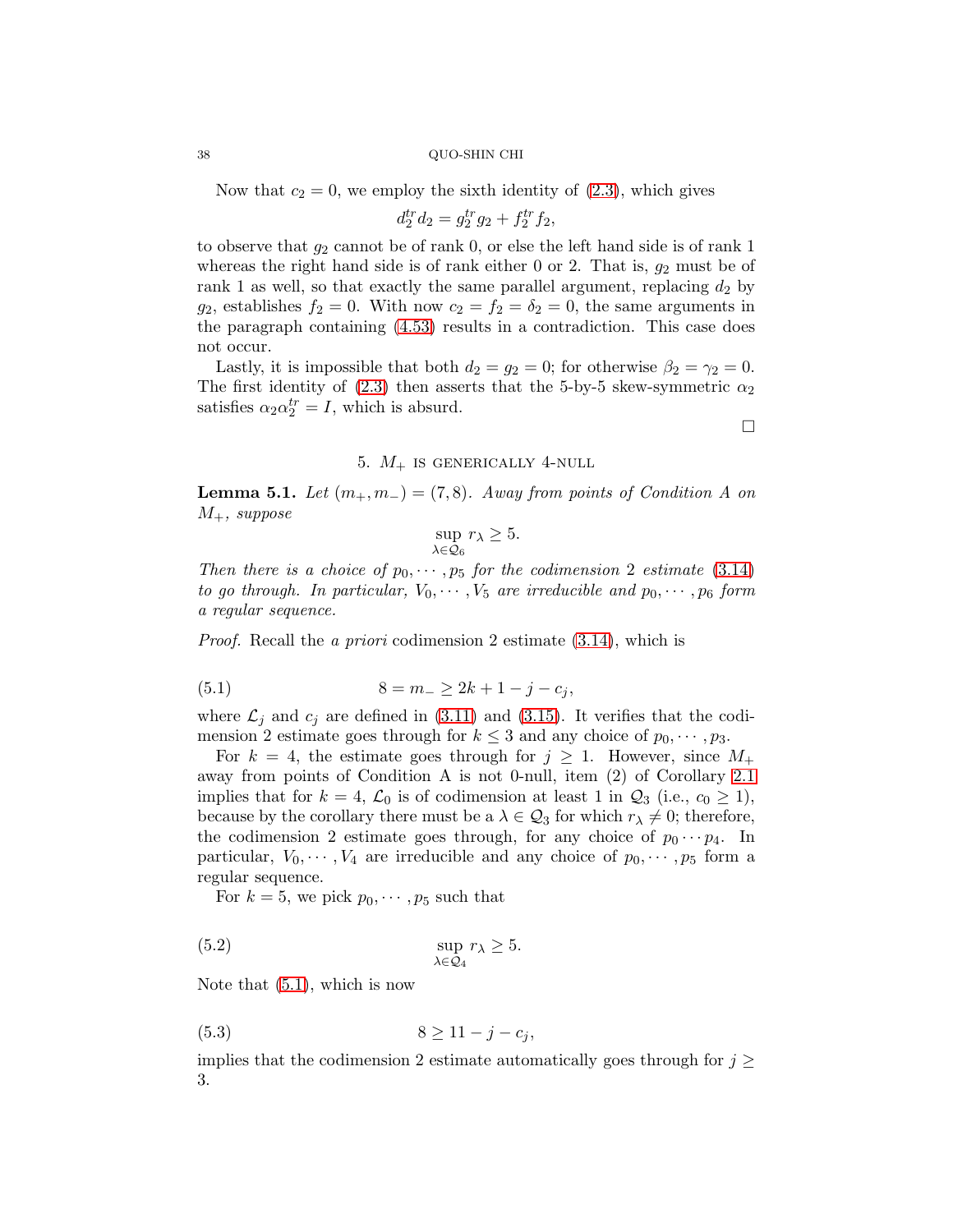In general, for  $j \leq 4$ ,  $\mathcal{L}_j \subset \mathcal{Q}_4$  is not generic by  $(5.2)$ , so that  $c_j \geq$ 1. Hence, [\(5.3\)](#page-37-3) also takes care of the codimension 2 estimate for  $j = 2$ . Moreover, since by Lemma [4.1,](#page-18-6)  $M_+$  is not j-null for  $j = 1$ , the refined codimension 2 estimate [\(3.30\)](#page-17-1), which is

<span id="page-38-0"></span>(5.4) 
$$
8 = m_- \ge 2k - j - c_j,
$$

is satisfied for  $j = 1, k = 5$  and  $c_j \geq 1$ ; so, the codimension 2 estimate goes through for  $j = 1$  as well.

For  $j = 0$ , [\(5.4\)](#page-38-0) is ineffective as its right hand side is 9 with  $c_j \geq 1$ ; we need to cut down one more dimension from its right hand side. That is, more fundamentally we must effectively cut  $\mathscr{S}_{\lambda}, \lambda \in \mathcal{L}_0$ , for generic  $\lambda \in \mathcal{L}_0$ .

Note, however, notation as in Convention [3.1,](#page-11-4) since  $r_{\lambda} = 0$  for  $\lambda \in \mathcal{L}_0$ , we have  $B_{\tilde{1}} = C_{\tilde{1}} = 0$  and  $A_{\tilde{1}} = Id$  in [\(2.5\)](#page-6-2) for  $S_{\tilde{1}}$ . It follows that  $p_{\tilde{0}} = 0$  cuts  $\mathscr{S}_{\lambda}$  in the variety

<span id="page-38-1"></span>(5.5) 
$$
\{(x, \pm \sqrt{-1}x, z) : \sum_{\alpha=1}^{8} (x_{\alpha})^2 = 0\}.
$$

We may assume  $(B_2, C_2)$  of  $S_2$  is nonzero away from points of Condition A. Since z is a free variable in [\(5.5\)](#page-38-1),  $p_5 = 0$  cuts  $\mathscr{S}_{\lambda}$  to result in the equation with nontrivial *z*-terms:

<span id="page-38-2"></span>(5.6) 
$$
0 = p_{\tilde{2}} = \sum_{\alpha=1, p=1}^{8,7} (S_{\alpha p}^2 \pm \sqrt{-1}T_{\alpha p}^2)x_{\alpha}z_p.
$$

Hence by Lemma [.2](#page-63-0) in Appendix I,  $p_{\tilde{2}} = 0$  introduces a nontrivial cut into  $\mathscr{S}_{\lambda}$  to reduce the dimension estimate by 1, and more importantly the variety  $\mathscr{F}_2$  cut out by  $p_{\tilde{0}} = p_{\tilde{2}} = 0$  in [\(5.5\)](#page-38-1) and [\(5.6\)](#page-38-2) is irreducible. Indeed, we have seen before that this gives [\(5.4\)](#page-38-0).

To cut one more dimension, we remark that one of the pairs  $(B_3, C_3)$ ,  $(B_4, C_4)$ , and  $(B_5, C_5)$  is nonzero, to be in accordance with item (2) of Corollary [2.1.](#page-7-3) Hence we may assume none of them are zero by a generic rotation of the basis elements  $n_{\tilde{3}}, n_{\tilde{4}}, n_{\tilde{5}}$ ; note that, with this, the variety  $\mathscr{F}_i$ cut out by  $p_{\tilde{0}} = p_{\tilde{i}} = 0, 3 \le i \le 5$ , is also irreducible for the same reason as  $\mathscr{F}_2.$ 

When  $\mathscr{F}_2$  and  $\mathscr{F}_j$  are distinct for some  $j = 3, 4, 5$ . Then  $\mathscr{F}_2 \cap \mathscr{F}_j$  is of one dimension lower, i.e.,  $p_{\tilde{0}} = p_{\tilde{2}} = p_{\tilde{i}} = 0$  cuts down one more dimension in  $\mathscr{S}_{\lambda}$  by Lemma [.2](#page-63-0) in Appendix I, so that the right hand side of [\(5.4\)](#page-38-0) is dropped by 1 and so the codimension 2 estimate goes through.

We must then rule out the possibility that  $\mathscr{F}_k$ ,  $2 \leq k \leq 5$ , are all identical, or equivalently, that  $p_{\tilde{j}}, j = 3, 4, 5$ , restricted to  $\mathscr{S}_{\lambda}$  are all constant multiples of  $p_{\tilde{2}}$ . That is,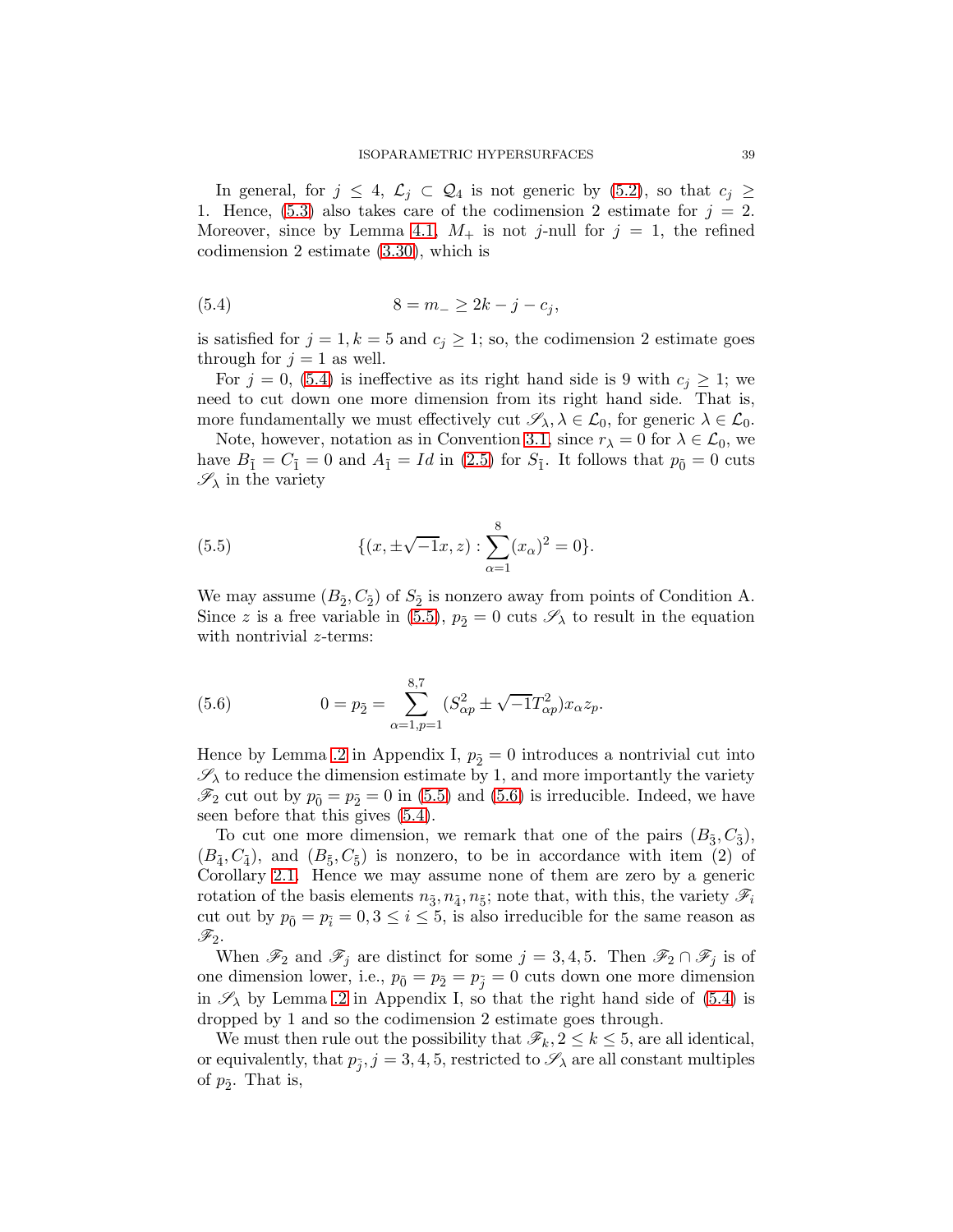(5.7) 
$$
S_{\alpha p}^i \pm \sqrt{-1}T_{\alpha p}^i = c_i(S_{\alpha p}^2 \pm \sqrt{-1}T_{\alpha p}^2),
$$

for some nonzero complex numbers  $c_i, 3 \leq i \leq 5$ . Write

<span id="page-39-1"></span>
$$
c_i = a_i + \sqrt{-1}b_i
$$

for some real numbers  $a_i, b_i$ . Then we obtain

<span id="page-39-3"></span>(5.8) 
$$
S_{\alpha p}^{3} = a_{3}S_{\alpha p}^{2} - b_{3}T_{\alpha p}^{2}, \quad T_{\alpha p}^{3} = b_{3}S_{\alpha p}^{2} + a_{3}T_{\alpha p}^{2},
$$

$$
S_{\alpha p}^{4} = a_{4}S_{\alpha p}^{2} - b_{4}T_{\alpha p}^{2}, \quad T_{\alpha p}^{4} = b_{4}S_{\alpha p}^{2} + a_{4}T_{\alpha p}^{2},
$$

$$
S_{\alpha p}^{5} = a_{5}S_{\alpha p}^{2} - b_{5}T_{\alpha p}^{2}, \quad T_{\alpha p}^{5} = b_{5}S_{\alpha p}^{2} + a_{5}T_{\alpha p}^{2}.
$$

Choose a nonzero solution  $(x, y, z)$ ,  $x^2 + y^2 + z^2 = 1$ , to

<span id="page-39-0"></span>(5.9) 
$$
a_3x + a_4y + a_5z = 0, \quad b_3x + b_4y + b_5z = 0.
$$

Then it is easily seen that

<span id="page-39-2"></span>(5.10) 
$$
xS_{\alpha p}^3 + yS_{\alpha p}^4 + zS_{\alpha p}^5 = 0. \quad xT_{\alpha p}^3 + yT_{\alpha p}^4 + zT_{\alpha p}^5 = 0.
$$

That is, the shape operator  $S_n := xS_{\tilde{3}} + yS_{\tilde{4}} + zS_{\tilde{5}}$  has the property that its B and C blocks are identically zero. So we may now assume the B and C blocks of  $S_{\tilde{5}}$  are zero.

We may now ignore the above  $a_5$  and  $b_5$  in [\(5.9\)](#page-39-0). Any nonzero solution  $(x, y)$  that solves the second equation of [\(5.9\)](#page-39-0) implies that there is a real number c, namely,  $c = a_3x + a_4y$ , such that the B and C blocks of  $S_n :=$  $xS_{\tilde{3}} + yS_{\tilde{4}}$  are c times of  $B_{\tilde{2}}$  and  $C_{\tilde{2}}$ , respectively. But then  $S_{n'}$ , where  $n' = (n<sub>2</sub> - cn)/\sqrt{1+c<sup>2</sup>}$ , has the property that the B and C blocks of  $S_{n'}$ are zero. This means that we can now assume that the  $B$  and  $C$  blocks of  $S_{\tilde{4}}$  are zero, with possible new  $S_{\tilde{2}}$  and  $S_{\tilde{3}}$  out of the Gram-Schmidt process. It follows that neither  $(B_2, C_2)$  nor  $(B_3, C_3)$  are zero to not to violate item (2) of Corollary [2.1.](#page-7-3)

We are now led to the conclusion that if an irreducible component  $\mathcal C$  of  $\mathcal L_0$ is such that, the codimension 2 estimate is not true for all  $\lambda \in \mathcal{C}$ , then each  $\lambda \in \mathcal{C}$  is contained in one and only one quadric  $\mathcal{Q}_2 \subset \mathcal{C}$ , which is the set of 2planes in the 4-dimensional Euclidean space spanned by  $\tilde{n}_0$ ,  $\tilde{n}_1$ ,  $\tilde{n}_4$ ,  $\tilde{n}_5$  given in the preceding two paragraphs, where  $\lambda$  is the 2-plane spanned by  $\tilde{n}_0, \tilde{n}_1$ ; in fact, this 4-dimensional linear space is characterized by that the shape operators  $S_n$  of all unit n in it share a common kernel (the Condition A for them). However, any two  $\mathcal{Q}_2$  in C of dimension at most 3 in  $\mathcal{Q}_4$  will intersect in at least  $2+2-3=1$  dimensional worth of points by a dimension count, so that each of these points of intersection is contained in more than one  $\mathcal{Q}_2$  in C. This is a contradiction. The contradiction implies that the codimension 2 estimate is true for at least one, and hence, for generic  $\lambda \in \mathcal{C}$ . 2 estimate is true for at least one, and hence, for generic  $\lambda \in \mathcal{C}$ .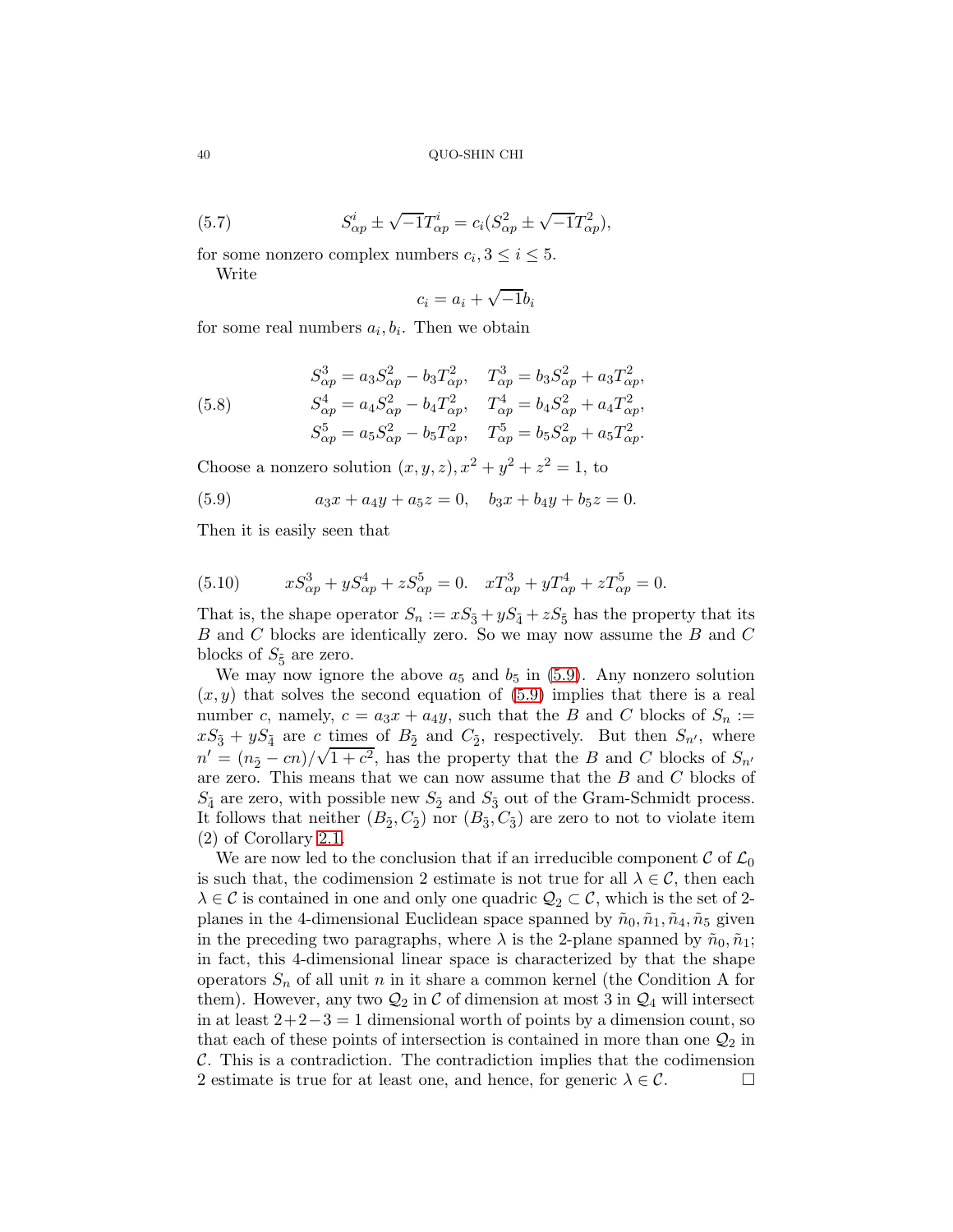From now on, we assume that the isoparametric hypersurface is not the one constructed by Ozeki and Takeuchi, and, by Lemma [5.1,](#page-37-4) away from points of Condition A on  $M_+$ , that  $p_0, \dots, p_5$  form a regular sequence and  $p_0 = \cdots = p_5 = 0$  carves out an irreducible variety  $V_5$ . It follows that  $p_0, \dots, p_6$  form a regular sequence for any choice of  $p_6$  [\[3,](#page-65-1) Corollary 1, p. 6]. By [\(5.2\)](#page-37-2), we also have

$$
\sup_{\lambda \in \mathcal{Q}_5} r_{\lambda} \ge 5.
$$

We know the codiemsnion 2 estimate [\(5.4\)](#page-38-0) can no longer go through for  $k = 6$ ; or else  $p_0, \dots, p_7$  would be a regular sequence and the isoparametric hypersurface would be the one constructed by Ozeki and Takeuchi [\[3,](#page-65-1) Proposition 4, p. 11]. Let us understand how and where the codimension 2 estimate fails in this case.

For  $k = 6$ , when  $(m_+, m_-) = (7, 8)$ , we record that the *a priori* codimension 2 estimate [\(5.1\)](#page-37-1) is now

(5.11) 
$$
8 = m_- \ge 13 - j - c_j.
$$

So clearly it holds when  $j \geq 4$  since  $c_j \geq 1$  for  $j \leq 4$ .

For  $j = 3$ , the codimension 2 estimate goes through as well as long as  $c_j \geq 2$ . So in the following we assume  $c_j = 1$ . We claim that the condition in Lemma [4.3](#page-25-5) is satisfied so that Lemma [3.2](#page-17-2) allows us to employ the refined codimension 2 estimate [\(5.4\)](#page-38-0), which is now,

<span id="page-40-1"></span>
$$
(5.12) \t\t 8 = m_{-} \ge 12 - j - c_{j},
$$

to conclude that the codimension 2 estimate goes through with  $j = 3$  and  $c_i = 1$ . To prove the claim, it suffices to establish the following Lemma.

<span id="page-40-0"></span>**Lemma 5.2.** Let C be an irreducible component of  $\mathcal{L}_j$ . Suppose C is of codimension 1 in  $\mathcal{Q}_5$  (i.e.,  $c_j = 1$ ). Then there is  $a \lambda \in \mathcal{C}$ , which is the 2-plane spanned by  $\tilde{n}_0, \tilde{n}_1$ , such that there is an  $\tilde{n}_2$  perpendicular to  $\tilde{n}_0, \tilde{n}_1$ for which  $B_{\tilde{2}}$  is of rank at least 5.

*Proof.* Let  $S^6$  be the unit sphere in the linear space spanned by  $n_0, \dots, n_6$ . Consider the incidence space

$$
\mathcal{I} = \{ (\tilde{n}, \lambda) \in S^6 \times \mathcal{C} : \tilde{n} \perp \tilde{n}_0, \tilde{n}_1; \lambda = \text{span}(\tilde{n}_0, \tilde{n}_1) \}
$$

with the projection  $\pi_1$  and  $\pi_2$  onto the first and second factors, respectively. *I* is (real) 12-dimensional because for each  $\lambda = \text{span}(\tilde{n}_0, \tilde{n}_1)$ , the set  $\pi_2^{-1}(\lambda)$ is the unit 4-sphere in the span of  $\tilde{n}_2, \dots, \tilde{n}_6$  perpendicular to  $\tilde{n}_0, \tilde{n}_1$ .

We show that  $\pi_1$  is surjective. For each  $\tilde{n}$  in the image of  $\pi_1$ , the set  $\pi_1^{-1}(\tilde{n})$ consists of all  $(\tilde{n}, \lambda), \lambda = \text{span}(\tilde{n}_0, \tilde{n}_1) \in \mathcal{C}$ , such that  $\tilde{n} \perp \tilde{n}_0, \tilde{n}_1$ ; therefore,  $\pi_1^{-1}(\tilde{n})$  is the intersection of C and the variety  $\mathcal{G} \simeq \mathcal{Q}_4$  of oriented 2-planes in  $\tilde{n}^{\perp} \simeq \mathbb{R}^6$  with  $\tilde{n}$  in the span of  $n_0, \dots, n_6$  and so  $\pi_1^{-1}(\tilde{n}) = \mathcal{G} \cap \mathcal{C}$  is (complex)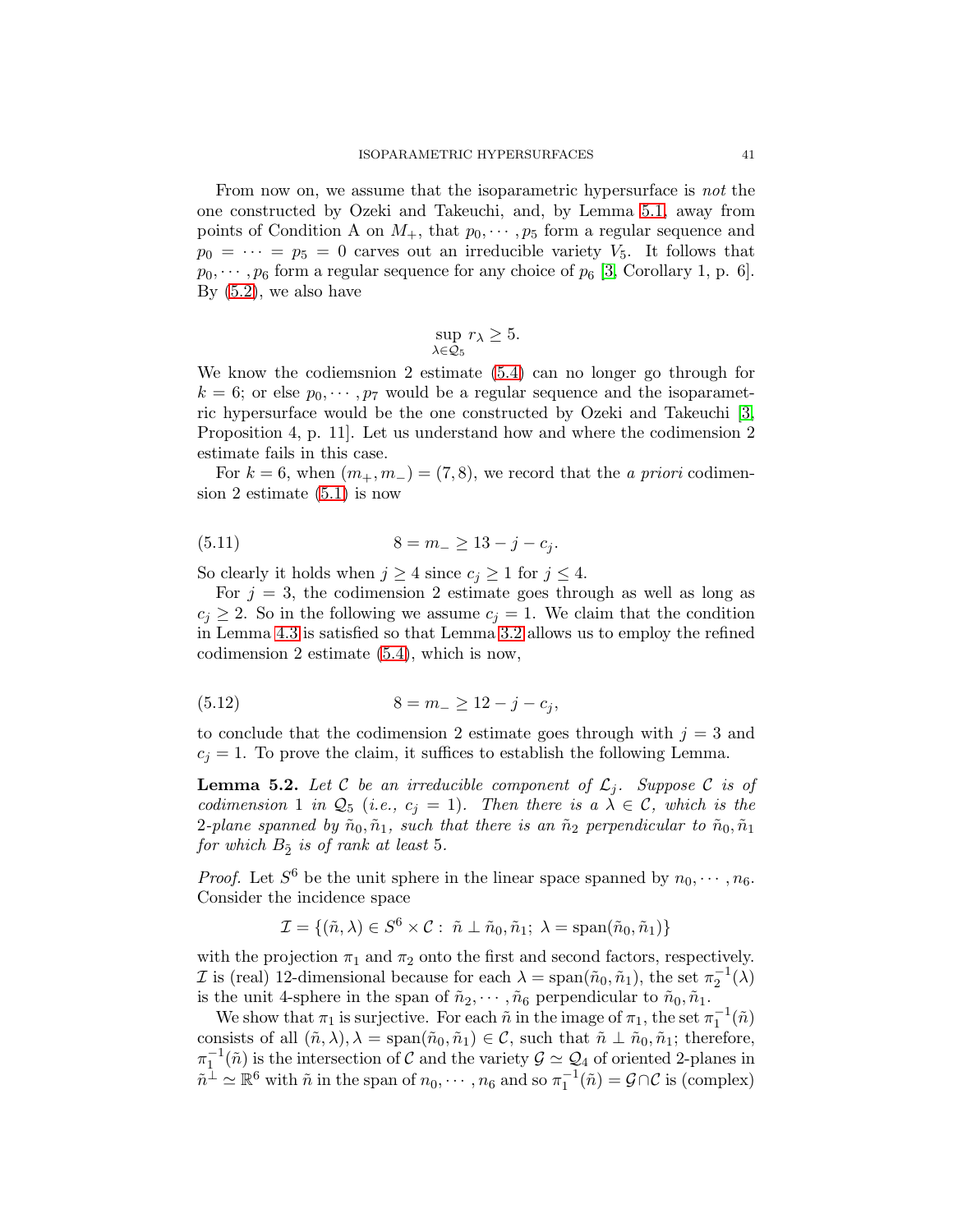3-dimensional. As a result,  $\pi_1(\mathcal{I})$  is (real) 6-dimensional contained in  $S^6$  and so  $\pi_1$  is surjective.

We can now pick a generic  $\tilde{n} \in S^6$  whose associated  $\mathcal{G} \cap \mathcal{C}$  recovers  $\tilde{n}_0, \tilde{n}_1$ and designate this  $\tilde{n}$  to be  $\tilde{n}_2$ . Then  $B_{\tilde{2}}$  of  $S_{\tilde{n}_2}$  assumes generic rank  $\geq 5$ .  $\Box$ 

In view of the preceding lemma, if there is a  $\lambda \in \mathcal{L}_3$  whose spectral data satisfy the condition in item (1) of Lemma [4.3,](#page-25-5) then the codimension 2 estimate goes through since the normal basis cannot be 3-null.

Otherwise, the spectral data of all  $\lambda \in \mathcal{L}_3$  satisfy the condition in item (2) of Lemma [4.3.](#page-25-5) Now, pick a generic point  $\lambda \in \mathcal{C}$  spanned by  $n_{\tilde{0}}, n_{\tilde{1}}$ . Let  $S_{\tilde{0}}$ and  $S_1$  be normalized as in [\(2.4\)](#page-6-1) and [\(2.5\)](#page-6-2) and extend them to  $S_0 \cdots, S_{\tilde{6}}$ . Consider the  $S^5 \subset \mathcal{Q}_5$  given by  $[1 : \lambda_1 : \cdots : \lambda_6]$ , where  $\lambda_1, \cdots, \lambda_6$  are purely imaginary. Note that  $\lambda = [1 : \sqrt{-1} : 0 : \cdots : 0]$  in  $S^5 \cap C$ . Now,

<span id="page-41-0"></span>(5.13) 
$$
\dim(S^5 \cap C) \ge 5 + 8 - 10 = 3,
$$

where 10 is the real dimension of  $\mathcal{Q}_5$ .

This dimension estimate implies that the closure  $\Lambda$  of the irreducible component of  $S^5 \cap \mathcal{C}$  containing  $\lambda$  coincides with the unit 3-sphere of the span of  $\tilde{n}_1, \tilde{n}_4, \tilde{n}_5, \tilde{n}_6$ . This is because by the concluding paragraph of Remark [3.2,](#page-16-1) the closure of the irreducible component of  $S^5 \cap \mathcal{C}$  containing  $\tilde{n}_1$  is a sphere whose generic  $\tilde{n}$  is 3-null. Thus, [\(5.13\)](#page-41-0) implies that there are at least three such independent  $\tilde{n}$ , so that there are exactly three such independent  $\tilde{n}$ , namely,  $\tilde{n}_4, \tilde{n}_5, \tilde{n}_6$  for  $\tilde{n}_1, \tilde{n}_4, \tilde{n}_5, \tilde{n}_6$  to bound a 3-sphere, because  $\tilde{n}_2$  is not 3-null since otherwise by item (2) of Lemma [4.3](#page-25-5) the rank of  $B_{\tilde{2}}$  would be 3, contradicting its being  $\geq 5$  as said in Lemma [5.2,](#page-40-0) and, consequently,  $\tilde{n}_3$  is not 3-null either by virtue of [\(5.7\)](#page-39-1). But then item (2) of Lemma [4.3](#page-25-5) implies that all linear combinations of  $B_{\tilde{4}}$ ,  $B_{\tilde{5}}$ , and  $B_{\tilde{6}}$  are of the form in [\(4.1\)](#page-18-4) with the b-block zero. It follows by item (2) of Lemma [4.3](#page-25-5) that a generic point of the quadric  $Q_3$ , defined to be the set of 2-planes in the span of  $\tilde{n}_0, \tilde{n}_1, \tilde{n}_4, \tilde{n}_5, \tilde{n}_6$ , is contained in  $\mathcal{C}$ , and moreover, this  $\mathcal{Q}_3$  is the unique 3-quadric containing  $\lambda$  in the closure of C (because  $\Lambda = S^3$ ).

But then, we can take a generic combination of  $B_{\tilde{2}}, \dots, B_{\tilde{6}}$ , which is of rank 5, and call it  $B_{2'}$  with normal direction  $n'_2$ . We then go through the same argument as above to conclude that we can come up with normal vectors  $n'_4, n'_5, n'_6$  such that  $\tilde{n}_0, \tilde{n}_1, n'_4, n'_5, n'_6$  generate a  $\mathcal{Q}'_3$ 3 contained in the closure of C different from the above  $\mathcal{Q}_3$ , both containing  $\lambda$ . This contradicts the uniqueness of such  $\mathcal{Q}_3$ .

For  $j = 2$ , Lemma [5.2](#page-40-0) enforces item (1) of Lemma [4.2,](#page-19-0) so that Lemma [3.2](#page-17-2) allows us to warrant the validity of  $(5.12)$ , where the right hand side is  $\leq 8$ ; with  $c_j \geq 2$  the codimension 2 estimate holds. Henceforth, we assume  $c_j = 1$ and so  $C \subset Q_5$  given in Lemma [5.2](#page-40-0) is of (complex) dimension 4. The right hand side of  $(5.12)$  is 9; we need to cut down one more dimension for the codimension 2 estimate to go through. We spell out more details.

For  $\lambda \in \mathcal{L}_2$ ,  $p_{\tilde{0}} = p_{\tilde{1}} = 0$  cuts  $\mathscr{S}_{\lambda}$  in the variety (see Lemma [3.2\)](#page-17-2)

$$
\{(X_1, X_2, Y_1, Y_2, Z_1, Z_2)\},\
$$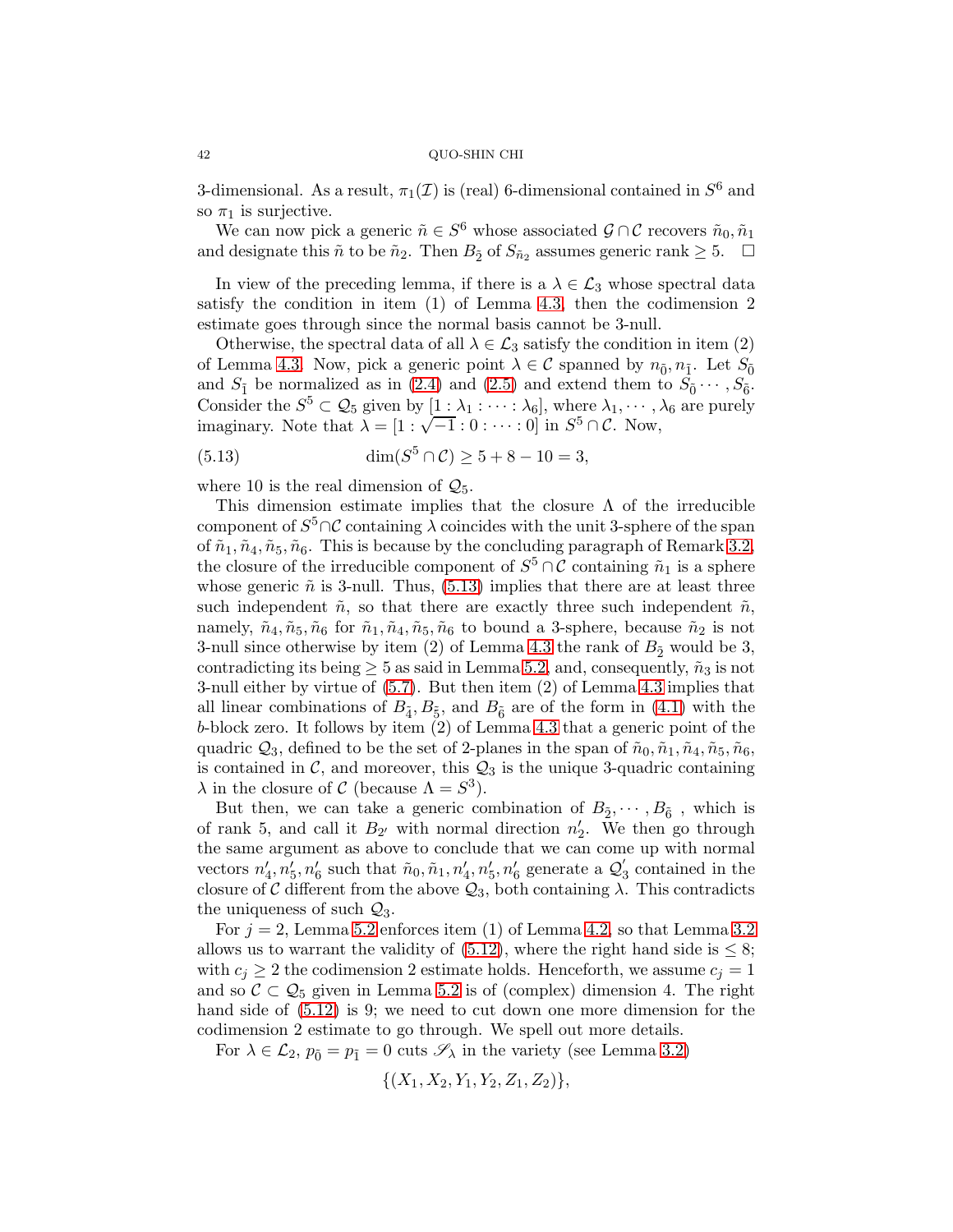where  $X_1 = (x_1, \dots, x_6)$  satisfies

<span id="page-42-0"></span>(5.14) 
$$
\sum_{\alpha=1}^{6} x_{\alpha}^{2} = 0,
$$

 $X_1 = \pm \sqrt{-1}Y_1$ ,  $X_2 = -Y_2$  and  $Z_2$  depends linearly on  $X_2$ . Moreover, for  $2 \leq l \leq 6$ ,

<span id="page-42-1"></span>(5.15) 
$$
p_{l^*} = \sum_{\alpha=1, p=1}^{6,5} (S_{\alpha p}^l + \pm \sqrt{-1}T_{\alpha p}^l)x_{\alpha}z_p + \text{ other terms.}
$$

We may assume the displayed sum is nontrivial for  $l = 2$  since 2-nullity is impossible by item (1) of Lemma [4.2.](#page-19-0) [\(5.14\)](#page-42-0) and [\(5.15\)](#page-42-1) imply that  $p_{\tilde{0}} = p_{\tilde{2}} =$ 0 cuts down one more dimension in  $\mathscr{S}_{\lambda}$  to carve out an irreducible variety  $\mathcal{F}_2$  by Lemma [.4](#page-65-6) in Appendix I, so that the lower bound in  $(5.12)$ , which is now 9, is achieved.

To cut down one more dimension to reach 8 on the right hand side of [\(5.12\)](#page-40-1), observe that if  $\mathcal{F}_j$ , the irreducible variety of  $\mathscr{S}_{\lambda}$  cut out by  $p_{\tilde{0}} = p_{\tilde{i}} = 0, 3 \leq j \leq 6$ , is distinct from  $\mathcal{F}_2$ , then one more dimension cut can be achieved by Lemma [.4](#page-65-6) in Appendix I, so that the codimension 2 estimate holds.

So now, we must rule out the case that all  $\mathcal{F}_j$ ,  $3 \leq j \leq 6$ , are identical with  $\mathcal{F}_2$ . Suppose they were all identical. It would then follow by a similar argument as in [\(5.7\)](#page-39-1) through [\(5.10\)](#page-39-2) in Lemma [5.1](#page-37-4) that the displayed part of  $p_{\tilde{4}}, p_{\tilde{5}}, p_{\tilde{6}}$  in [\(5.15\)](#page-42-1) are all zero. We could then employ the same arguments immediately following Lemma [5.2](#page-40-0) as for  $j = 3$ , with obvious modifications while invoking item  $(2)$  of Lemma [4.2,](#page-19-0) to reach a contradiction. Thus, generic  $\lambda \in \mathcal{C}$  satisfies the codimension 2 estimate.

For  $j = 1$ , Lemma [4.1](#page-18-6) allows us to apply Lemma [3.2](#page-17-2) to obtain  $(5.12)$ , whose right hand side is 10 obtained by setting  $p_{\tilde{0}} = p_{\tilde{2}} = 0$  as usual.

Now, not all  $p_{\tilde{j}}$ ,  $j \geq 3$  are multiples of  $p_{\tilde{2}}$  when restricted to  $\mathscr{S}_{\lambda}$ ; for other-wise, we can argue exactly as in [\(5.8\)](#page-39-3), [\(5.9\)](#page-39-0) and [\(5.10\)](#page-39-2) to obtain  $p_{\tilde{6}} = 0$  when restricted to  $\mathscr{S}_{\lambda}$  so that the basis element  $\tilde{n}_6$  is 1-null, which is impossible by Lemma [4.1.](#page-18-6) So we may assume  $p_{\tilde{2}}$  and  $p_{\tilde{3}}$  are linearly independent when restricted to  $\mathscr{S}_{\lambda}$ . Then employing the same arguments one more time we can conclude that we may assume  $p_{\tilde{2}}, p_{\tilde{3}}, p_{\tilde{4}}$  are linearly independent when restricted to  $\mathscr{S}_{\lambda}$ . Lemma [.3](#page-64-0) in Appendix I then enables us to further cut down 2 more dimensions from the right hand side of [\(5.12\)](#page-40-1), so that the codimension 2 estimate holds.

Lastly, for  $j = 0$ , no bases being 0-null lets us utilize [\(5.12\)](#page-40-1) whose right hand side is 11. We may assume  $p_{\tilde{2}}, p_{\tilde{3}}, p_{\tilde{4}}$  (understood to be restricted to  $\mathscr{S}_{\lambda}$  in the following) are independent to be in accordance with item (2) of Corollary [2.1.](#page-7-3) For otherwise, a nontrivial linear combination of each of the triples  $(\tilde{n}_2, \tilde{n}_3, \tilde{n}_4), (\tilde{n}_2, \tilde{n}_3, \tilde{n}_5)$ , and  $(\tilde{n}_2, \tilde{n}_3, \tilde{n}_6)$  would result in three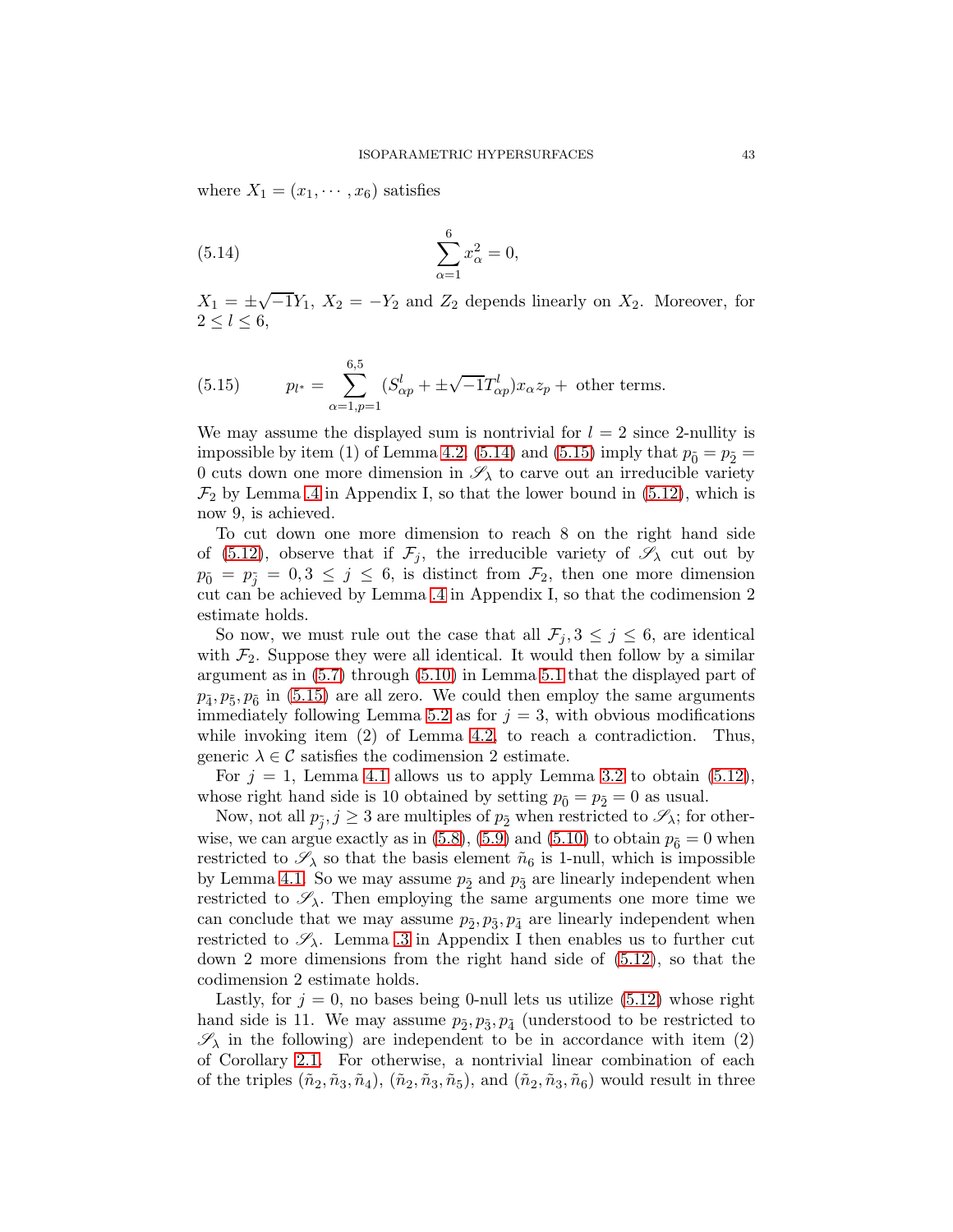independent normal directions  $n'_1, n'_2, n'_3$  for which the B and C blocks of the corresponding shape operators  $S_{n'_1}, S_{n'_2}, S_{n'_3}$  are zero to violate Corollary [2.1.](#page-7-3) If  $p_{\tilde{5}}$  and  $p_{\tilde{6}}$  (understood to be restricted to  $\mathscr{S}_{\lambda}$  in the following) are both dependent on  $p_2, p_3, p_4$ , then as before after a basis change we may assume  $p_{\tilde{5}}$  and  $p_{\tilde{6}}$  are zero. However, this implies that, as in the ending arguments in Lemma [5.1,](#page-37-4) through  $\lambda$  there is a unique  $\mathcal{Q}_2$  in the irreducible component  $\mathcal C$ of  $\mathcal{L}_0$  where  $\lambda$  belongs. Since  $\dim(\mathcal{C}) \leq 4$ , we see as before that any two such quadrics have nonempty intersection in  $\mathcal{C}$ , a contradiction. Hence, we may assume that  $p_2, \dots, p_5$  are linearly independent. Lemma [.2](#page-63-0) in Appendix I implies that  $p_{\tilde{3}} = p_{\tilde{4}} = p_{\tilde{5}} = 0$  now cuts down three more dimensions from the right hand side of  $(5.12)$ . That is, the codimension 2 estimate goes through.

It follows that the codimension 2 estimate holds for  $k = 6$  if the generic rank of  $r_{\lambda} \geq 5$  for  $\lambda \in \mathcal{Q}_5$ ; the isoparametric hypersurface is thus the one constructed by Ozeki and Takeuchi. This is impossible. So, we conclude the following.

<span id="page-43-1"></span>**Lemma 5.3.** Let  $(m_+, m_-) = (7, 8)$ . Suppose the isoparametric hypersurface is not the one constructed by Ozeki and Takeuchi. Away from points of Condition A on  $M_+$ , given an orthonormal pair  $(n_0, n_1)$  of normal vectors of  $M_+$ , let  $S_{n_0}$  and  $S_{n_1}$  be normalized as in [\(2.2\)](#page-5-0), [\(2.4\)](#page-6-1) and [\(2.5\)](#page-6-2). Then the rank of the  $B_1$  (and  $C_1$ ) of  $S_{n_1}$  is  $\leq 4$  for any choice of  $n_0$ .

Proof. Away from points of Condition A, suppose there is a unit normal pair  $(n_0, n_1)$  of  $M_+$  for which the  $B_1$  of  $S_{n_1}$  is of rank  $\geq 5$ . Extend  $n_0, n_1$ to an orthonormal basis  $n_0, \dots, n_7$ . The analysis in Lemma [5.1](#page-37-4) and what follows it shows that the isoparametric hypersurface is the one constructed by Ozeki and Takeuchi, which is a contradiction. We conclude that the rank of  $B_1$  is  $\leq 4$  for any choice of  $n_0$ .

Note that by Corollary [3.2,](#page-15-0) a generic normal basis is respectively 4-null, 3-null, or 2-null if the generic rank is 4, 3, or 2.

We will in fact establish that the generic rank is 4 in the next section in Corollary [6.1.](#page-44-0)

## 6. Mirror points

<span id="page-43-0"></span>Let  $x_0 \in M_+$  and let  $n_0, n_a, a = 1, \dots, m_+$ , be a normal basis of  $M_+$  at  $x_0$ . Set

$$
x_0^\# := n_0, \quad n_0^\# := x_0.
$$

Of fundamental importance is that  $x_0^{\#}$  $\frac{\pi}{0}$  is also a point on  $M_+$  with the normal space  $\mathbb{R}n_0^{\#}\oplus E_0$ , where  $E_0$  is the 0-eigenspace of the shape operator  $S_{n_0}$  at  $x_0$ , whose basis vectors are denoted by  $e_p, p = 1, \cdots, m_+$ . The 0-eigenspace of the shape operator  $S_{n_0^{\#}}$  at  $x_0^{\#}$  $\frac{\pi}{0}$  is spanned by  $n_a$ ,  $a = 1, \cdots, m_+$ . Moreover,  $S_{n_0}$  at  $x_0$  and  $S_{n_0^{\#}}$  at  $x_0^{\#}$  $\frac{\pi}{0}$  share the same (+1)– and (-1)-eigenspaces  $E_{+}$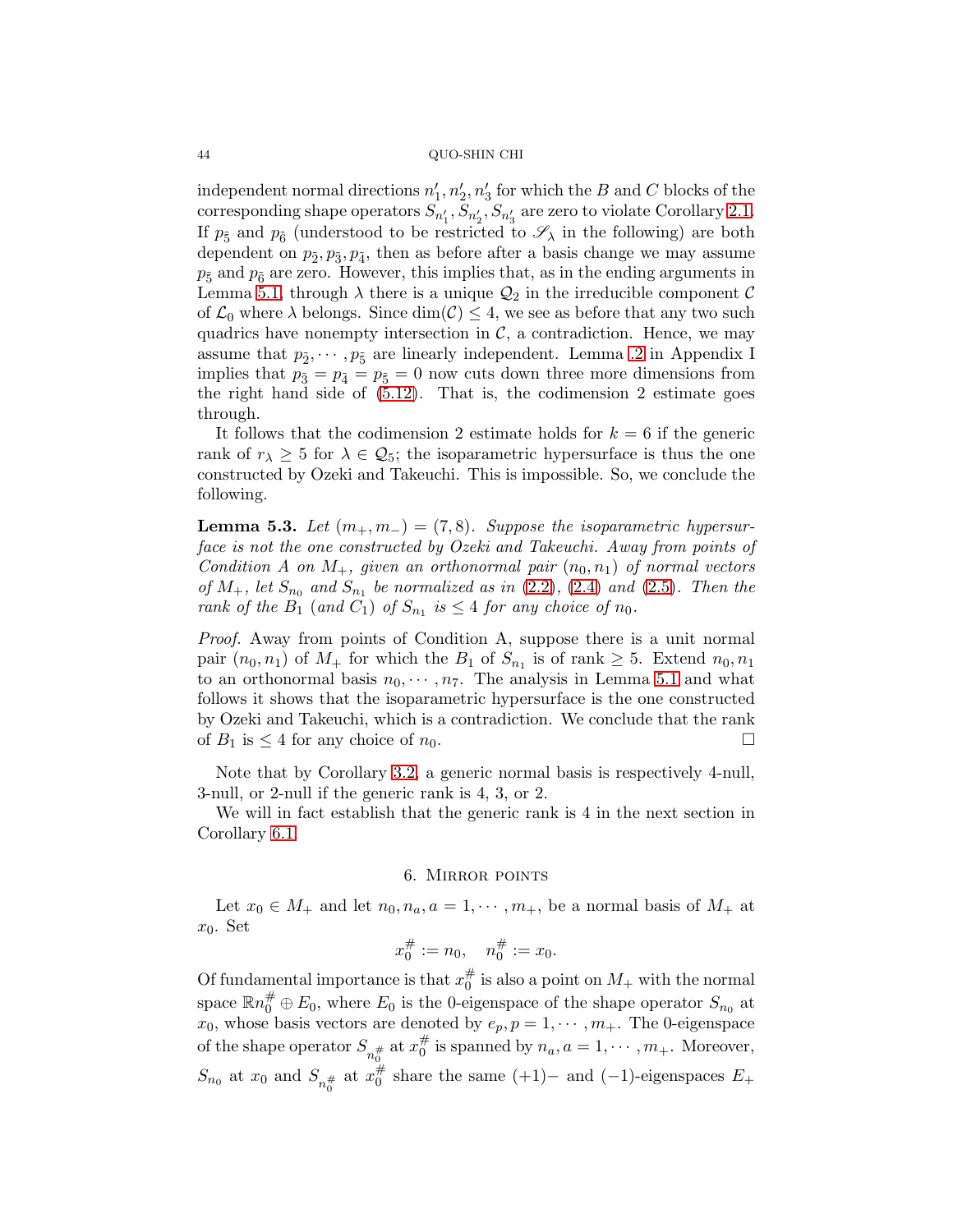and  $E_-,$  whose basis vectors are denoted by  $e_{\alpha}$  and  $e_{\mu}, 1 \leq \alpha, \mu \leq m_-,$ respectively.

<span id="page-44-1"></span>Referring to [\(2.2\)](#page-5-0), where

(6.1) 
$$
A_a := (S^a_{\alpha\mu}), \quad B_a := (S^a_{\alpha p}), \quad C_a := (S^a_{\mu p}).
$$

Let the counterpart matrices at  $x_0^{\#}$  $_{0}^{\#}$  and their blocks be denoted by the same notation with an additional #. Then, for  $p = 1, \dots, m_+$ ,

(6.2) 
$$
A_p^{\#} := (S_{\alpha\mu}^p), \quad B_p^{\#} = (S_{\alpha p}^a), \quad C_p^{\#} = - (S_{\mu p}^a).
$$

<span id="page-44-7"></span><span id="page-44-2"></span>We call  $x_0^{\#}$  $_{0}^{\#}$  the "mirror point" of  $x_{0}$  on  $M_{+}$ . Similarly, set

(6.3) 
$$
x_0^* := (x_0 + n_0) / \sqrt{2}, \quad n_0^* := (x_0 - n_0) / \sqrt{2}.
$$

 $x_0^*$  is a point on  $M_-$  and  $n_0^*$  is normal to  $M_-$  at  $x_0^*$ . The normal space to  $M_-$  at  $x_0^*$  is  $\mathbb{R}n_0^* \oplus E_+$ . Furthermore, the  $(+1)$ -eigenspace  $E_+^*$  of the shape operator  $S_{n_0^*}$  is spanned by  $n_1, \dots, n_{m_1}$ , the  $(-1)$ -eigenspace  $E^*$  of  $S_{n_0^*}$  is  $E_0$ , and the 0-eigenspace  $E_0^*$  of  $S_{n_0^*}$  is  $E_-$ .

Referring to [\(2.2\)](#page-5-0), let the counterpart matrices at  $x_0^*$  and their blocks be denoted by the same notation with an additional \*. Then, for  $\alpha =$  $1, \cdots, m_-,$ 

<span id="page-44-3"></span>(6.4) 
$$
A^*_{\alpha} = -\sqrt{2} \left( S^a_{\alpha p} \right), \quad B^*_{\alpha} = -1/\sqrt{2} \left( S^a_{\alpha \mu} \right), \quad C^*_{\alpha} = -1/\sqrt{2} \left( S^p_{\alpha \mu} \right).
$$

(Likewise, there are counterpart matrices when we replace  $\alpha$  by  $\mu$  at the points  $(x_0^*)^{\#} \in M_-\$ .

We call  $x_0^*$  the "mirror point" of  $x_0$  on  $M_-.$  See [\[4,](#page-65-3) p. 144], [\[5,](#page-65-2) p. 474] for more details.

<span id="page-44-0"></span>Corollary 6.1. Notation as above, we may assume

<span id="page-44-4"></span>
$$
A_{\alpha}^* = \begin{pmatrix} 0 & 0 \\ 0 & . \end{pmatrix}, \quad B_{\alpha}^* = \begin{pmatrix} \cdot & 0 \\ 0 & \cdot \end{pmatrix}, \quad C_{\alpha}^* = \begin{pmatrix} \cdot & 0 \\ 0 & \cdot \end{pmatrix}, \quad 1 \le \alpha \le 4;
$$
  

$$
A_{\alpha}^* = \begin{pmatrix} 0 & \cdot \\ \cdot & \cdot \end{pmatrix}, \quad B_{\alpha}^* = \begin{pmatrix} 0 & \cdot \\ \cdot & \cdot \end{pmatrix}, \quad C_{\alpha}^* = \begin{pmatrix} 0 & \cdot \\ \cdot & \cdot \end{pmatrix}, \quad 5 \le \alpha \le 8.
$$

In particular, Lemma [5](#page-43-1).3 can be improved to 4-nullity.

*Proof.* By Lemma [5.3,](#page-43-1) a generic choice of x and  $x^{\#}$  can only be r-null for  $1 \leq r \leq 4$ , so that the upper left  $(8-r)$ -by- $(7-r)$  block of  $B_p^{\#}$  and  $C_p^{\#}$  are zero for  $1 \leq p \leq 7$ . That is,

<span id="page-44-5"></span>(6.6) 
$$
S_{\alpha p}^a = S_{\mu p}^a = 0, \quad 1 \le \alpha, \mu \le 8 - r, 1 \le a \le 7 - r, \forall p = 1, \cdots, 7.
$$

In other words,

<span id="page-44-6"></span>(6.7) 
$$
B_a = \begin{pmatrix} 0 & 0 \\ \beta_a & \gamma_a \end{pmatrix}, \quad 1 \le a \le 7 - r,
$$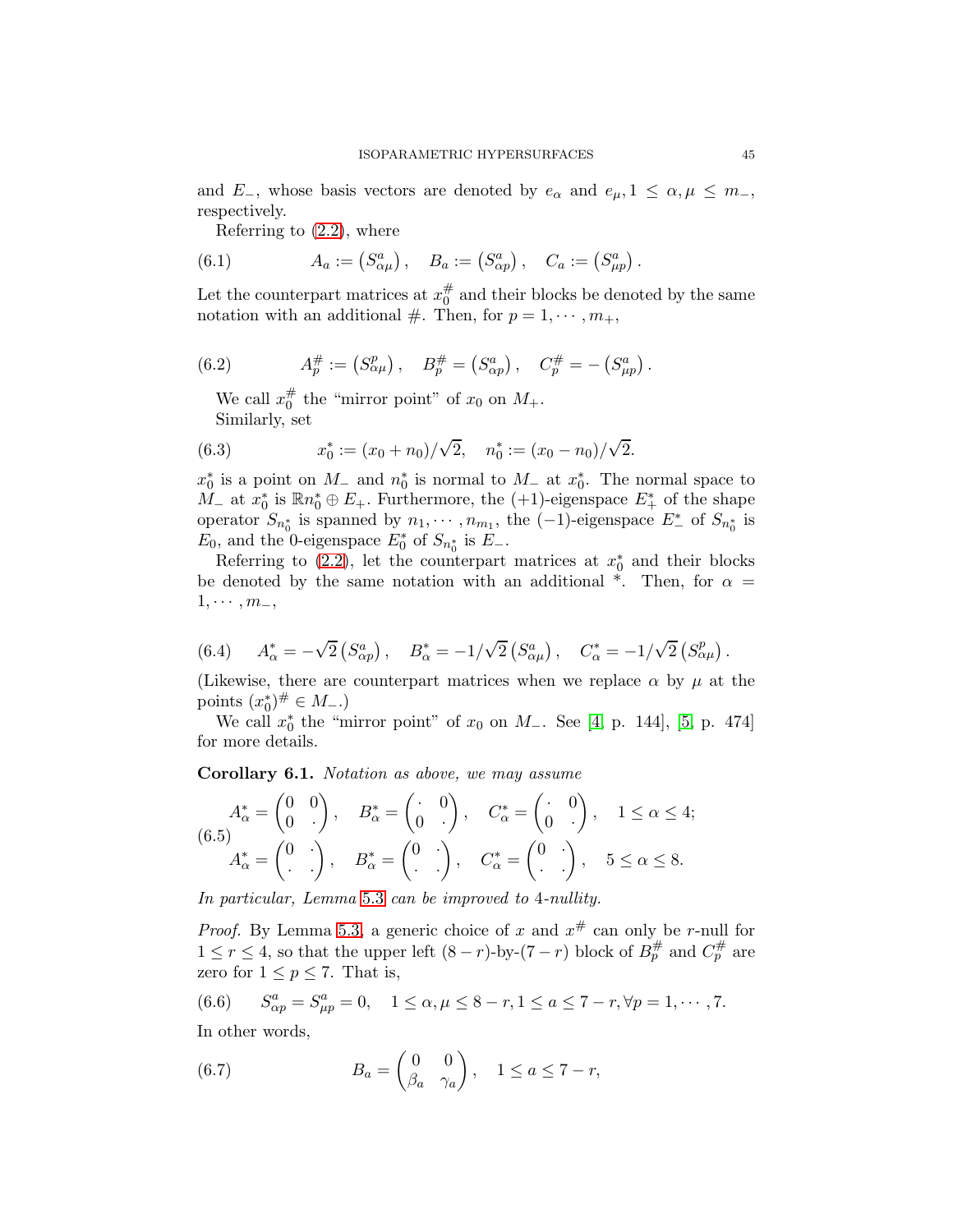where the columns are indexed by  $p$  and the upper left block is of size  $(8 - r)$ -by- $(7 - r)$ . (Likewise,  $C_a$  are of the same form.)

We normalize  $A_1$  and  $B_1$  as in [\(2.4\)](#page-6-1) and [\(2.5\)](#page-6-2). The proof of Corollary [2.1](#page-7-3) implies that

<span id="page-45-0"></span>(6.8) 
$$
A_a = \begin{pmatrix} z_a & 0 \\ 0 & \cdot \end{pmatrix}, \quad 2 \le a \le 7 - r,
$$

where the upper left block is of size  $(8 - r)$ -by- $(8 - r)$  with

<span id="page-45-3"></span>(6.9) 
$$
z_a = -z_a^{tr}, \quad z_a z_b + z_b z_a = -2\delta_{ab} I, \quad 2 \le a, b \le 7 - r.
$$

That is, we have a Clifford  $C_{6-r}$ -module  $\mathbb{R}^{8-r}$  for  $1 \leq r \leq 4$ ; this is possible only when  $r = 4$ . In particular, generic points of  $M_+$  are 4-null.

With  $r = 4$  in place, note that, by  $(6.1)$  and  $(6.4)$ ,  $(6.8)$  is equivalent to

<span id="page-45-2"></span>
$$
B_{\alpha}^* = \begin{pmatrix} h_{\alpha} & 0 \\ k_{\alpha} & \cdot \end{pmatrix}, \ \ \alpha \le 4; \quad B_{\alpha}^* = \begin{pmatrix} 0 & \cdot \\ \cdot & \cdot \end{pmatrix}, \ \ 5 \le \alpha \le 8
$$

for some  $h_{\alpha}, k_{\alpha}$ . Now the 4-nullity at x is

(6.10) 
$$
B_a = \begin{pmatrix} 0 & \cdot \\ \cdot & \cdot \end{pmatrix}, \quad \forall a = 1, \cdots, 7.
$$

That is,

<span id="page-45-1"></span> $(6.11)$  $a_{\alpha p}^{a} = 0, \quad 1 \le \alpha \le 4, \quad 1 \le p \le 3, \quad \forall a = 1, \cdots, 7.$ Putting [\(6.6\)](#page-44-5) and [\(6.11\)](#page-45-1) together, we obtain

$$
A_{\alpha}^* = \begin{pmatrix} 0 & 0 \\ 0 & \cdot \end{pmatrix}, \quad 1 \le \alpha \le 4.
$$

That the upper left corner of  $A^*_{\alpha}$  is zero for  $\alpha \geq 5$  is equivalent to that the lower left block of  $B_a$  in [\(6.7\)](#page-44-6) is zero for  $1 \le a \le 3$ . To show the latter, item (1) of Corollary [2.1](#page-7-3) implies that there is a matrix  $B_j$ , for some  $j \geq 4$ , of the form

(6.12) 
$$
B_j = \begin{pmatrix} 0 & d \\ b & c \end{pmatrix}, \quad d_{4 \times 4} \neq 0.
$$

Consider

$$
E := uB_1 + vB_2 + wB_j = \begin{pmatrix} 0 & wd \\ v\beta + wb & \sigma + v\gamma + wc \end{pmatrix}, \quad u^2 + v^2 + w^2 = 1,
$$

where we suppress the index 2 for  $B_2$  in [\(6.7\)](#page-44-6). E is of rank at most 4, and is of rank 4 for  $u$  close to 1, so that the equation

$$
\begin{pmatrix} 0 & wd \\ v\beta + wb & u\sigma + v\gamma + wc \end{pmatrix} \begin{pmatrix} x \\ y \end{pmatrix} = 0,
$$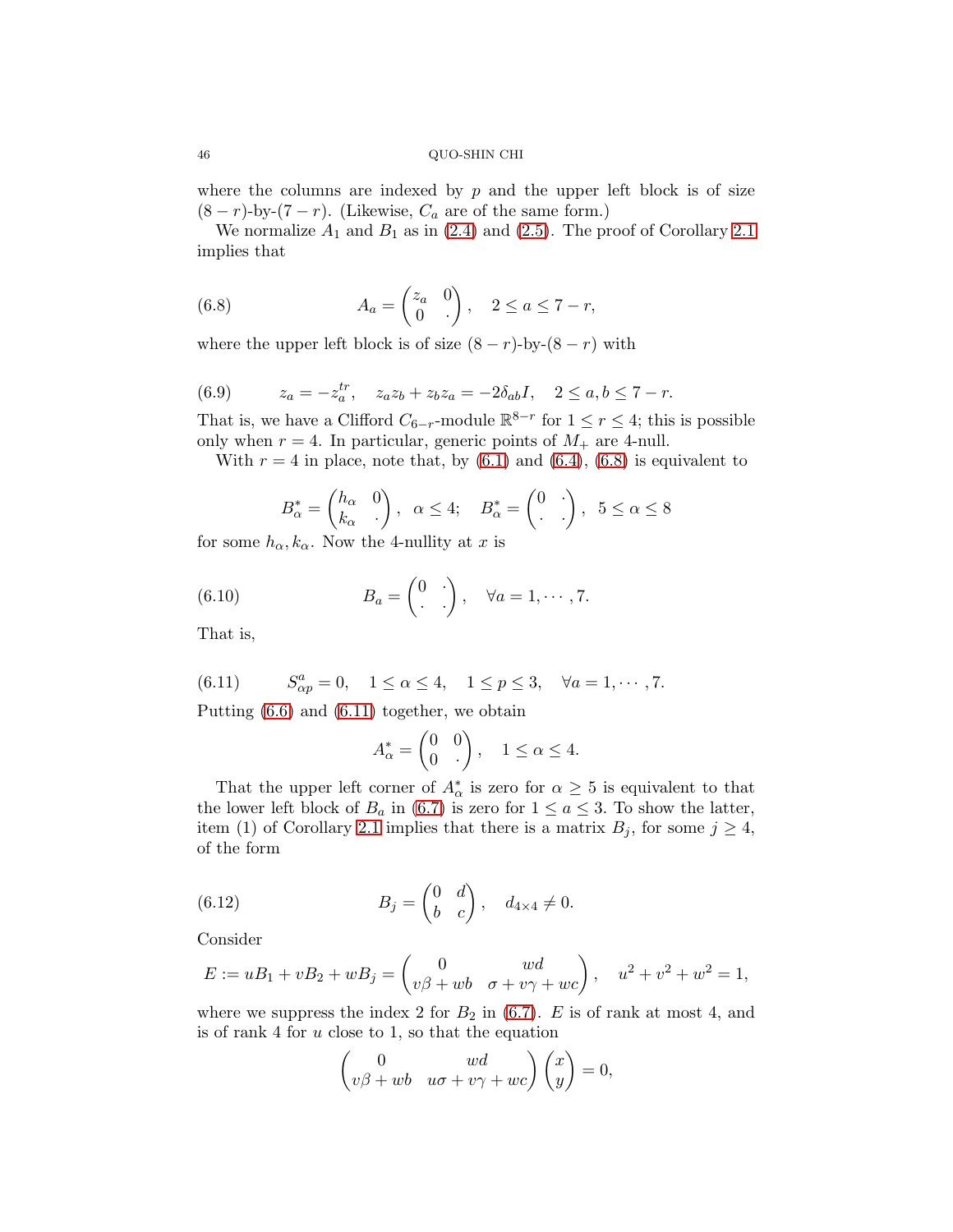is of dimension 3 for u close to 1. This amounts to

$$
wdy = 0, \quad (v\beta + wb)x + (u\sigma + v\gamma + wc)y = 0.
$$

Since  $\sigma + v\gamma + wc$  is invertible for u close to 1, we can solve y in terms the 3-dimensional x and insert it into  $dy = 0$  (for small  $w \neq 0$ ) to yield

$$
d(u\sigma + v\gamma + wc)^{-1}(v\beta + wb) = 0,
$$

whose Taylor expansion reads

<span id="page-46-1"></span>(6.13)  $d(I - (v' \sigma^{-1} \gamma + w' \sigma^{-1} c) + (v \sigma^{-1} \gamma + w \sigma^{-1} c)^2 - \cdots) \sigma^{-1} (v' \beta + w' b) = 0,$ where  $v' = v/u$  and  $w' = w/u$ , from which we can extract

$$
(6.14) \t\t d\sigma^{-1}\beta = 0.
$$

That is, the column space of  $\sigma^{-1}\beta$  is in the kernel of d. We thus conclude that

(6.15) the column space of 
$$
\sigma^{-1}\beta \subset \bigcap_{j=i}^{7} \text{kernel}(d_j)
$$
,

where

<span id="page-46-0"></span>
$$
B_j := \begin{pmatrix} 0 & d_j \\ b_j & c_j \end{pmatrix}.
$$

We claim that  $\bigcap_{j=i}^{7} \text{kernel}(d_j)$  is of dimension at most 1. To this end, suppose the intersection is of dimension l. Reparametrizing, we may assume the first l columns of  $d_j$  are zero for all  $j = 1, \dots, 7$ , which amounts to

$$
S_{\alpha p}^a = 0
$$
,  $1 \le \alpha \le 4$ ,  $4 \le p \le 3 + l$ ,  $\forall a = 1, \cdots, 7$ .

This is equivalent to

$$
B_p^{\#} = \begin{pmatrix} 0 & 0 \\ . & . \end{pmatrix}, \quad p = 4, \cdots, 3 + l,
$$

where the 0 rows are of size 4-by-7. On the other hand,  $(6.10)$  is equivalent to

$$
B_p^{\#} = \begin{pmatrix} 0 & 0 \\ . & . \end{pmatrix}, \quad p = 1, 2, 3.
$$

Therefore, normalizing  $B_1^{\#}$  $\frac{\pi}{1}$  as in [\(2.4\)](#page-6-1), we have that the top four rows of  $B_j, 2 \leq j \leq 3 + l$ , are zero. But then Corollary [2.1](#page-7-3) implies that  $l \leq 1$ , because only Clifford  $C_2$ , when  $l = 0$ , and Clifford  $C_3$ , when  $l = 1$ , can act on  $\mathbb{R}^4$ . This proves the claim.

When  $l = 0$ , we have  $\beta = 0$  by [\(6.15\)](#page-46-0), i.e., the lower left block of  $B_a$ in [\(6.7\)](#page-44-6) is zero for  $1 \le a \le 3$ .

We can thus assume that generically  $l = 1$  over  $M_{+}$ . This is equivalent to saying, by considering generic x and  $x^{\#}$ , that there is an index  $a \ge 4$ , say,  $a = 4$ , and an index  $p \ge 4$ , say,  $p = 4$ , such that

$$
S_{\alpha p}^{a=4} = S_{\alpha p=4}^{a} = 0, \quad 1 \le \alpha \le 4, \quad \forall a, p = 1, \cdots, 7.
$$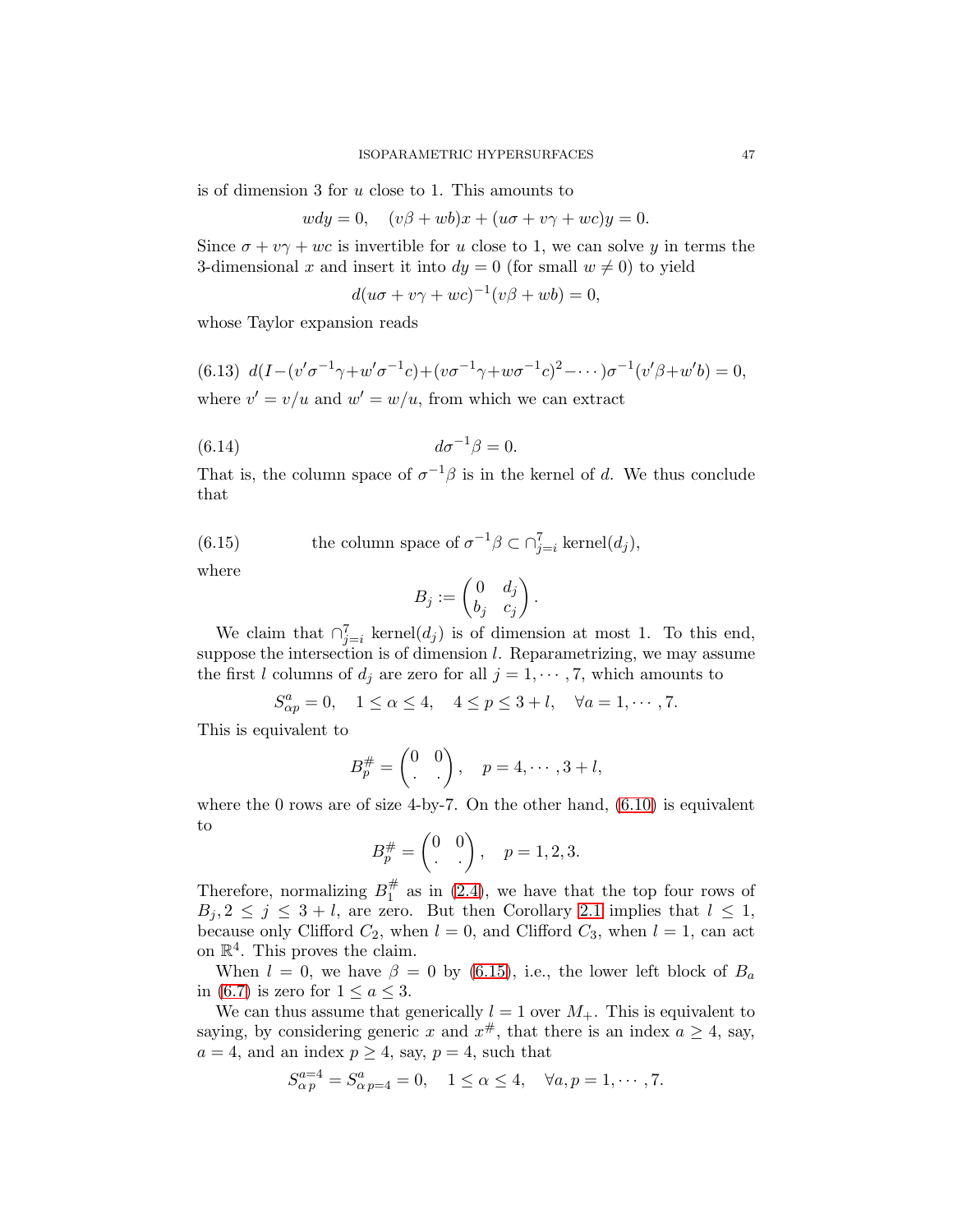That is, for each  $\alpha \leq 4$ , the first four columns and rows of the 7-by-7 matrix  $A^*_{\alpha}$  in [\(6.5\)](#page-44-4) are zero, i.e.,

<span id="page-47-0"></span>(6.16) 
$$
A_{\alpha}^* = \begin{pmatrix} 0 & 0 \\ 0 & \delta_{\alpha} \end{pmatrix}, \quad 1 \leq \alpha \leq 4,
$$

where  $\delta_{\alpha}$  is of size 3-by-3.

Note that in  $(6.9)$  we may assume that  $z_1, z_2$  and  $z_3$  are respectively the matrix representation of the quaternionic multiplication of the basis elements i, j and k on the left of  $\mathbb{H}$ ; in doing so we do not assume  $z_1 = I$  so that the representation will be notationally more consistent, and it will not affect the subsequent arguments. Accordingly ,we have

$$
z_1 = \begin{pmatrix} 0 & -1 & 0 & 0 \\ 1 & 0 & 0 & 0 \\ 0 & 0 & 0 & -1 \\ 0 & 0 & 1 & 0 \end{pmatrix}, \quad z_2 = \begin{pmatrix} 0 & 0 & -1 & 0 \\ 0 & 0 & 0 & 1 \\ 1 & 0 & 0 & 0 \\ 0 & -1 & 0 & 0 \end{pmatrix}, \quad z_3 = \begin{pmatrix} 0 & 0 & 0 & -1 \\ 0 & 0 & -1 & 0 \\ 0 & 1 & 0 & 0 \\ 1 & 0 & 0 & 0 \end{pmatrix},
$$

according to which

$$
h_1 = \begin{pmatrix} 0 & -1 & 0 & 0 \\ 0 & 0 & -1 & 0 \\ 0 & 0 & 0 & -1 \end{pmatrix} / \sqrt{2}, \quad h_2 = \begin{pmatrix} 1 & 0 & 0 & 0 \\ 0 & 0 & 0 & 1 \\ 0 & 0 & -1 & 0 \end{pmatrix} / \sqrt{2},
$$

$$
h_3 = \begin{pmatrix} 0 & 0 & 0 & -1 \\ 1 & 0 & 0 & 0 \\ 0 & 1 & 0 & 0 \end{pmatrix} / \sqrt{2}, \quad h_4 = \begin{pmatrix} 0 & 0 & 1 & 0 \\ 0 & -1 & 0 & 0 \\ 1 & 0 & 0 & 0 \end{pmatrix} / \sqrt{2}.
$$

Moreover, we have (in  $B_{\alpha}^*$ )

$$
h_{\alpha}k_{\alpha}^{tr} = 0, \quad h_{\alpha}h_{\alpha}^{tr} = I/2, \quad \alpha \le 4,
$$

by the first identity of [\(2.3\)](#page-6-0) when we set  $i = j = \alpha$ , where  $h_{\alpha}$  is of size 3by-4 and  $k_{\alpha}$  is of size 4-by-4, from which we read off that the only possibly nonzero column of  $k_{\alpha}$  is the  $\alpha$ th one, i.e.,

$$
k_{\alpha} = \left(\epsilon_{jk}^{\alpha} \delta_{k\alpha}\right), \quad 1 \leq \alpha, j, k \leq 4.
$$

Now the the first identity of [\(2.3\)](#page-6-0) applied to  $1 \le \alpha \neq \beta \le 4$  gives

<span id="page-47-1"></span>
$$
h_{\alpha}k_{\beta}^{tr} + h_{\beta}k_{\alpha}^{tr} = 0,
$$

which implies the four possibly nonzero columns are all identical, i.e,

(6.17) 
$$
\epsilon_{j1}^1 = \epsilon_{j2}^2 = \epsilon_{j3}^3 = \epsilon_{j4}^4, \quad 1 \le j \le 4.
$$

By performing a coordinate change on the a-indexes,  $4 \le a \le 7$ , indexing the rows of  $B^*_{a}$ , we may assume only the first components of these four columns are possibly nonzero, i.e.,

<span id="page-47-2"></span>(6.18) 
$$
\epsilon_{j1}^1 = \epsilon_{j2}^2 = \epsilon_{j3}^3 = \epsilon_{j4}^4 = 0, \quad 2 \le j \le 4.
$$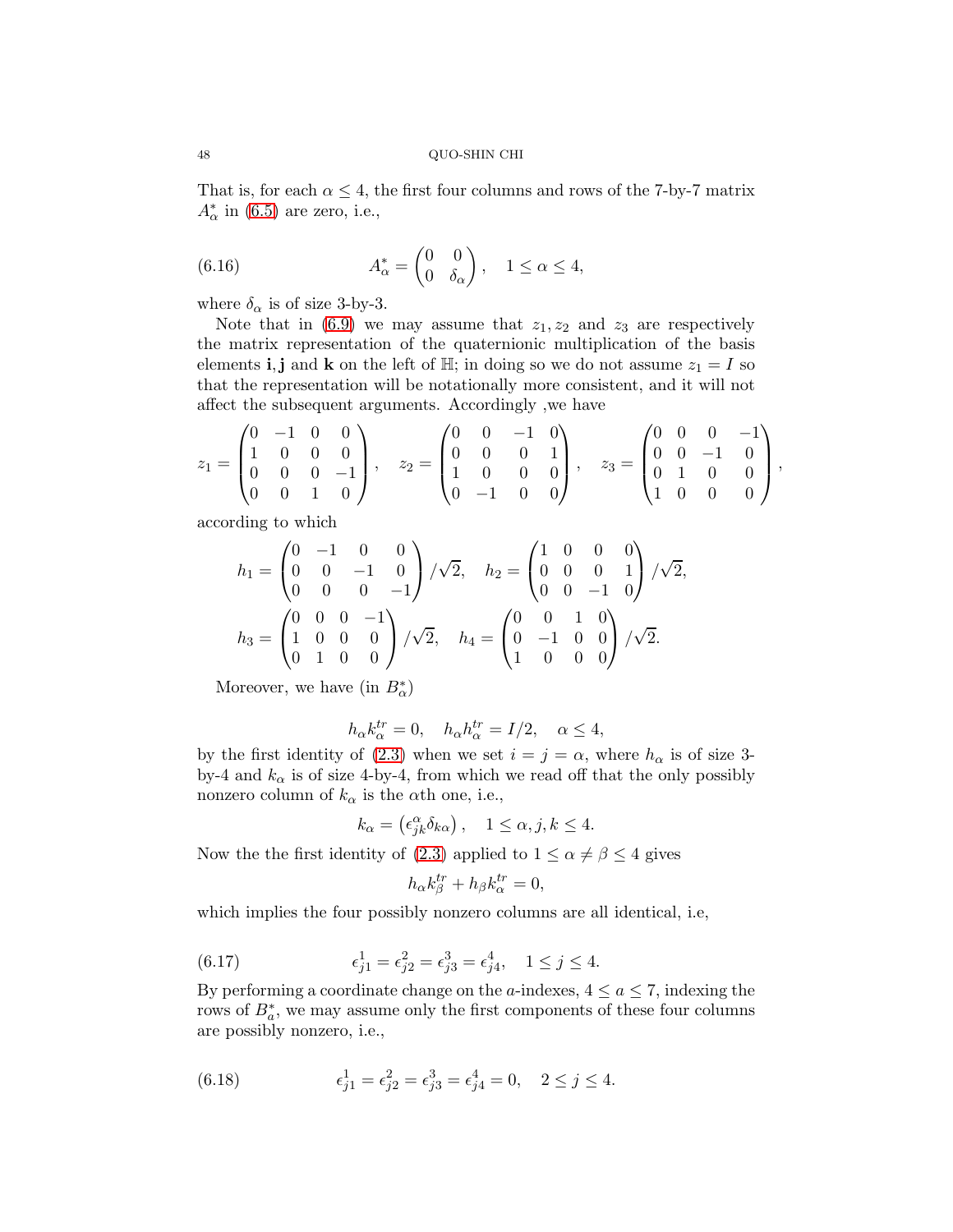The same holds for  $C^*_{\alpha}$ ,  $\alpha \leq 4$ , as well by changing the *p*-indexes,  $4 \leq p \leq 8$ . In fact, the sixth identity of [\(2.3\)](#page-6-0) implies that we may further assume the nonzero entries of these columns for both  $B^*_{\alpha}$  and  $C^*_{\alpha}$  are identical.

<span id="page-48-0"></span>Now, by the first identity of [\(2.3\)](#page-6-0) with  $i = j = \alpha \leq 4$ , we derive

(6.19) 
$$
B_{\alpha}^*(B_{\alpha}^*)^{tr} = \begin{pmatrix} I/2 & 0 \\ 0 & D_{\alpha} \end{pmatrix}, \quad D_{\alpha} = \begin{pmatrix} 1/2 & 0 \\ 0 & e_{\alpha} \end{pmatrix},
$$

where  $e_{\alpha}$  is of size 3-by-3, in light of [\(6.16\)](#page-47-0). Thus we may rearrange indexes (see [\[1,](#page-65-0) Lemma 49, p. 64]) to assume

(6.20) 
$$
A_{\alpha}^* = \begin{pmatrix} 0 & 0 \\ 0 & \delta_{\alpha} \end{pmatrix}, \quad B_1^* = C_1^* = \begin{pmatrix} 0 & I/\sqrt{2} & 0 \\ 0 & 0 & \sqrt{D} \end{pmatrix}, \quad \alpha \le 4,
$$

where  $\sqrt{D}$  is diagonal of the form

(6.21) 
$$
\sqrt{D} = \text{diag}(1/\sqrt{2}, 1/\sqrt{2}, b, b),
$$

given the spectral data  $(\sigma, \Delta)$  since  $\delta_{\alpha}$  is of size 3-by-3, where I is 3-by-3.

Suppose  $\sqrt{D}$  is nonsingular.  $\delta_1$  is skew-symmetric as it is part of  $\Delta$ . But then because nonsingularity of  $D$  is a generic condition, it follows that each linear combination of  $\delta_{\alpha}, \alpha \leq 4$ , is skew-symmetric of size 3-by-3 when suitably normalized, which implies that generic linear combinations of  $\delta_{\alpha}$ are of rank 2, from which we see, for a generic point  $c := (c_1, \dots, c_4) \in S^3$ ,

$$
\delta_c := c_1 \delta_1 + \cdots + c_4 \delta_4,
$$

that there is a unique  $c'$  on  $S^2$  which is the eigen direction of  $\delta_c$  with eigenvalue 0.

Without loss of generality, let us assume the map

$$
F: S^3 \to S^2, \quad c \to c'
$$

is surjective (more precisely, the domain and target spaces of F are projective spaces, though this does not create a problem); if  $F$  is not surjective the preimage will be of even larger dimension to our advantage. Then the closure C of the preimage  $F^{-1}(c')$  is a 1-dimensional circle, because for  $c \in F^{-1}(c')$ , the plane perpendicular to c', which is an eigenspace of  $\delta_c(\delta_c)^{tr}$ , is fixed, from which we conclude that there is a unique point  $c_0$  on C for which  $\delta_{c_0} = 0$ , because the spectral data stipulate that all  $\delta_c$  for  $c \in F^{-1}(c')$  be of the same form as  $\delta_4$  below. This means that we have an  $S^2$  worth of  $\delta_{c_0}$ , one for each  $c'$ , which are identically zero, so that we may assume

$$
\delta_1 = \delta_2 = \delta_3 = 0, \quad \delta_4 = \begin{pmatrix} 0 & 0 & 0 \\ 0 & 0 & \tau \\ 0 & -\tau & 0 \end{pmatrix}
$$

for some  $0 < \tau \leq 1/\sqrt{2}$ . But then this implies that the first five columns and rows of  $A_{\alpha}, \alpha \leq 4$ , are zero, which contradicts  $l \leq 1$ .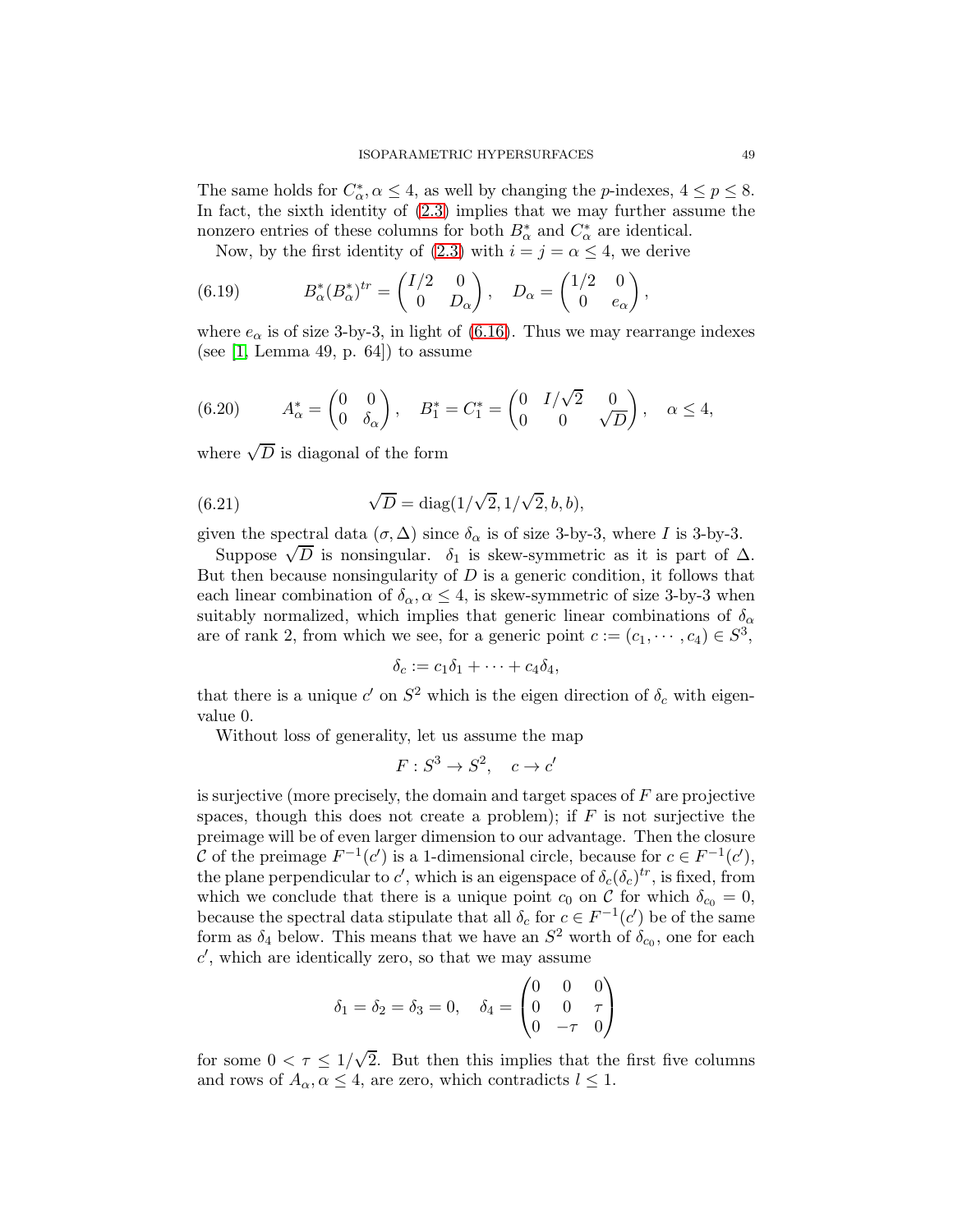On the other hand, suppose generic  $D_{\alpha}$  is singular, then

$$
D_{\alpha} \sim \text{diag}(1/2, 1/2, 1/2, 0)
$$
, or  $\text{diag}(1/2, 1/2, 0, 0)$ .

If it is the former case, then  $\delta_c$  has a 2-dimensional eigenspace with eigenvalue 0. Let us denote by  $c'$  the direction that is perpendicular to the 2-dimensional 0-eigenspace of  $\delta_c$ ; the spectral data stipulate that  $\delta_c$  be of the form

$$
\delta_c = \begin{pmatrix} 0 & 0 & 0 \\ 0 & 0 & 0 \\ 0 & 0 & x \end{pmatrix}, \quad x^2 = 1.
$$

We are done by the same reasoning as in the nonsingular case. If it is the latter, then  $e_c$ , whose components are given in the second matrix in  $(6.19)$ , serves the role of  $\delta_c$  in the former case, from which we conclude that there are  $e_c = 0$ , contradicting the given nonzero spectral data.

In conclusion,  $l = 0$  generically. That is, the lower left block of  $B_a = 0$ in [\(6.7\)](#page-44-6) for  $1 \le a \le 3$ , or equivalently, the upper left corner of  $A^*_{\alpha} = 0$  for  $\alpha \geq 5$ , for a generic choice of x and  $x^{\#}$ .

We will show in Corollary [6.4](#page-50-0) below that the lower left blocks of  $B^*_{\alpha}$  (and  $C^*_{\alpha}$ ,  $\alpha \leq 4$ , are zero.

 $\Box$ 

<span id="page-49-3"></span>**Remark 6.1.** Intrinsically, in the preceding corollary, let  $N^* \simeq \mathbb{H} \subset E_+$  be the kernel of  $B_1^{tr}$ , let  $V_0^* \simeq \mathbb{H} \subset E_-^*$  be the kernel of  $C_1^{tr}$ , let  $V_-^* \simeq Im(\mathbb{H}) \subset$  $E^*_-$  be the kernel of  $B_1$ , and let  $V^*_+ \simeq Im(\mathbb{H}) \subset E^*_+$  be the kernel of  $B_1^{\#}$ 1 . Then these four spaces parametrize the upper left blocks of the matrices in the corollary, where  $N^*$  is parametrized by  $1 \leq \alpha \leq 4$ ,  $V_0^*$  by  $1 \leq \mu \leq 4$ ,  $V_+^*$ by  $1 \leq a \leq 3$ , and  $V_{-}^{*}$  by  $1 \leq p \leq 3$ .

Corollary 6.2. Notation as in the preceding remark, let

<span id="page-49-1"></span>(6.22) 
$$
V := V_{+}^{*} \oplus V_{-}^{*} \oplus V_{0}^{*} \subset E_{+}^{*} \oplus E_{-}^{*} \oplus E_{0}^{*} := E.
$$

Let  $p_j^*|_V$  and  $q_j^*|_V$ ,  $0 \le j \le m$  = 8 be the components of the second and third fundamental forms of  $M_$  at  $x^*$  evaluated on V, where the indexes  $1 \leq j \leq 4$  range through  $N^*$ , and as always  $j = 0$  indexes the components corresponding to  $n_0^*$ . Then we have

<span id="page-49-2"></span>(6.23) 
$$
p_j^*|_V = 0, \quad j \ge 5, q_j^*|_V = 0, \quad 0 \le j \le 4.
$$

Proof. The first identity follows from the vanishing of the upper left blocks of the last three matrices in the statement of Corollary [6.1.](#page-44-0)

The second follows from the normal covariant derivative of the second fundamental form  $S^*$  at  $x^* \in M$ <sub>-</sub>

<span id="page-49-0"></span>(6.24) 
$$
\sum_{k} (S^*)_{ij;k}^b \omega^k = d(S^*)_{ij}^b - \sum_{t} (S^*)_{tj}^b \theta_i^t - \sum_{t} (S^*)_{it}^b \theta_j^t,
$$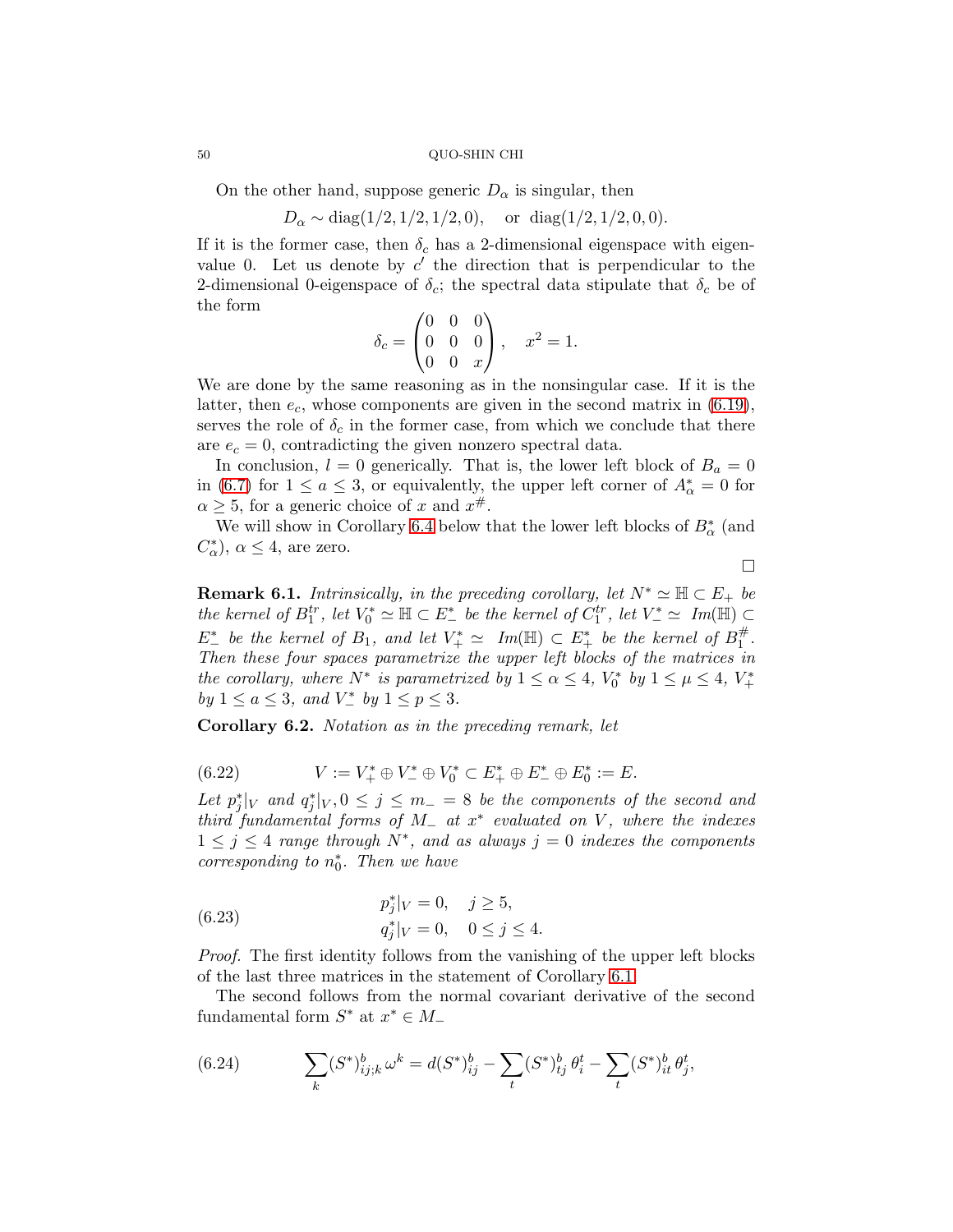where  $(S^*)_{ij;k}^b$  are the components of  $q_b^*$ , we assume the normal connection is zero at the point of calculation, and  $\omega^j$  and  $\theta_i^j$  $i$  are the coframe and connection forms.

We indicate one calculation for illustration. Let indexes  $i, j \leq 3$  and  $k \leq 4$ denote respectively those for  $E^*_+, E^*_-$  and  $E^*_0$ . Then for  $1 \leq b \leq 4$ , the right hand side of  $(6.24)$  is zero by the vanishing blocks of the first matrix in  $(6.5)$ , knowing that  $(S^*)_{uv}^b = 0$  whenever u and v index the same eigenspace and that  $\theta_i^k$  and  $\theta_j^k$  vanish on  $E_0^*$  (see [\[1,](#page-65-0) (4.18), p. 14] for how to calculate  $\theta_i^j$  $\frac{j}{i}$  in general).

<span id="page-50-2"></span>On the other hand, the cubic polynomial

(6.25) 
$$
q_0^*|_V = \sum_{p \le 4, i,j \le 3} (S^*)_{ij}^p z_p x_i y_j = 0,
$$

where p indexes the corresponding normal directions at  $(x^*)^{\#}$ , the mirror point of  $x^*$  on  $M_-,$  and  $i, j \leq 3$  index the  $E_+^*$  and  $E_-^*$ , respectively. The vanishing of the identity follows from that of the upper left block of the first matrix in [\(6.5\)](#page-44-4) when we replace  $\alpha$  by  $\mu$ .

Corollary 6.3. Let  $1, i, j, k$  be the standard basis in  $\mathbb{H}$ . Write

$$
v=x\oplus y\oplus z
$$

respecting the direct sum of  $V$  in  $(6.22)$ , and write

<span id="page-50-1"></span>
$$
p^* := p_1^*|_V \mathbf{1} + p_2^*|_V \mathbf{i} + p_3^*|_V \mathbf{j} + p_4^*|_V \mathbf{k}.
$$

Then

(6.26) 
$$
p^*(v,v) = -\sqrt{2}(xz + y \circ z),
$$

where  $y \circ z = yz$  or  $zy$  (quaternion multiplication).

Proof. This follows from [\(6.9\)](#page-45-3) and the corresponding identity for the matrix  $A_p^{\#}, 1 \leq p \leq 3$ . See [\[4,](#page-65-3) Remark 1, p. 140, and Proposition 1, p. 146] for more details.  $\Box$ 

<span id="page-50-0"></span>Corollary 6.4.  $q_j^*|_V = 0, \forall j$ . In particular, the lower left blocks of  $B^*_{\alpha}$  and  $C^*_{\alpha}, \alpha \leq 4$ , in  $(6.5)$  are zero.

Proof. By the identity [\[27,](#page-66-3) (3-8), p. 530]

$$
16(\sum_{a=0}^{8}(q_a^*)^2) = 16G(\sum_i u_i^2) - \langle \nabla G, \nabla G \rangle,
$$

where  $G := \sum_{a=0}^{8} (p_a^*)^2$  and  $u_i$  parametrize the tangential directions at  $x^*$ . A straightforward calculation by the first identity in [\(6.23\)](#page-49-2), [\(6.17\)](#page-47-1), and [\(6.18\)](#page-47-2)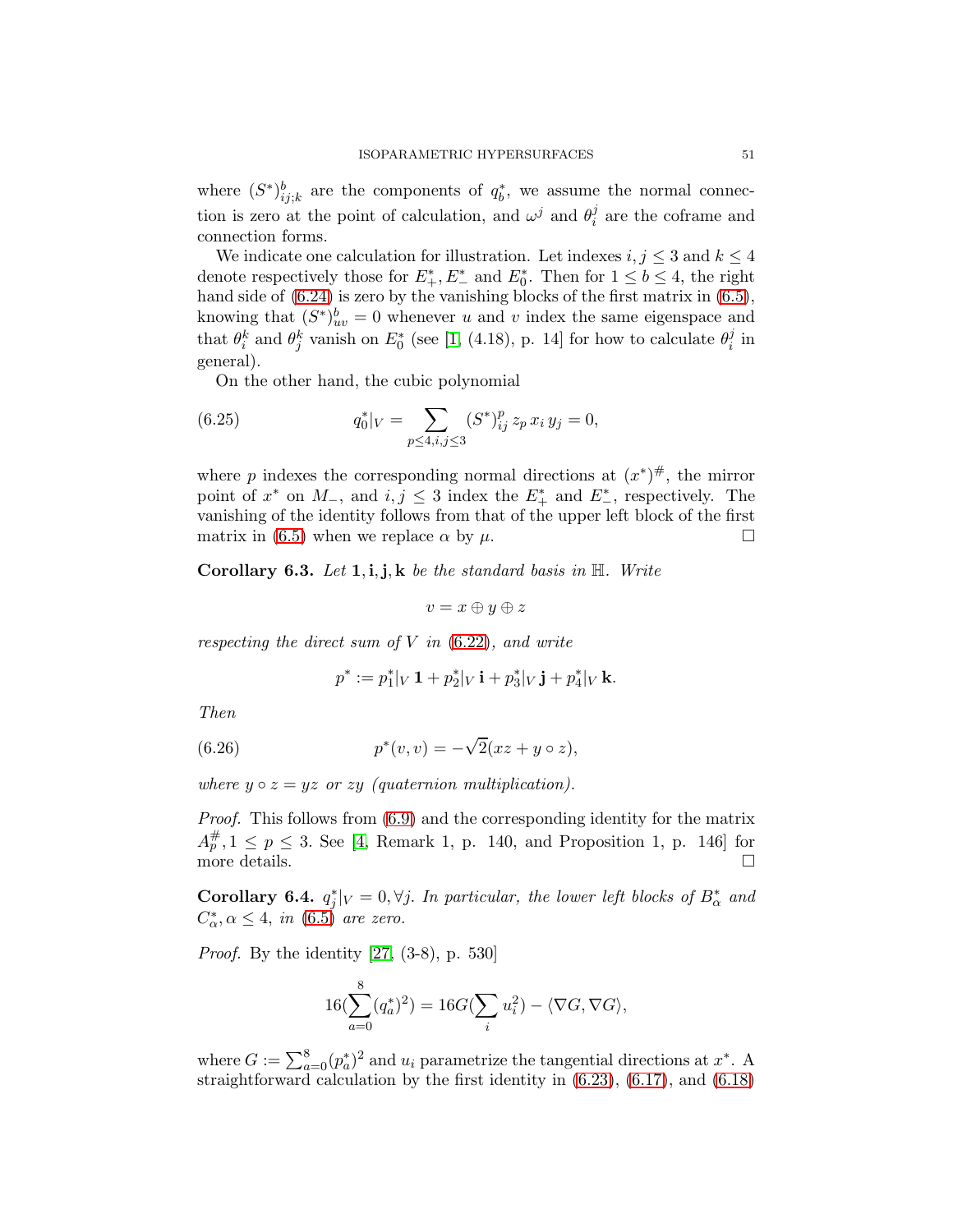gives

<span id="page-51-0"></span>(6.27) 
$$
16(\sum_{a=0}^{8} (q_a^*|_V)^2) = 16G|_V(|x|^2 + |y|^2 + |z|^2) - \langle \nabla(G|_V), \nabla(G|_V) \rangle
$$

$$
- 4c^2(\sum_{a=1}^{4} p_a^*|_V z_a)^2,
$$

where  $x, y, z$  are given in the preceding corollary,  $c = (S^*)^a_{5a}, 1 \le a \le 4$ , and the factor 4 comes from the contribution of the  $(5, a)$ -entries, which are equal in value, of both  $B^*_{\alpha}$  and  $C^*_{\alpha}, \alpha \leq 4$ , in [\(6.5\)](#page-44-4) (see also [\(6.17\)](#page-47-1) and [\(6.18\)](#page-47-2)).

<span id="page-51-4"></span>In [\(6.26\)](#page-50-1), if

(6.28) 
$$
p^*(v, v) = -\sqrt{2}(xz + zy),
$$

then the sum of the first two terms on the right hand side of [\(6.26\)](#page-50-1) vanishes, because it is exactly equal to the normed square of the third fundamental form of the homogeneous isoparametric hypersurface with multiplicity pair  $(3, 4)$ , which is zero. But then  $(6.27)$  implies that  $c = 0$  and  $q_a|_V = 0$  for all  $0 \leq a \leq 8$ .

On the other hand, if

(6.29) 
$$
p^*(v, v) = -\sqrt{2}(xz + yz),
$$

then the sum of the first two terms on the right hand side of [\(6.27\)](#page-51-0) is

<span id="page-51-1"></span>
$$
|xy-yx|^2|z|^2,
$$

since it is the normed square of the third fundamental form of the inhomo**geneous** isoparametric hypersurface with multiplicity pair  $(3, 4)$ . Setting  $x = y$  in [\(6.29\)](#page-51-1), we obtain once more that  $c = 0$ , because  $p^*(v, v) = -2\sqrt{2xz}$ makes the last term on the right hand side of  $(6.27)$  nonzero if  $c \neq 0$ , which is impossible.

In particular, the lower left blocks of  $B^*_{\alpha}$  and  $C^*_{\alpha}, \alpha \leq 4$ , in [\(6.5\)](#page-44-4) are zero. Now that

<span id="page-51-2"></span>
$$
16(\sum_{a=0}^{8} (q_a^*|_V)^2) = |xy - yx|^2 |z|^2
$$

in the latter case, we see by the second identity of [\(6.23\)](#page-49-2) that

(6.30) 
$$
16(\sum_{a=5}^{8} (q_a^*|_V)^2) = |xy - yx|^2|z|^2.
$$

We will derive a contradiction. First, observe that [\(6.30\)](#page-51-2) implies that  $q_a^*|_V, a \geq 5$ , are all multilinear in  $x, y, z$  and in fact after a coordinate change of z we may assume

<span id="page-51-3"></span>(6.31) 
$$
q_5^*|_V \mathbf{1} + q_6^*|_V \mathbf{i} + q_7^*|_V \mathbf{j} + q_8^*|_V \mathbf{k} = (xy - yx)z.
$$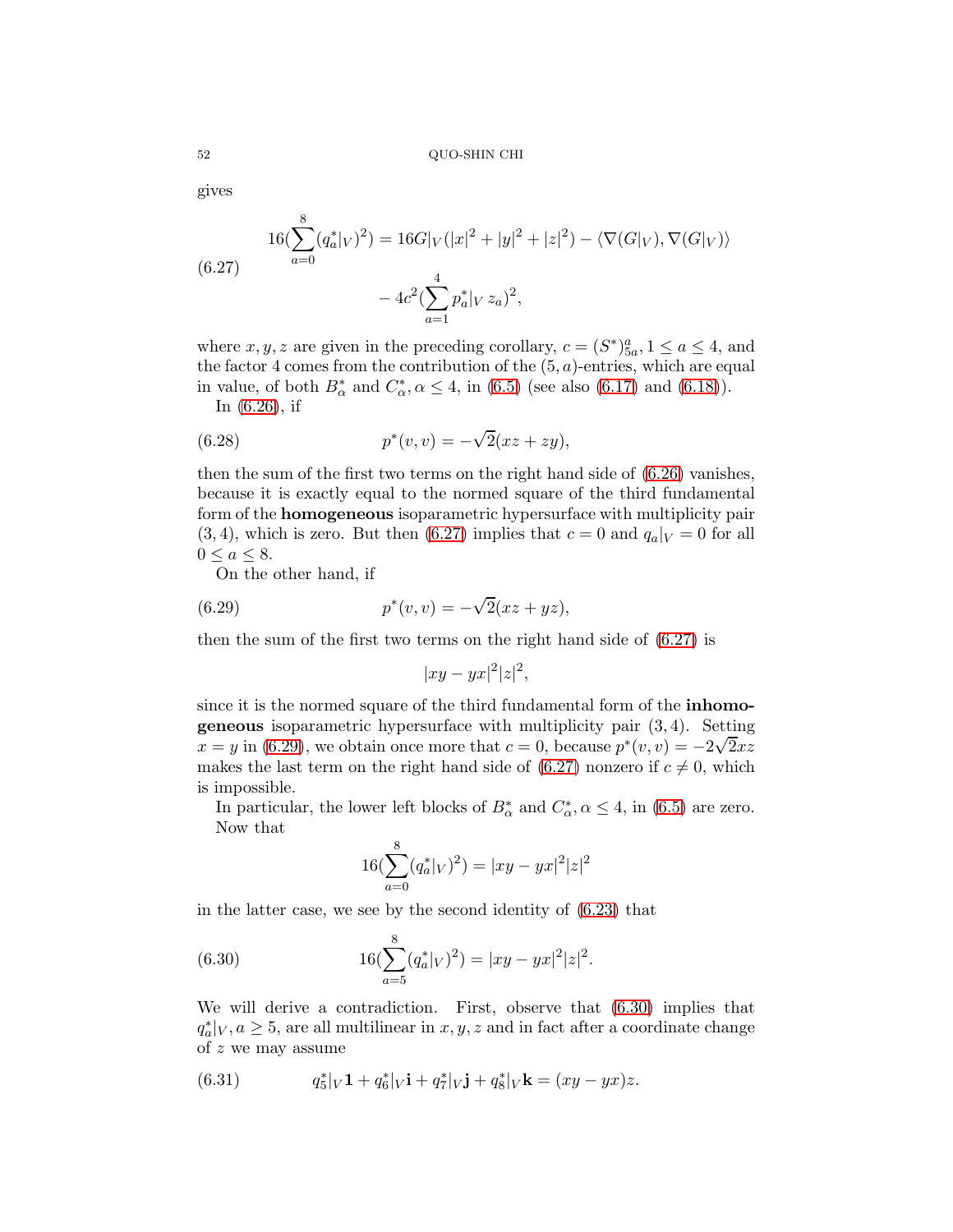This is because setting  $x = y$  in [\(6.30\)](#page-51-2), we see each  $q_a^*|_V, a \geq 5$ , is skewsymmetric in x and y and linear in z, so that  $q_a^*|_V$  are of the form

$$
q_a^*|_V = (x_2y_3 - x_3y_2) \sum_b c_{1b}^a z_b + (x_3y_1 - x_1y_3) \sum_b c_{2b}^a z_b + (x_1y_2 - x_2y_1) \sum_b c_{3b}^a z_b,
$$
  
for  $1 \le b \le 4, 5 \le a \le 8$ , where

for  $1 \leq b \leq 4, 5 \leq a \leq 8$ , where

 $xy - yx = (x_2y_3 - x_3y_2)\mathbf{i} + (x_3y_1 - x_1y_3)\mathbf{j} + (x_1y_2 - x_2y_1)\mathbf{k}.$ 

The right hand side of [\(6.30\)](#page-51-2) then asserts that the three 4-by-4 matrices  $(c_{ib}^a), 1 \le i \le 3, 1 \le a, b \le 4$ , form a Clifford system, and hence there follows  $(6.31)$ .

<span id="page-52-0"></span>So now,

(6.32) 
$$
q_a^* = \langle (xy - yx)z, f_a \rangle
$$
  
+ terms that involve at least one variable beyond those of x, y, z,

for  $a \geq 5$ , where

$$
(f_5, f_6, f_7, f_8) := (\mathbf{1}, \mathbf{i}, \mathbf{j}, \mathbf{k}),
$$

while for  $a > 5$ ,

 $p_a^*$  has no terms with only variables of  $x, y, z$ ,

by the first identity in [\(6.23\)](#page-49-2). Meanwhile, by the block form of  $B^*_{\alpha}, \alpha \leq 4$ , in  $(6.5)$  we see

 $p_a^*$  consists of terms with only variables of  $x, z$  (or  $y, z$ ) and of terms with only variables beyond those of  $x, y, z$ ,

for  $1 \le a \le 4$ . Therefore, from the identity [\[27,](#page-66-3) (3-7), p. 529]

(6.33) 
$$
\sum_{a=0}^{8} p_a^* q_a^* = 0,
$$

we deduce, when we set

<span id="page-52-2"></span><span id="page-52-1"></span>
$$
(e_1,e_2,e_3,e_4):= (\mathbf{1},\mathbf{i},\mathbf{j},\mathbf{k})
$$

and substitute [\(6.32\)](#page-52-0), that

(6.34) 
$$
\sum_{a=5}^{8} \langle (e_b e_c - e_c e_b) e_p, f_a \rangle S_{b,c'}^a = 0,
$$

where we set  $x = e_b, y = e_c, z = e_p, 2 \le b, c \le 4, 1 \le p \le 4$ , and  $c' \ge 5$ , and  $(S_{bc'}^a)$  represents the upper right block of  $A_a^*, a \geq 5$ , in [\(6.5\)](#page-44-4). Here, we also make use of the fact that for  $1 \leq i \leq 4$ ,  $q_i^*$  has no terms involving both variables of x and y, while  $q_0^*$  has no terms involving both x and z (or y and z), together with a third variable beyond  $x, y, z$  in either case, so that it is not a possibility to cancel the left hand side of [\(6.34\)](#page-52-1) by the first five terms in  $(6.33)$ ; this follows from  $(6.24)$ ,  $(6.25)$  without the restriction to V, and the matrix types in [\(6.5\)](#page-44-4). Consequently, we derive

$$
S^a_{b,c'} = 0, \quad a, c' \ge 5, b \le 4,
$$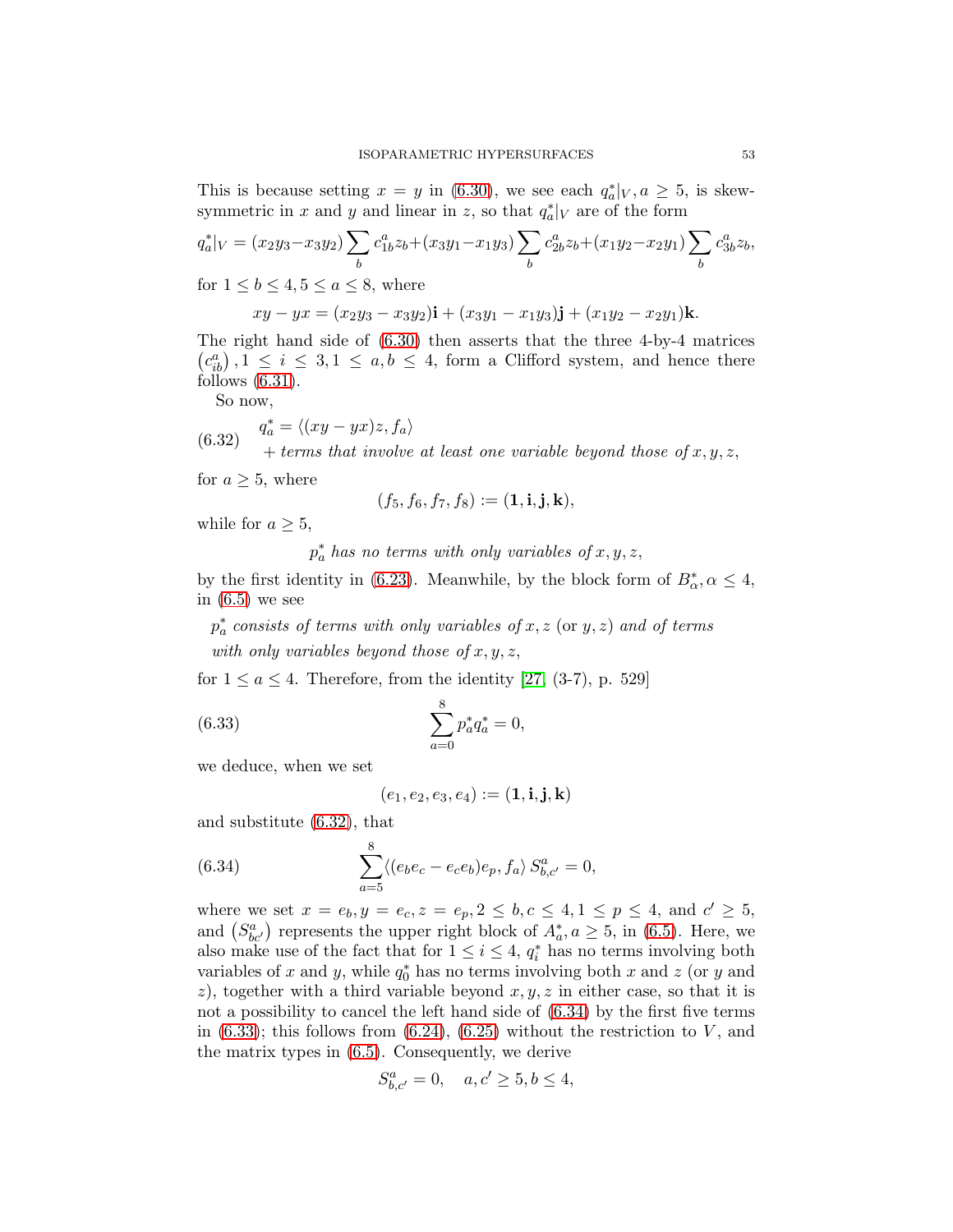and likewise,

$$
S^{a}_{b',c} = 0, \quad a, b' \ge 5, c \le 4;
$$

that is, the only possibly nonzero blocks of  $A^*_{\alpha}, \alpha \geq 5$ , in [\(6.5\)](#page-44-4) are at the lower right corner.

$$
A_{\alpha}^* = \begin{pmatrix} 0 & 0 \\ 0 & w_{\alpha} \end{pmatrix}, \quad \alpha \ge 5.
$$

But then [\(6.24\)](#page-49-0) establishes that

$$
q_a^*|_V = 0, \quad a \ge 5.
$$

This is a contradiction to [\(6.32\)](#page-52-0).

Hence, we conclude that only [\(6.28\)](#page-51-4) is valid, and thus  $q_a^*|_V = 0$  for all  $0 \le a \le 8$ .

Corollary 6.5. Let M be an isoparametric hypersurface with multiplicity pair  $(m_+, m_-) = (7, 8)$  not constructed by Ozeki and Takeuchi. Given any point  $p \in M$  with its unit normal n and any vector v at p tangent to a curvature surface (which is a sphere) of dimension 7, there is a 16-dimensional Euclidean space passing through p, n and v such that it cuts  $M$  in a homogeneous isoparametric hypersurface with multiplicity pair  $(m_+, m_-) = (3, 4)$ in the 15-dimensional sphere.

*Proof.* Notation as above, the 16-dimensional Euclidean space is just  $\mathbb{R}x^* \oplus$  $\mathbb{R}n^* \oplus V$ , where  $x^*$  and  $n^*$  are given in [\(6.3\)](#page-44-7) and V is given in [\(6.22\)](#page-49-1), whose existence is generically established in the preceding theorem, where  $p$  and  $n$ span the same plane as  $x^*$  and  $n_0^*$ , or as x and  $n_0$ , and v is the vector  $n_1$  in the normal basis  $n_0, n_1, \dots, n_7$  at the focal point x with the normalization given in [\(2.4\)](#page-6-1) and [\(2.5\)](#page-6-2). Taking limit, the existence of the 16-dimensional Euclidean space is established everywhere.

 $\Box$ 

The preceding corollary points to that the isoparametric hypersurface should be one of the two constructed by Ferus, Karcher, and Münzner. We will prove in the next section that this is indeed the case.

## <span id="page-53-1"></span>7. The hypersurface is one constructed by Ferus, Karcher, **AND MÜNZNER**

When both x and  $x^{\#}$  are generic in  $M_{+}$  with the chosen 4-nullity bases as specified in Remark [6](#page-49-3).1, it is more convenient to consider the conversion of  $(6.5)$  from  $x^*$  to x to obtain

$$
(7.1)
$$

<span id="page-53-0"></span>
$$
A_a = \begin{pmatrix} z_a & 0 \\ 0 & w_a \end{pmatrix}, \quad B_a = \begin{pmatrix} 0 & 0 \\ 0 & c_a \end{pmatrix}, \quad C_a = \begin{pmatrix} 0 & 0 \\ 0 & f_a \end{pmatrix}, \quad 1 \le a \le 3,
$$
  

$$
A_a = \begin{pmatrix} 0 & \beta_a \\ \gamma_a & \delta_a \end{pmatrix}, \quad B_a = \begin{pmatrix} 0 & d_a \\ b_a & c_a \end{pmatrix}, \quad C_a = \begin{pmatrix} 0 & g_a \\ b_a & f_a \end{pmatrix}, \quad 4 \le a \le 7.
$$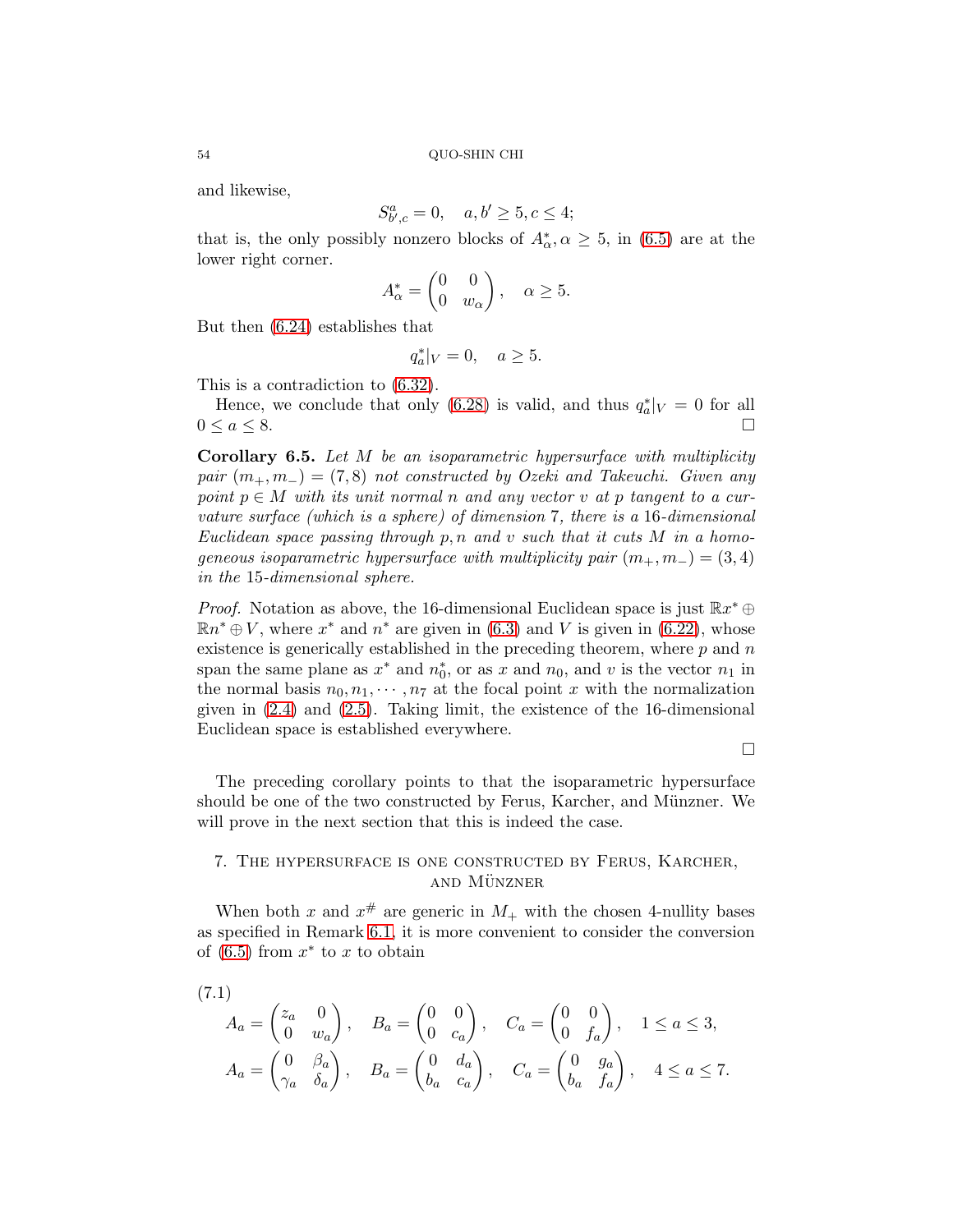Observe that the matrices  $(\sqrt{2}c_a \quad w_a)$ ,  $1 \le a \le 3$ , form a Clifford multiplication of type  $[3, 4, 8]$ .

$$
F: \mathbb{R}^3 \times \mathbb{R}^4 \to \mathbb{R}^8
$$
,  $F(e_a, f_\alpha) =$  the  $\alpha$ th row of  $(\sqrt{2}c_a \ w_a)$ .

This is the starting point of our remaining task to pinpoint the characteristic features of the undetermined blocks of the matrices in [\(7.1\)](#page-53-0). In [\[8\]](#page-66-6), we have classified the orthogonal multiplications of type [3, 4, 8], which we will apply to understand [\(7.1\)](#page-53-0).

<span id="page-54-0"></span>**Lemma 7.1.** Given four 4-by-3 matrices  $b_i, 4 \leq i \leq 7$ , consider the linear combinations

$$
b(x):=x_1b_4+\cdots+x_4b_7.
$$

Suppose the first column of  $b(x)$  is

$$
x = \begin{pmatrix} x_1 & x_2 & x_3 & x_4 \end{pmatrix}^{tr}
$$

(more generally, suppose the four components of the first column are linearly independent linear polynomials), and suppose generic  $b(x)$  is of rank = 2. Then we may assume, e.g., the third columns of  $b_i, 4 \leq i \leq 7$ , are zero after a simultaneous column operation, i.e., the three column vectors of  $b_i$  are subject to the same linear constraint for all  $4 \leq i \leq 7$ .

Proof. This follows from the fact that the Koszul complex

$$
0 \longrightarrow R \xrightarrow{x \wedge} \Lambda^1 R^4 \xrightarrow{x \wedge} \Lambda^2 R^4 \xrightarrow{x \wedge} \Lambda^3 R^4 \xrightarrow{x \wedge} \Lambda^4 R^4 \to 0,
$$

where  $R := \mathbb{R}[x_1, x_2, x_3, x_4]$  is the polynomial ring in four variables and  $x \wedge$  means taking the wedge product against x, is a free resolution. The assumption that  $b(x)$  is generically of rank 2 means that the wedge product of second column  $v_2$  and third column  $v_3$  of  $b(x)$  lives in the kernel of

$$
\longrightarrow \Lambda^2 R^4 \xrightarrow{x \wedge} \Lambda^3 R^4, \quad v_2 \wedge v_3 \mapsto x \wedge (v_2 \wedge v_3) = 0,
$$

so that either  $v_2 \wedge v_3 = 0$ , in which case they differ by a constant multiple, or  $v_2 \wedge v_3 = x \wedge w$  for some  $w \in R^4$ , so that we may assume the first two columns of  $b(x)$  are both x up to a constant multiple.

**Remark 7.1.** When the generic rank of  $b(x)$  is 1, it is clear that two column vectors of  $b(x)$  are constant multiples of the remaining one because all entries are linear.

<span id="page-54-1"></span>Corollary 7.1. Assume the isoparametric hypersurface is not of the type constructed by Ozeki and Takeuchi. Away from points of Condition A in  $M_+$ , let  $(n_0, n_1)$  be 4-null with the decomposition in [\(6.5\)](#page-44-4) (expressed over M\_ with the conversion to the corresponding data over  $M_{+}$  by [\(6.1\)](#page-44-1), [\(6.2\)](#page-44-2), [\(6.4\)](#page-44-3)). Then for  $4 \le a \le 7$  over  $M_+$ , the generic linear combination of the 4-by-3 matrices  $b_a$  in

$$
B_a = \begin{pmatrix} 0 & d_a \\ b_a & c_a \end{pmatrix}
$$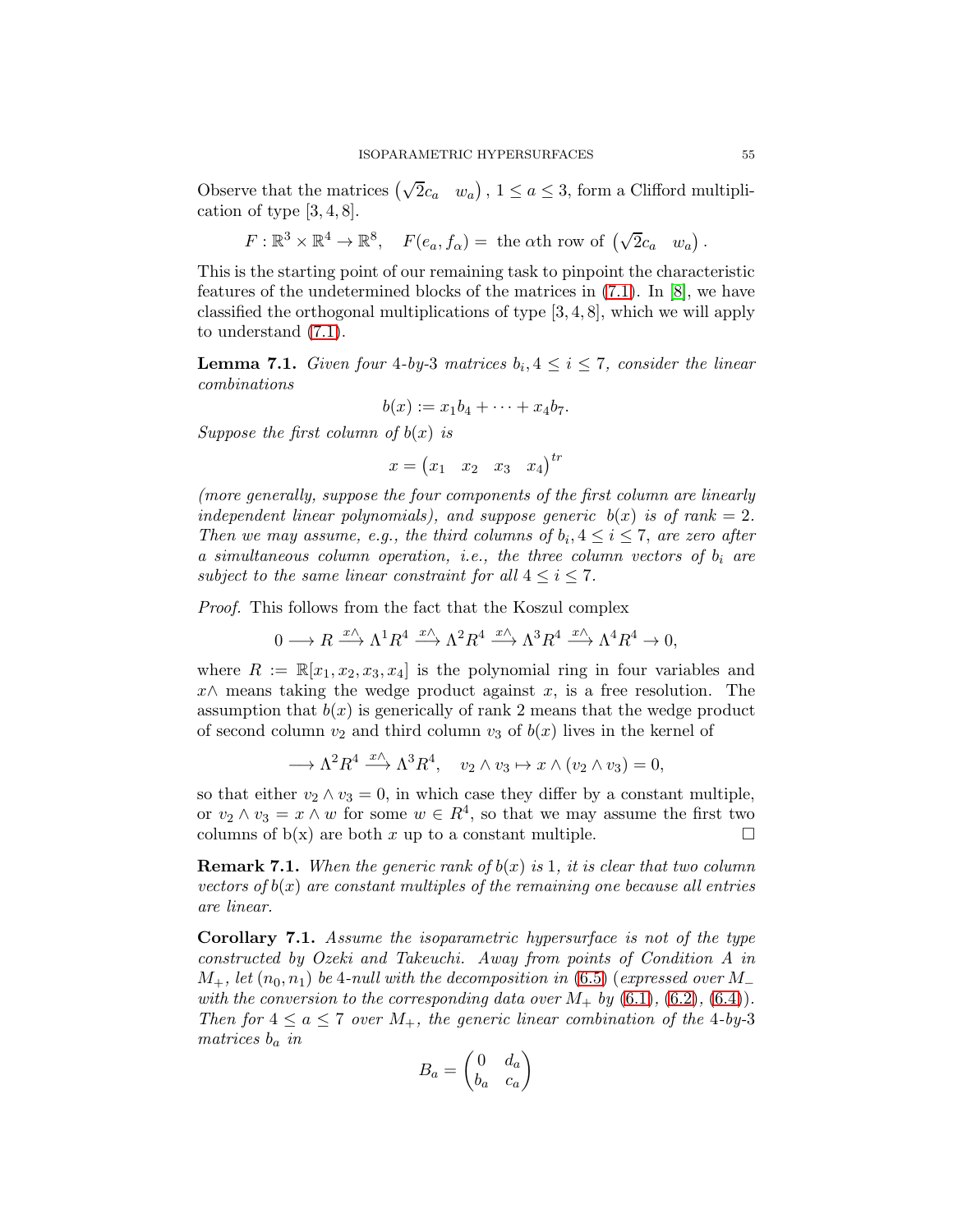is of rank  $\leq 2$ , so that by Lemma [7](#page-54-0).1 we may assume  $b_a, 4 \leq a \leq 7$ , share a common zero column. As a consequence, the spectral data  $(\sigma, \Delta)$  is such that  $\sigma = sI$  for some  $s > 0$ .

*Proof.* At generic x and  $x^{\#}$  in  $M_{+}$  with 4-nullity,  $b_{a}$  cannot be all zero for  $4 \le a \le 7$  at x. Otherwise, translated to the data at  $x^{\#}$  by [\(6.1\)](#page-44-1) and [\(6.2\)](#page-44-2), the matrices  $B_p^{\#}, 1 \le p \le 3$ , which are of the form

<span id="page-55-0"></span>
$$
(7.2)\qquad \qquad B_p^{\#} = \begin{pmatrix} 0 & 0 \\ 0 & c_p^{\#} \end{pmatrix},
$$

would be such that  $c_p^{\#} = 0, 1 \le p \le 3$ , which contradicts the 4-nullity of  $B_1^\#$ 1 .

Suppose, e.g.,  $b_4$  is of rank 3. Since

(7.3) 
$$
d_4 \sigma^{-1} b_4 = 0,
$$

which holds by an analysis similar to the one following  $(6.13)$ ,  $d_4$  is perpendicular to the 3-dimensional column space of  $\sigma^{-1}b_4$ . Hence by row operations without changing the spectral data in the normalized  $B_1$ , we may assume the only nonzero row of  $d_4$  is the first one.

We claim that  $c_4 = f_4$ . To prove the claim, observe that we have

<span id="page-55-1"></span>
$$
\sigma(c_4 - f_4) = -(c_4 - f_4)^{tr} \sigma, \quad b_4^{tr}(c_4 - f_4) = 0,
$$

which are  $(3.22)$  and the first equation of  $(4.6)$ , which together with the fact that  $b_4$  is of rank 3 force  $c_4 - f_4 = 0$ . It follows that

$$
d_4^{tr}d_4 = g_4^{tr}g_4
$$

by the second equation of  $(4.6)$ , so that  $g_4$  is of the same rank as  $d_4$ , which is  $\leq 1$ . Now the formula  $A_4 A_4^{tr} + 2B_4 B_4^{tr} = I$  gives

$$
\beta_4 \beta_4^{tr} + 2d_4 d_4^{tr} = I,
$$

where as usual

$$
A_4 = \begin{pmatrix} 0 & \beta_4 \\ \gamma_4 & \delta_4 \end{pmatrix},
$$

so that  $\beta_4\beta_4^{tr} = I - 2d_4d_4^{tr}$  is diagonal of rank at least 3 since the only nonzero row of  $d_4$  is the first one. But then the identity

$$
g_4\sigma^{-1} = d_4\sigma^{-1}\Delta - \beta_4,
$$

which is  $(3.19)$ , gives that  $g_4$  is of rank at least 3. This is a contradiction.

It follows that the generic rank of linear combination  $b(x) := x_1b_4 + \cdots$  $x_4b_7$  is  $\leq 2$ , so that by Lemma [7.1](#page-54-0) we may assume a fixed column of  $b_4, \dots, b_7$ is identically zero. Note that the condition in Lemma [7.1](#page-54-0) that the four components of the first column are linearly independent linear polynomials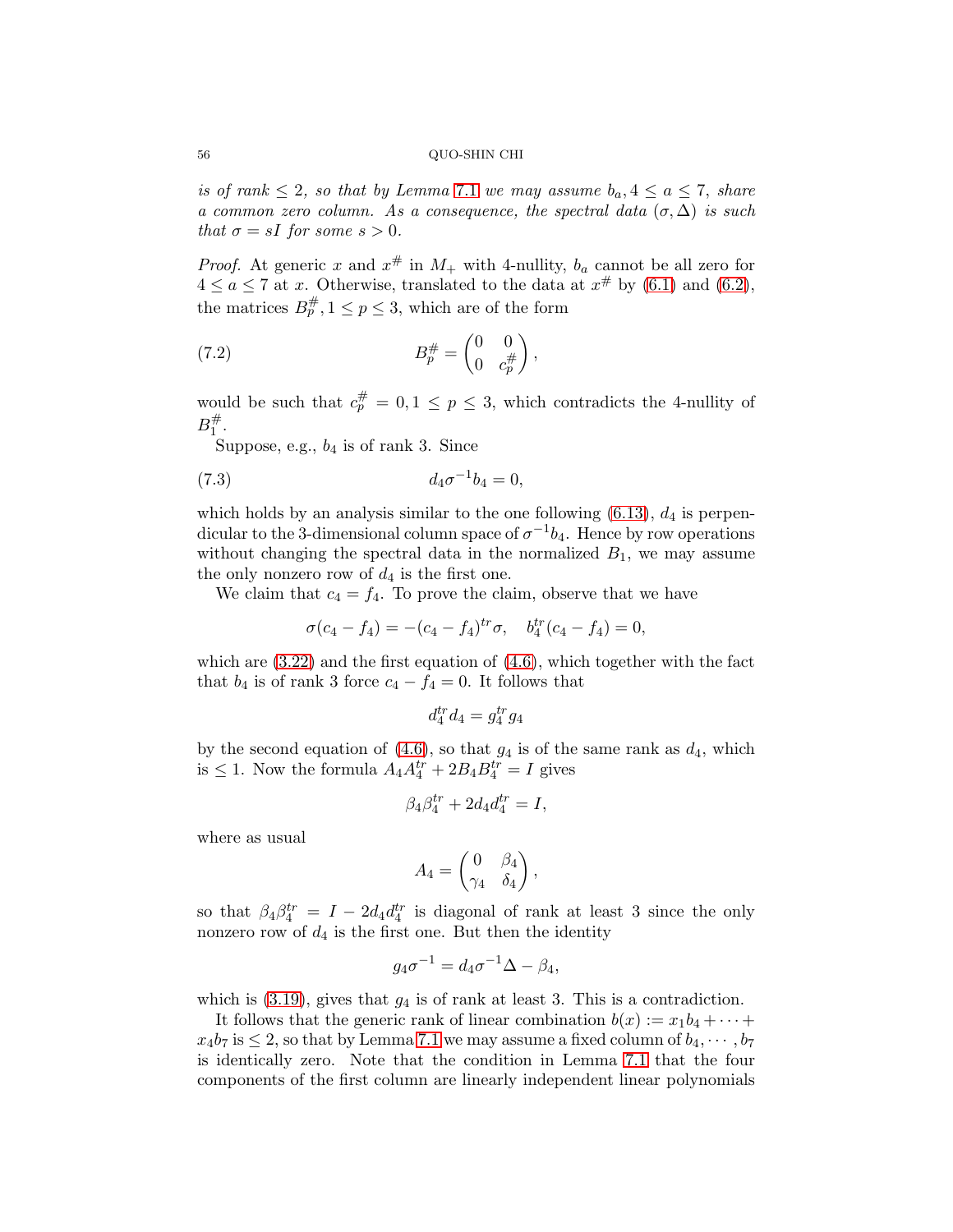is satisfied, because when viewed at  $x^{\#}$  the first columns of  $b_4, \cdots, b_7$  are, respectively, the first, second, third, and fourth columns of  $c_1^{\#}$  $j_1^\#$ , i.e.,

$$
c_1^{\#} = \begin{pmatrix} \sigma_1 & 0 & 0 & 0 \\ 0 & \sigma_1 & 0 & 0 \\ 0 & 0 & \sigma_2 & 0 \\ 0 & 0 & 0 & \sigma_2 \end{pmatrix},
$$

in [\(7.2\)](#page-55-0), Similarly, the second (vs. third) columns of  $b_4, \dots, b_7$  are the respective columns of  $c_2^{\#}$  $\frac{\#}{2}$  (vs.  $c_3^{\#}$  $x^{\#}$ ). Therefore, when viewed at  $x^{\#}$ , we conclude by Lemma [7.1](#page-54-0) that one of the  $c_p^{\#}$ , and so the corresponding  $B_p^{\#}$ ,  $p = 2, 3$ , is identically zero, which we have seen in the example in Section [2.2.](#page-8-0) It follows from [\[8,](#page-66-6) Sections 4, 5] that  $\sigma_1 = \sigma_2 = \sigma = sI$  for some  $s > 0$ .  $\Box$ 

**Remark 7.2.** We summarize before we proceed further. When both  $x$  and  $x^{\#}$  are generic in  $M_{+}$  with the chosen 4-nullity bases as specified in Re-mark [6](#page-49-3).1, we have [\(7.1\)](#page-53-0) where, interchanging x and  $x^{\#}$  by symmetry, we may assume

$$
c_1 = sI, \quad c_3 = 0.
$$

The second item of Corollary [2](#page-7-3).1 then implies that all  $d_a \neq 0, 4 \leq a \leq 7$ , because now  $B_3 = 0$  and the first four rows of  $B_1$  and  $B_2$  are zero. As a result of  $C_3^{tr}C_3 = B_3^{tr}B_3$  we obtain  $C_3 = 0$ , so that a similar situation holds for  $C_a, 1 \le a \le 7$  as well.

Moreover, the third columns of the four 4-by-3 matrices  $b_4, \dots, b_7$  are zero in accordance with  $c_3^{\#} = 0$ ; in fact, we know by [\[8,](#page-66-6) Section 5] that since  $c_2^{\#}$ 2 is of the form

<span id="page-56-1"></span>(7.4) 
$$
c_2^{\#} = a Id + b \begin{pmatrix} I & 0 \\ 0 & \pm I \end{pmatrix}, \quad I = \begin{pmatrix} 0 & -1 \\ 1 & 0 \end{pmatrix}, b \neq 0,
$$

with  $c_1^{\#} = s Id$  and  $c_3^{\#} = 0$ , they can be convert to the data (7.5)  $\mathcal{L}(\mathcal{L})$ 

<span id="page-56-2"></span>
$$
b_4 = \begin{pmatrix} s & a & 0 \\ 0 & b & 0 \\ 0 & 0 & 0 \\ 0 & 0 & 0 \end{pmatrix}, \quad b_5 = \begin{pmatrix} 0 & -b & 0 \\ s & a & 0 \\ 0 & 0 & 0 \\ 0 & 0 & 0 \end{pmatrix}, \quad b_6 = \begin{pmatrix} 0 & 0 & 0 \\ 0 & 0 & 0 \\ s & a & 0 \\ 0 & \pm b & 0 \end{pmatrix}, \quad b_7 = \begin{pmatrix} 0 & 0 & 0 \\ 0 & 0 & 0 \\ 0 & \mp b & 0 \\ s & a & 0 \end{pmatrix}
$$

at x, whose linear combinations are of generic rank 2.

In particular, a glance at  $B_a$ ,  $1 \le a \le 7$ , in [\(7.1\)](#page-53-0) shows that their third columns are all zero, or equivalently, that there is a common kernel vector for all the shape operators  $S_n$  for all n.

<span id="page-56-0"></span>Corollary 7.2. Let  $(m_+, m_-) = (7, 8)$ . Assume the isoparametric hypersurface is not the one constructed by Ozeki and Takeuchi. Then at each point of  $M_{+}$  the intersections of the kernels of all the shape operators is nontrivial, which is generically of dimension 1.

Proof. The conclusion of the preceding remark establishes the existence of such a common eigenvector for generic points of  $M_{+}$ , and so the existence is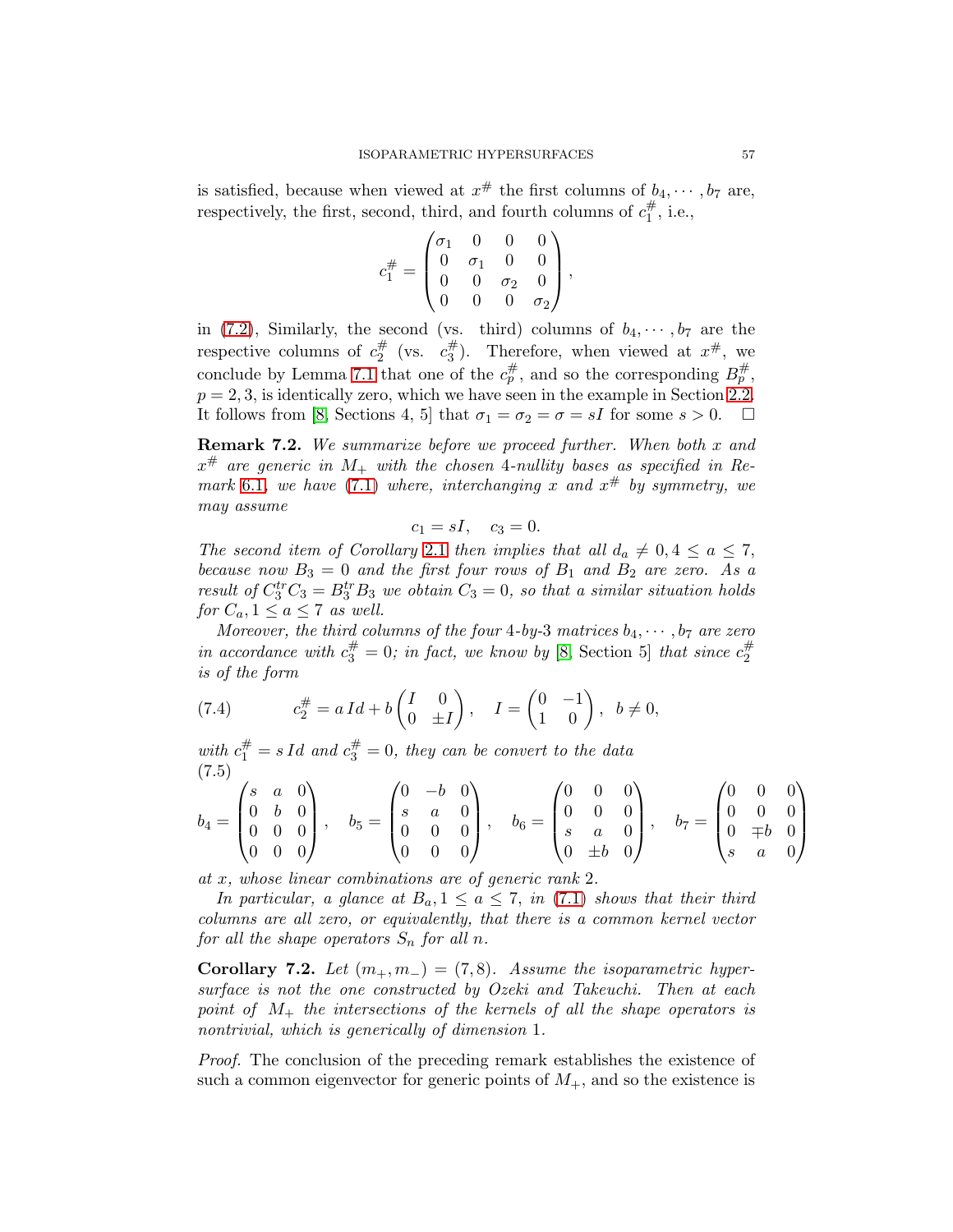true everywhere by taking limit. Generically the dimension of this common eigenspace must be 1-dimensional because generic linear combinations of  $b_4, \dots, b_7$  is of rank 2 as said in the preceding remark.

Remark 7.3. The preceding corollary gives us a clear geometric picture. Namely, when the isoparametric hypersurface with multiplicities  $(m_+, m_-) =$  $(7, 8)$  is not the one constructed by Ozeki and Takeuchi, consider the quadric  $\mathcal{Q}_6$  of oriented 2-planes in the normal space at a generic point  $x \in M_+$ . We know a generic element  $(n_0, n_1)$  in  $\mathcal{Q}_6$  is 4-null, or equivalently, the intersection V of the kernels of  $S_{n_0}$  and  $S_{n_1}$  is 3-dimensional. By the preceding corollary, there is a nonzero unit vector  $v \in V$  common to all kernels of the shape operators at x. We choose an orthonormal basis  $e_1, e_2, e_3 = v$ spanning V. When viewed at the mirror point  $x^{\#} = n_0 \in M_+$ ,  $e_1, e_2, e_3$  are converted to three normal basis vectors of which the three matrices  $c_1^{\#}$  $, c_2^{\#}$  $\frac{\#}{2}, c_3^{\#}$ 3 given in [\(7.1\)](#page-53-0) are of the form  $c_1^{\#} = s Id, c_3^{\#} = 0$ , and  $c_2^{\#}$  $\frac{\pi}{2}$  is given in [\(7.4\)](#page-56-1).

By a symmetric reasoning, all this holds true as well at x when both  $x$ and  $x^{\#}$  are generic.

Corollary 7.3. A generic linear combination

$$
d(x) := x_1d_4 + \cdots + x_4d_7
$$

of  $d_4, \dots, d_7$  is of rank  $\leq 2$ . In particular, we may assume the last two rows of  $d(x)$  are zero.

*Proof.*  $b(x)$  is of generic rank 2 by the preceding corollary, which is explicitly given in  $(7.5)$ . On the other hand, similar to  $(7.3)$ , we have

$$
(7.6) \t\t d(x)b(x) = 0
$$

(and similarly  $g(x)b(x) = 0$ ), knowing now  $\sigma = sI$ , so that each row  $r_i(x)$ ,  $1 \leq i \leq 4$ , of  $d(x)$  annihilates  $b(x)$ . Hence, it must be that

$$
r_i(x) = \begin{pmatrix} x_1 & x_2 & x_3 & x_4 \end{pmatrix} M_i,
$$

where  $M_i$  is a skew-symmetric constant matrix, because the first column of  $b(x)$  is  $(x_1 \ x_2 \ x_3 \ x_4)$ , which is a regular sequence [\[3,](#page-65-1) (5), p. 7], [\[6,](#page-65-4) p. 93]. On the other hand, the same sort of relation must hold true for the second column of  $b(x)$  as well. That is,

$$
r_i(x) = \begin{pmatrix} x_1 & x_2 & x_3 & x_4 \end{pmatrix} \Gamma(\Gamma^{-1}M_i),
$$

where  $\Gamma^{-1} M_i$  is skew-symmetric,

$$
\Gamma := \begin{pmatrix} a & b & 0 & 0 \\ -b & a & 0 & 0 \\ 0 & 0 & a & \pm b \\ 0 & 0 & \mp b & a \end{pmatrix},
$$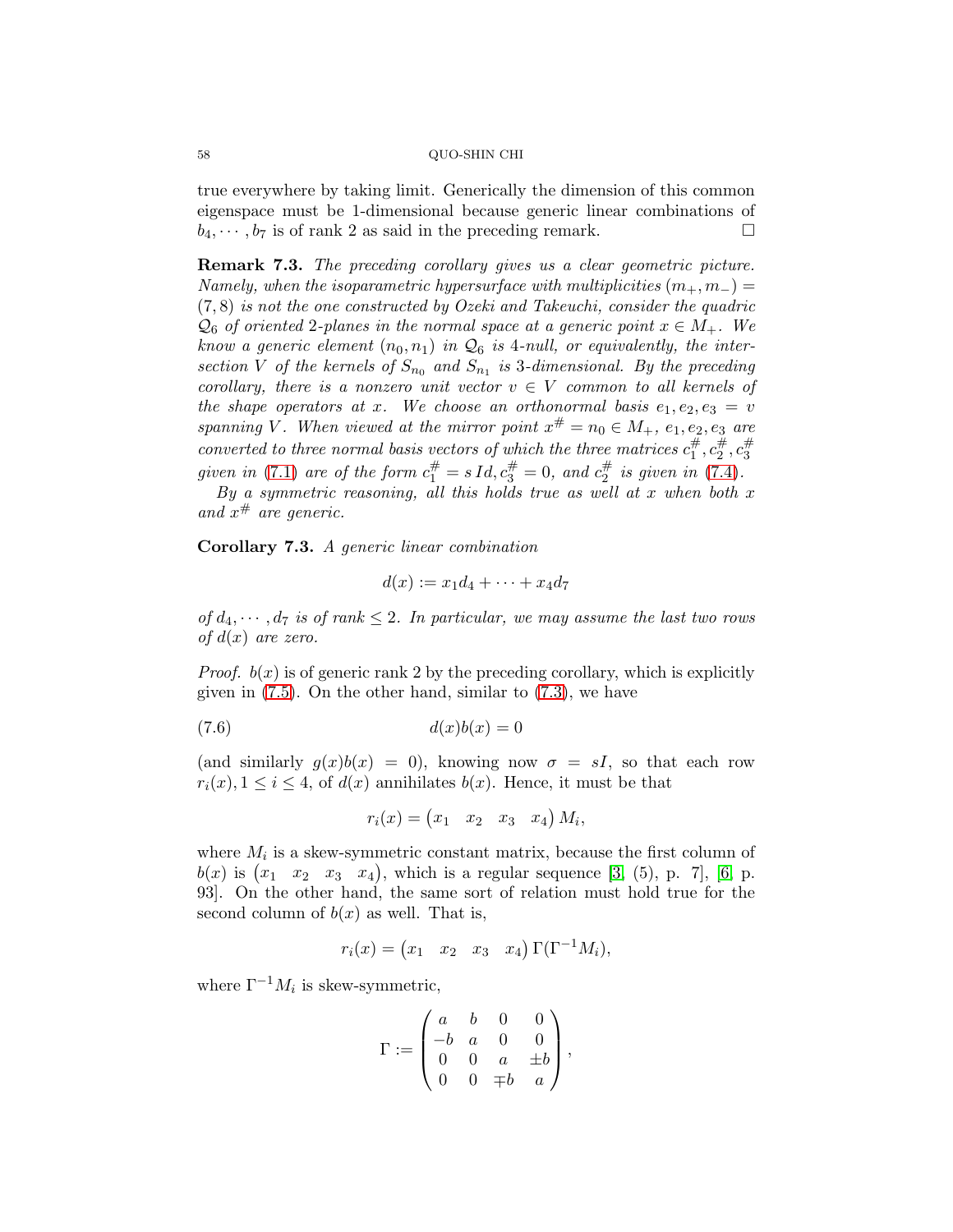and  $(x_1, x_2, x_3, x_4)$  T is the second column of  $b(x)$  transposed in light of [\(7.5\)](#page-56-2). It follows that

<span id="page-58-2"></span>
$$
M_i = \begin{pmatrix} 0 & U \\ -U^{tr} & 0 \end{pmatrix}, \quad U := \begin{pmatrix} u & v \\ -v & u \end{pmatrix}
$$

.

Therefore, all four rows of  $d(x)$  are linearly spanned by the two vectors

(7.7) 
$$
\begin{pmatrix} -x_3 & -x_4 & x_1 & x_2 \end{pmatrix}, \\ \begin{pmatrix} -x_4 & x_3 & -x_2 & x_1 \end{pmatrix}.
$$

**Corollary 7.4.** With the condition that the last two rows of  $d(x)$  are zero, we may assume the first two rows of  $g(x)$  are zero.

*Proof.* We know  $\sigma = sI$  and

$$
\Delta = \begin{pmatrix} \tau J & 0 \\ 0 & \tau J \end{pmatrix}, \quad J = \begin{pmatrix} 0 & 1 \\ -1 & 0 \end{pmatrix}, \quad \tau = \sqrt{1 - 2s^2}
$$

for some s. By [\(7.1\)](#page-53-0) and the fact that

<span id="page-58-1"></span><span id="page-58-0"></span>
$$
A(x)A(x)^{tr} + 2B(x)B(x)^{tr} = I,
$$

where  $A(x) = x_4A_4 + \cdots + x_4A_7$  and likewise for  $B(x)$ , it follows by comparing the upper left block of the involved matrices that we obtain

(7.8) 
$$
\beta(x)\beta^{tr}(x) + 2d(x)d(x)^{tr} = I.
$$

We employ

(7.9) 
$$
\beta(x) = s^{-1}(d(x)\Delta - g(x)),
$$

which is [\(3.19\)](#page-14-2), to derive

$$
s2\beta(x)\beta(x)tr = (d(x)\Delta - g(x))(d(x)\Delta - g(x))tr
$$
  
=  $\tau$ <sup>2</sup>d(x)d(x)<sup>tr</sup> + g(x)g(x)<sup>tr</sup> - (d(x)\Delta g(x)<sup>tr</sup> - g(x)\Delta d(x)<sup>tr</sup>),

so that with  $\tau^2 = 1 - 2s^2$  and [\(7.8\)](#page-58-0) we obtain

$$
s2I = d(x)d(x)tr + g(x)g(x)tr - (d(x)\Delta g(x)tr - g(x)\Delta d(x)tr),
$$

where the lower right 2-by-2 blocks of all the matrices on the right, except for  $g(x)g(x)^{tr}$ , are zero because the last two rows of  $d(x)$  are zero. Therefore, the lower right 2-by-2 block of  $g(x)g(x)^{tr}$  is  $s^2I$ , which means that the last two rows of  $g(x)$  are linearly independent. We can accordingly do row reductions to annihilate the first two rows of  $g(x)$  by the last two while performing the same row reduction on  $d(x)$  to not to change the spectral data, where in fact  $d(x)$  is not affected by the row reduction since its last two rows are zero.

 $\Box$ 

**Corollary 7.5.** The spectra data are  $(\sigma, \Delta) = (1/\sqrt{2}I, 0)$ .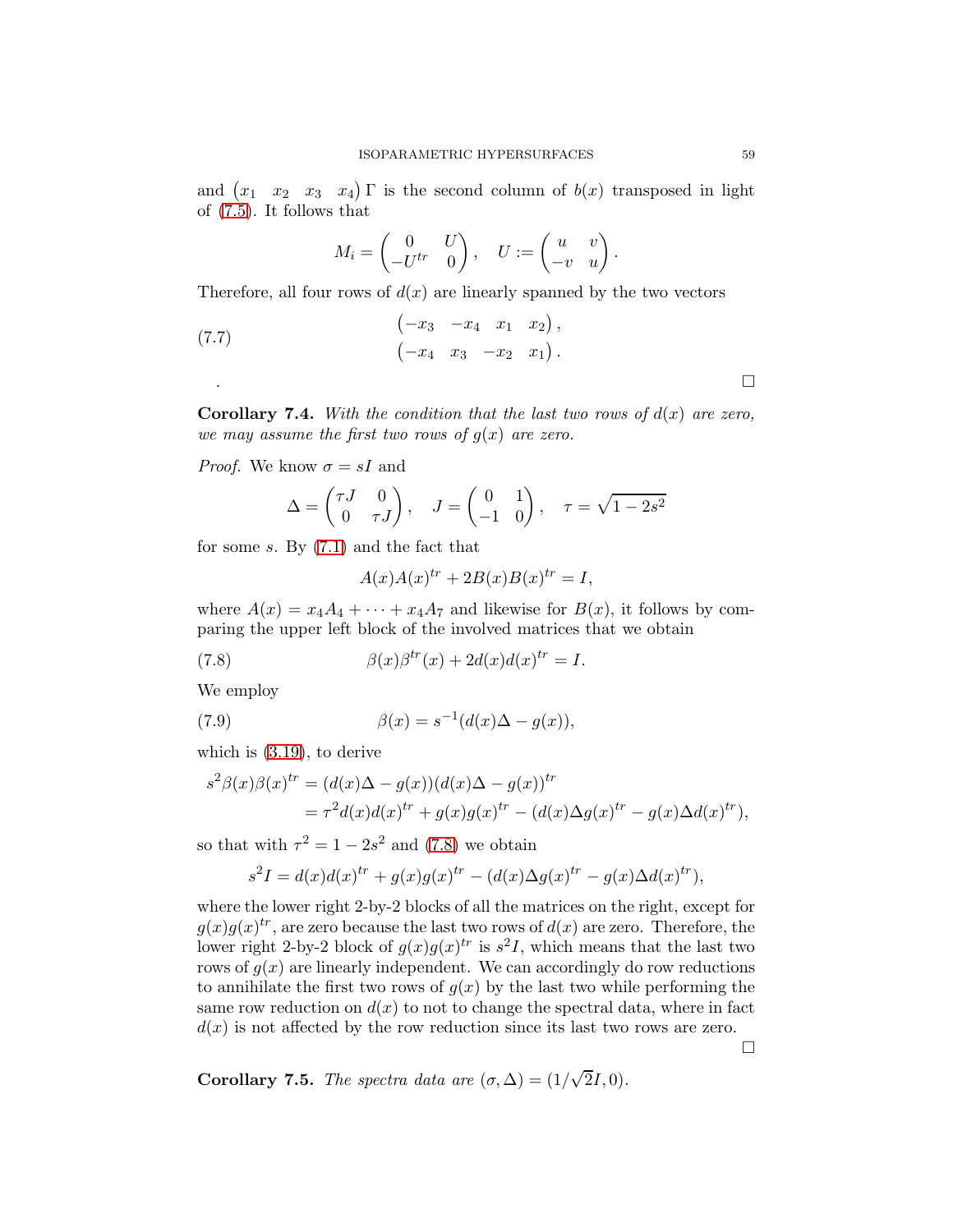*Proof.* Employing that  $d(x)$  and  $g(x)$  are of the form

$$
d(x) = \begin{pmatrix} d_1(x) & d_2(x) \\ 0 & 0 \end{pmatrix}, \quad g(x) = \begin{pmatrix} 0 & 0 \\ g_1(x) & g_2(x) \end{pmatrix},
$$

by the preceding corollary, we employ [\(7.8\)](#page-58-0) and [\(7.9\)](#page-58-1) to arrive at

$$
d_1(x)d_1(x)^{tr} + d_2(x)d_2(x)^{tr} = g_1(x)g_1(x)^{tr} + g_2(x)g_2(x)^{tr} = s^2I,
$$
  

$$
\tau(d_1(x)Jg_1(x)^{tr} + d_2(x)Jg_2(x)^{tr}) = 0, \quad x_1^2 + \cdots x_4^2 = 1.
$$

However, since  $d_1(x)$  are in terms of  $x_3, x_4$  and  $d_2(x)$  are in terms of  $x_1, x_2$ , and likewise for  $g_1(x)$  and  $g_2(x)$ , there must hold, by homogenizing,

<span id="page-59-0"></span>(7.10) 
$$
d_1(x)d_1(x)^{tr} = s^2(x_3^2 + x_4^2), \quad d_2(x)d_2(x)^{tr} = s^2(x_1^2 + x_2^2).
$$

$$
\tau d_1(x)Jg_1(x)^{tr} = 0 = \tau d_2(x)Jg_2(x)^{tr}.
$$

That is,

<span id="page-59-1"></span>(7.11) 
$$
d_1 = sU \begin{pmatrix} -x_3 & -x_4 \\ x_4 & -x_3 \end{pmatrix}, \quad d_2 = sU \begin{pmatrix} x_1 & x_2 \\ -x_2 & x_1 \end{pmatrix}
$$

for some 2-by-2 orthogonal matrix  $U$ ; by the same token,

(7.12) 
$$
g_1 = sW \begin{pmatrix} -x_3 & -x_4 \\ x_4 & -x_3 \end{pmatrix}, \quad g_2 = sW \begin{pmatrix} x_1 & x_2 \\ -x_2 & x_1 \end{pmatrix}
$$

with W orthogonal, which we substitute into the third equality of  $(7.10)$  to derive

<span id="page-59-2"></span>
$$
0 = \tau U \begin{pmatrix} 0 & x_3^2 + x_4^2 \\ -(x_3^2 + x_4^2) & 0 \end{pmatrix} W^{tr}.
$$

This is possible only when  $\tau = 0$ , i.e., when the spectral data  $(\sigma, \Delta)$  $(I/\sqrt{2},0).$  $\overline{2}$ , 0).

**Corollary 7.6.** Notation as in [\(7.1\)](#page-53-0), we have  $c_a = f_a, 1 \le a \le 7$ , and hence  $\delta_a, 1 \leq a \leq 7$ , are skew-symmetric.

*Proof.* Let us first handle the case when  $4 \le a \le 7$ . We know  $c_a - f_a$  is skew-symmetric by [\(3.22\)](#page-14-0) because the spectral data are  $(\sigma, \Delta) = (I/\sqrt{2}, 0)$ now. Moreover,

$$
(c_a - f_a)^{tr} b_a = 0
$$

by [\(4.6\)](#page-20-0). Hence linear combinations of  $c_a - f_a, 4 \le a \le 7$ , i.e.,

$$
h(x) := x_1(c_4 - f_4) + \cdots + x_4(c_7 - f_7),
$$

satisfies

## $h(x)b(x) = 0$

and so the first row of  $h(x)$  is a linear combination of the vectors in [\(7.7\)](#page-58-2). However, since  $h(x)$  is skew-symmetric, the first component of the first row of  $h(x)$  is zero. Consequently, the entire first row of  $h(x)$  is, and similarly, all rows of  $h(x)$  are zero. That is,  $c_a = f_a$  for all  $4 \le a \le 7$ .

For  $1 \le a \le 3$ , the first columns of  $b_4, \dots, b_7$  at x are placed in order to form the first matrix  $c_1^{\#}$  $j_1^{\#}$  and  $f_1^{\#}$  $x^{\#}$  at  $x^{\#}$ , the second columns to form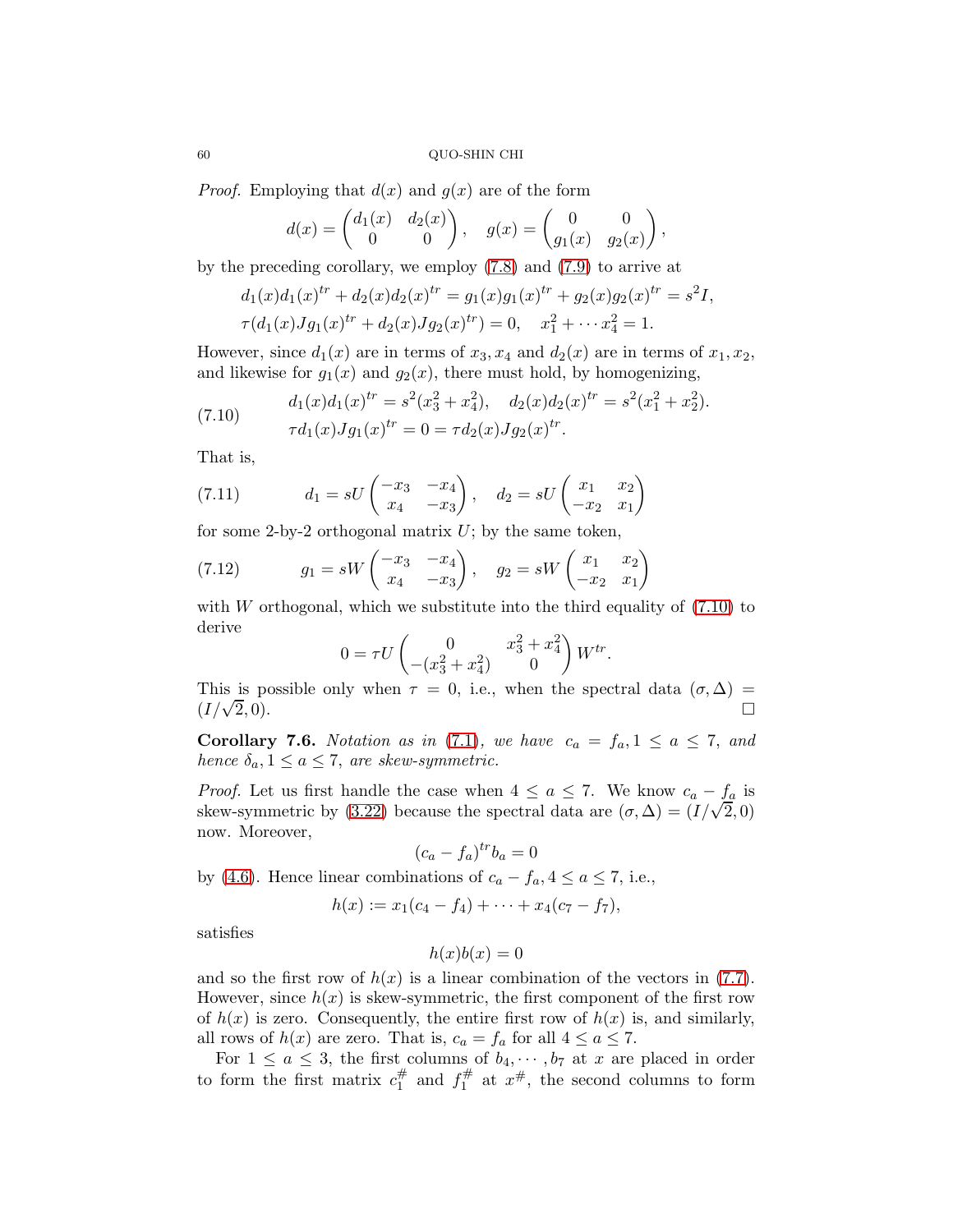$c_2^{\#}$  $j_2^{\#}$  and  $f_2^{\#}$  $c_2^{\#}$ , the third to form  $c_3^{\#}$  $j_3^{\#}$  and  $f_3^{\#}$  $3^{\frac{1}{3}}$ , and vice versa. It follws that  $c_a = f_a, 1 \leq a \leq 3$ , because they are both generated by aligning the columns of  $b_4^\#$  $a_4^{\#}, \cdots, b_7^{\#}.$ 

That  $\delta_a$  is skew-symmetric follows from [\(3.24\)](#page-14-6) and  $\Delta = 0$ . Lastly,

$$
d_a^{tr} d_a = g_a^{tr} g_a
$$

follows from the second identity in  $(4.6)$ .

We are in a position to prove the classification theorem.

**Theorem 7.1.** Let  $(m_+, m_-) = (7, 8)$ . Assume the isoparametric hypersurface is not the one constructed by Ozeki and Takeuchi. Then the hypersurface is one of the two constructed by Ferus, Karcher, and Münzner.

*Proof.* Referring to  $(6.5)$ , we will show there is a **Clifford frame**  $[1, (8.1)$  $[1, (8.1)$ - $(8.4)$ , p. 28] on the unit normal bundle of  $M_-.$ 

Recall the tangent bundle  $\mathcal T$  of the unit bundle  $\mathcal UN$  of  $M_$  naturally splits into the vertical part  $\mathcal V$  and and the horizontal part  $\mathcal H$ , and  $\mathcal H$  further splits into three subspaces which, at  $(x^*, n^*) \in \mathcal{U}N$  sitting over  $x^* \in M_-\$ , are the horizontal lift of the three eigenspaces of the shape operator  $S_{n^*}$  at  $x^*$  with eigenvalues  $0, 1, -1$ , respectively, i.e.,

<span id="page-60-1"></span>
$$
\mathcal{T} = \mathcal{V} \oplus \mathcal{E}_0^* \oplus \mathcal{E}_+^* \oplus \mathcal{E}_-^*,
$$

where the basis elements of  $V, \mathcal{E}_0^*, \mathcal{E}_+^*, \mathcal{E}_-^*$  are indexed by subscripts  $\alpha, \mu, a, p$ , where  $1 \leq \alpha, \mu \leq 8, 1 \leq a, p \leq 7$ , so that a typical one is denoted, respectively, by  $e_{\alpha}, e_{\mu}, e_{a}, e_{p}$  in the corresponding range with dual frame  $\omega^{\alpha}, \omega^{\mu}, \omega^{a}, \omega^{p}$  and connection forms  $\theta_{j}^{i}$  with  $i, j$  ranging over all possible indexes; for a specific index in a range, we will denote it by, e.g.,  $e_{\alpha=5}$ ,  $\theta_{\mu=5}^{a=6}$ , etc. Write

(7.13) 
$$
\theta_j^i = \sum_k F_{jk}^i \omega^k.
$$

We know [\[1,](#page-65-0) (2.9), p. 9]  $F_{jk}^i = 0$  whenever exactly two indexes fall in the same  $\alpha, \mu, a$ , or p range.

<span id="page-60-0"></span>A Clifford frame is one on  $\mathcal T$  that satisfies

(7.14)  
\n
$$
A_{\alpha}^{*} = A_{\mu}^{*},
$$
\n
$$
(a, \mu) \text{ entry of } B_{\alpha}^{*} = -(a, \alpha) \text{ entry of } B_{\mu}^{*},
$$
\n
$$
(p, \mu) \text{ entry of } C_{\alpha}^{*} = -(p, \alpha) \text{ entry of } C_{\mu}^{*},
$$
\n
$$
\theta_{j}^{i} - \theta_{j'}^{i'} = \sum_{k} L_{jk}^{i} (\omega^{k} + \omega^{k'})
$$

for some smooth functions  $L^i_{jk}$ , where  $i, j, k$  are in the  $\alpha$  index range and  $i', j', k'$  are in the  $\mu$  index range with the same respective index values (i.e., *i* indicates  $\alpha = i$  and *i'* indicates  $\mu = i$ , etc.)

It was shown in [\[1\]](#page-65-0) that a Clifford frame characterizes an isoparametric hypersurfaces constructed by Ozeki-Takeuchi and Ferus-Karcher-Münzner.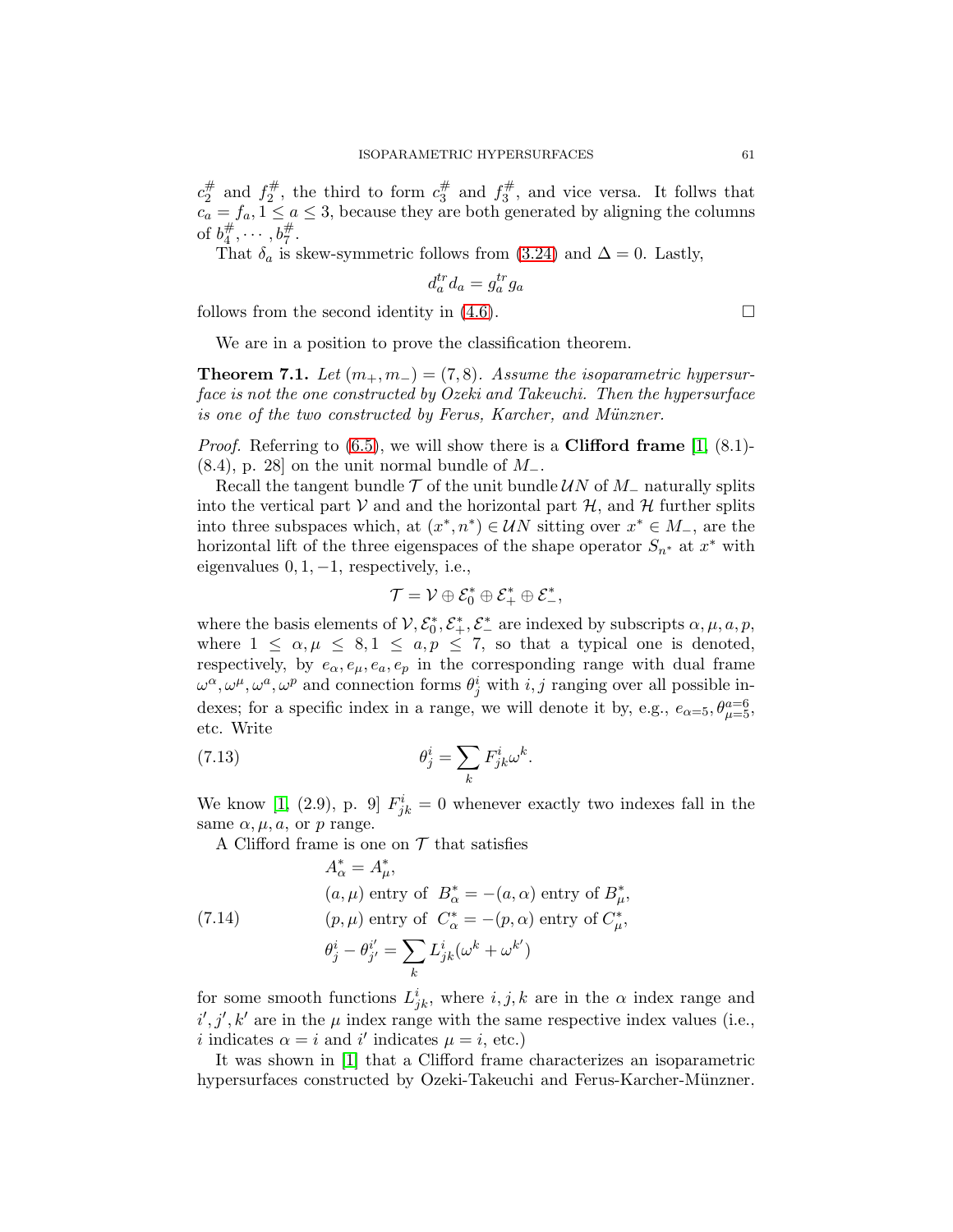Moreover, it is shown in [\[2\]](#page-65-5) that a Clifford frame is the same as a distribution  $\mathcal D$  over  $\mathcal T$  given by

$$
\mathcal{D}=\mathcal{F}\oplus\mathcal{E}_+^*\oplus\mathcal{E}_-^*,
$$

where  $\mathcal{F} \subset \mathcal{V} \oplus \mathcal{E}_0^*$  is the graph of an orthogonal bundle map

<span id="page-61-1"></span>
$$
Q:\mathcal{E}_0^*\rightarrow \mathcal{V},
$$

where we define

(7.15) 
$$
e_{\alpha=j} := -Q(e_{\mu=j}), \quad 1 \le j \le 8,
$$

to set up an orthonormal basis for  $V$  corresponding to a given one in  $\mathcal{E}_0^*$ .

Furthermore, in [\[2\]](#page-65-5) it was shown that the first three equations in [\(7.14\)](#page-60-0) mean that the distribution  $\mathcal D$  is involutive and each of its leaves induces an isometry of  $M<sub>-</sub>$  that extends, by the last equation of [\(7.14\)](#page-60-0) which means that the forms on its left hand side annihilate the distribution  $\mathcal{D}$ , to an ambient isometry so that the isoparametric hypersurface is one of the two constructed by Ferus, Karcher, and Münzner.

Converted to the language of the unit bundle of  $M_+$  at  $(x, n)$  instead, where the shape operator  $S_n$  has the eigenspaces  $E_0, E_+, E_-,$  the first three equations of  $(7.14)$  say, in view of  $(6.1)$ ,  $(6.2)$ ,  $(6.4)$ ,  $(6.5)$ , that there is an orthogonal map Q that identifies the jth basis vector  $e_{\mu=i} \in E_-\$  with  $-e_{\alpha=j} \in E_+$  so that

(7.16) 
$$
B_a = C_a, \forall a,
$$

$$
A_a \text{ is skew-symmetric, } \forall a,
$$

$$
A_a^{\#} \text{ is skew-symmetric, } \forall a.
$$

The first item of  $(7.16)$  is true. Indeed  $(7.11)$  and  $(7.12)$  mean that if we perform orthogonal row operations by  $U$  and  $W$  we may assume

<span id="page-61-0"></span>
$$
d_1(x) = g_1(x), \quad d_2(x) = g_2(x).
$$

That is, if we define the bundle map Q that swaps the first (last) two  $\mu$ rows of  $g(x)$  in  $C_a$  with the last (first) two  $\alpha$ -rows of  $d(x)$  in  $B_a$  and leaves all remaining four rows of  $B_a$  and  $C_a$  unchanged, then  $B_a = C_a$  via the identification Q (i.e., we may assume  $d_a = g_a$  via Q).

It suffices to establish the second item of [\(7.16\)](#page-61-0). Now  $\delta_a$  is skew-symmetric by the preceding corollary.  $z_a$ ,  $1 \le a \le 3$  are skew-symmetric since  $z_a$ ,  $1 \le a$  $a \leq 3$ , generate the Clifford algebra  $C_3$  by [\(7.1\)](#page-53-0), while the upper left blocks of  $A_a, 4 \le a \le 7$  are zero. The nature of Q does not change the skew-symmetry of these blocks.

Next, with  $d_a = g_a$  via Q in place, we derive from [\(3.19\)](#page-14-2) and [\(3.20\)](#page-14-3) (with  $\Delta = 0$ ) that we have  $\beta_a = \gamma_a^{tr}$ . However, we can now change the sign of the last four  $\alpha$ -rows and  $\mu$ -columns of  $A_a$  without affecting the skew-symmetry of  $\delta_a$  and the property  $d_a = g_a, c_a = f_a$ , so that now

$$
\beta_a = -\gamma_a^{tr}, \quad 1 \le a \le 7.
$$

That is,  $A_a$  is now skew-symmetric for all  $1 \le a \le 7$  with this modified Q.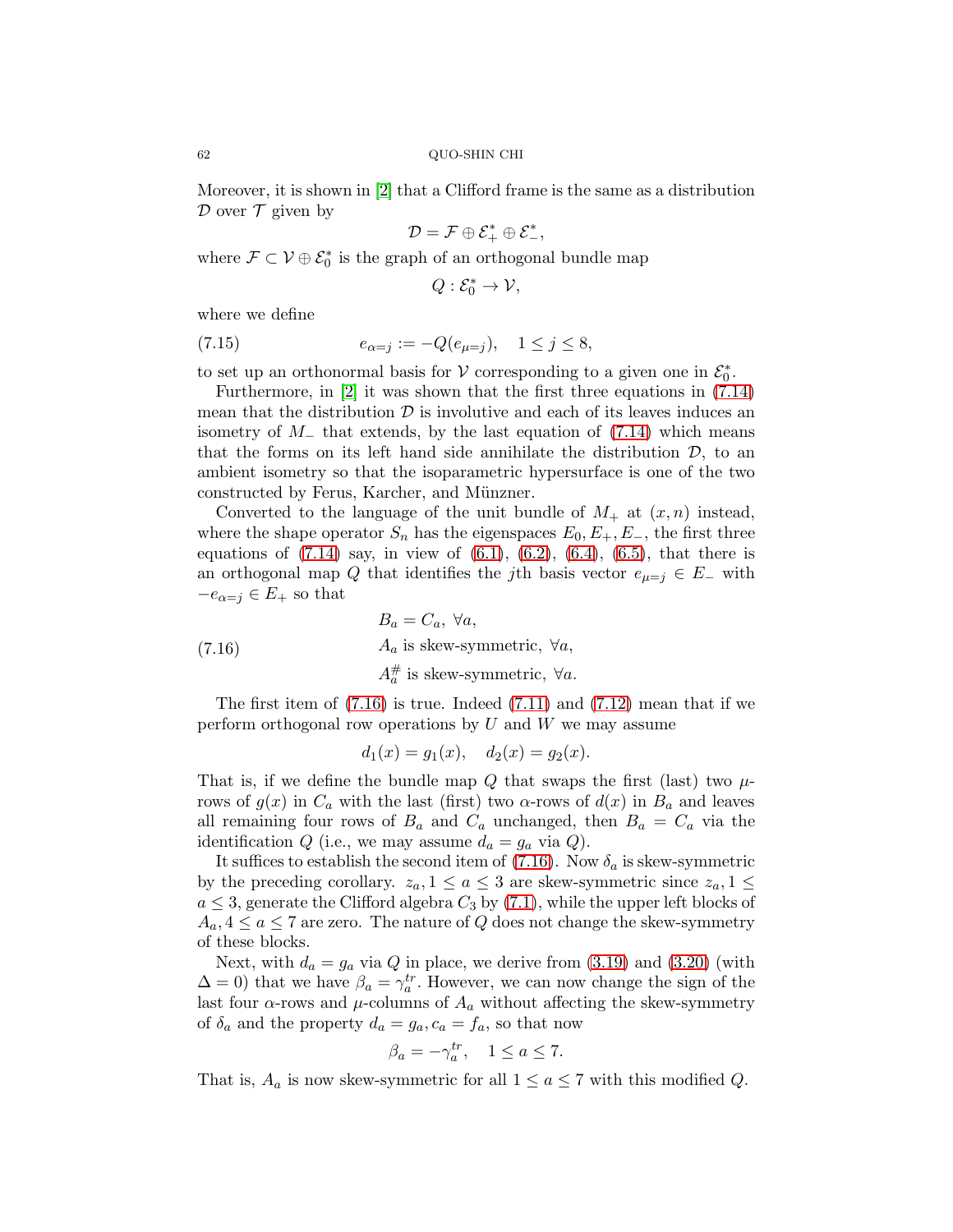It remains to establish the last item of [\(7.14\)](#page-60-0), knowing that the first three equations are true via  $Q$ . By [\[3,](#page-65-1) Lemma 2, p. 11], the last item holds true if either  $\alpha = i$  or  $\alpha = j$  indexes a basis vector in the image of the map

<span id="page-62-1"></span>(7.17) 
$$
H: \mathcal{E}_+^* \oplus \mathcal{E}_-^* \to \mathcal{E}_0^*, \quad (e_a, e_p) \mapsto \sum_{\alpha} S_{\alpha p}^a e_\alpha,
$$

which is easily seen to be the direct sum of all  $e_{\alpha=l}$  for  $l \neq 3, 4$  (i.e., the 3rd and 4th rows of  $B_a$  are zero for all  $1 \le a \le 7$ ). Thus, it suffices to show that the last item of [\(7.14\)](#page-60-0) is valid for  $i = 3, j = 4$  in the  $\alpha$ -range.

The left hand side of the last equation in [\(7.14\)](#page-60-0) annihilates the vectors in  $\mathcal{E}_+^* \oplus \mathcal{E}_-^* \subset \mathcal{D}$  because they are horizontal, so that, as said below [\(7.13\)](#page-60-1),  $\theta_4^3$ and  $\theta_{4}^{3'}$  $_{4'}^{3'}$  annihilate them since exactly 3 and 4 (respectively, 3' and 4') are in the same  $\alpha$  (respectively,  $\mu$ ) range. (It is understood that by 3 we mean  $\alpha = 3$  and by 3' we mean  $\mu = 3$ , etc.)

We show the left hand side of the last equation in [\(7.14\)](#page-60-0) annihilates  $\mathcal{F} \subset \mathcal{D}$ as well. For

<span id="page-62-0"></span>
$$
v := e_{l'} - e_l \in \mathcal{F},
$$

we calculate

(7.18) 
$$
\theta_4^3(v) = -\theta_4^3(e_l), \quad \theta_{4'}^{3'}(v) = \theta_{4'}^{3'}(e_{l'})
$$

again by what is said below [\(7.13\)](#page-60-1).

Since the calculation is pointwise, we first look at the geometry before we proceed. For  $x \in M_+$  and n in the unit normal sphere to  $M_+$  at x, the map

<span id="page-62-2"></span>(7.19) 
$$
f: (x, n) \mapsto (x^*, n^*) = ((x + n)/\sqrt{2}, (x - n)/\sqrt{2})
$$

sets up a diffeomorphism between the normal bundles of  $M_+$  and  $M_-.$  Fix a point  $(x_0, n_0)$  in the unit normal bundle of  $M_+$ , consider two sets

$$
S_+ := \{(x, n) : x + n = x_0 + n_0\}, \quad S_- := \{(x, n) : x - n = x_0 - n_0\}.
$$

 $S_{\pm}$  are two 8-dimensional spheres. Indeed, taking derivative of  $x \pm n = c$ with c a constant, we have  $dx \pm dn = 0$ , which means that a typical tangent space to  $S_{\pm}$  is the eigenspace  $\mathcal{E}_{\pm}$  at  $(x, n)$ , respectively.

The diffeomorphism f maps  $S_+$  to a sphere whose tangent space at  $(x_0^*, n_0^*)$  is V, so that it is the fiber of the unit normal bundle of  $M_-\,$  over  $x_0^*$ , and f maps  $S_$  to a sphere whose tangent space at  $(x_0^*, n_0^*)$  is the horizontal  $\mathcal{E}_0^*$ . Thus to calculate the quantities in [\(7.18\)](#page-62-0), it suffices to observe that [\(7.17\)](#page-62-1) gives us the information

$$
\dim\left(\bigcap_{a=1}^{7} \text{kernel}(B_a^{tr})\right) = 2.
$$

This translates to  $S_+$  to say that the tangent space to  $S_+$  at  $(x, n)$  is identified with  $E_+$  of the second fundamental form  $S_n$ , in which there naturally sits a 2-dimensional plane that is the intersection of all kernels of the  $B_{m}^{tr}$ block of  $S_m$  with m perpendicular to n at x, which form a 2-plane bundle  $P_+$  over  $S_+$ . By the same token there is a 2-plane bundle  $P_-\$  over  $S_-\$  which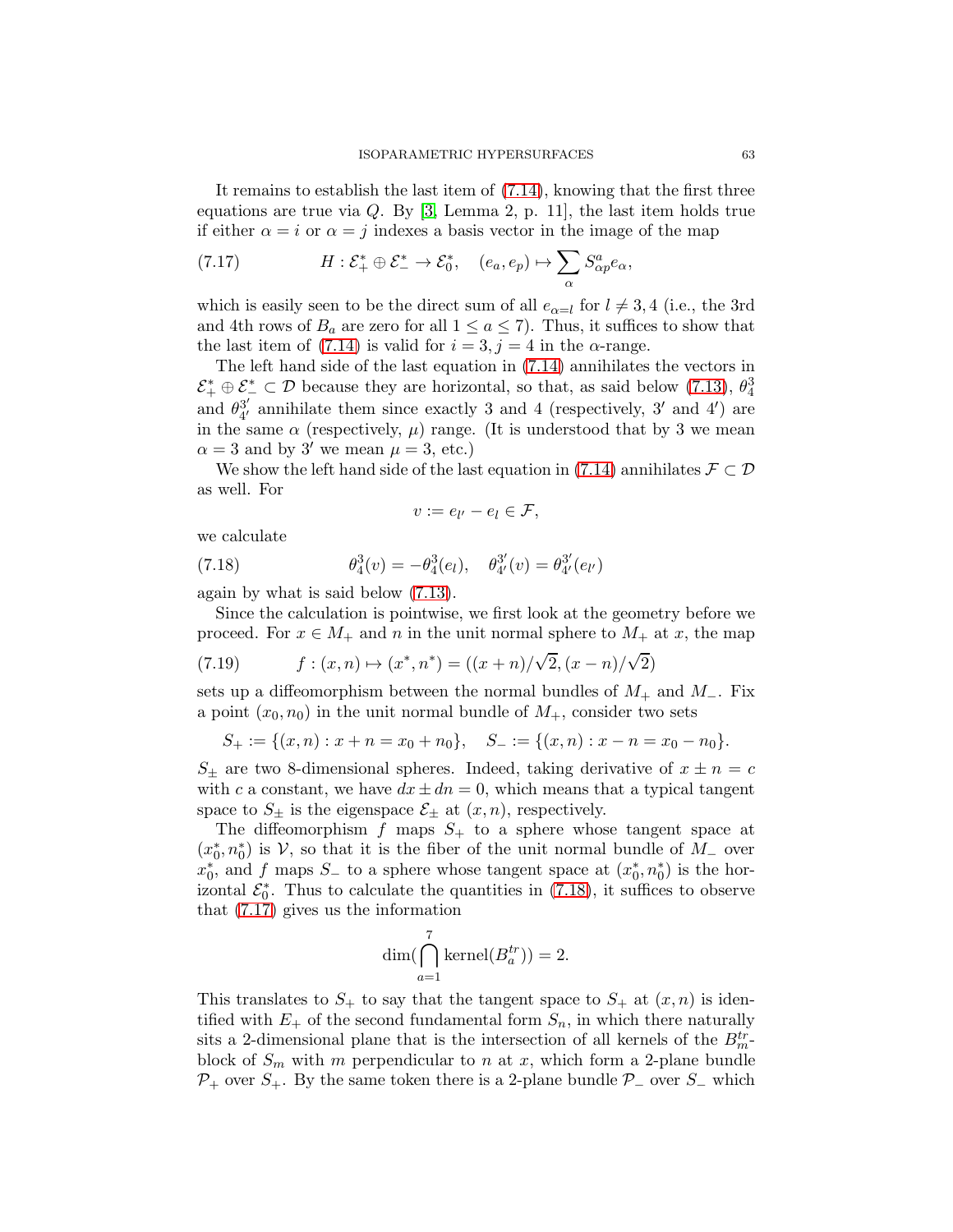comes from the intersection of all kernels of the  $C_m^{tr}$ -block of  $S_m$  with m perpendicular to  $n$  at  $x$ . Now, the above fact that after swapping rows we may assume  $d_a = g_a$ ,  $1 \le a \le 7$ , means that once we set up the coordinate system of the ambient Euclidean space by the eigenspace decomposition

$$
\mathbb{R}x\oplus\mathbb{R}n\oplus E_0\oplus E_+\oplus E_-
$$

of the shape operator  $S_n$  at x for  $(x, n) \in S_+$ , where the third and fourth rows of  $B_a^{tr} = 0$  for all  $1 \le a \le 7$ , we may assume, after swapping the third and fourth rows with the first and second, that  $\mathcal{P}_+$  and  $\mathcal{P}_-$  are parametrized identically in the coordinates. That is, in the coordinates we can parametrize  $S_+$  and  $S_-$  via an isometry  $\iota$  in which  $\mathcal{P}_+$  is brought to  $\mathcal{P}_-$ . As a consequence, via the diffeomorphism f in  $(7.19)$ , a local basis  $(e_3, e_4)$  spanning  $\mathcal{P}_+$  is converted to one around  $\mathcal{V}$  at  $(x_0^*, n_0^*)$ , and local basis  $(e'_3, e'_4)$  spanning  $\mathcal{P}_-$  is converted to one on the sphere whose tangent space at  $(x_0^*, n_0^*)$  is  $\mathcal{E}_0^*$ . Thus through the isometry  $\iota$  we see that

$$
\theta_4^3 = \langle de_3, e_4 \rangle = \langle de_3', e_4' \rangle = \theta_4^{3'}.
$$

which gives [\(7.18\)](#page-62-0), remarking that there the extra sign is a result of the sign convention in our identification map  $Q$  in  $(7.15)$ , whose choice is in agreement with that of an isoparametriic hypersurface constructed by Ferus, Karcher, and Münzner.

The four equations in [\(7.14\)](#page-60-0) are satisfied. Thus the isoparametric hypersurface is one of the two constructed by Ferus, Karcher, and Münzner, if it is not the one constructed by Ozeki and Takeuchi.

 $\Box$ 

### APPENDIX I

We give certain codimension 2 estimates needed for imposing constraints on 1-, 2-, and 3-nullity in Section [4.](#page-18-0)

<span id="page-63-0"></span>**Lemma .2.** Consider  $\mathbb{C}^{15} = \mathbb{C}^8 \oplus \mathbb{C}^7$  parametrized by  $(x, z)$ . Consider the homogeneous equations of degree 2

$$
f_0 := \sum_{\alpha=1}^8 (x_\alpha)^2 = 0, \quad f_i := \sum_{\alpha=1, p=1}^{8,7} \theta^i_{\alpha p} x_\alpha z_p = 0, \quad i = 1, 2, 3.
$$

Let  $Z_k$  be the variety carved out by  $0 = f_0 = \cdots = f_k, 0 \le k \le 3$ . Suppose  $f_1, f_2, f_3$  are linearly independent. Then  $Z_k, 0 \leq k \leq 3$ , are irreducible of codimension  $k + 1$ . For an  $f_4$  of homogeneous degree 2 linearly independent from  $f_0, f_1, f_2, f_3$ , we have that  $f_0, f_1, f_2, f_3, f_4$  form a regular sequence and so they carve out a subvariety of codimension 5.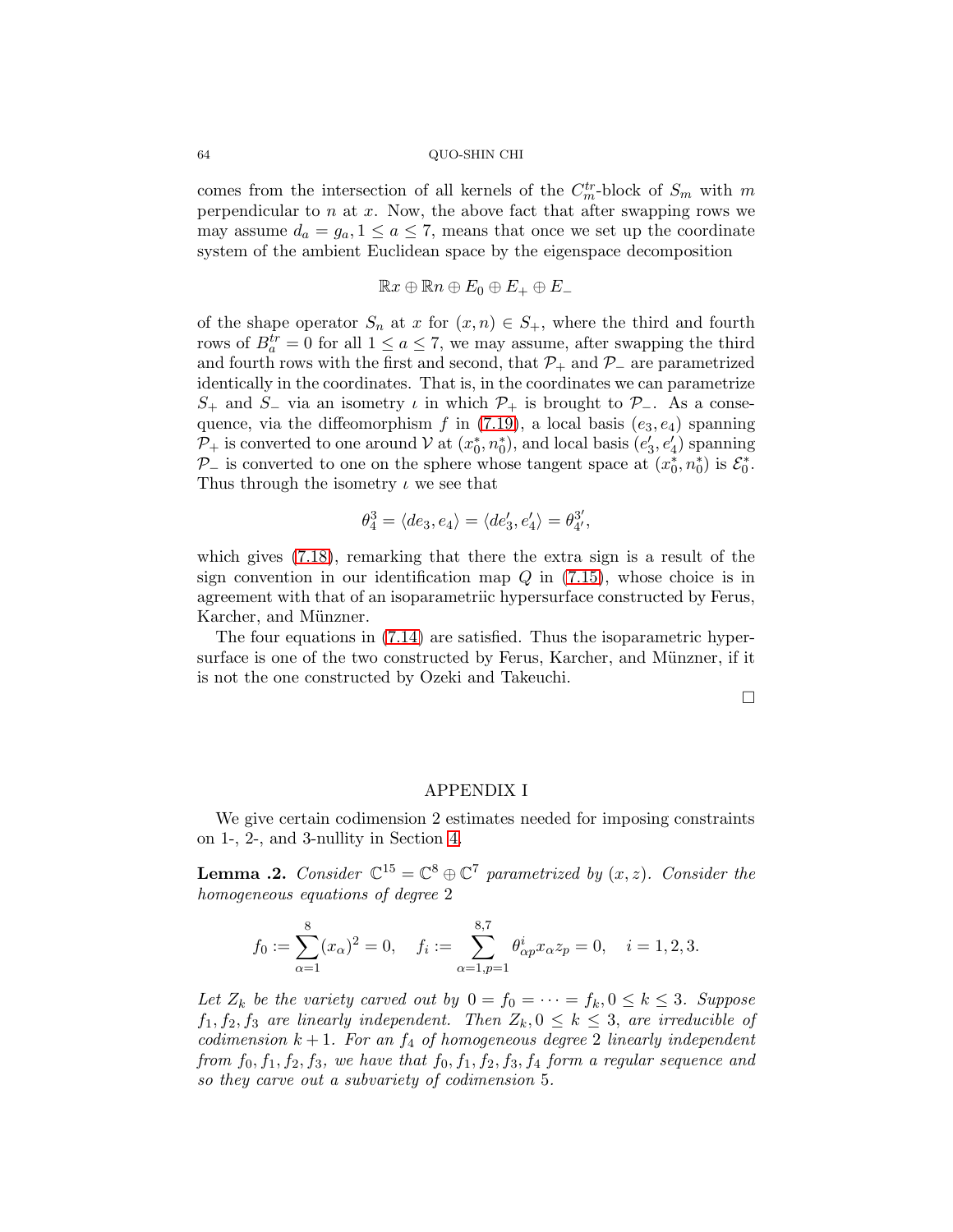*Proof.* The singular set of  $f_0$  consists of points of the form  $(0, z)$ . Hence the codimension 2 estimate goes through for  $Z_0$ . Set

$$
R_0 := \begin{pmatrix} I & 0 \\ 0 & 0 \end{pmatrix}, \quad R_k := \begin{pmatrix} 0 & \theta_k \\ \theta_k^{tr} & 0 \end{pmatrix}, k = 1, 2, 3,
$$

where the identity matrix is of size 8-by-8 and  $\theta_k$  is the 8-by-7 matrix whose entries are  $\theta_{\alpha p}^{k}$ . As in [\(3.1\)](#page-10-1), we estimate the dimension of the kernel of

$$
S := c_0 R_0 + \dots + c_k R_k
$$

with  $[c_0; \dots; c_k] \in \mathbb{C}P^k, k = 1, 2, 3$ . For simplicity, we may assume  $c_0 = 1$ . Then

$$
S := \begin{pmatrix} I & \Theta_k := \sum_{l=1}^k c_l \theta_l \\ (\Theta_k)^{tr} & 0 \end{pmatrix},
$$

whose kernel elements  $(x, z)^{tr}$  satisfies

$$
x + \Theta_k z = 0, \quad (\Theta_k)^{tr} x = 0.
$$

From this we see that

$$
(\Theta_k)^{tr}\Theta_k z = 0,
$$

so that the dimension of z is at most 6 for a generic choice of  $[c_0 : \cdots :$  $c_k$  (respectively, 7 for a nongeneric choice) because the independence of  $p_1, p_2, p_3$  dictates that  $\Theta_k$  is nonzero for such a generic choice. Therefore, the fact that  $x = -\Theta_k z$  implies that the kernel dimension is at most 6 for a generic parameter  $[c_0 : \cdots : c_k]$  of dimension k. Hence the total dimension is at most  $6 + k$  (respectively,  $7 + (k - 1) = 6 + k$ ). On the other hand,  $\dim(Z_k) - 2 \ge (15 - k - 1) - 2 = 12 - k$ . Therefore, the codimension 2 estimate goes through for  $Z_k$ ,  $1 \le k \le 3$ . estimate goes through for  $Z_k$ ,  $1 \leq k \leq 3$ .

<span id="page-64-0"></span>**Lemma .3.** Consider  $\mathbb{C}^{14} \simeq \mathbb{C}^{7} \oplus \mathbb{C}^{7}$  parametrized by  $(x, z)$ , and consider the homogeneous equations of degree 2

$$
f_0 := \sum_{\alpha=1}^7 (x_\alpha)^2 = 0
$$
,  $f_i := \sum_{\alpha=1, p=1}^{7,7} \theta_{\alpha p}^i x_\alpha z_p + z_7 z_p$  terms = 0

for  $i = 1, 2$ . Let  $Z_k$  be the variety carved out by  $0 = f_0 = \cdots = f_k, 0 \leq$  $k \leq 2$ . Suppose  $\sum_{\alpha=1}^{7,6} \theta_{\alpha p}^i x_{\alpha} z_p, i = 1, 2$ , are linearly independent. Then  $Z_k, 0 \leq k \leq 2$ , are irreducible of codimension  $k+1$ . For an  $f_3$  of homogeneous degree 2 linearly independent from  $f_0, f_1, f_2$ , we have that  $f_0, f_1, f_2, f_3$ form a regular sequence and so they carve out a subvariety of codimension 4.

*Proof.* The singular set of  $f_0$  consists of points of the form  $(0, z)$ . Hence the codimension 2 estimate goes through for  $V_0$ . Set

$$
R_0 := \begin{pmatrix} I & 0 \\ 0 & 0 \end{pmatrix}, \quad R_k := \begin{pmatrix} 0 & \theta_k \\ \theta_k^{tr} & \tau_k \end{pmatrix}, \quad k = 1, 2,
$$

where I is 7-by-7, the 7-by-7  $\theta_k$  is defined similarly as in the preceding lemma, and  $\tau_k$  is a 7 by 7 symmetric matrix whose only nonzero row and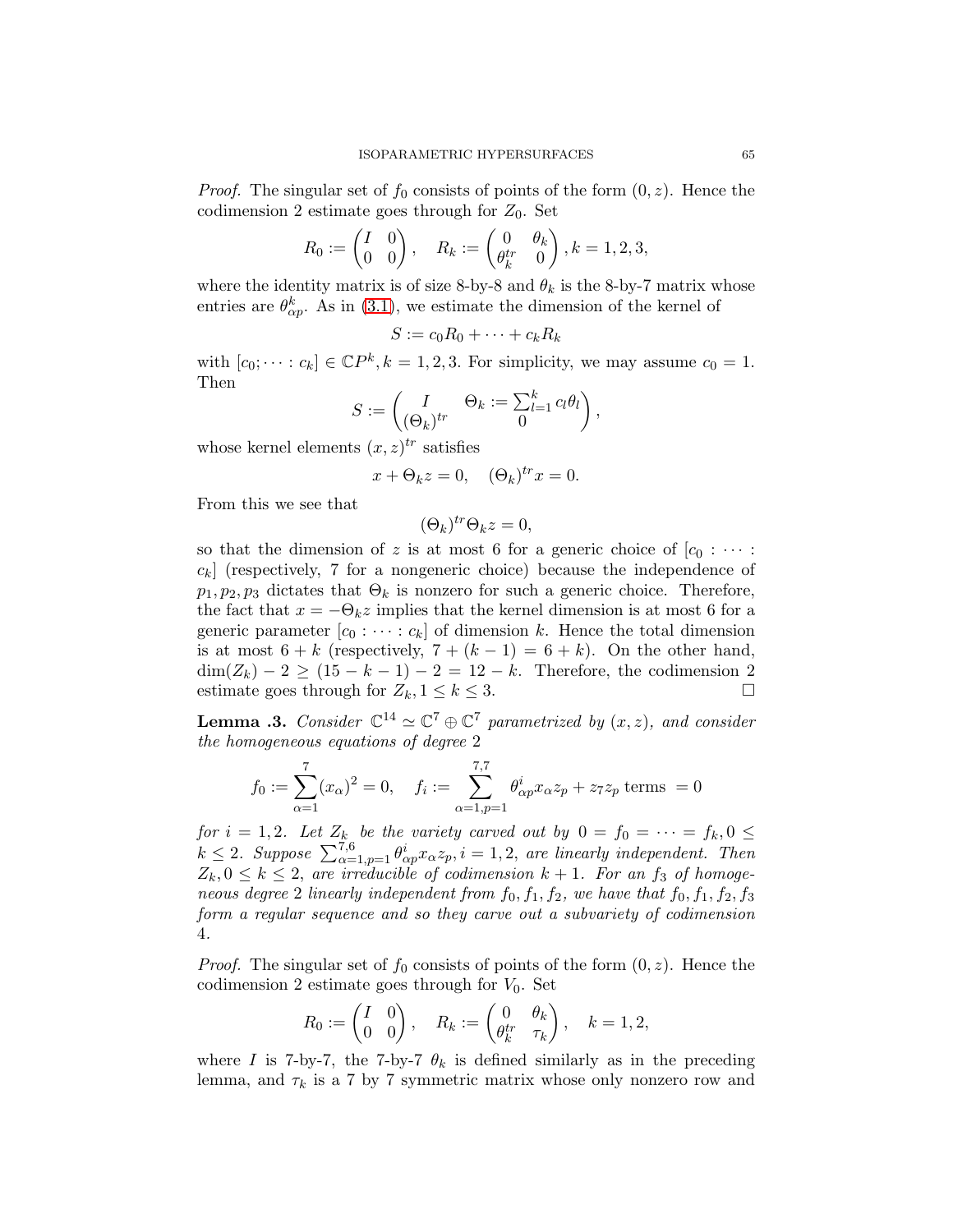column are the last one corresponding to the coefficients of the  $z_7z_p$  terms of  $f_k$ . Again we estimate the dimension of the kernel of

$$
S := c_0 R_0 + \dots + c_k R_k
$$

with  $[c_0; \dots; c_k] \in \mathbb{C}P^k, k = 1, 2, 3$ . For simplicity, we may assume  $c_0 = 1$ . Then

$$
S := \begin{pmatrix} I & \Theta_k := \sum_{l=1}^k c_l \theta_l \\ (\Theta_k)^{tr} & \Pi_k := \sum_l c_l \tau_l \end{pmatrix},
$$

whose kernel elements  $(x, z)^{tr}$  satisfies

$$
x + \Theta_k z = 0, \quad (\Theta_k)^{tr} x + \Pi_k z = 0.
$$

From this we see that

$$
((\Theta_k)^{tr}\Theta_k + \Pi_k)z = 0,
$$

so that the dimension of z is at most 6 for a generic choice of  $[c_0 : \cdots :$  $c_k$  (respectively, 7 for a nongeneric choice) because the independence of  $\sum_{\alpha=1, p=1}^{7,6} \theta_{\alpha p}^i x_{\alpha} z_p, i = 1, 2$ , dictates that the upper left 6-by-6 block of  $(\Theta_k)^{tr} \Theta_k$  is nonzero for such a generic choice. Therefore, the fact that  $x = -\Theta_k z$  implies that the kernel dimension is at most 6 for a generic parameter  $[c_0 : \cdots : c_k]$  of dimension k. Hence the total dimension is at most  $6 + k$  (respectively,  $7 + (k - 1) = 6 + k$ ). On the other hand,  $\dim(Z_k) - 2 \geq (14 - k - 1) - 2 = 11 - k$ . Therefore, the codimension 2 estimate goes through for  $Z_k$ ,  $0 \leq k \leq 2$ . estimate goes through for  $Z_k, 0 \leq k \leq 2$ .

<span id="page-65-6"></span>**Lemma .4.** By the same token, if over  $\mathbb{C}^{13} = \mathbb{C}^6 \oplus \mathbb{C}^7$  we are given

$$
f_0 := \sum_{\alpha=1}^6 (x_\alpha)^2 = 0, \quad f_i := \sum_{\alpha=1, p=1}^{6,7} \theta_{\alpha p}^i x_\alpha z_p + z_6 z_p \text{ terms} + z_7 z_p \text{ terms} = 0,
$$

 $1 \leq i \leq 2$ . Let  $Z_k$  be the variety carved out by  $0 = f_0 = \cdots = f_k, 0 \leq$  $k \leq 2$ . Suppose  $\sum_{\alpha=1}^{6,5} \theta_{\alpha p}^{i} x_{\alpha} z_{p}$ ,  $i = 1, 2$ , are linearly independent, then the codimension 2 estimate goes through for  $k \leq 2$ , and so  $Z_k, k \leq 2$ , are irreducible of codimension  $k + 1$ . For an  $f_3$  of homogeneous degree 2 linearly independent from  $f_0, f_1, f_2$ , we have that  $f_0, f_1, f_2, f_3$  form a regular sequence and so they carve out a subvariety of codimension 4.

## **REFERENCES**

- <span id="page-65-0"></span>[1] T. E. Cecil, Q.-S. Chi and G. R. Jensen, Isoparametric hypersurfaces with four principal curvatures, Ann. Math. 166(2007), 1-76.
- <span id="page-65-5"></span>[2] Q.-S. Chi, Isoparametric hypersurfaces with four principal curvatures revisited, Nagoya Math. J. 193(2009), 129-154.
- <span id="page-65-1"></span>[3] Q.-S. Chi, Isoparametric hypersurfaces with four principal curvatures, II, Nagoya Math. J. 204(2011), 1-18.
- <span id="page-65-3"></span><span id="page-65-2"></span>[4] Q.-S. Chi, A new look at Condition A, Osaka J. Math. **49**(2012), 133-166.
- [5] Q.-S. Chi, Isoparametric hypersurfaces with four principal curvatures, III, J. Differential Geom. 94(2013), 469-504.
- <span id="page-65-4"></span>[6] Q.-S. Chi, Ideal theory and classification of isoparametric hypersurfaces, Contemp. Math. 646(2015), 81-104, A. M. S.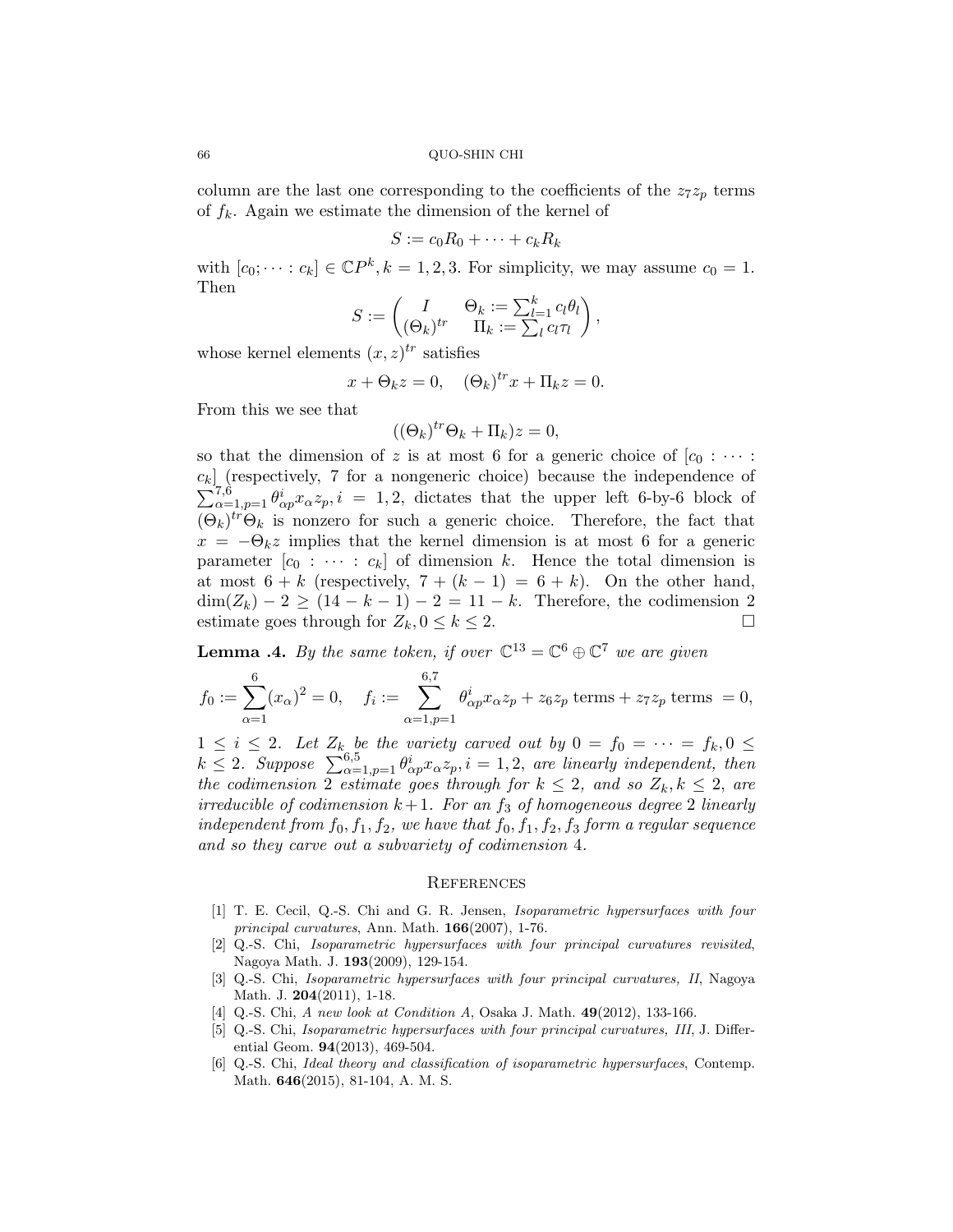- <span id="page-66-6"></span><span id="page-66-5"></span>[7] Q.-S. Chi, Classification of isoparametric hypersurfaces, to appear in the Proceedings of the Sixth International Congress of Chinese Mathematicians, ALM 36, 437-451.
- [8] Q.-S. Chi and Haiyang Wang, *Orthogonal multiplications of type* [3, 4, p],  $p < 12$ , preprint, arXiv: 1705.04762.
- <span id="page-66-13"></span>[9] J. Daz-Ramos and M. Domnguez-Vzquez, Isoparametric hypersurfaces in Damek-Ricci spaces, Adv. Math. 239(2013), 1-17.
- <span id="page-66-12"></span><span id="page-66-11"></span>[10] M. Dominguez-Vázquez, *Isoparametric foliations on complex projective spaces*, Trans. Amer. Math. Soc. 368(2016), 1211-1249.
- [11] M. Domnguez-Vzquez and C. Gorodski, Polar foliations on quaternionic projective spaces, Tohoku Math. J., to appear.
- [12] J. Dorfmeister and E. Neher, An algebraic approach to isoparametric hypersurfaces in spheres I and II, Tôhoku Math. J.  $35(1983)$ ,  $187-224$  and  $35(1983)$ ,  $225-247$ .
- <span id="page-66-4"></span><span id="page-66-0"></span>[13] J. Dorfmeister and E. Neher, Isoparametric triple systems of algebra type, Osaka J. Math. **20**(1983), 145-175.
- [14] J. Dorfmeister and E. Neher, *Isoparametric hypersurfaces*, case  $g = 6, m = 1$ , Comm. Algebra 13 (1985), 2299-2368.
- <span id="page-66-7"></span>[15] D. Eisenbud, Commutative Algebra with a View Toward Algebraic Geometry, Springer-Verlag, New York, 1995.
- <span id="page-66-22"></span>[16] D. Ferus, H. Karcher, and H.-F. Münzner, *Cliffordalgebren und neue isopara*metrische Hyperflächen, Math. Z. 177 (1981), 479-502.
- <span id="page-66-14"></span>[17] F. Galaz-Garcia and M. Radeschi, Singular Riemannian foliations and applications to positive and non-negative curvature, J. Topology 8(2015), 603-620.
- <span id="page-66-15"></span>[18] J. Ge and M. Radeschi, Differentiable classification of 4-manifolds with singular Riemannian foliations, Math. Ann. 363 (2015), 525-548.
- <span id="page-66-8"></span>[19] J. Ge and Z. Tang, *Isoparametric functions and exotic spheres*, J. für die Reine und Angewandte Math. 683(2013), 161-180.
- <span id="page-66-18"></span>[20] G. Henry and J. Petean, Isoparametric hypersurfaces and metrics of constant scalar curvature, Asian J. Math. 18(2014), 53-68.
- <span id="page-66-19"></span>[21] H. Ma and Y. Ohnita, On Lagrangian submanifolds in complex hyperquadrics and isoparametric hypersurfaces in spheres, Math. Z.  $261(2009)$ , 749-785.
- <span id="page-66-20"></span>[22] H. Ma and Y. Ohnita, Hamiltonian stability of the Gauss images of homogeneous isoparametric hypersurfaces, J. Differential Geom. 27(2014), 275-348, and II, Tohoku Math. J. 67(2015), 195-246.
- [23] R. Miyaoka, The Dorfmeister-Neher theorem on isoparametric hypersurfaces, Osaka J. Math. 46 (2009), 695-715.
- <span id="page-66-1"></span>[24] R. Miyaoka, *Isoparametric hypersurfaces with*  $(g, m) = (6, 2)$ , Ann. Math. 177(2013), 53-110.
- <span id="page-66-21"></span><span id="page-66-2"></span>[25] R. Miyaoka, Errata of "Isoparametric hypersurfaces with  $(g, m) = (6, 2)$ ", to appear in Ann. Math.
- [26] H.-F. Münzner, Isoparametrische Hyperflächen in Sphären, I and II, Math. Ann. 251 (1980), 57-71 and 256 (1981), 215-232.
- <span id="page-66-3"></span>[27] H. Ozeki and M. Takeuchi, On some types of isoparametric hypersurfaces in spheres I and II, Tôhoku Math. J. 27 (1975), 515-559 and 28 (1976), 7-55.
- [28] M. Parker, Orthogonal multiplications in small dimensions, Bull. London Math. Soc. 15(1983), 368-372.
- <span id="page-66-9"></span>[29] C. Qian and Z. Tang, Isoparametric functions on exotic spheres, Adv. Math. 272 (2015), 611-629.
- <span id="page-66-10"></span>[30] Z. Tang, Y. Xie and W. Yan, Schoen-Yau-Gromov-Lawson Theory and isoparametric foliations, Comm. Anal, Geom. 20(2012), 989-1018.
- <span id="page-66-16"></span>[31] Z. Tang and W. Yan, Isoparametric foliation and Yau conjecture on the first eigenvalue, J. Differential Geom. 94(2013), 521-540.
- <span id="page-66-17"></span>[32] Z. Tang, Y. Xie and W. Yan, Isoparametric foliation and Yau conjecture on the first eigenvalue, II , J. Funct. Anal. 266 (2014), 6174-6199.